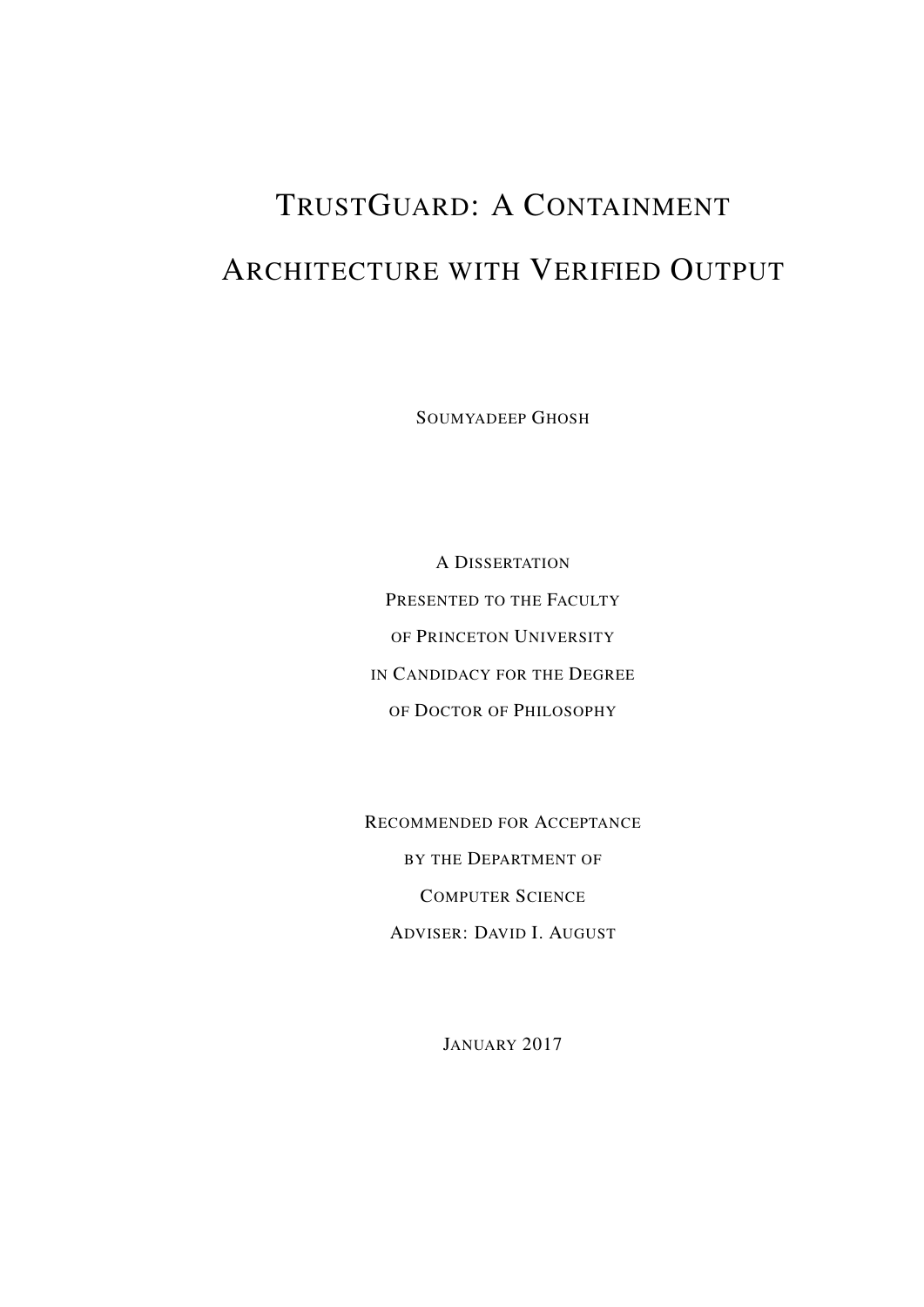c Copyright by Soumyadeep Ghosh, 2016.

All Rights Reserved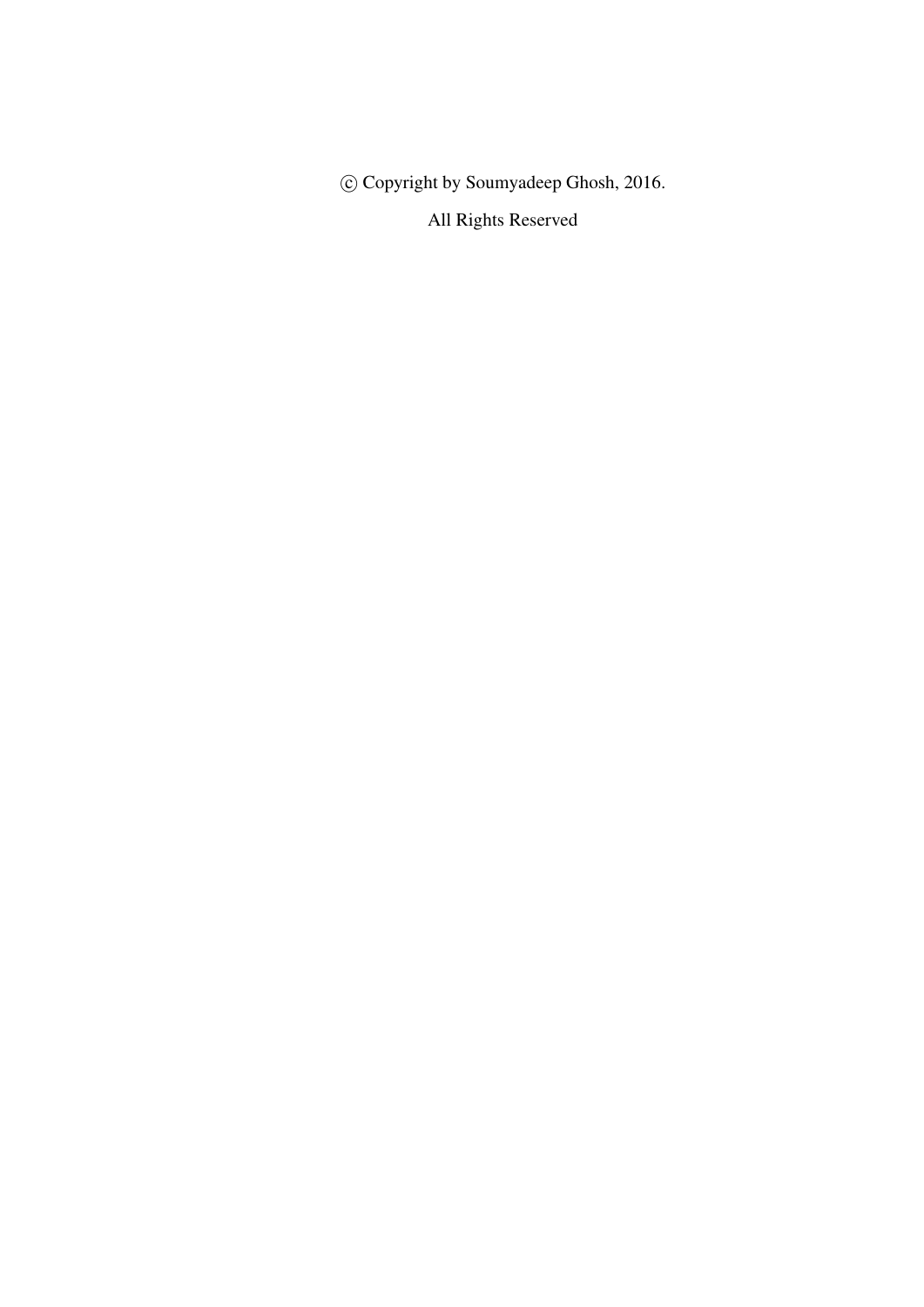#### Abstract

Computers today are so complex and opaque that a user cannot know everything occurring within the system. Most efforts toward computer security have focused on securing software. However, software security techniques implicitly assume correct execution by the underlying system, including the hardware. Securing these systems has been challenging due to their complexity and the proportionate attack surface they present during their design, manufacturing, deployment, and operation. Ultimately, the user's trust in the system depends on claims made by each party supplying the system's components.

This dissertation presents the Containment Architecture with Verified Output (CAVO) model in recognition of the reality that existing tools and techniques are insufficient to secure complex hardware components in modern computing systems. Rather than attempt to secure each complex hardware component individually, CAVO establishes trust in hardware using a single, simple, separately manufactured component, called the Sentry. The Sentry bridges a physical gap between the untrusted system and its external interfaces and *contains* the effects of malicious behavior by untrusted system components before the external manifestation of any such effects. Thus, only the Sentry and the physical gap must be secured in order to assure users of the containment of malicious behavior. The simplicity and pluggability of CAVO's Sentry enable suppliers and consumers to take additional measures to secure it, including formal verification, supervised manufacture, and supply chain diversification.

This dissertation also presents TrustGuard—the first prototype CAVO design—to demonstrate the feasibility of the CAVO model. TrustGuard achieves containment by only allowing the communication of correctly executed results of signed software. The Sentry in TrustGuard leverages execution information obtained from the untrusted processor to enable efficient checking of the untrusted system's work, even when the Sentry itself is simpler and much slower than the untrusted processor. Simulations show that TrustGuard can guarantee containment of malicious hardware components with a geomean of 8.5% decline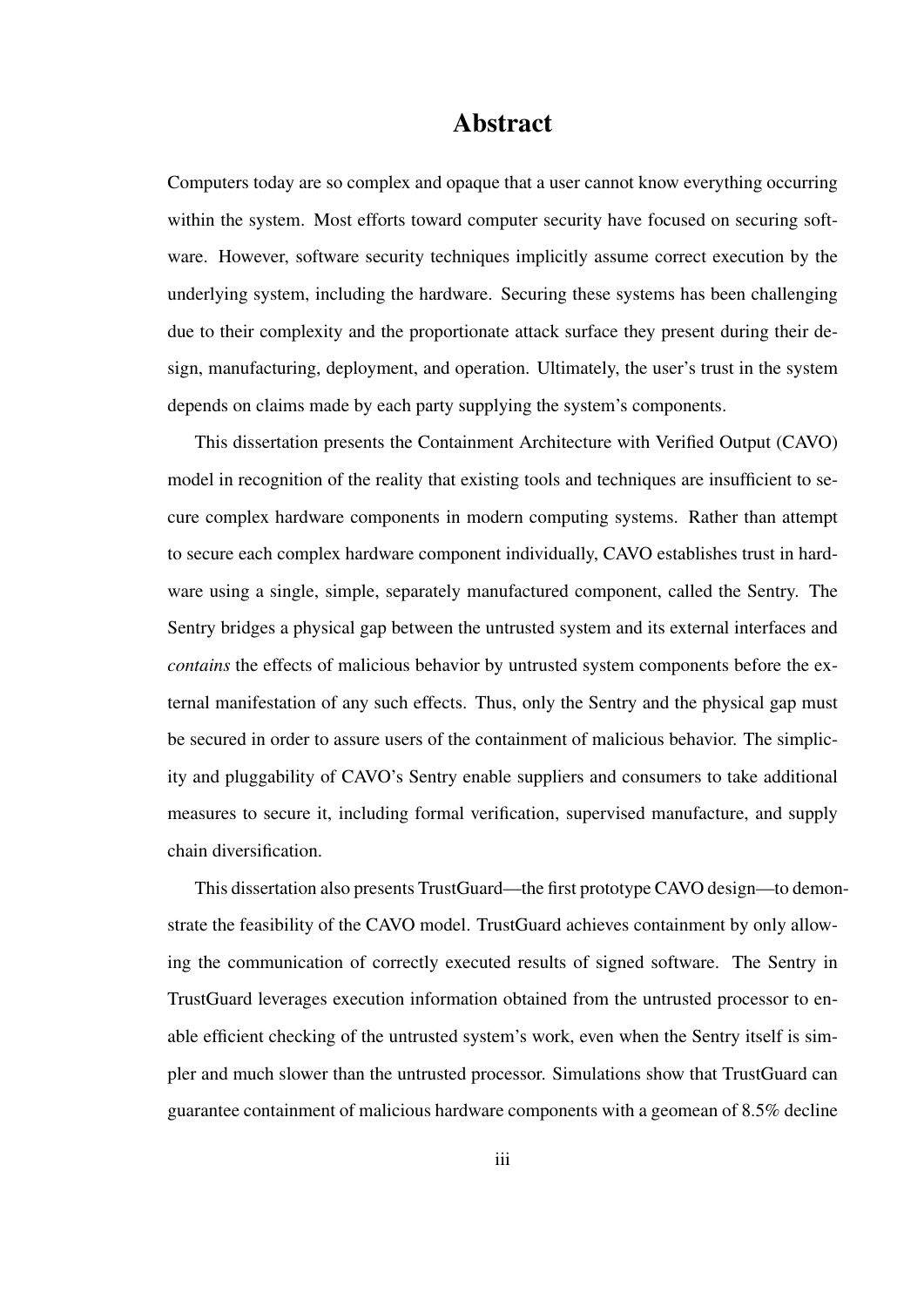in the processor's performance, even when the Sentry operates at half the clock frequency of the complex, untrusted processor.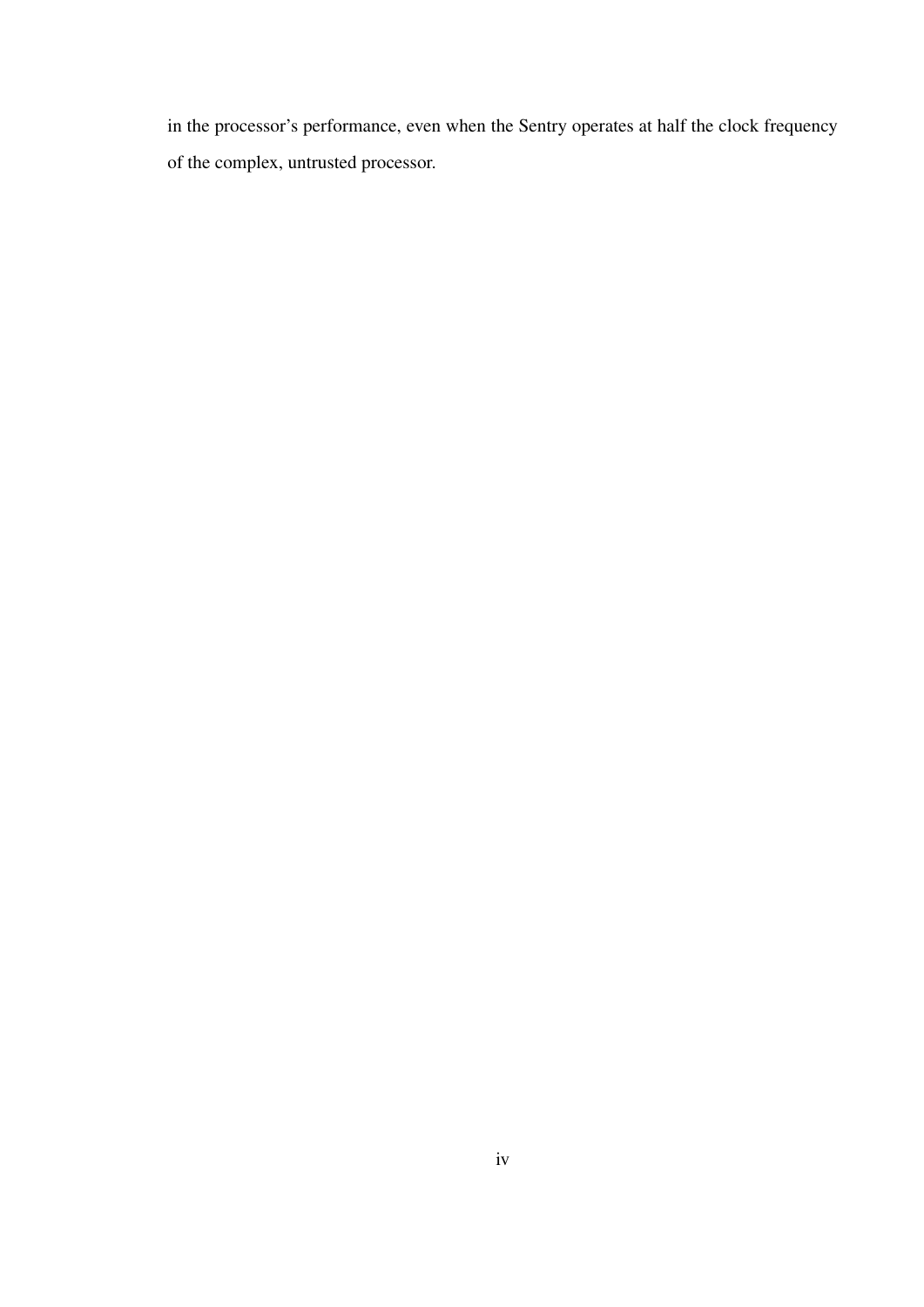#### Acknowledgments

The process of writing my dissertation hasn't just helped me explain the story of my research; it has also reminded me of all the people whose words and experiences have influenced my graduate school work. I would first like to thank my advisor, Prof. David I. August, who has been the biggest of those influences. Throughout my years as a graduate student, I have drawn great inspiration from David's research vision, his willingness to pursue research problems that can create real impact in the world, and his faith in the ability of our research group to be able to solve those problems. His determination to never settle for second best has always spurred me to do better, making me a better student and researcher. I am thankful to David for his constant support and his faith in my abilities, even at times when I was grappling with self-doubt. I am grateful to count him as a mentor, a cheerleader, and guide.

The feedback from my Ph.D. committee has been central in shaping this dissertation. I am thankful to my readers, Prof. Andrew Appel and Prof. Aarti Gupta, for their painstaking efforts in reviewing the manuscript and for giving me many invaluable insights that have improved the quality of this dissertation. I would also like to thank Prof. Simha Sethumadhavan and Prof. David Wentzlaff for serving as my thesis committee members. Their feedback on my work and presentation during my preliminary FPO was extremely useful, especially in helping me contextualize my research.

Next, I would like to thank the many members of the Liberty Research Group who I have come to know over the years as colleagues and more importantly as friends— Arun Raman, Tom Jablin, Yun Zhang, Jialu Huang, Hanjun Kim, Prakash Prabhu, Nick Johnson, Feng Liu, Matt Zoufaly, Stephen Beard, Taewook Oh, Jordan Fix, Heejin Ahn, Hansen Zhang, Nayana Prasad Nagendra, Sergiy Popovych, Sotiris Apostolakis, Jae Lee, and Kevin Fan. My fondest memories of graduate school have inevitably included the members of the research group. I drew a lot of strength from the collaborative atmosphere in the group and the shared sense of purpose, whether it was in discussing ideas, writing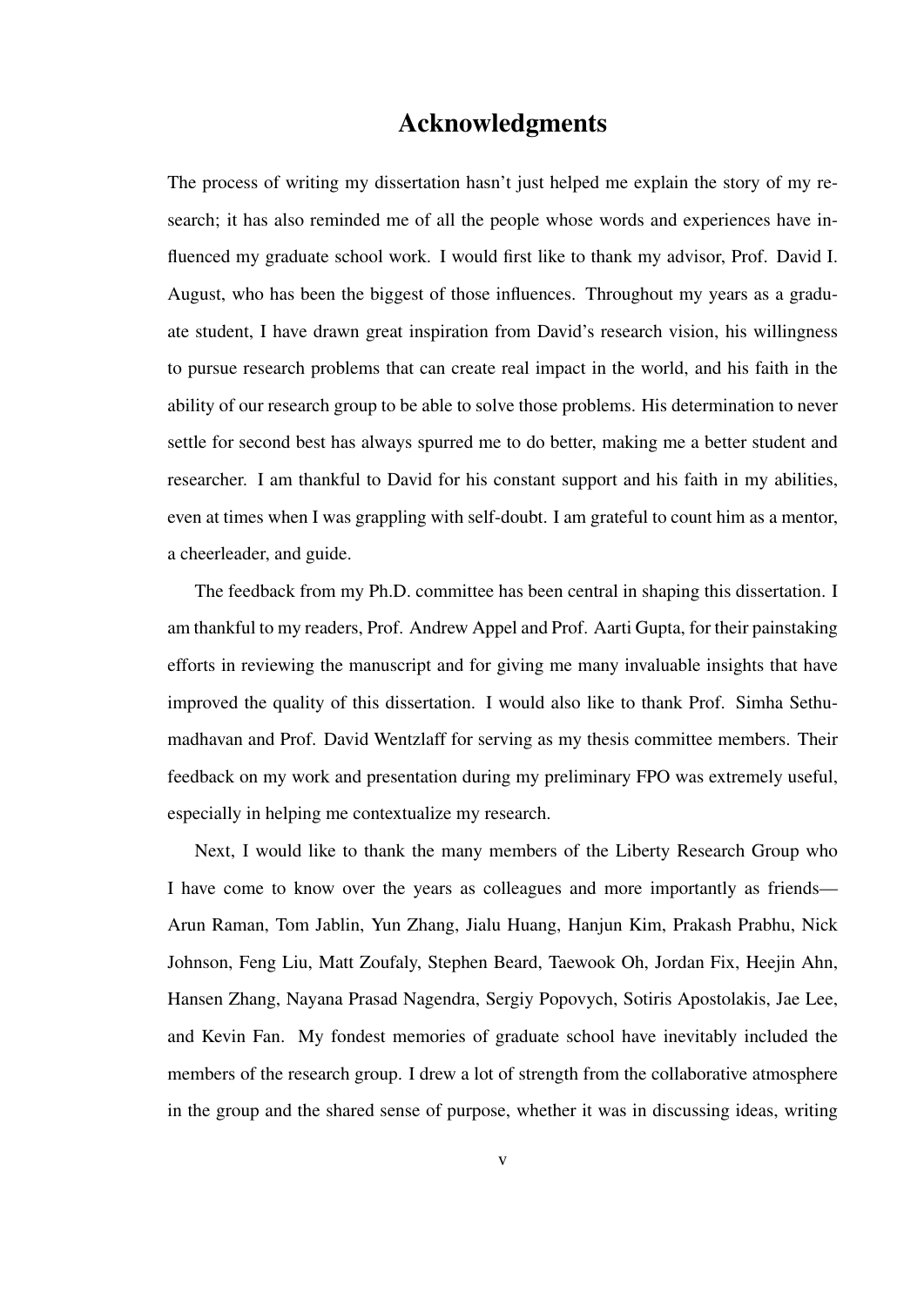papers and code, preparing presentations, or discussing life, the universe, and everything else.

I joined the group at the same time as Taewook, Stephen, and Matt; my friendships with them will be one of my enduring memories of graduate school. I learned a lot from each of them—from Taewook's work ethic and focus, from Stephen's relentless enthusiasm for new ideas and his attention to detail, and from Matt's willingness to leave everything on the table when working on his research. I am grateful to all of them for their support and their friendship. I also thank Jordan for the years of collaboration and conversation. The times we spent in brainstorming ideas that eventually led to the design of TrustGuard were some of the most productive and satisfying times for my research.

I thank Stephen, Hansen, Sotiris, and Jordan for proof-reading various versions of this dissertation. I thank the "old-timers"—Arun, Yun, Tom, Prakash, Jialu, Hanjun, Nick, and Feng— who made me feel at home when I started working with the group. I shall always treasure the lessons learned from my first few paper deadlines, working on Commutative Set with Prakash and on RAFT with Yun. I will always remember advice from Tom, Yun, Prakash, Arun, and Nick on everything from my own research projects to the world of compilers and architecture to becoming a better graduate student. While every graduate student's path is different, their willingness to share their experiences made my journey a little easier and a lot more enjoyable. I also thank Hansen and Sotiris, with whom I have worked closely more recently. Their work ethic and enthusiasm for research have certainly my later years in graduate school much more enjoyable.

I also thank all the staff of the Computer Science department for their help with all manner of things during my stay at Princeton. I am especially grateful to Nicki Gotsis and Melissa Lawson, the graduate co-ordinators during my time at Princeton. I thank Nicki for her help in navigating the official requirements for my preFPO and FPO, and in general, for helping me out with bureaucratic minutiae whenever the need arose. I will always remember Melissa fondly, starting with the first email I received from her, informing me of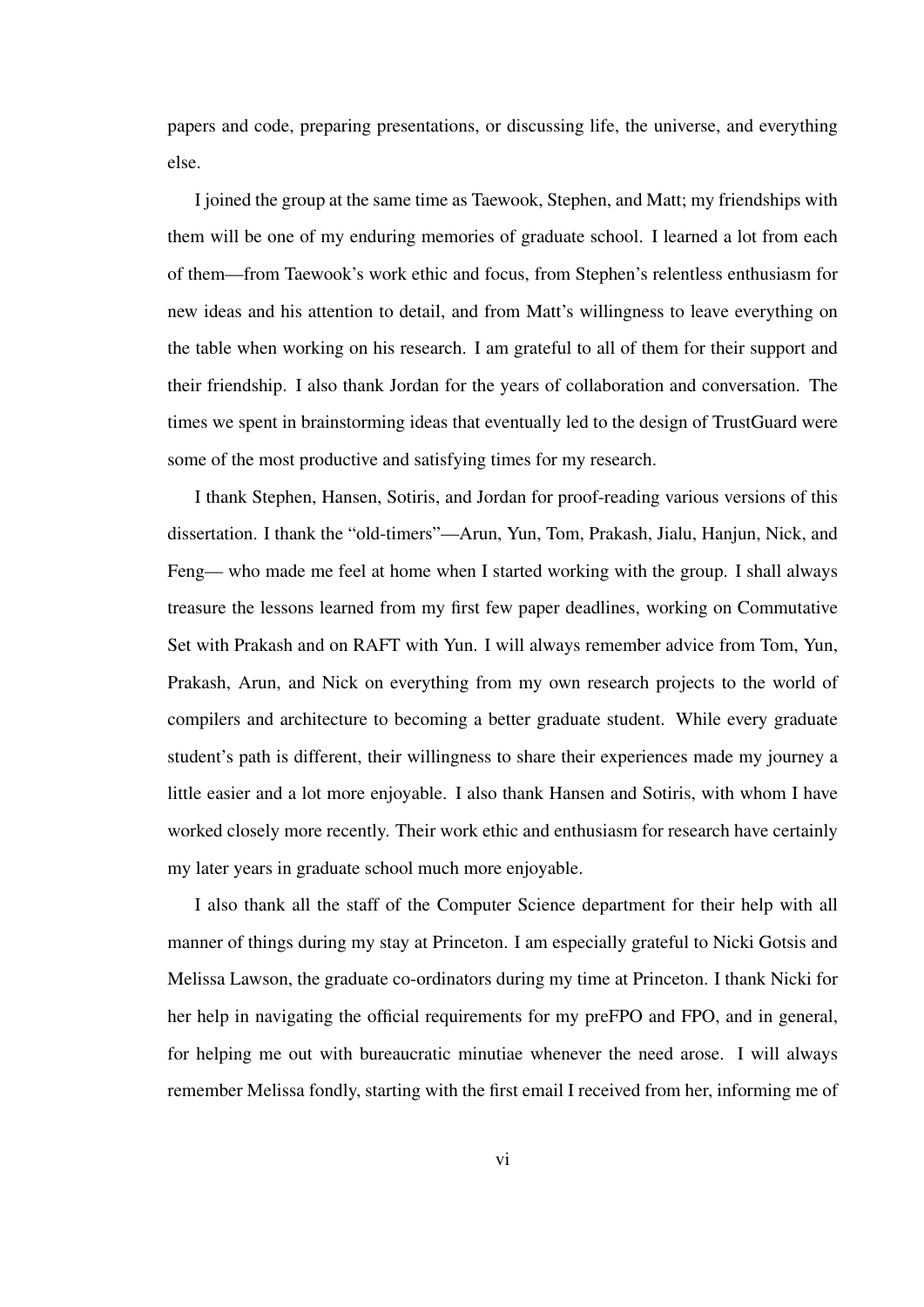my acceptance to Princeton. I have always been touched by her concern for the graduate students around her and her warmth, both during her time at Princeton and in her retirement. I am also thankful to Bob Dondero, Maia Ginsburg, Donna Gabai, and Chris Moretti lecturers in courses I have TA'ed—for giving me the best possible platform through which to experience teaching.

I would also like to acknowledge generous funding for my graduate school work, including: "SaTC: STARSS: An Architecture for Restoring Trust in Our Personal Computing Systems" (NSF Award #CNS-1441650); "SPARCHS: Symbiotic, Polymorphic, Autotomic, Resilient, Clean-slate, Host Security" (DARPA Award #FA8750-10-2-0253); "SI2- SSI: Accelerating the Pace of Research through Implicitly Parallel Programming" (NSF Award #OCI-1047879); and "CSR: Medium: Collaborative Research: Scaling the Implicitly Parallel Programming Model with Lifelong Thread Extraction and Dynamic Adaptation" (NSF Award #CNS-0964328).

During my summer internships, I had the opportunity to work with many great engineers and researchers. The lessons I learned from them helped me approach my research in a more focused manner. I especially thank Arun Raman for making my internship at Intel an enriching and stimulating experience. I am also grateful to Shankar Easwaran for showing me the ropes during my summer at Qualcomm and teaching me how to become a better engineer.

I have been lucky to have the support of a number of friends outside the Liberty Research Group during my time at Princeton, and I thank each one of them. Srinivas Narayana was a *comrade-in-arms*, a patient counselor, a fellow philosophy enthusiast, and a great room-mate through most of my time in graduate school. His cheerfulness and his ability to listen patiently are qualities I have always hoped to emulate. Stimit Shah showed me how level-headedness and a solid grounding could co-exist with a competitive spirit. His friendship has given me a lot of strength over the years. Prakash's role as a friend and guide helped me immensely in navigating the initial years of my graduate school career.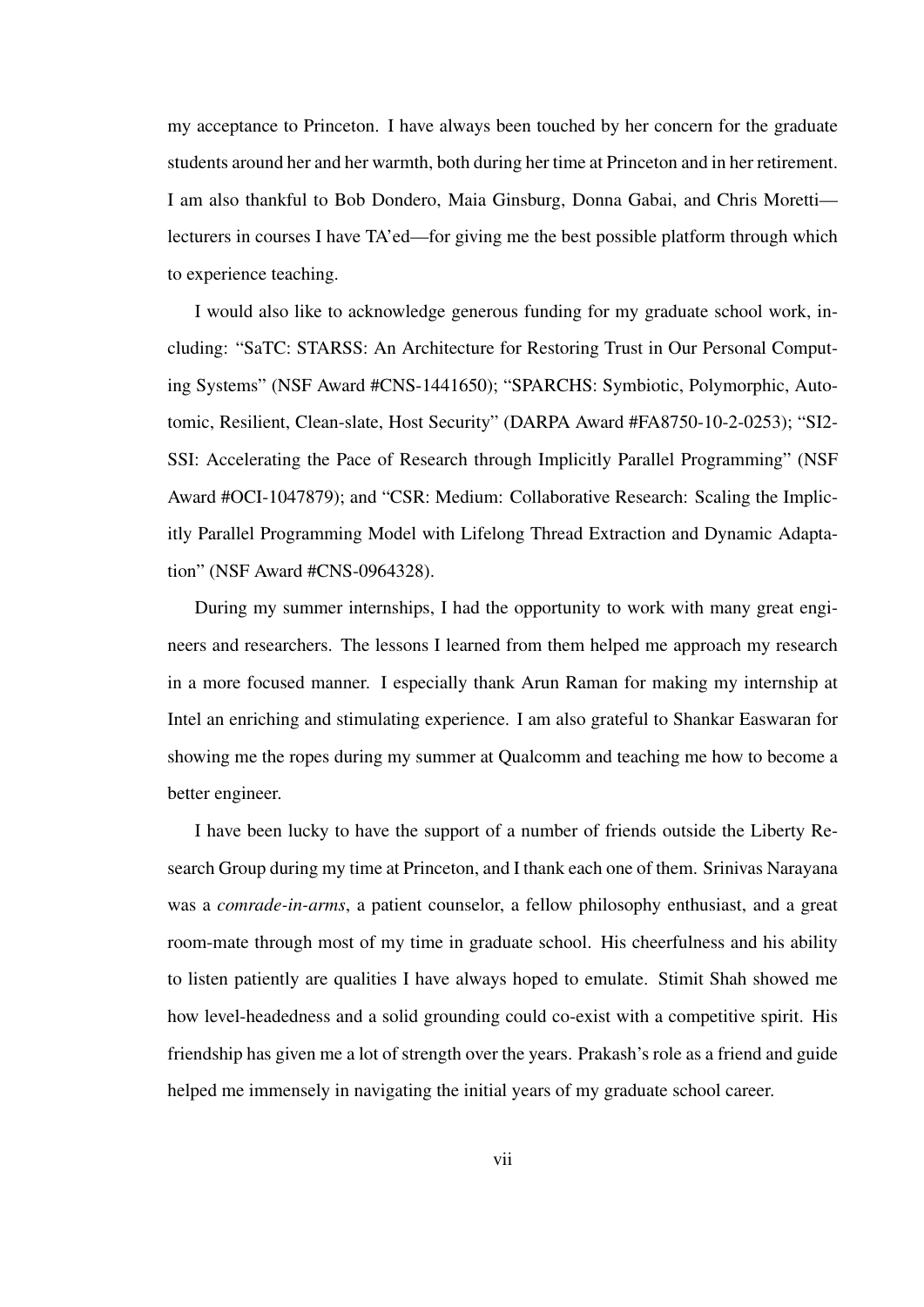Josh Sanz-Robinson is one of the funniest, most outgoing people I've met; his brand of enthusiasm mixed with a tinge of cynicism, his awareness of the world outside the Orange Bubble, and his love of good food all made for great shared experiences and conversations. In Bharath Balasubramanian, I didn't just find a fellow cinema and cricket fan but also a cheerleader and guide. Sergiy, Hansen, Olivier, and Nayana made my later years in Princeton a lot of fun. I must also express my gratitude and affection towards Dr. Avinash Gupta, Dr. Geeta Gupta, Dr. Saumya Das, and Dr. Prabhat Das for their support as a family-away-from-home, right here in New Jersey. I have been touched by the way they welcomed me into their families and will always remember the time spent with them very fondly.

My friendships from my undergraduate studies in BITS Pilani have outlasted my time there and given me a great support network I can always rely on. Harshad Deshmukh has always been a great support and confidante. I am grateful for the friendships of Aditya Vijay and Ankur Gupta, who comprise the other half of the M2L2 quartet. Mayank Mohta has been a friend, a travel companion, a fellow dreamer, and a brother for the longest time. Akshay Sathe gave me plenty of inspiration with his straight, uncluttered thinking and also was an equally fanatic sounding board for all football (soccer) and Manchester United-related conversations. Sunanda Khosla was my agony aunt on more occasions than one, always reminding me that my personal happiness was key to my professional output. Rohit Varghese inspired me in moments where all I wanted is to rest, through his unending enthusiasm and energy for passionately pursuing a million exciting things under the sun.

My academic journey has been shaped by a number of teachers and mentors who have believed in me, motivated me, and spurred me to do better in my studies. As I reach the end of a major milestone in my academic life, I look back and thank all my teachers over the years for their unstinting efforts in helping me learn better. I am especially grateful to Prof. Sundar Balasubramanian, who first showed me the ropes of Computer Science research at BITS Pilani. I also thank Mr. Kisan Adsul and Mr. Pradeep Kumar Bajpai—my teachers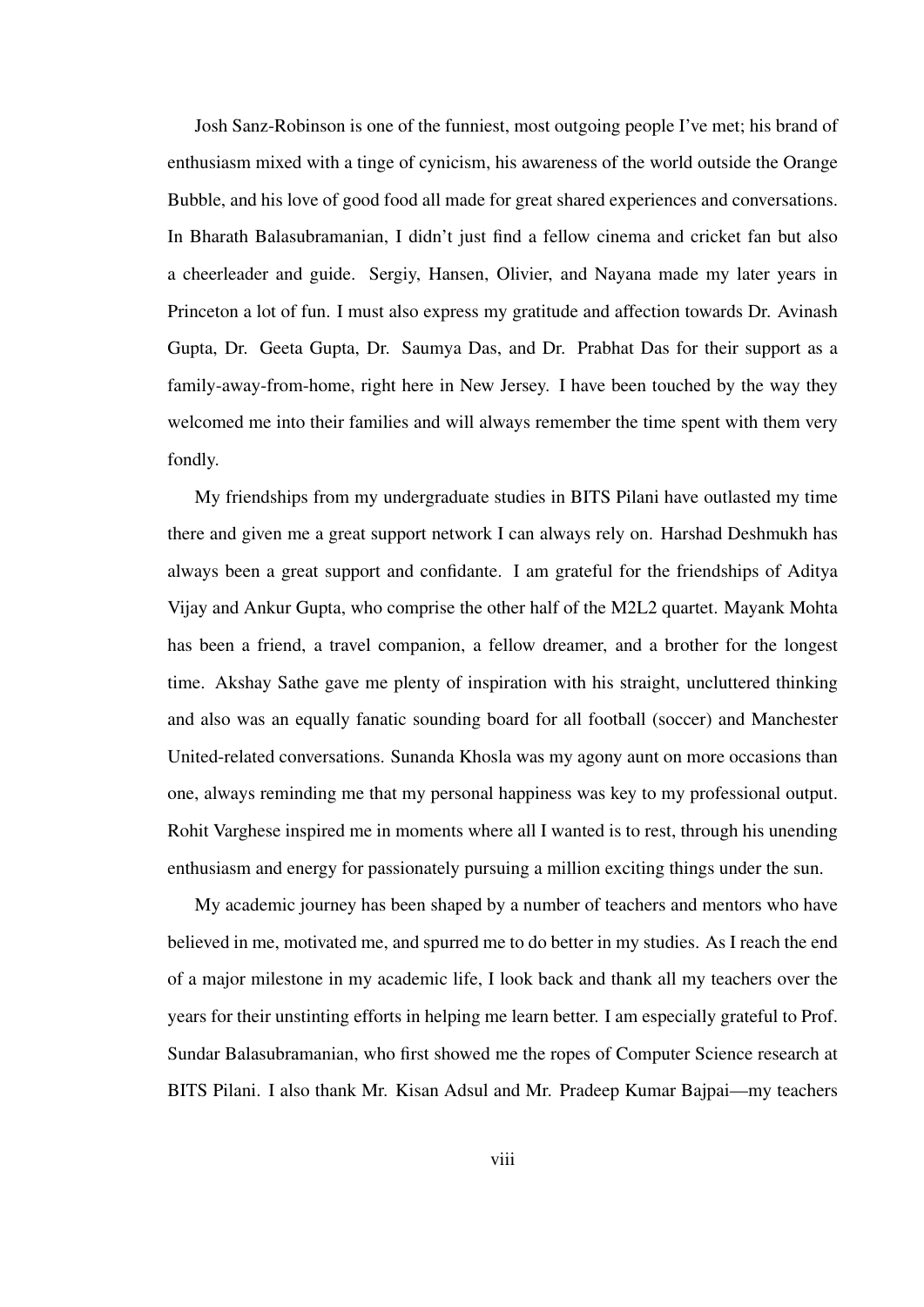in school who have been immense well-wishers and motivators for the best part of two decades.

I am especially thankful to my time in Princeton for having met Roshni Srinath, who has grown to occupy such a special place in my heart and mind. Her zest for life and people always make my day brighter, even when I am in the middle of my strongest bout of *introvertedness*. I am thankful for her support and her calming influence as I have approached the final phases of my graduate school career. Roshni, I still remember the day when we had our first conversation and how that first conversation has continued unabated till this day. It is my most optimistic hope that this conversation never ends and that we write our story together far into the future.

Lastly, I come to my family—my biggest support in everything I have attempted in life. My big sister, Dr. Antara Ghosh, has been a co-conspirator, a formidable sparring partner, and an all-round grounding influence on my life for as long as I can remember. My brother-in-law, Sourish Rakshit, inspires me with his calmness and maturity.

I can never adequately express what my parents—Dr. Seema Ghosh and Dr. Atindra Krishna Ghosh—have meant to me, or thank them enough for making me the person I am today. I am eternally grateful to have them as the biggest influences in my life. The only constants I have known in my life have originated from them—their immense love, their unwavering encouragement, and their eternal faith in my abilities. Ma, you have been a role model every day with the joy you derive from both your work and your family. Baba, I have never been more appreciative of the way you built your life from so little and despite the limitations of small-town India, inspired me to dream of the world and beyond. I hope I can always embody the best of both of you, even as I receive your blessings and love in the years to come.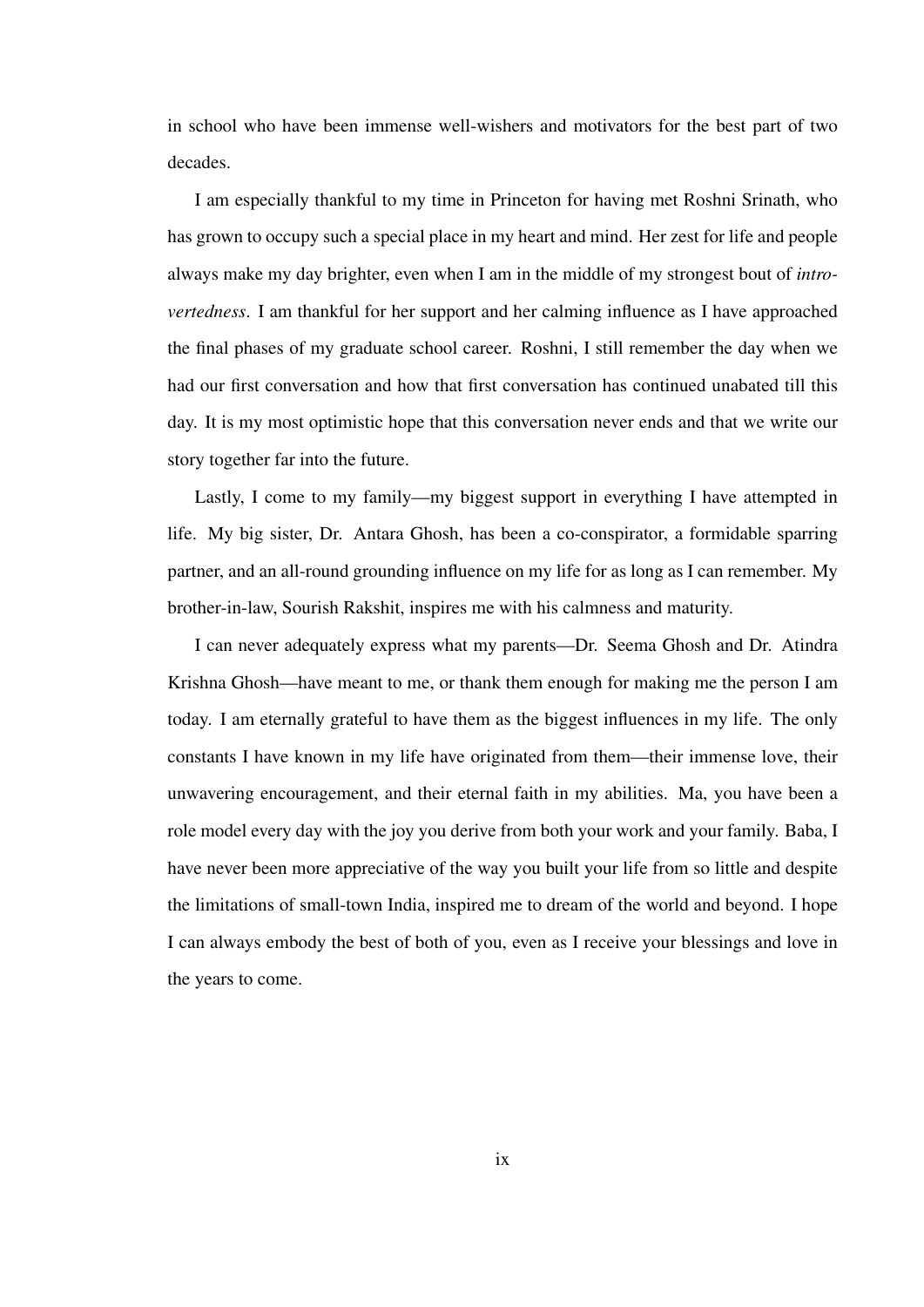To

*Ma* and *Baba*

My first and most influential teachers

- मातृपितृकृताभ्यासो गुणितामेति बालकः
- न गर्भच्युतिमात्रेण पुत्रो भवति पण्डितः <mark>॥</mark>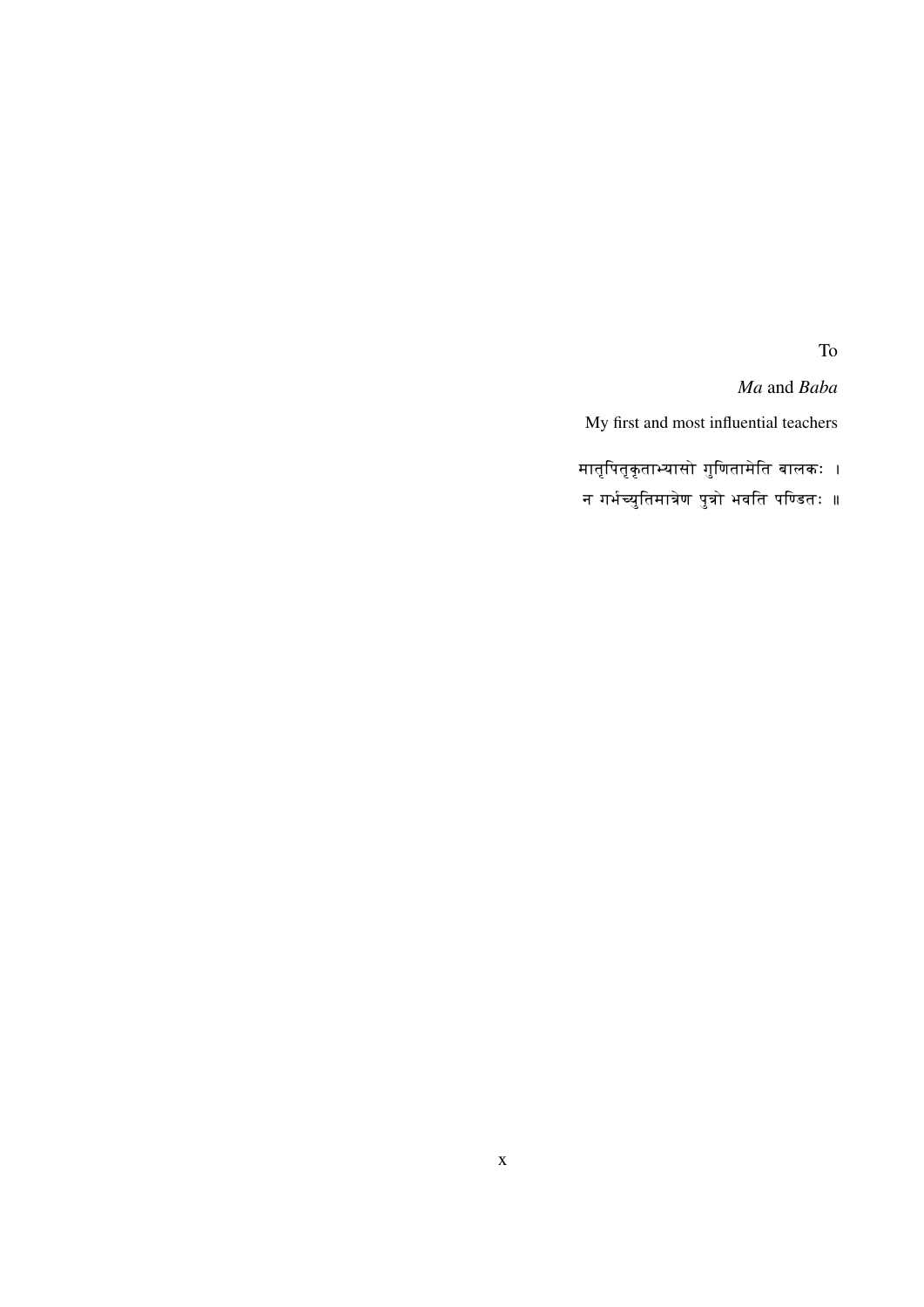## **Contents**

|                |     |                                                     | iii          |
|----------------|-----|-----------------------------------------------------|--------------|
|                |     |                                                     | $\mathbf{V}$ |
|                |     |                                                     | xiv          |
|                |     |                                                     | xvi          |
| $\mathbf 1$    |     | Introduction                                        | $\mathbf{1}$ |
|                | 1.1 |                                                     | 5            |
|                | 1.2 |                                                     | 8            |
| $\overline{2}$ |     | <b>Background and Motivation</b>                    | 9            |
|                | 2.1 |                                                     | 9            |
|                | 2.2 |                                                     | 12           |
|                |     | 2.2.1                                               | 12           |
|                |     | Defenses against IC Supply Chain Attacks<br>2.2.2   | 13           |
|                | 2.3 | Trustworthy Systems based on Redundancy             | 16           |
|                | 2.4 |                                                     | 18           |
| 3              |     | CAVO: Containment Architecture with Verified Output | 20           |
|                | 3.1 |                                                     | 22           |
|                | 3.2 |                                                     | 23           |
| $\overline{4}$ |     | The TRUSTGUARD Architecture                         | 25           |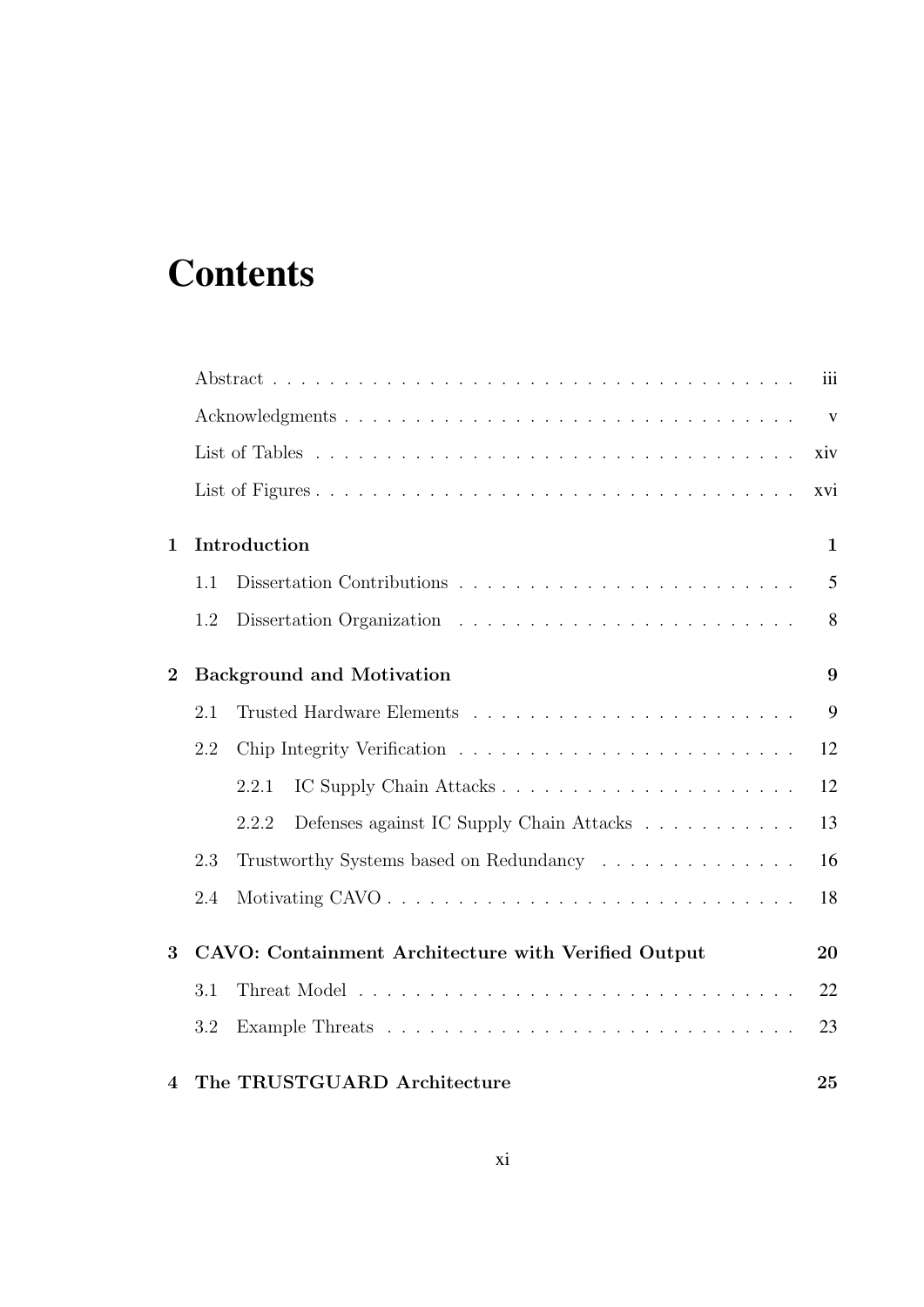|          | 6.2        |                                                   | 63       |
|----------|------------|---------------------------------------------------|----------|
|          |            |                                                   | 62       |
|          | 6.1        |                                                   |          |
| 6        |            | <b>Performance Analysis</b>                       | 62       |
|          | 5.3        | Limitations of TrustGuard Security Assurances     | 61       |
|          | 5.2        | Manipulation of Values Flowing Through Memory     | 57       |
|          | 5.1        |                                                   | 54       |
| $\bf{5}$ |            | <b>Detection of Malicious Behaviors</b>           | 53       |
|          |            |                                                   |          |
|          | 4.5<br>4.6 |                                                   | 49       |
|          | 4.4        |                                                   | 48<br>49 |
|          |            | 4.3.4                                             | 47       |
|          |            | 4.3.3                                             | 44       |
|          |            | 4.3.2                                             | 42       |
|          |            | 4.3.1                                             | 39       |
|          | 4.3        |                                                   | 39       |
|          | 4.2        | Redundant Instruction Checking Unit (RICU)        | 34       |
|          | 4.1        | High-Throughput Checking of Instruction Execution |          |
|          |            |                                                   | 28       |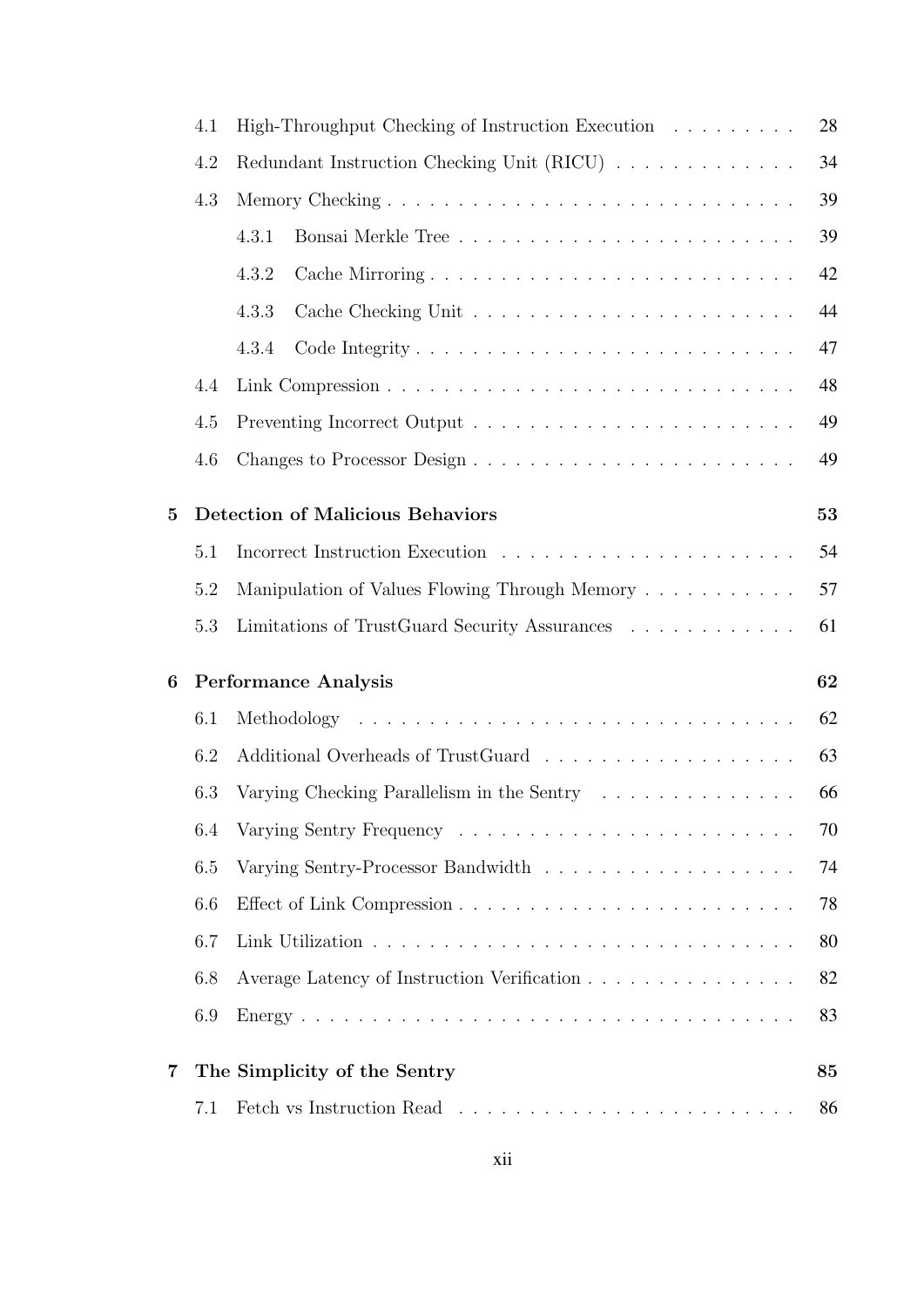|     | 7.2 Decode/Register Renaming/Dispatch vs Operand Routing 88     |     |
|-----|-----------------------------------------------------------------|-----|
| 7.3 |                                                                 |     |
|     | 7.4 Writeback/Commit vs Checking (CH)                           | 93  |
|     | 7.5 Processor's Memory/Cache Access vs Sentry's Cache Access 94 |     |
|     |                                                                 | 95  |
|     |                                                                 |     |
|     | 8 Other Related Work                                            | 97  |
|     | 9 Conclusion and Future Directions                              | 101 |
|     |                                                                 |     |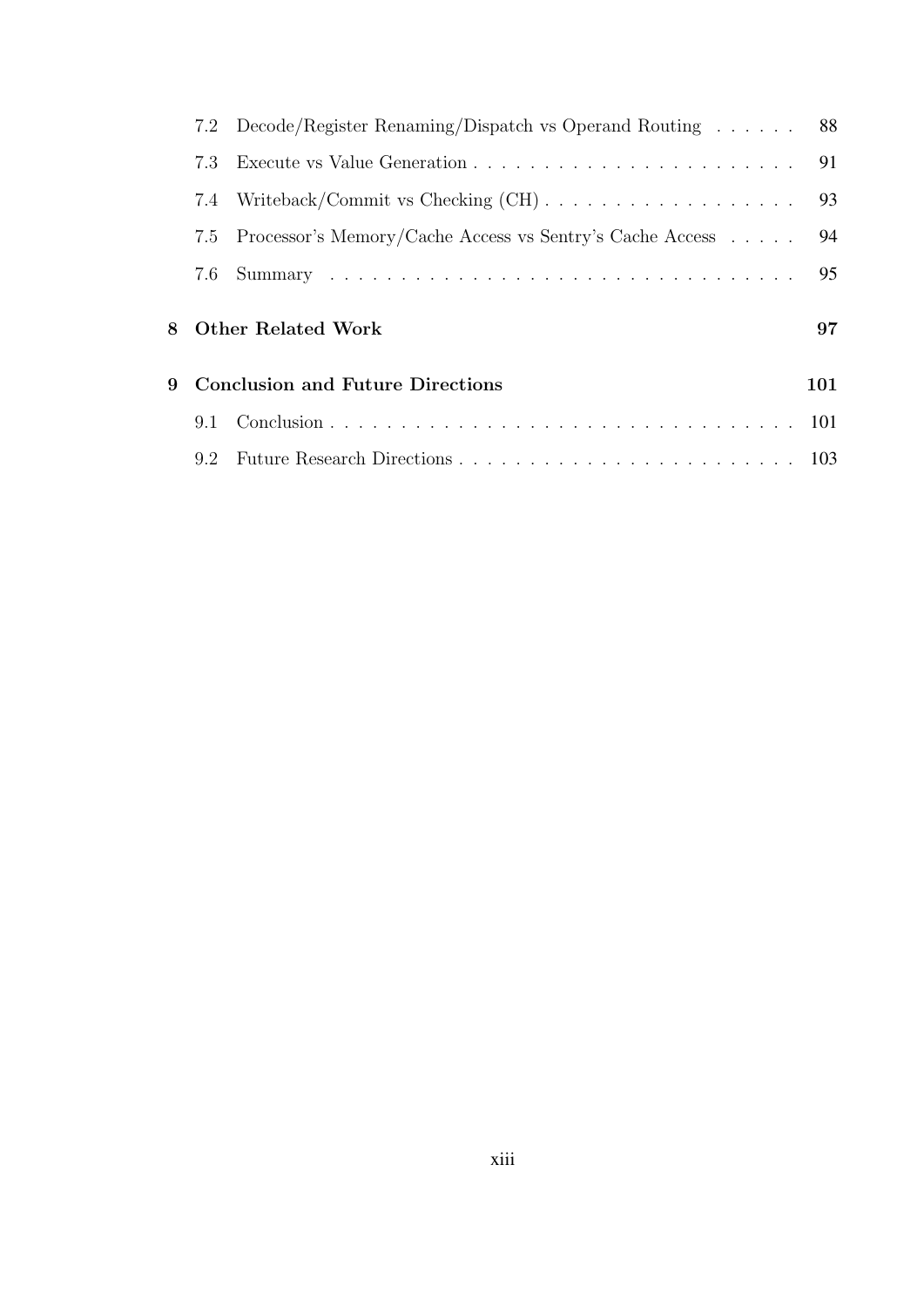## List of Tables

| 2.1     | Comparison of existing proposals that use trusted hardware elements.             | 10 |
|---------|----------------------------------------------------------------------------------|----|
| $2.2\,$ | Comparison of existing proposals that detect hardware backdoors                  | 14 |
| 4.1     | Information sent by the untrusted processor to the Sentry $\dots \dots$          | 36 |
| 4.2     | Operand Routing Rules for Disambiguating between Register Operands               | 38 |
| 4.3     | Significance Width Compression with 32-bit original data $\ldots$                | 48 |
| 5.1     | Attack scenarios related to incorrect instruction execution                      | 53 |
| 6.1     | Architectural parameters for simulation                                          | 62 |
| 6.2     | Increase in Absolute Number of data cache misses and L2-cache misses             |    |
|         | across all the timing phase simulations of benchmarks for which IPC              |    |
|         | decline due to shadow memory accesses was more than $10\%$                       | 65 |
| 6.3     | Checking throughput of the Sentry, in instructions per Sentry cycle,             |    |
|         | when the RICU width is varied $\ldots \ldots \ldots \ldots \ldots \ldots \ldots$ | 67 |
| 6.4     | Checking throughput of the Sentry, in instructions per nanosecond,               |    |
|         | when the Sentry frequency is varied $\ldots \ldots \ldots \ldots \ldots \ldots$  | 72 |
| 6.5     | Mean Bandwith Usage for Sentry-Processor link for: (1) Maximum                   |    |
|         | Bandwidth 10 GB/s, and (2) Unrestricted Bandwidth $\ldots \ldots \ldots$         | 78 |
| 7.1     | Components of the processor's instruction fetch unit and the Sentry's            |    |
|         |                                                                                  | 86 |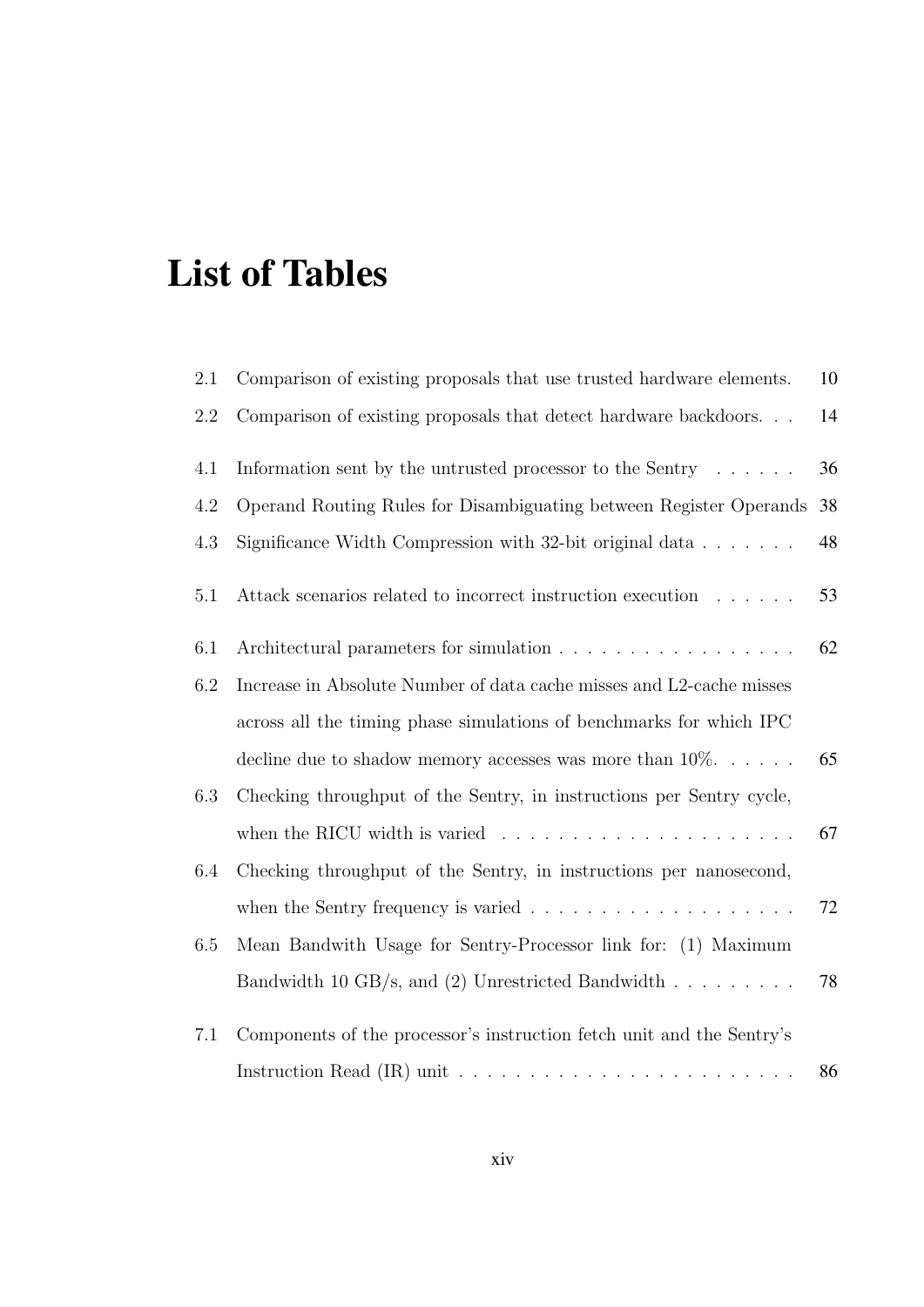| 7.2 Comparison of the processor's components in the decode, register re-           |  |
|------------------------------------------------------------------------------------|--|
| naming, dispatch, and issue stages and the Sentry's Operand Routing                |  |
|                                                                                    |  |
| 7.3 Components of the processor's execute and writeback stages and the             |  |
| Sentry's Value Generation (VG) unit $\dots \dots \dots \dots \dots \dots \dots$ 92 |  |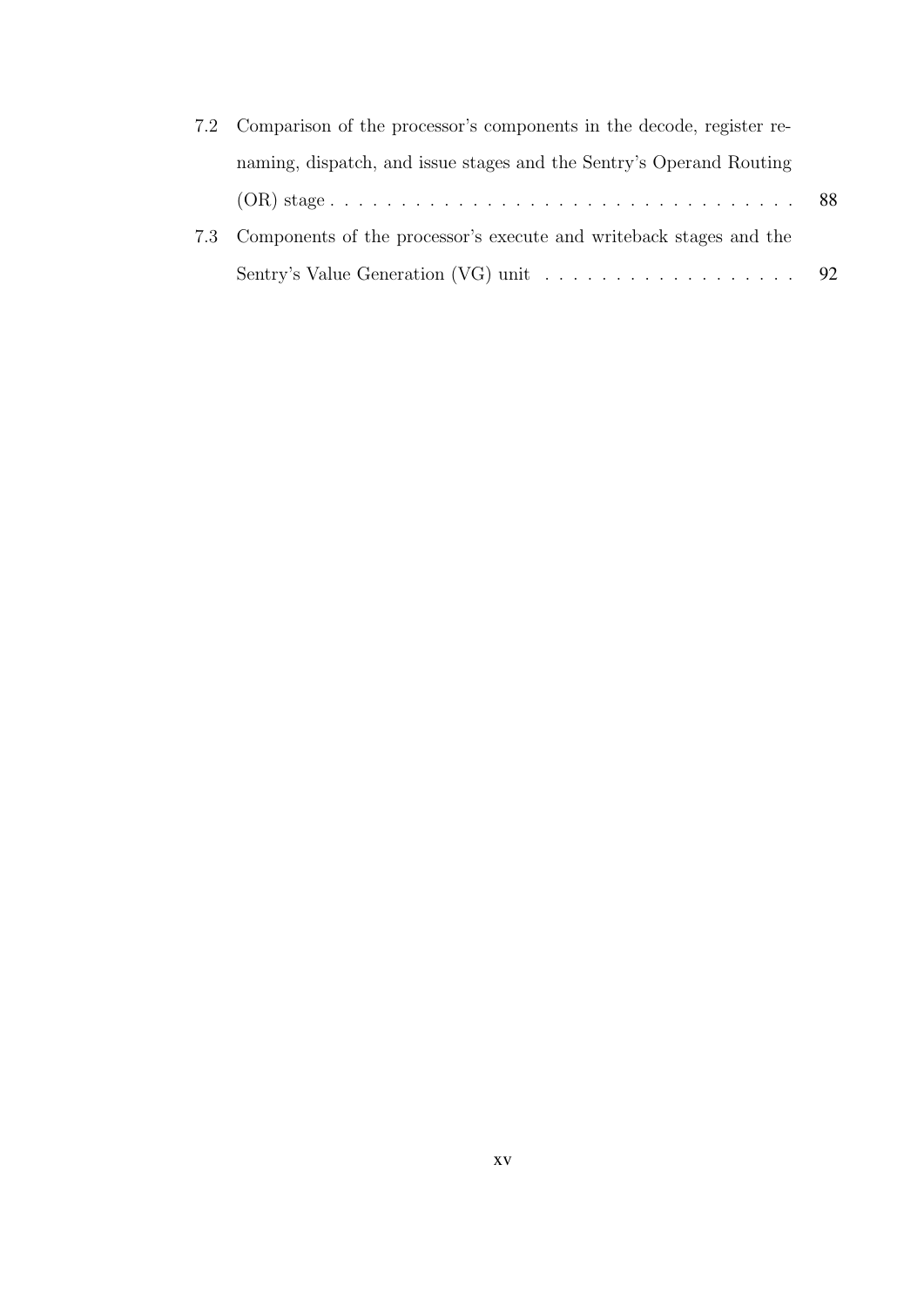# List of Figures

| 1.1     | The TrustGuard architecture, where the trusted Sentry offers contain-               |                |
|---------|-------------------------------------------------------------------------------------|----------------|
|         | ment of untrusted system components by only allowing external com-                  |                |
|         | munication of results of correct execution of signed software                       | $\overline{7}$ |
| 2.1     | Various phases in the Integrated Circuit (IC) Supply Chain [49]. $\ldots$           | 12             |
| $3.1\,$ |                                                                                     | 21             |
| 4.1     |                                                                                     | 26             |
| 4.2     | Trace snippet from 456.hmmer. (a) Instructions in the trace.<br>(b)                 |                |
|         |                                                                                     | 29             |
| 4.3     | Schedule for instruction checking when the Sentry RICU has a simple                 |                |
|         | pipelined design with value forwarding. $\ldots \ldots \ldots \ldots \ldots \ldots$ | 30             |
| 4.4     | Checking schedule with 4-wide RICU for trace snippet in Figure $4.2(a)$ .           |                |
|         | Pipelining and value forwarding augmented with out-of-order checking                |                |
|         | improves throughput compared to Figure 4.3, but dependences between                 |                |
|         | instructions are still respected during checking                                    | 30             |
| 4.5     | Dependence-free parallel checking schedule for checking snippet from                |                |
|         | Figure 4.2(a), when results reported by the untrusted processor are                 |                |
|         | used to break dependences during checking.                                          | 32             |
| 4.6     | The Sentry's Redundant Instruction Checking Unit (RICU). This unit                  |                |
|         | can check the correctness of up to 4 instructions in parallel. $\dots$              | 35             |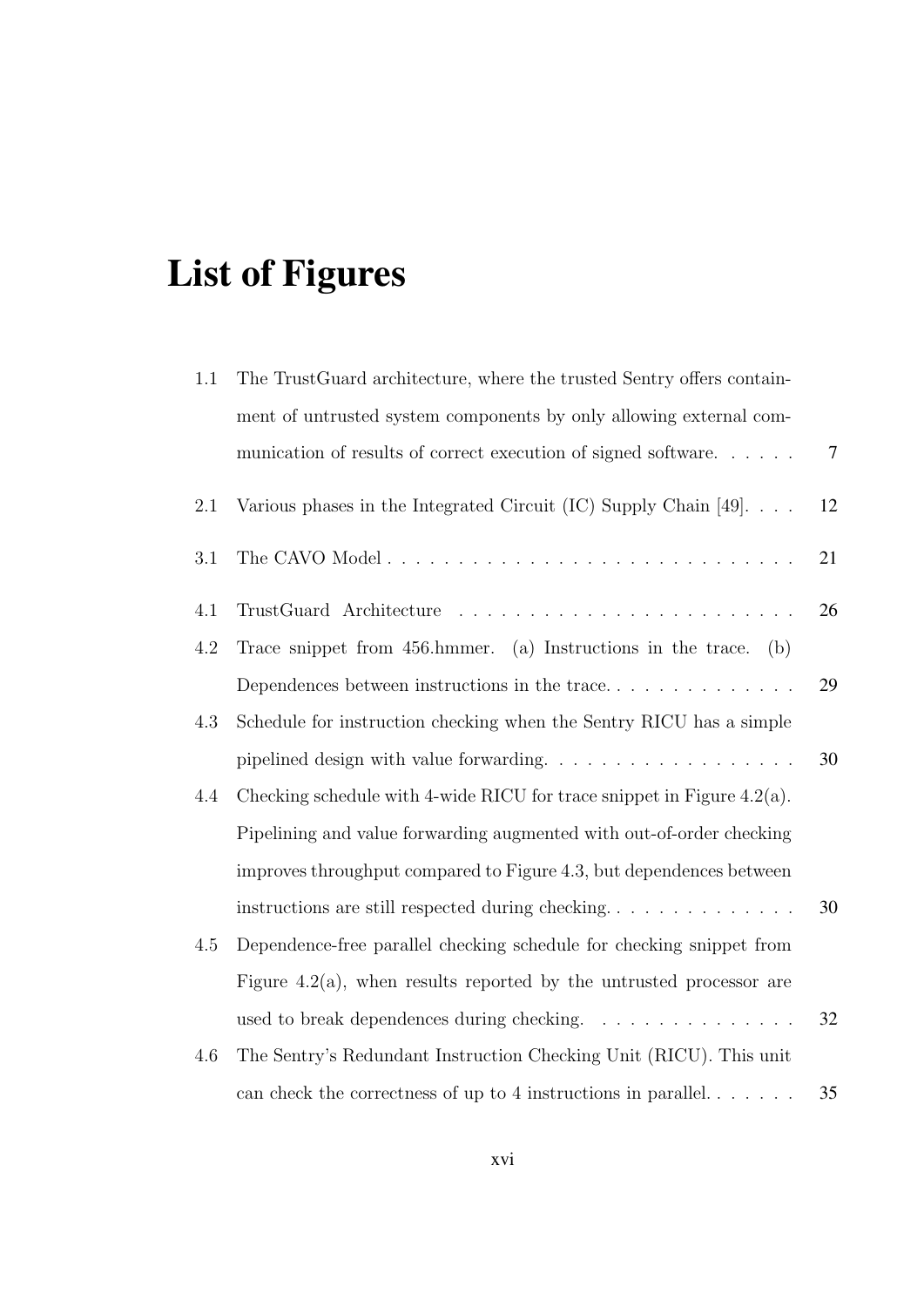| 4.7 | Logic to determine next instruction to be checked in the Instruction         |    |
|-----|------------------------------------------------------------------------------|----|
|     |                                                                              | 37 |
| 4.8 | Bonsai Merkle Tree [109] used by TrustGuard to protect memory integrity 41   |    |
| 4.9 | Design for the Sentry components that check memory integrity of cache        |    |
|     | lines                                                                        | 43 |
|     | 4.10 Flowchart illustrating CCU behavior for load and store instructions     | 44 |
|     | 4.11 Flowchart illustrating cache checking unit behavior for (a) eviction of |    |
|     | data from Sentry cache (b) eviction of counters/intermediate nodes           |    |
|     | from Sentry cache. IM corresponds to a node with intermediate hashes. 46     |    |
|     | 4.12 Summary of modifications to the processor in the TrustGuard archi-      |    |
|     | tecture. Shaded/colored boxes indicate modified components.                  | 50 |
| 5.1 | Example of how the Sentry detects the incorrect execution of an in-          |    |
|     | struction by a processor's functional unit. rx': Shadow register in          |    |
|     | the Sentry for the register $rx$ in the untrusted processor. $H_k$ : HMAC    |    |
|     |                                                                              | 55 |
| 5.2 | Example of how the Sentry detects insertion of malicious instructions.       |    |
|     | rx': Shadow register in the Sentry for the register rx in the untrusted      |    |
|     | processor. $H_k$ : HMAC function with key $k$                                | 57 |
| 5.3 | Example of the processor inserting an instruction and not reporting          |    |
|     | the results of that execution. rx': Shadow register in the Sentry for        |    |
|     | the register rx in the untrusted processor. $H_k$ : HMAC function with       |    |
|     |                                                                              | 58 |
| 5.4 | Example of the processor detecting illegal modification of values in         |    |
|     | memory. $rx'$ : Shadow register in the Sentry for the register rx in the     |    |
|     | untrusted processor. $H_k$ : HMAC function with key $k$                      | 59 |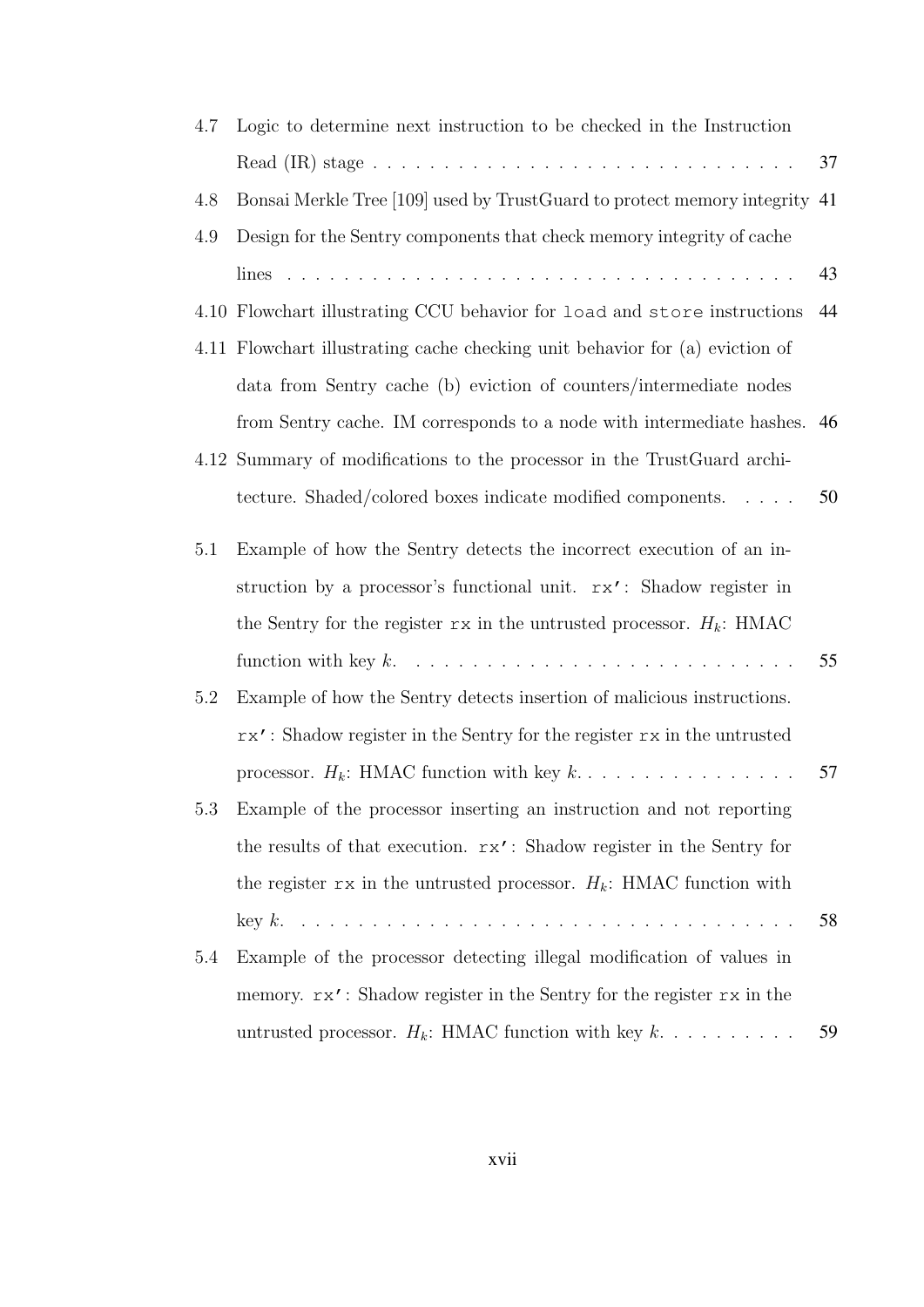| 6.1 | Effect on untrusted processor IPC of introducing shadow memory (SMACs,          |    |
|-----|---------------------------------------------------------------------------------|----|
|     |                                                                                 | 64 |
| 6.2 | Reduction in IPC when varying the number of instructions that can               |    |
|     | be checked in parallel by the Sentry RICU. Sentry frequency: 1 GHz.             |    |
|     | Sentry-Processor bandwidth: 10 GB/s. Untrusted processor frequency:             |    |
|     |                                                                                 | 66 |
| 6.3 | Stalls induced by the Sentry when varying the number of instructions            |    |
|     | that may be checked in parallel by the Sentry RICU (corresponding to            |    |
|     | Figure 6.2). Sentry frequency: 1 GHz. Sentry-Processor bandwidth:               |    |
|     | 10 GB/s. Untrusted processor frequency: 2 GHz.                                  | 68 |
| 6.4 | Effect on untrusted processor IPC of varying the Sentry's frequency.            |    |
|     | RICU width: 4 instructions/cycle. Sentry-Processor bandwidth: 10                |    |
|     |                                                                                 | 70 |
| 6.5 | Stalls induced by the Sentry when varying the Sentry frequency (cor-            |    |
|     | responding to Figure $6.4$ ). RICU width: 4 instructions/cycle. Sentry-         |    |
|     | Processor bandwidth: 10 GB/s. Untrusted processor frequency: 2                  |    |
|     | GHz. 1: 500 MHz, 2: 750 MHz, 3: 1 GHz, 4: 1.25 GHz, 5: 1.5GHz. .                | 73 |
| 6.6 | Effect on untrusted processor IPC of varying the bandwidth between              |    |
|     | the processor and the Sentry. RICU width: 4 instructions/cycle. Sen-            |    |
|     | try frequency: $1 \text{ GHz}$ . Untrusted processor frequency: $2 \text{ GHz}$ | 75 |
| 6.7 | Stalls induced by the Sentry when varying the processor to Sentry               |    |
|     | channel bandwidth (corresponding to Figure 6.4). RICU width: 4                  |    |
|     | instructions/cycle. Sentry frequency: 1 GHz. Untrusted processor                |    |
|     | frequency: 2 GHz. 1: 5 GB/s, 2: 10 GB/s, 3: 15 GB/s.                            | 76 |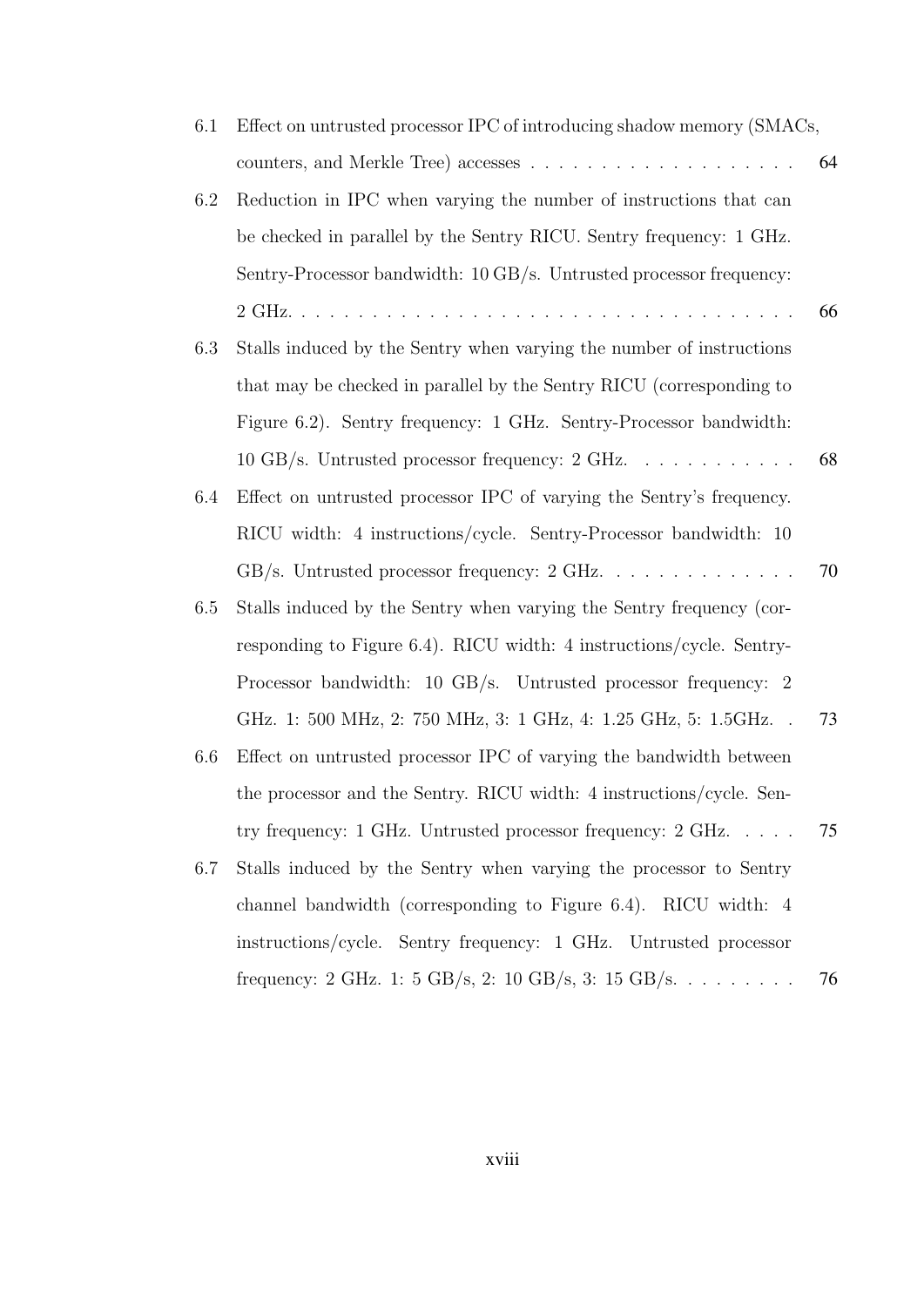| 6.8 | Effect of link compression on untrusted processor IPC. NoComp: Link                                 |    |
|-----|-----------------------------------------------------------------------------------------------------|----|
|     | compression not used. Comp: Link compression used. RICU width:                                      |    |
|     | 4 instructions/cycle. Sentry frequency: 1 GHz. Untrusted processor                                  |    |
|     | frequency: $2 \text{ GHz.} \dots \dots \dots \dots \dots \dots \dots \dots \dots \dots \dots \dots$ | 79 |
| 6.9 | Effect of link compression on percentage of bandwidth stalls experi-                                |    |
|     | enced by the processor. NoComp: Link compression not used. Comp:                                    |    |
|     | Link compression used. RICU width: 4 instructions/cycle. Sentry                                     |    |
|     | frequency: 1 GHz. Untrusted processor frequency: $2 \text{ GHz.} \dots \dots$                       | 80 |
|     | 6.10 Cumulative distribution of instantaneous bandwidth usage over per-                             |    |
|     | centage of execution cycles, showing utilization of the link between                                |    |
|     | the processor and the Sentry. RICU: 4 instructions/cycle. Sentry fre-                               |    |
|     | quency: 1 GHz. Sentry-Processor bandwidth: 10 GB/s. Untrusted                                       |    |
|     | processor frequency: $2 \text{ GHz.} \dots \dots \dots \dots \dots \dots \dots \dots \dots$         | 81 |
|     | 6.11 Average latency, in terms of number of processor cycles, between com-                          |    |
|     | mitting of an instruction in the untrusted processor and its checking                               |    |
|     | by the Sentry. Sentry-Processor bandwidth: 10 GB/s. Untrusted pro-                                  |    |
|     |                                                                                                     | 82 |
|     | 6.12 TrustGuard's energy usage. RICU width: 4 instructions/cycle. Sentry                            |    |
|     |                                                                                                     |    |
|     | frequency: 1 GHz. Sentry-Processor bandwidth: 10 GB/s. Untrusted                                    |    |
|     |                                                                                                     | 84 |
| 7.1 | Issue queue entry for a single instruction. R: Ready bit. V: Valid bit.                             |    |
|     | In addition to this information, the dispatch stage also has CAM struc-                             |    |
|     | tures to look up source data and select logic to dispatch instructions                              |    |
|     |                                                                                                     | 90 |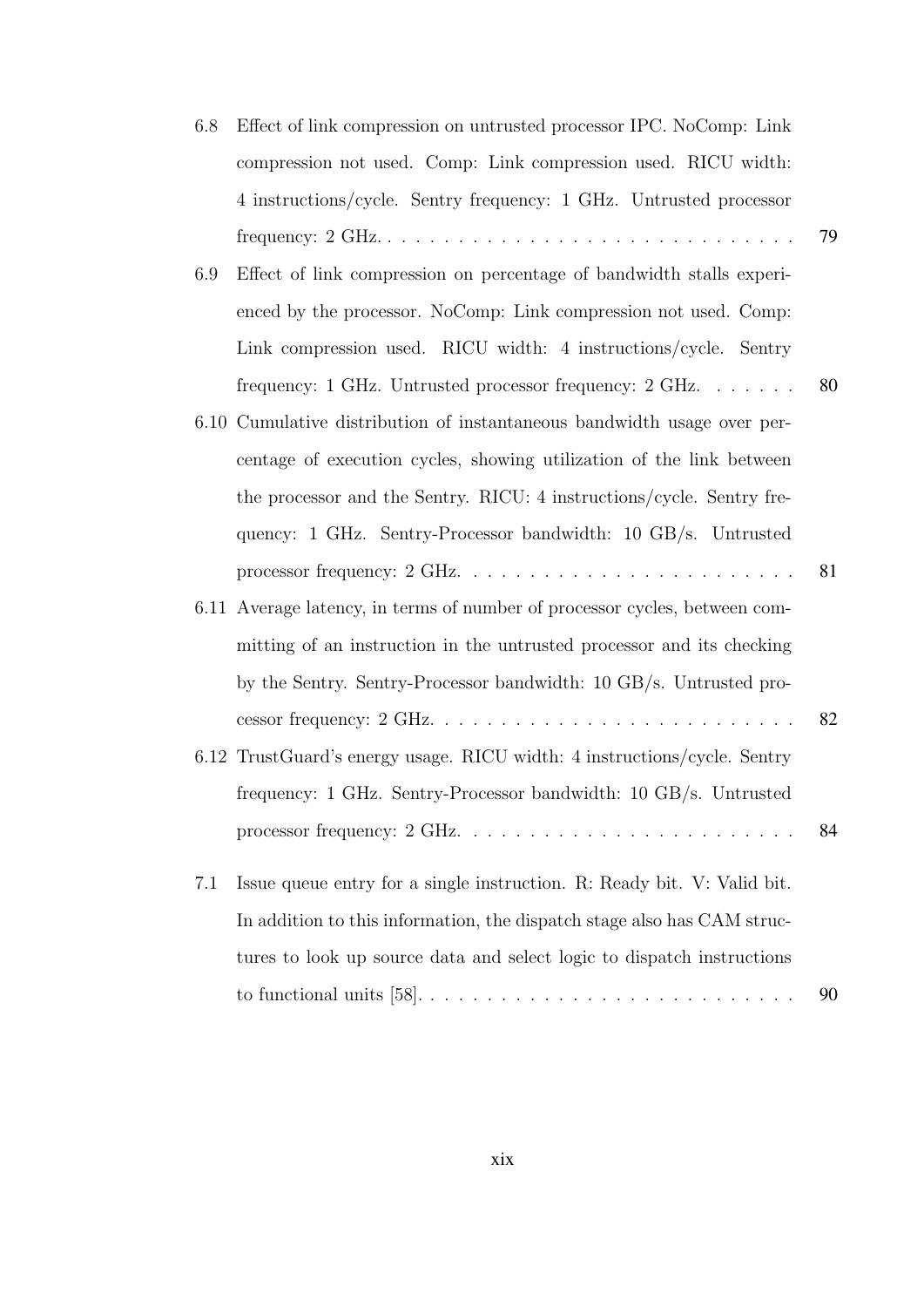## Chapter 1

## Introduction

Computing devices have become all-pervasive in our lives. Cars, homes, emergency services, utilities, government services, defense systems, etc. are all computerized and connected to the Internet. However, these devices are often vulnerable to attack. Intrusions into computing devices may lead to financial losses [43, 45], damage to enterprise assets [54, 97], operational disruption [47, 46], industrial and military espionage [5, 69], or even physical harm to people and their environment [43, 60, 145]. The potentially adverse consequences of compromised computing devices have compelled system engineers to make security a primary concern, after decades of building computing devices with security as a secondary concern to performance.

Most efforts for securing computing devices focus on software security due to the proliferation of software vulnerabilities and the comparative ease with which attackers can exploit them. Software developers have traditionally approached security as a game of catand-mouse between attackers and defenders. Under this model, vulnerabilities often come to light after exploitation by attackers. Software developers then fix these vulnerabilities and issue patches to protect those systems in the future. Even when vulnerabilities are fixed, the time between the exploitation of a vulnerability, its disclosure, and its patching often results in huge losses [55].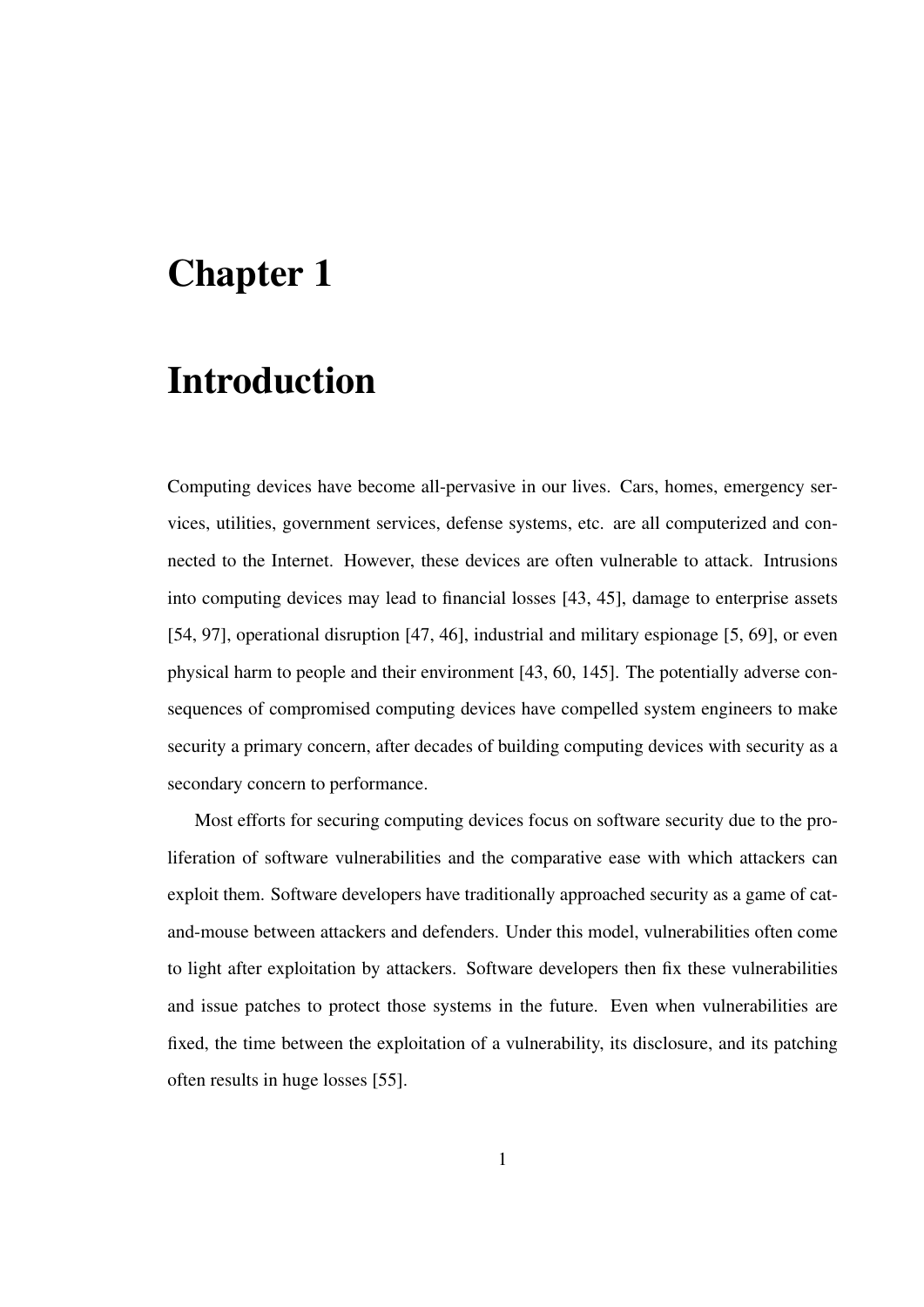A more principled approach based on formal methods provides users with much stronger guarantees about the security of their software. Significant effort has been directed at using formal methods to secure the software stack, from proving that compilers produce correct executables [12, 84], to ensuring a program's memory safety in order to prevent attacks such as buffer overflows [95], to verifying the functional correctness of critical software [13, 77]. However, secure software is only as secure as the underlying system.

A modern computing system is generally some combination of processors, volatile and nonvolatile storage of various types, interconnects, and I/O devices. Many of these components have firmware, microcode, or other means of field configuration that may provide a means for an attack [59]. Bugs in underlying hypervisors and virtual machines may circumvent the protections provided by trusted applications, allowing attackers to modify or steal data used by those applications [100, 141]. Trojans may be introduced during the design and manufacture of hardware components [22, 63, 132, 137]. Design errors and transient faults in hardware may be leveraged by an attacker [27]. Adversaries have been known to tamper with systems during delivery [146]. All of these attacks can undermine secure software. Moreover, hardware vulnerabilities are harder to patch as only a subset of them can be repaired through mechanisms such as microcode or firmware updates [14, 15].

The standard practice of building a secure computing device is to use a composed set of tools, techniques, and policies to secure every individual component of the system. These may include purchasing components only from trusted companies, tamperproofing system components [52], formal verification of component designs [64, 70, 79], post-production testing [123], etc. However, the complexity of modern hardware and the intricacies of the hardware manufacturing process have posed a significant challenge for architects and manufacturers to prove that designs are both correct and have not been altered maliciously [33, 68, 72, 82].

Vulnerabilities may be introduced at any stage of the design, manufacturing, and distribution processes. These vulnerabilities may provide attackers access to sensitive or critical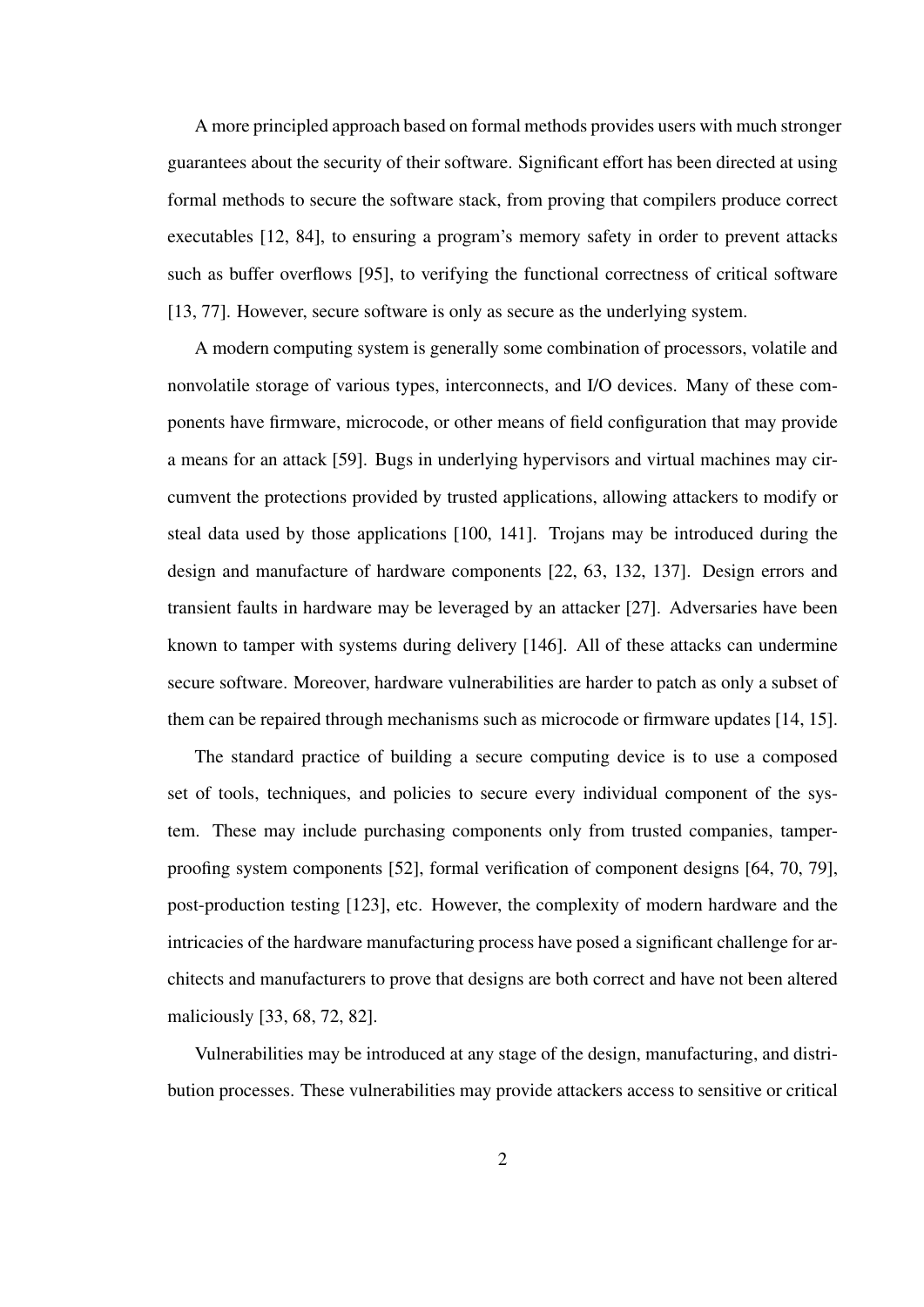user data, irrespective of whether the software running on the system is secure [22, 27, 32, 36, 63, 74, 75, 131, 132, 133, 137]. Manufacturers have long used simulation-based testing for functionally validating processor designs [25]. However, the test space may be prohibitively huge; for instance, it is infeasible to exhaustively test multipliers for the bug described above. To reduce the test space, designers often rely on pseudorandom test-case generation to cover the test space. Consequently, there is often a significant gap between the generated test space and the actual one [8, 30, 144]. Such testing may also fail to detect vulnerabilities that stay dormant during testing with random or functional stimuli [132, 123].

More recently, formal verification techniques have been integrated into the hardware design process for verifying the functional correctness of processors [33, 66, 72, 90, 116, 102, 106, 140, 105, 115, 81]. Most of these techniques do not verify the RTL design of the processor; they instead verify a high-level model of the processor microarchitecture against a processor specification. Significantly, Reid et al. reveal that verifying pre-RTL designs often misses many bugs, as most processor errors are introduced while translating the microarchitecture design into RTL and during subsequent optimization [106]. Moreover, for complex components such as processors, formal verification often requires skilled human support and requires considerably more time than designing the processor itself.

Even assuming the ability to verify complex designs, the logistical reality of creating modern systems—from the outsourcing and offshoring of design and fabrication to the incorporation of third-party components protected by intellectual property restrictions compromises the ability to secure computing devices [71, 73]. Even though formal techniques may guarantee the correctness of hardware designs, they cannot ensure that those designs were subsequently manufactured faithfully. Post-production techniques for detecting malicious modifications to fabricated chips offer some assurance against certain misbehaviors or defects [63, 7, 68]. However, these techniques are typically not comprehensive. Some of these techniques may also have high runtime cost [132]; or they are statistical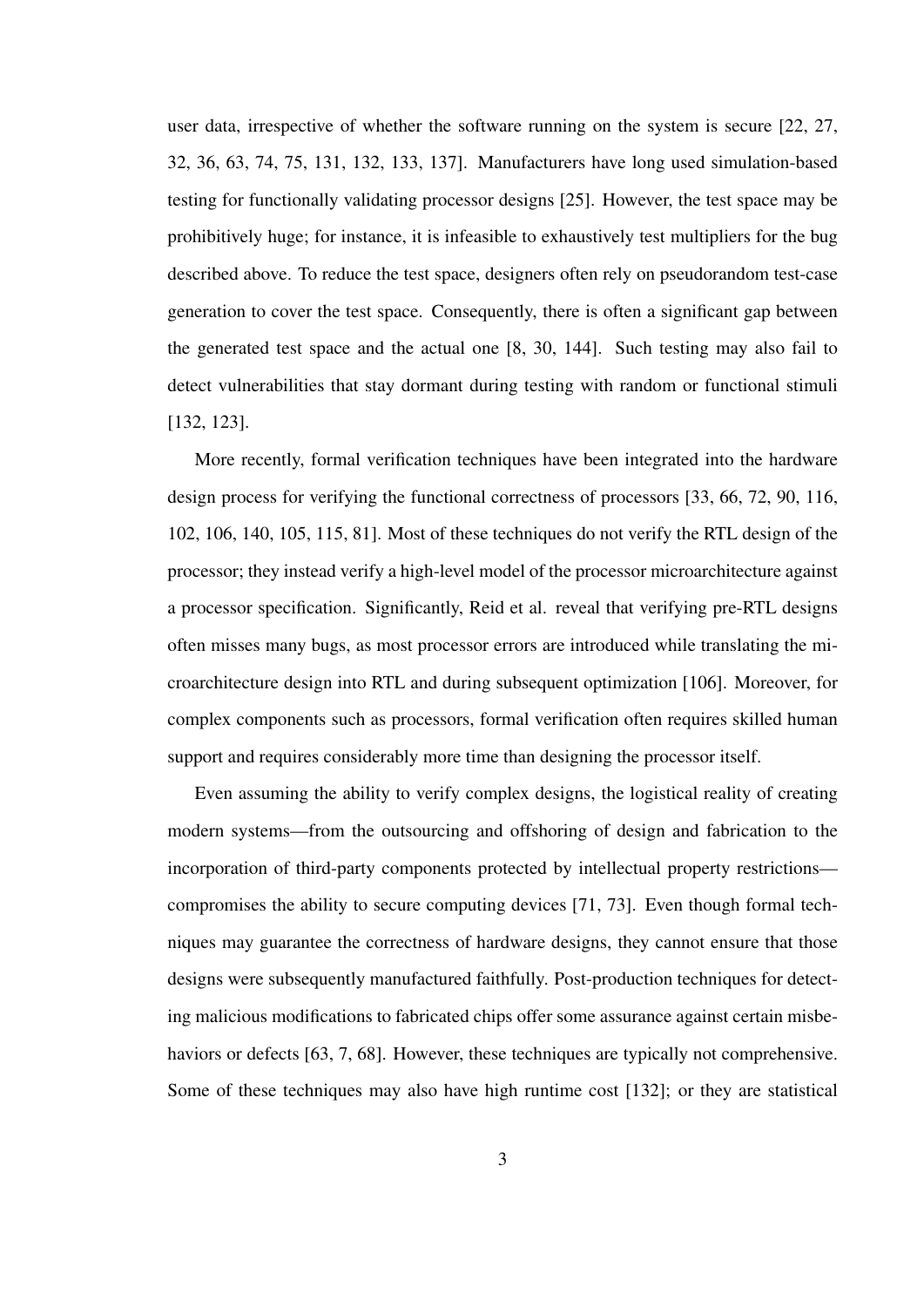and have both false negatives and false positives [7, 68]. Furthermore, the ability of these techniques to reliably detect Trojan circuits in large circuits remains an open question.

In general, work on hardware verification needs to mature significantly before providing end-to-end security guarantees for the complex hardware components present in modern computing devices. Thus, one must assume that any given complex component in a system can be compromised. Additionally, even relatively a simple component can be secured only via extreme care at each stage of its lifecycle—from design through manufacturing and transportation to its delivery to the end user. Thus, there is a limit to the number of secured components that can exist in a system due to cost considerations. In recognition of this reality, computing devices would ideally be built using a single, simple, separately manufactured component, whose sole purpose is to be the basis of security for the rest of the system.

Many proposed techniques recognize the importance of assuming that not all components in a computing device can be considered secure. One class of techniques (for e.g. AEGIS [120] and Bastion [37]) uses a specially designed processor to provide software with secure execution environments. Such techniques drop the goal of protection from all attacks, such as attacks on availability, to increase the security of sensitive data. The motivation behind these techniques is that securing the processor is easier than securing all of hardware.

However, this class of techniques relies on the ability to secure processors. As discussed earlier, the complexity of building modern processors makes it difficult to ensure that every step of the manufacturing process is secure. Verifying and validating complex designs of processors is a difficult, time-consuming, and sometimes intractable task with currently available tools [33, 68, 72, 82, 117, 133, 147, 148].

Another class of techniques [101, 11, 4, 52] introduces a simpler, easily verifiable hardware root of trust for sensitive operations (e.g. cryptographic functions, random number generation, etc.) and data (e.g. cryptographic key storage). Some of these "secure co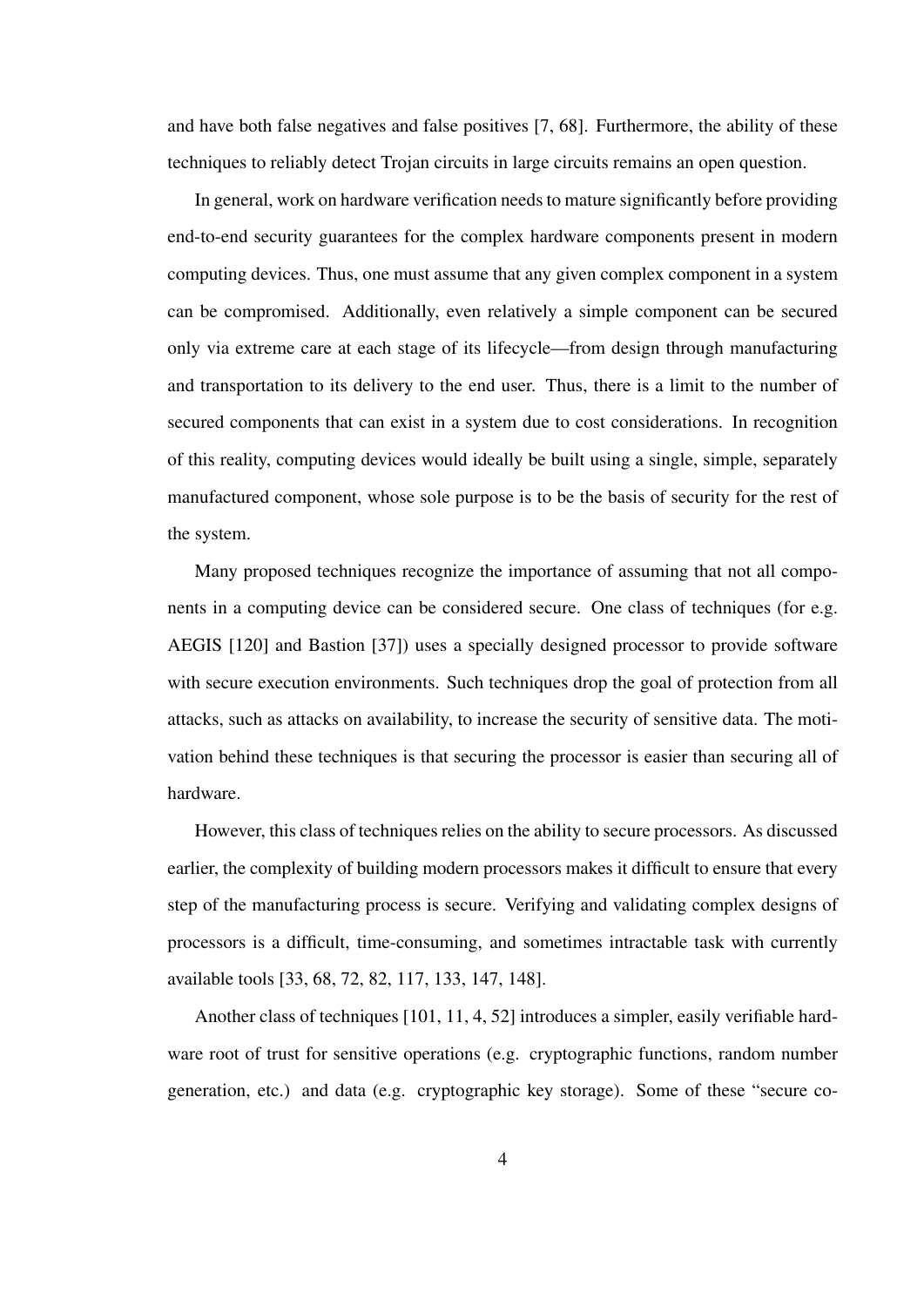processors" also offer attestation functionality to ensure that sensitive operations/data are performed/released in a trusted environment. Trusted Platform Module (TPM) [101] is a widely adopted implementation of this approach. Attestation by TPM chips involves verifying the identity of other components in the system. A verified identity is considered sufficient for trust regardless of whether those components actually work correctly.

However, secure coprocessors have their own set of limitations. The onus is on the programmer to correctly use the cryptographic primitives offered by these secure coprocessors to avoid the leakage of sensitive data. These techniques implicitly assume that the processor performs noncryptographic operations correctly. Verification and validation of the processor remains a challenge, as in the case of the secure processor-based techniques.

The limitations of these two existing classes of techniques motivate the need for a new approach. This new approach must also recognize that any computing device will contain untrusted and unverified components. At the same time, security in this approach must be founded on a simple, easily verifiable component. However, unlike current approaches, this component must also ensure that complex components such as the processor, which are responsible for computations in the device are working correctly. The approach should be insensitive to whether the remaining system components are compromised during design, fabrication, or deployment. This dissertation presents just such an approach.

#### 1.1 Dissertation Contributions

This dissertation presents CAVO (Containment Architecture with Verified Output)—an approach that recognizes both the need for a secure system and the limitations of existing tools and techniques to secure complex hardware components. Rather than trying to secure each component in a complex system, CAVO focuses on isolation of the effects of malicious behavior by untrusted system components before the external manifestation of any such effects. The key to CAVO lies in a physical gap between the system and its external inter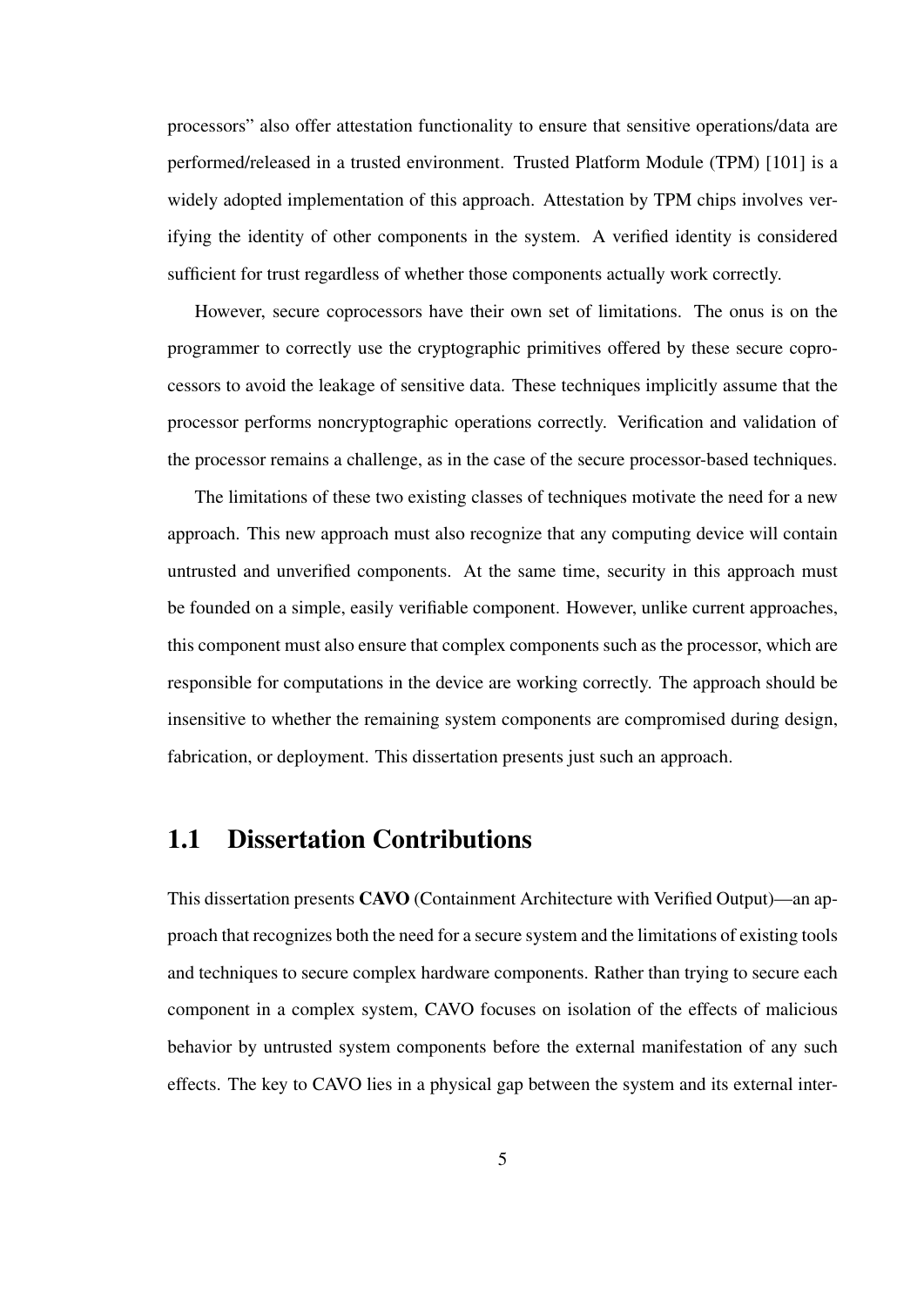faces through which all external communication passes, thus enabling the *containment* of erroneous and malicious behavior by untrusted system components.

The Sentry in CAVO is the only bridge that spans the physical gap between the system and its external interfaces. The untrusted system must prove to the Sentry that any data sent externally by the device is the result of correct execution of trusted software. While untrusted components within the system could gain access to and manipulate user data, the Sentry guarantees that output resulting only from operations verified as correct can be communicated externally by the system. Thus, malicious effects of untrusted system components are contained within the untrusted system itself. Focusing on containment necessitates placing the Sentry on the I/O path, which allows it to be separately manufactured, independently verified, and installed in systems at the time of deployment. The Sentry's simplicity also makes it more tractable for suppliers and consumers to take additional measures to secure it using approaches such as formal verification, supervised manufacture, and supply chain diversification. An inexpensive and simple design may even allow the Sentry to be manufactured at a trusted fabrication plant, potentially using technology a few generations old.

To establish the feasibility of the CAVO model, this dissertation also presents the first prototype design of a CAVO system named TrustGuard (Figure 1.1). A TrustGuard system is comprised of the Sentry; a unicore, superscalar processor modified to interact with the Sentry; and the Sentry's interface to the rest the system. The Sentry verifies all attempts to send out information through the system's external interfaces by checking the following: execution of only those instructions that are a part of signed programs, correctness of execution of those instructions with respect to the specifications of the instruction set architecture (ISA), and external communication of data that originate only from the aforementioned correct execution. The challenge then is to ensure that the TrustGuard system has minimal performance decline, despite restrictions such as high communication latency and limited available bandwidth between the processor and the Sentry.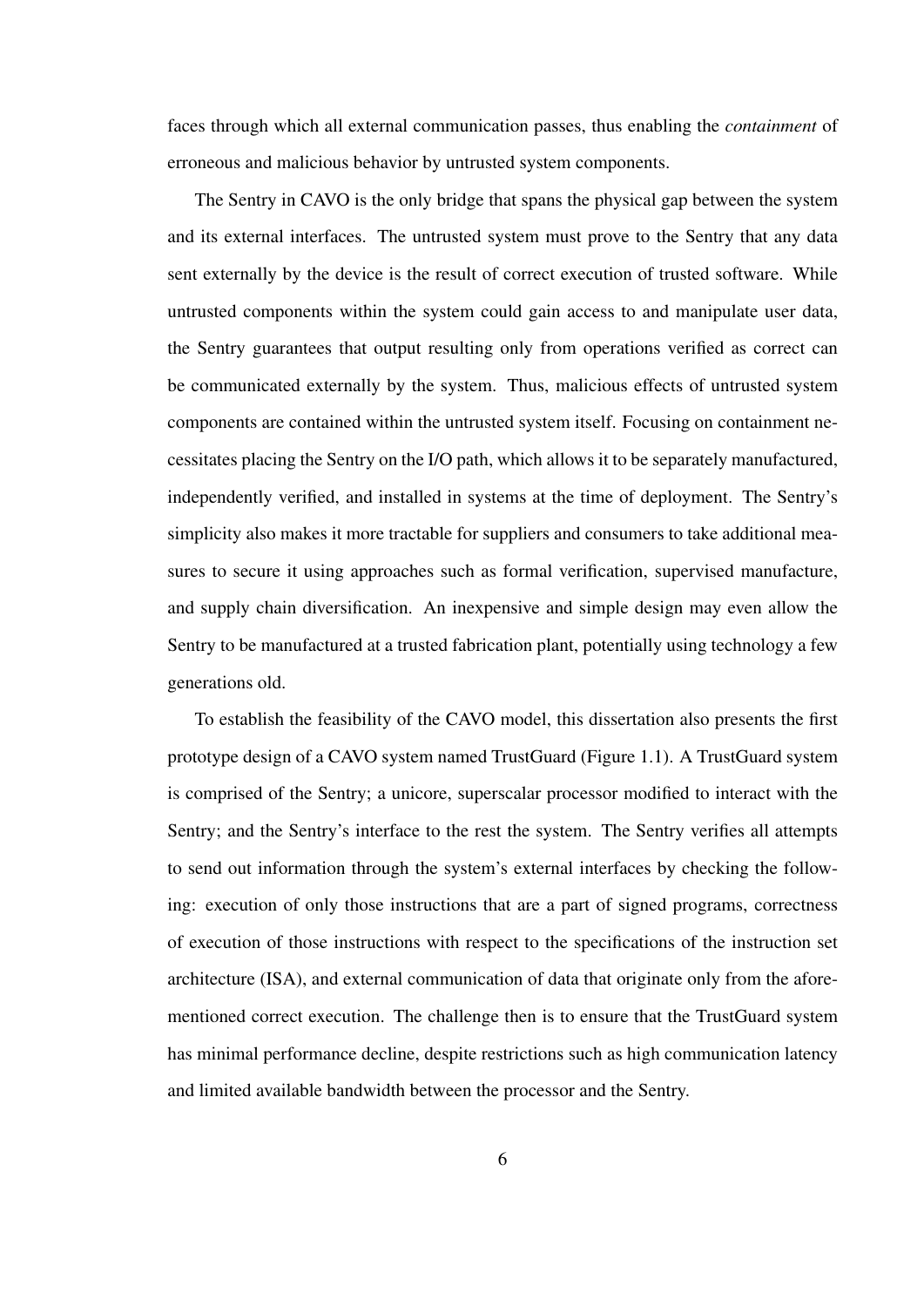

Figure 1.1: The TrustGuard architecture, where the trusted Sentry offers containment of untrusted system components by only allowing external communication of results of correct execution of signed software.

To address this challenge, the Sentry in TrustGuard leverages execution information sent by the untrusted processor to reduce the Sentry's complexity and performance requirements. In particular, it utilizes a speculative assumption that the processor executes instructions correctly and reports the corresponding execution information correctly. This speculative assumption allows the Sentry to efficiently check the correctness of instructions in parallel, regardless of the dependences between them. Furthermore, using the execution information allows the checking functionality of the Sentry to be decoupled from execution by the processor. Consequently, the processor can run nearly unhindered and experience minimal performance decline. In fact, the TrustGuard design even enables the Sentry to operate at clock frequencies much lower than the frequency of the untrusted processor.

In summary, the contributions of this dissertation are:

- The CAVO model:
	- An architecture where a simple, pluggable hardware element called the Sentry provides a foundation upon which to establish trust in the rest of the system;
	- A characterization of the security assurances provided by CAVO.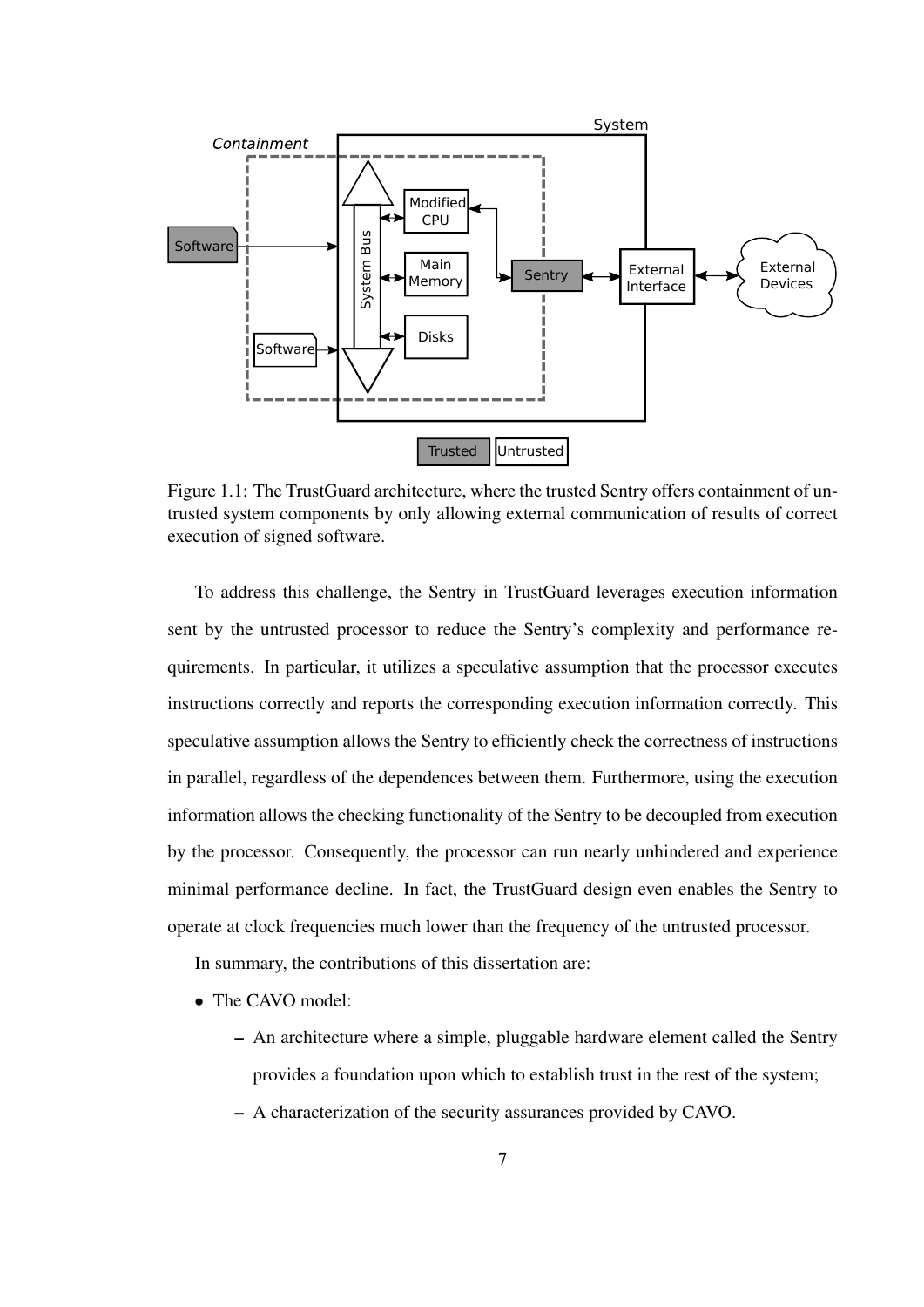- TrustGuard, the first design of a CAVO, where:
	- The Sentry allows external communication that results from only the correct execution of signed software.
	- TrustGuard comprises of the Sentry, a modified conventional processor, and the Sentry's interface to the rest of the system. This design pushes much of the complexity required for verification of system output into the untrusted processor, thereby keeping the Sentry's design simple.
	- TrustGuard leverages execution information sent to the Sentry by the processor and decouples execution by the processor from checking by the Sentry. This minimizes the performance decline due to the introduction of the Sentry.
	- A basic FPGA prototype to validate TrustGuard functionality; and
	- A detailed simulation of TrustGuard, with a focus on its performance relative to an unprotected superscalar processor-based system.

#### 1.2 Dissertation Organization

The rest of this dissertation is organized as follows: Chapter 2 discusses background information that motivates the Containment Architecture with Verified Output model presented in this dissertation. Chapter 3 establishes the threat model for CAVO and the general characteristics of the CAVO model. Chapter 4 presents TrustGuard—the first design and implementation of a CAVO system. Chapter 5 presents a security analysis for the resulting system. Chapter 6 demonstrates the performance of a TrustGuard system using simulation results, with a focus on the Sentry's effect on the performance of the untrusted processor. Chapter 7 discusses the simplicity of the Sentry relative to the design of an out-of-order processor. Chapter 8 discusses some other related work. Finally, Chapter 9 presents the conclusions and discusses directions for future work.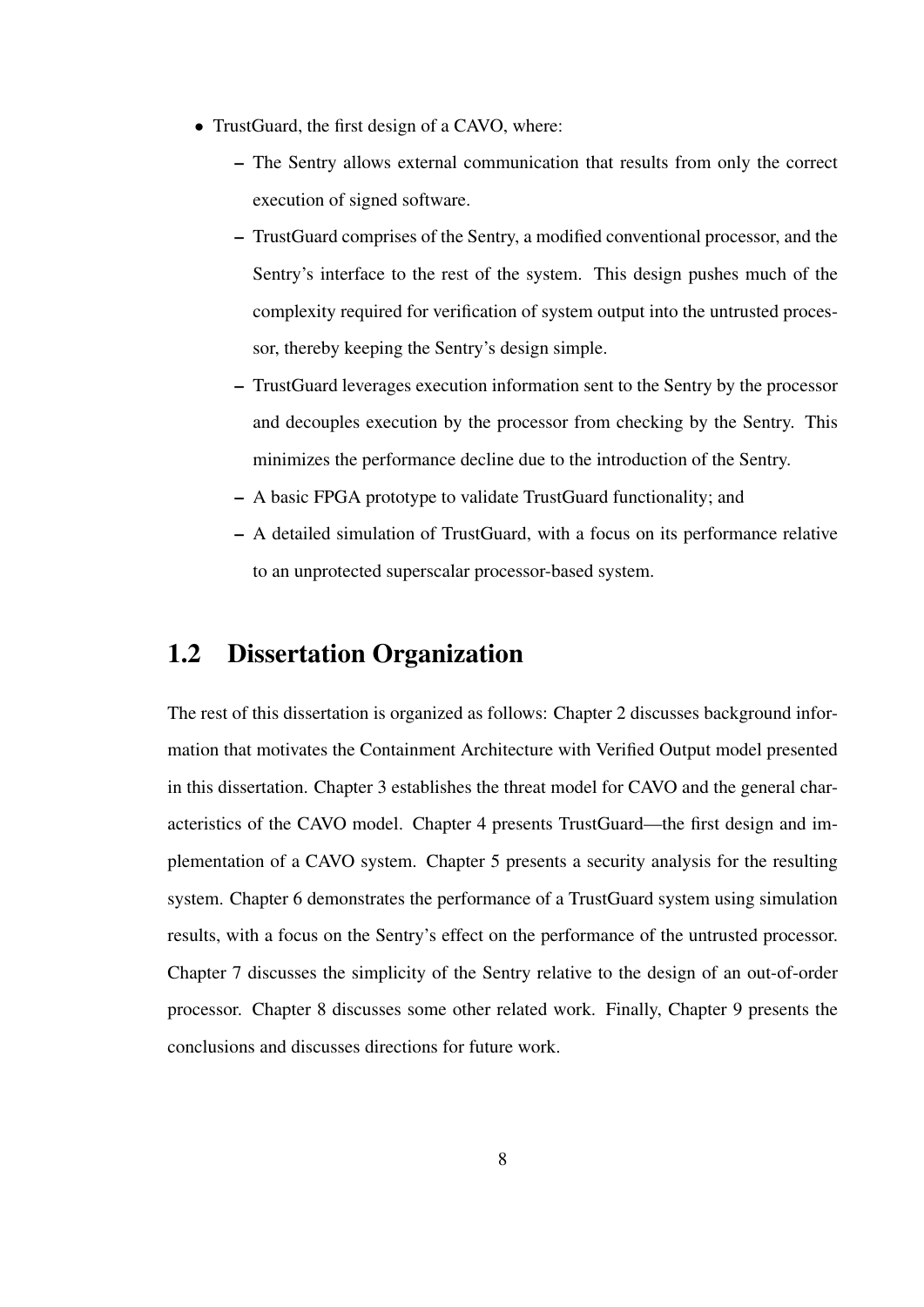### Chapter 2

### Background and Motivation

Building trustworthy systems requires secure software that runs on secure hardware. Significant research has been done on securing the software stack [12, 13, 77, 84, 95]. However, secure software is only as trustworthy as the underlying hardware; compromised hardware may make the protections provided by software security mechanisms meaningless. A number of existing proposals attempt to establish the trustworthiness of complex computing systems. Each of these proposals contain some desirable properties for providing the basis of trust in a complex system. This section first discusses the various sources of vulnerabilities for building trustworthy systems, followed by a discussion of the limitations of existing proposals in accomplishing the same.

#### 2.1 Trusted Hardware Elements

One approach for building trustworthy systems recognizes that not all hardware can be made secure. Instead, it relies on one or more hardware components that can act as the foundation of trust in the system. Table 2.1 compares some of the features of proposed techniques that fall into this category.

Many researchers have proposed designs for secure processors [37, 42, 86, 110, 119] to prevent hardware attacks. These solutions typically use memory encryption and authen-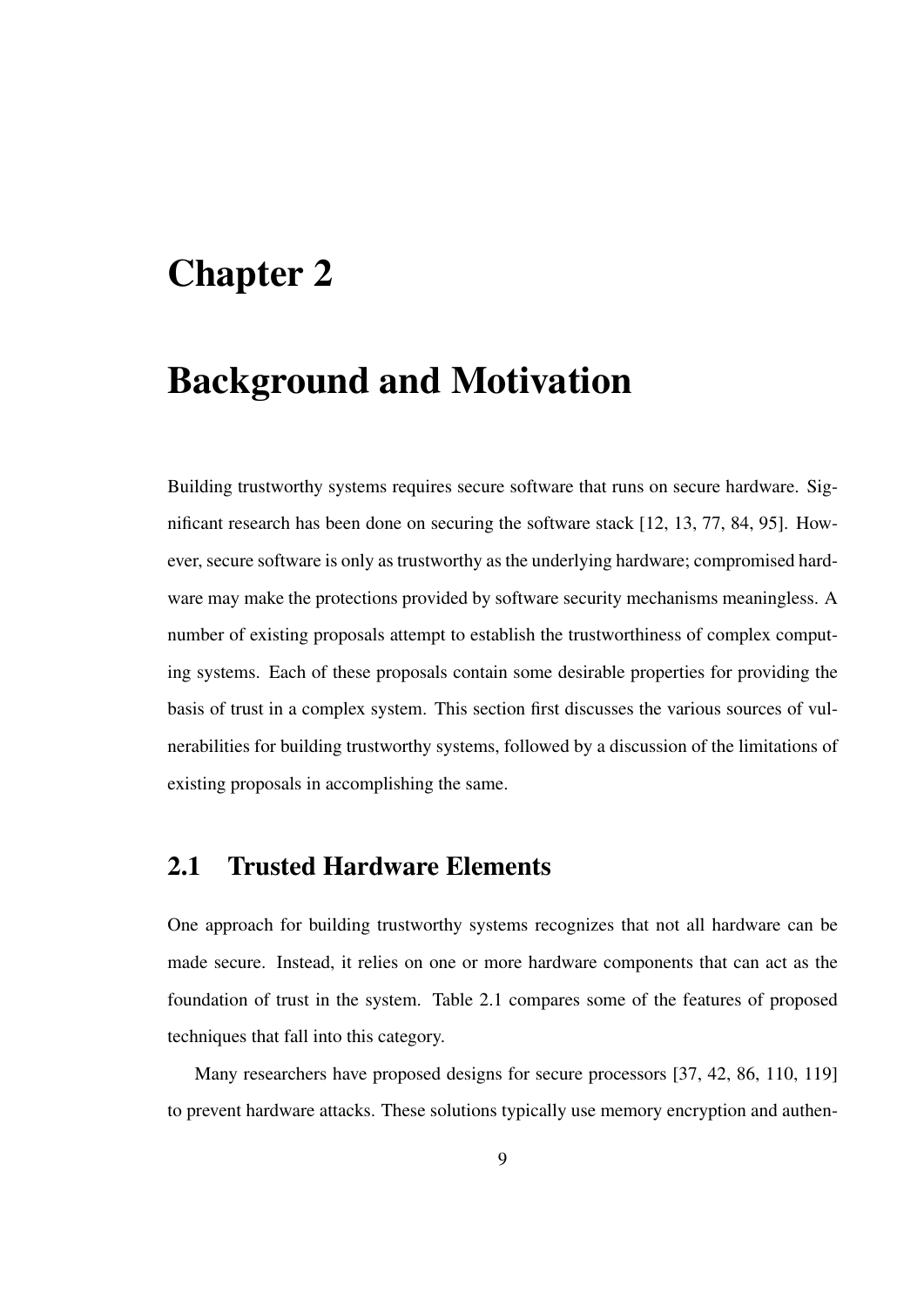|                             |                | <b>Secure Processors</b> | <b>Security Co-Processors</b> |                |                |            |  |  |  |
|-----------------------------|----------------|--------------------------|-------------------------------|----------------|----------------|------------|--|--|--|
|                             | <b>AEGIS</b>   | <b>Bastion</b>           | Raksha<br>LBA                 |                | Secure         | TPM        |  |  |  |
|                             | [119]          | $[37]$                   | [48]                          | [41]           | Enclave [4]    | $[101]$    |  |  |  |
| <b>Trusted Hardware</b>     | Processor      | Processor                | All                           | All            | Secure         | TPM        |  |  |  |
|                             | Chip           | Chip                     |                               |                | Enclave        | Chip       |  |  |  |
| <b>Independent Sourcing</b> | N <sub>0</sub> | No                       | N <sub>0</sub>                | N <sub>0</sub> | N <sub>0</sub> | Yes        |  |  |  |
| of Security Features        |                |                          |                               |                |                |            |  |  |  |
| Protection Against          | Yes            | <b>Yes</b>               | N <sub>0</sub>                | N <sub>0</sub> | Yes            | <b>Yes</b> |  |  |  |
| <b>Physical Attacks</b>     |                |                          |                               |                |                |            |  |  |  |
| Requires Programmer         | Yes            | N <sub>0</sub>           | N <sub>o</sub>                | N <sub>0</sub> | Yes            | Yes        |  |  |  |
| Intervention                |                |                          |                               |                |                |            |  |  |  |

Table 2.1: Comparison of existing proposals that use trusted hardware elements.

tication to protect data that leaves the processor chip. The two primary objectives for these proposals are to protect processors from physical attacks and to provide a secure execution environment for software running on the system. The AEGIS secure processor [119], in particular, presents techniques for control-flow protection and prevention of memory tampering. It also includes an optional secure OS for interfacing with the secure hardware. The cached hash tree based memory protection scheme proposed by AEGIS has formed the basis of many other architectural proposals that seek to protect the integrity of data in memory.

While secure processor designs protect against a broad class of physical and software attacks, their threat models do not acknowledge the difficulty of securing entire processor designs. While securing processors is indeed easier than securing all of hardware, modern processor designs are too complex to be reliably verified [33, 90, 82]. Secure processor proposals typically require extensive changes to existing processor designs, thus diminishing the potential for their adoption. Adding security features to processors increases the complexity of their designs and makes them even more difficult to verify. Additionally, the manufacturing process for the trusted processors is itself assumed to be secure—an assumption that can be violated if adversaries manage to mount various attacks on the integrated circuit (IC) supply chain, as described in Section 2.2.1. Thus, the system could be left reliant on untrustworthy computation and potentially corrupted security features.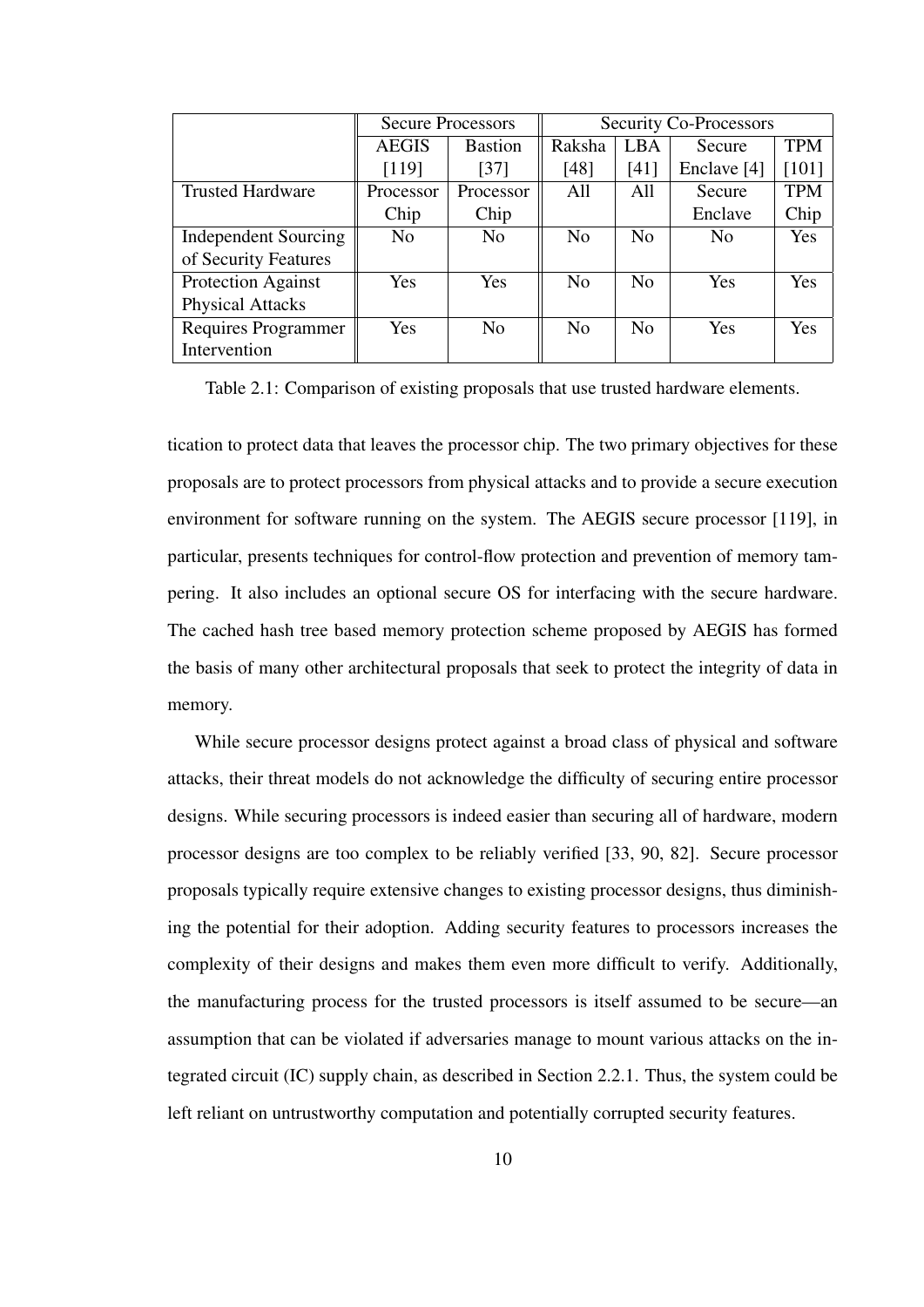A second approach for trusted hardware is the introduction of secure coprocessing elements, such as the Secure Enclave on Apple's mobile devices [4], IBM 4758 [52], and TPM chips [11, 101]. These coprocessing elements push security-critical features (e.g. random number generation, encryption/decryption, boot processor authentication, etc.) into a separate hardware module that can be more easily verified and implemented. In the case of TPM, the security-critical module is a separate chip, which may be manufactured independently of processor and the rest of the system. The simpler design and separate manufacturing allow these chips to be more easily protected against IC supply chain attacks.

However, these secure coprocessor approaches do not go far enough in terms of the protections they provide. For example, attestation of the platform by TPM chips involves verifying the identity of the other system components. A verified identity is considered sufficient for trust regardless of whether those components actually work correctly or not. The onus is on the programmer to correctly use the cryptographic primitives offered by these secure coprocessors to avoid the leakage of sensitive data. Additionally, noncryptographic computations are still performed by the processor; verification of the processor remains a challenge. Consequently, there needs to be a way to verify that other system components such as the processor, yield correct results of computations.

The category of secure coprocessor also includes instruction granularity monitoring coprocessors such as FlexCore [50], Raksha [48] and log-based lifeguard architectures (LBA) [39, 41, 40]. These techniques utilize additional hardware to monitor software execution and detect software vulnerabilities, resulting from events such as use of unallocated memory, use of uninitialized values, illegal memory overwrites, and data races.

However, these techniques all assume that the hardware is faithfully designed and manufactured. They also trust the processor to configure the monitoring hardware correctly or trust that the information flow through the hardware is correct. Consequently, these solutions are still susceptible to the supply chain attacks that compromise the processor's functionality (for example, the multiplier bug resulting in the leakage of RSA private keys [27]).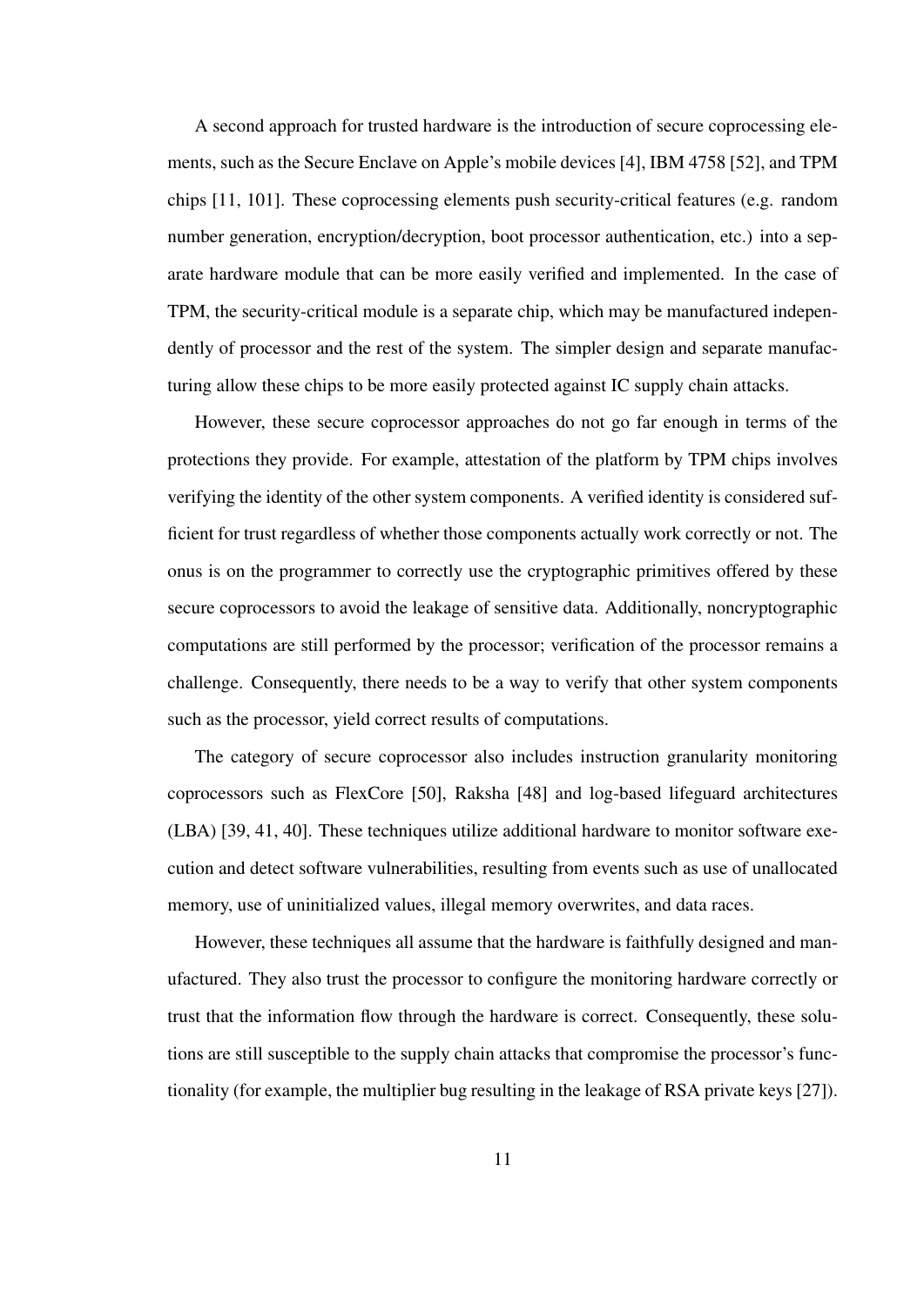#### 2.2 Chip Integrity Verification

The nature and complexity of the hardware manufacturing process poses a significant challenge to the security of modern computing systems, including those described in the previous section. Due to the complexity of hardware designs, architects and manufacturers have limited confidence in their verification processes to ensure systems have not been maliciously altered [33, 68, 72, 82]. Possible attacks on the IC supply chain include malicious modifications of ICs, copying of ICs to produce cloned devices, or thefts of intellectual property.

#### 2.2.1 IC Supply Chain Attacks



Figure 2.1: Various phases in the Integrated Circuit (IC) Supply Chain [49].

Figure 2.1 shows the various phases involved in the manufacturing of an IC [49]. For economic reasons, these phases may involve a number of different parties operating in different parts of the globe, each carrying different levels of trust.

The IC design phase comprises all code and inputs to tools to generate specifications for fabrication by the foundry. Some design processes can be closely observed and audited, thereby establishing trust in them. However, other elements of the design such as third-party intellectual property (IP) components are often opaque to the designers and consumers who use them. Due to this lack of verifiability and trust in various design components, this phase can be susceptible to attacks, including ones where *hardware Trojans* are inserted surreptitously into the chip design by a rogue designer.

A similar lack of verifiability and trust also plagues the fabrication phase of the IC supply chain. Closely controlling the fabrication process is impossible for most chip man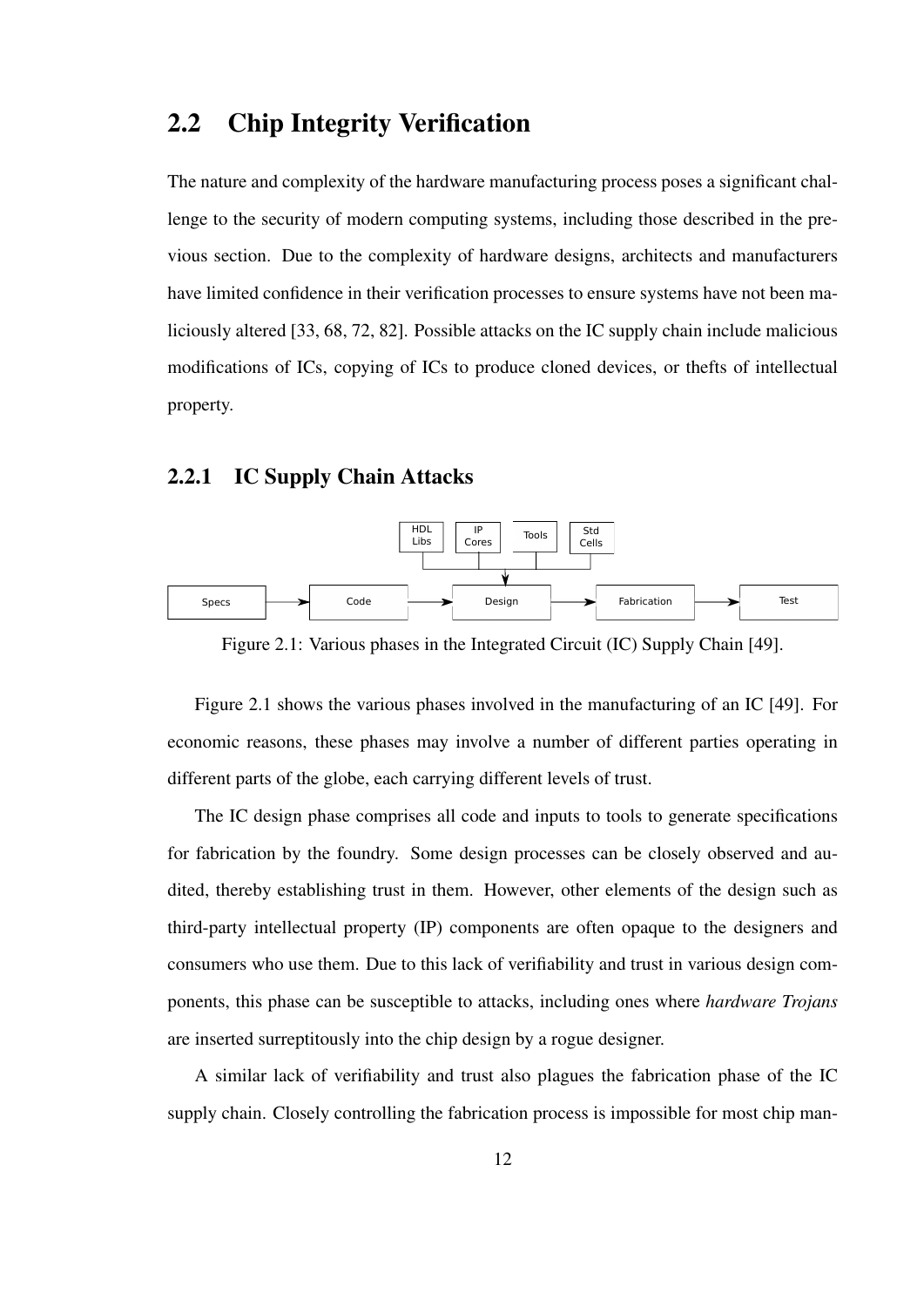ufacturers, who still design and sell chips but outsource fabrication to overseas foundries for economic reasons. As the chip designer and the foundry are separate entities, it gives rise to the possibility of the foundry mounting a hardware Trojan attack by incorporating malicious components into the chip [7, 26, 123].

During the testing phase, each IC is checked for manufacturing faults based on the specifications of known designs. However, it may be extremely hard to detect Trojans during validation as they may lie dormant during testing with random or functional stimuli [132, 123]. For instance, Biham et al. have demonstrated a devastating attack on the RSA cryptosystem that relies on a multiplier computing the wrong product for a single pair of 64-bit integers. If such a pair of numbers is known, it is possible to break *any key* used in *any RSA-based software* on that device using *a single chosen message* [27]. Obviously, it is impossible to exhaustively test multipliers for this bug.

Instead, some manufacturers use simulation-based tests to validate their chips. However, the test space for chips could be prohibitively huge, especially for complex chips such as processors. Consequently, designers often rely on pseudorandom test-case generation to cover the test space, thus leaving a big gap between the generated test space and the actual one [8, 30, 144].

#### 2.2.2 Defenses against IC Supply Chain Attacks

Various defenses have been proposed against hardware Trojans, each targeting Trojans inserted at different stages of the design—specification, register-transfer level (RTL) design, IP integration, physical design, and fabrication. These defenses include post-fabrication detection [34, 142, 22, 68, 78, 139, 7], run-time monitoring [132], and design-time deterrence [112, 67, 35, 133, 148, 117]. Table 2.2 compares some of the characteristics of these defenses.

To a large extent, Trojan detection involves an arms race between attackers and chip designers—even while designers update their security measures to protect systems from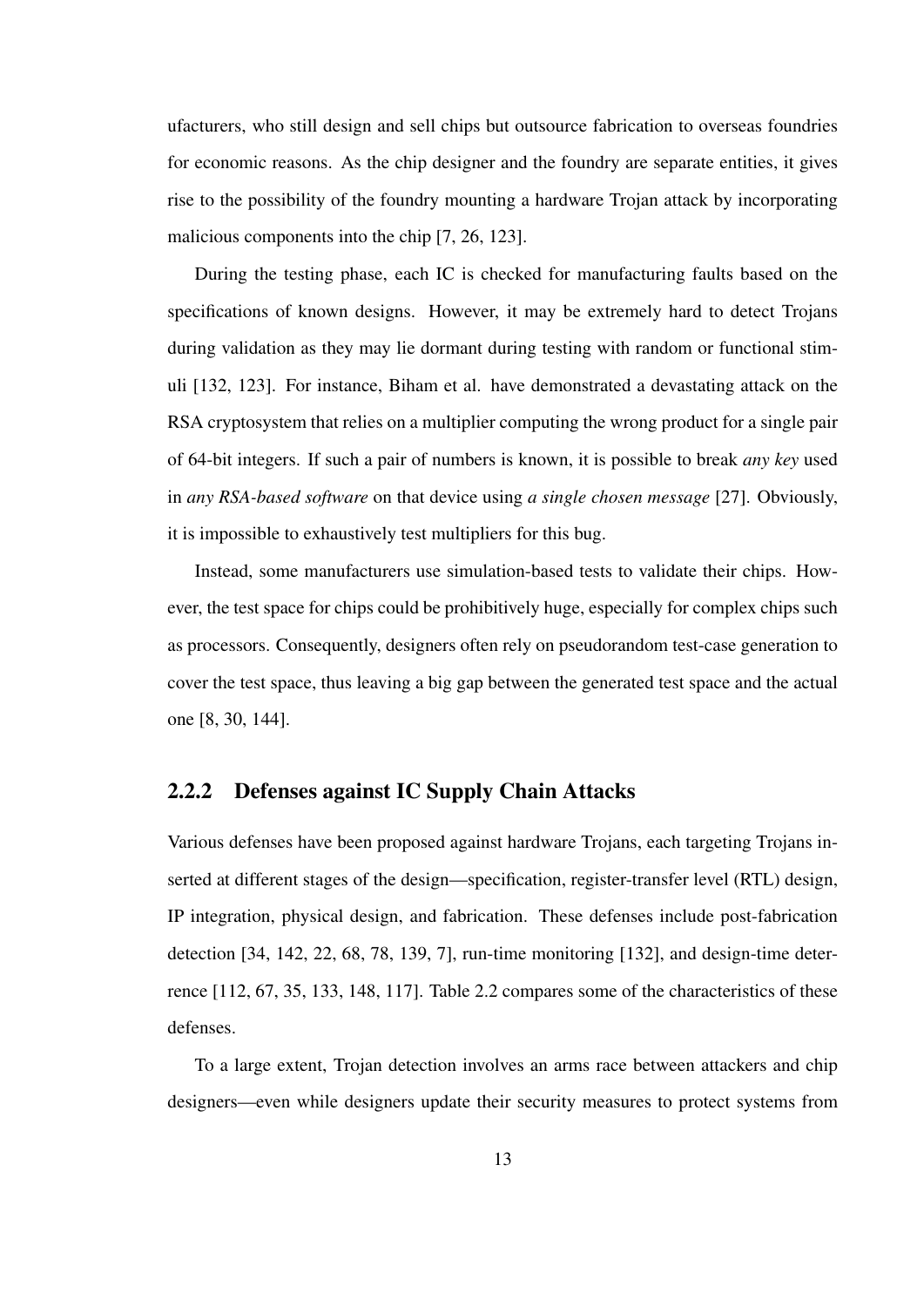| Zebra        | [129]         | Yes         |                     | Yes                                 |                     | $\mathsf{S}^{\mathsf{O}}$ |           | $\mathsf{S}^{\mathsf{O}}$ |           | High    |          | $\mathsf{S}^{\mathsf{O}}$ |               | $\mathsf{S}^{\mathsf{O}}$ |                    | Yes                                |                     |
|--------------|---------------|-------------|---------------------|-------------------------------------|---------------------|---------------------------|-----------|---------------------------|-----------|---------|----------|---------------------------|---------------|---------------------------|--------------------|------------------------------------|---------------------|
| Path Delay   | Analysis [68] | Yes         |                     | Yes                                 |                     | Yes                       |           | Yes                       |           | None    |          | Yes                       |               | Yes                       |                    | $\mathsf{z}^{\circ}$               |                     |
| IC Finger-   | printing [7]  | Yes         |                     | Yes                                 |                     | Yes                       |           | Yes                       |           | None    |          | Yes                       |               | Yes                       |                    | $\mathsf{S}^{\mathsf{O}}$          |                     |
| BlueChip     | $[63]$        | Yes         |                     | $\overline{\mathsf{X}}$             |                     | $\mathsf{S}^{\mathsf{O}}$ |           | Yes                       |           | Low     |          | $\mathsf{S}^{\mathsf{O}}$ |               | Yes                       |                    | Yes                                |                     |
| PCC          | $[88]$        | Yes         |                     | $\mathsf{S}^{\mathsf{O}}$           |                     | $\mathsf{S}^{\mathsf{O}}$ |           | $\mathsf{S}^{\mathsf{O}}$ |           | None    |          | $\mathsf{S}^{\mathsf{O}}$ |               | $\mathsf{S}^{\mathsf{O}}$ |                    | $\mathsf{S}^{\mathsf{O}}$          |                     |
| VeriTrust    | [148]         | Yes         |                     | $\mathsf{S}^{\mathsf{O}}$           |                     | Yes                       |           | Yes                       |           | None    |          | $\frac{1}{2}$             |               | $\frac{1}{2}$             |                    | $\mathsf{\overset{o}{\mathsf{Z}}}$ |                     |
| <b>FANCI</b> | [133]         | Yes         |                     | $\mathsf{S}^{\mathsf{O}}$           |                     | Yes                       |           | Yes                       |           | None    |          | $\mathsf{S}^{\mathsf{O}}$ |               | $\mathsf{S}^{\mathsf{O}}$ |                    | $\mathsf{S}^{\mathsf{O}}$          |                     |
| UCI          | $[63]$        | Yes         |                     | $\mathsf{S}^{\mathsf{O}}$           |                     | Yes                       |           | Yes                       |           | None    |          | $\mathsf{S}^{\mathsf{O}}$ |               | $\mathsf{S}^{\mathsf{O}}$ |                    | $\mathsf{S}^{\mathsf{O}}$          |                     |
|              |               | Design Time | <b>HT</b> Detection | $\mathbf \omega$<br>Fabrication Tim | <b>HT</b> Detection | False                     | Positives | False                     | Negatives | Runtime | Overhead | Requires Golden           | Designs/Chips | Sensitive to              | Process Variations | Requires Changes                   | to IC Manufacturing |

Table 2.2: Comparison of existing proposals that detect hardware backdoors. Table 2.2: Comparison of existing proposals that detect hardware backdoors.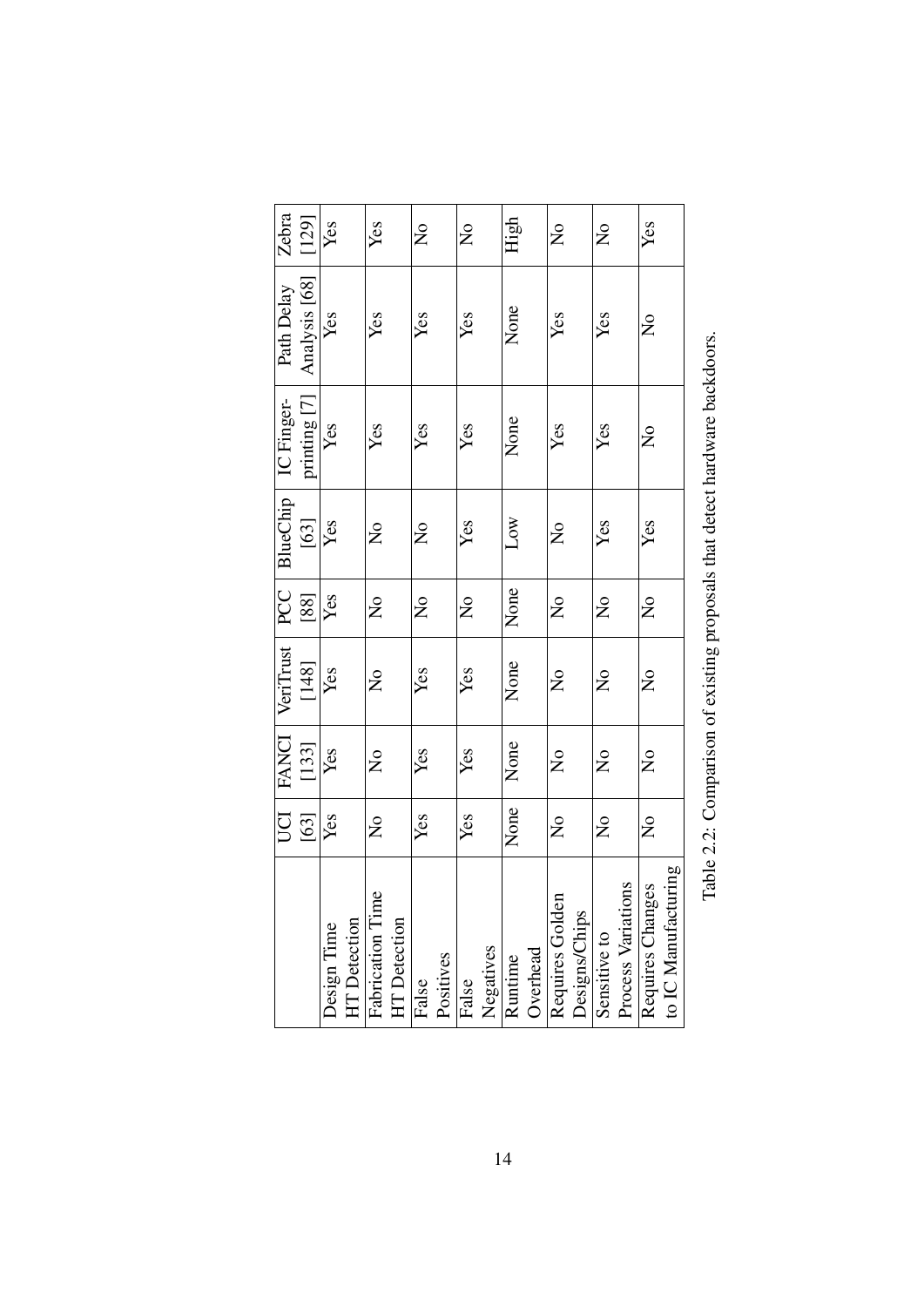known Trojans, attackers introduce more advanced Trojan designs to avoid the latest detection techniques. For instance, Hicks et al. formulated the hardware Trojan detection problem as one of unused circuit identification [63]. Soon after, researchers presented techniques to automatically construct hardware Trojans that evaded the UCI detection algorithm [117, 147].

Each of these techniques offers some assurance against certain misbehaviors or defects but are typically not comprehensive. For instance, post-fabrication detection techniques that rely on logic testing using likely Trojan triggers cannot detect backdoors designed to stay dormant during post-fabrication testing [123, 132]. Some of these techniques may also have high runtime cost [132]. Often, these techniques are statistical and have both false negatives and false positives.

Thus, techniques for ensuring that design and fabrication of chips faithfully implement the specifications are incomplete. Furthermore, the capabilities of post-fabrication techniques have only been on small circuits; their ability to detect Trojan circuits reliably in large chips remains a question. Even if it were possible to detect Trojan circuits reliably, it is expensive to test chips in large enough numbers for statistical significance. It is also expensive and difficult to produce "golden chips" against which manufactured chips can be tested.

An alternate approach detects hardware Trojans inserted in third-party intellectual property (IP) using a proof-carrying code framework [88]. In this method, a set of securityrelated properties is formulated, and a formal proof of these properties is created by the designer. The user of the IP carries out the validation of the security-related properties to ensure that no HDL code was modified.

A similar approach is taken by Zebra—a verifiable outsourcing scheme based on the CMT [124] and Allspice [128] interactive proof protocols. Zebra tries to verify correct execution of an untrusted hardware component using a trusted ASIC [129]. The focus for Zebra is on untrusted foundries that may introduce Trojans into the chip during fabrication.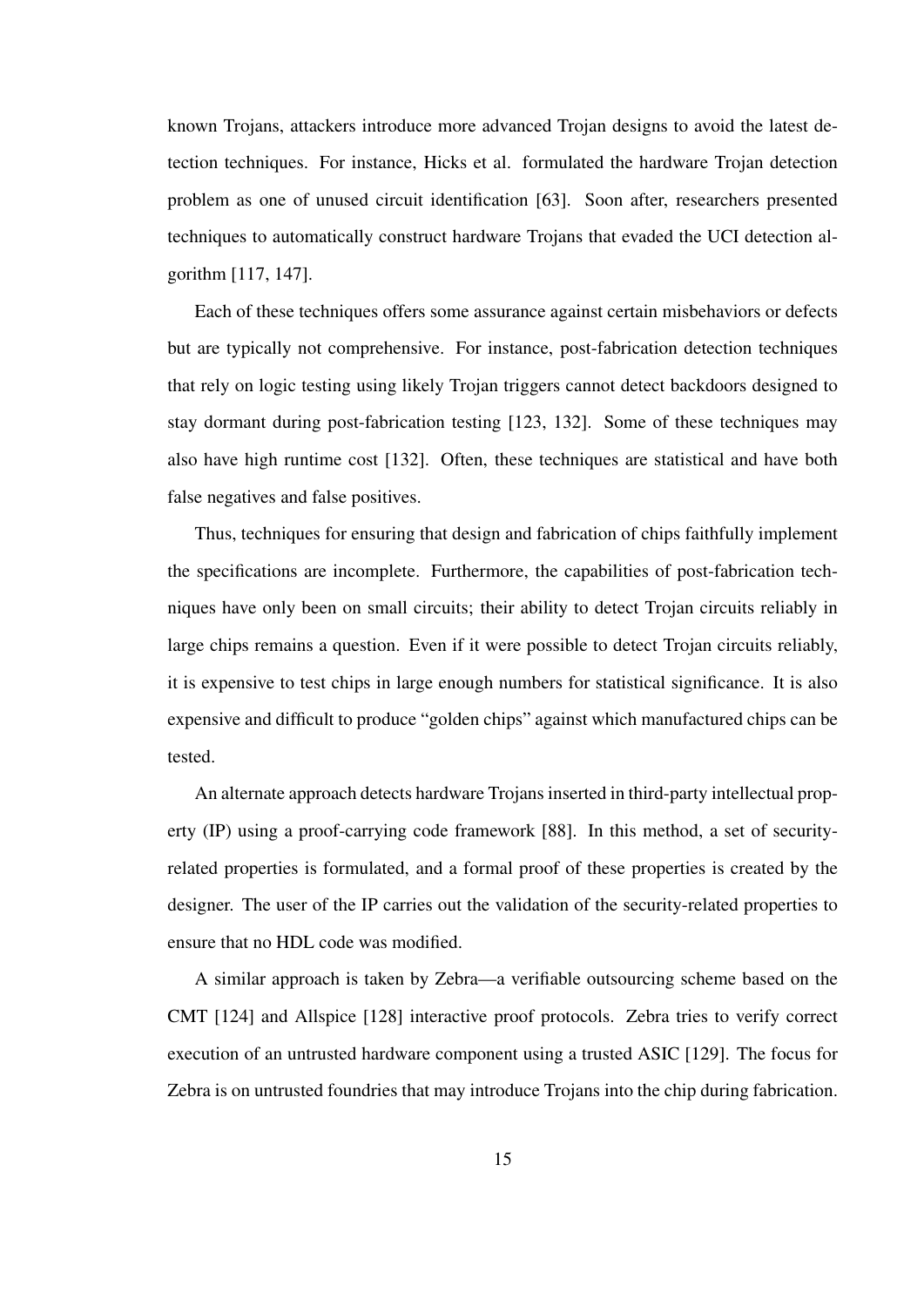This approach has several advantages, including the absence of false negatives and false positives that plague statistical Trojan detection schemes. However, the technique incurs high overheads compared to untrusted computations and has limited applicability. More generic protocols [31, 99, 24, 130] can handle a bigger class of applications. However, they cannot be easily designed on hardware and incur even more massive runtime overheads  $(10^5x-10^7x)$ .

Considering the limitations of existing techniques in detecting backdoors inserted in complex hardware components, it is reasonable to assume the presence of untrusted hardware in the system. The challenge then is to guarantee a secure execution environment for the system and detect the effects of Trojan activation at runtime.

#### 2.3 Trustworthy Systems based on Redundancy

The traditional approach for building trustworthy systems from untrustworthy components is based on redundant execution [21, 23]. In this approach, computations may be redundantly performed on several untrustworthy components and majority voting can be used to detect erroneous behavior. Design and manufacturing diversity of replicated components makes it less likely for a hardware bug or backdoor to escape detection. For instance, the system could use chips fabricated in two different foundries, thus reducing the probability that a *hardware Trojan* was inserted into the chip during fabrication. However, in general, the cost of replicating every single component of a system may be quite high, making it attractive only for high-assurance and high-security applications like airplanes and defense systems.

The redundant execution approach has also been used for hardware Trojan detection. SHADE [29] is a hardware-software approach that uses multiple ICs as guards in a single board to prevent data exfiltration and detect denial-of-service attacks. Due to the assumption that at least two ICs come from different foundries, malicious circuitry would not col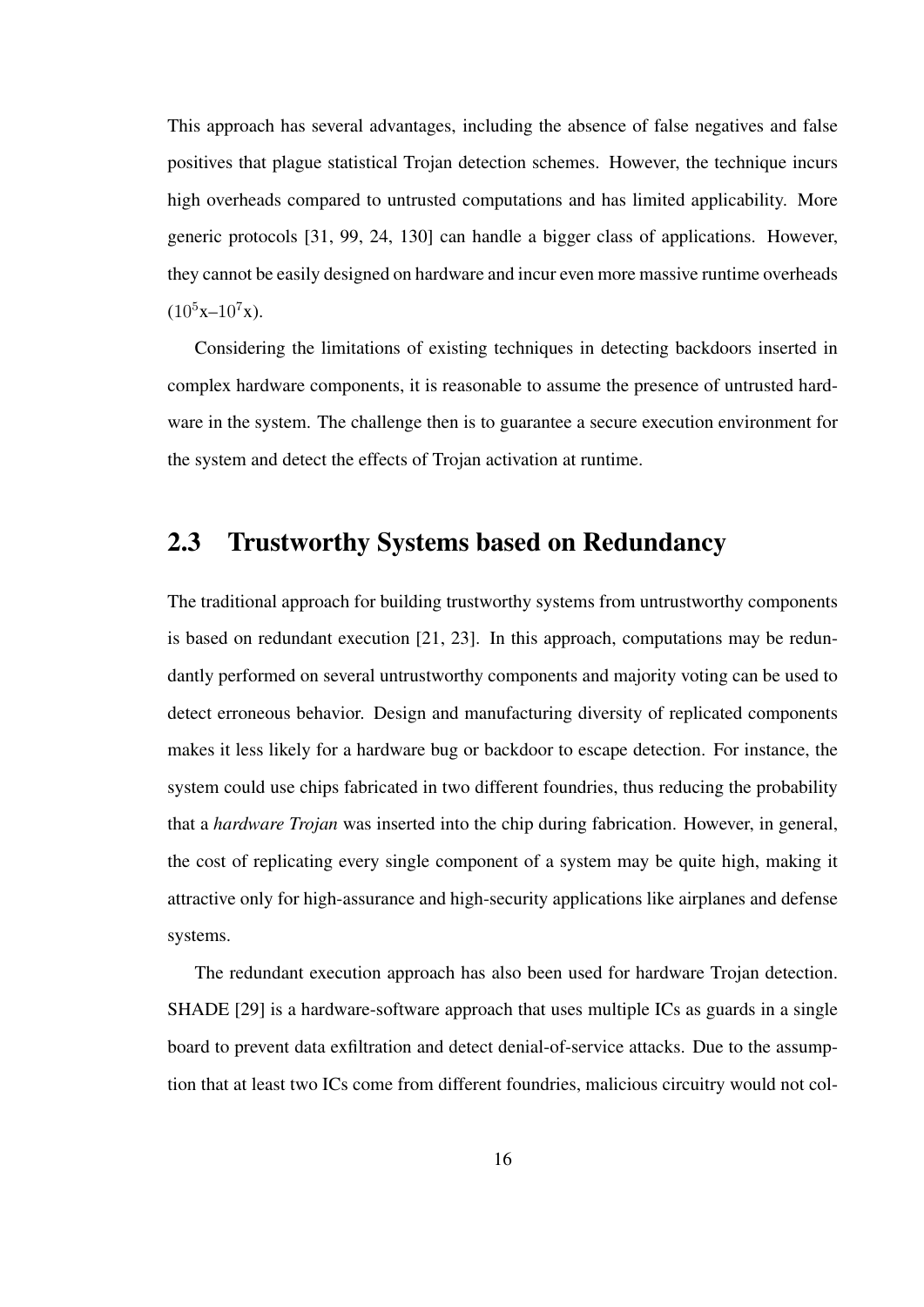lude between two or more ICs. The SHADE architecture is aimed at detecting the actions of hardware Trojans that are not detected through to the deployment of the system. Consequently, it is complementary and compatible with the design-time and fabrication-time techniques for hardware Trojan detection detected in Section 2.2.2.

The redundancy in SHADE lies in the two guards that are used for double encryption of off-chip data by the processor. While this protects against unauthorized data leakage, it does not address cases where wrong execution by the processor leads to compromise (as in the case of the multiplier bug leading to leakage of RSA private keys [27]). Furthermore, SHADE puts the dual encryption on the critical path to/from memory. This may result in significant slowdown in the processor's performance.

Other techniques use redundant execution on multiple processing elements to detect the presence of hardware Trojans. McIntyre et al. [91] spawn functionally equivalent but variant software processes on multiple identical processing elements, dynamically adjusting the trust in an individual processing element depending on compared outputs. However, the effectiveness of this technique relies on efficient generation of variants. The identical processing elements in this technique are all designed and fabricated together, so they may each have the same vulnerability. Another technique, SAFER PATH [23] uses a customdesigned processor, which replicates processing elements and uses redundant execution to detect the effects of hardware Trojans. However, this would require a complete redesign of the processor. Furthermore, both these techniques only protect the processor and ignore the trustworthiness of other system components such as memory.

The redundant execution approach has also been used to build systems resilient to transient faults [16, 17, 18, 19, 20, 38, 57, 92, 94, 98, 107, 108, 111, 113, 114, 121, 138, 134, 136, 149, 150]. One such system, DIVA [18] showed that it is possible to build a simple, redundant checker to detect errors in a processor's functional units and its communication channels with the register file and data cache. While the introduction of a simple checker presents a promising approach, DIVA was not designed for and is not trivially extended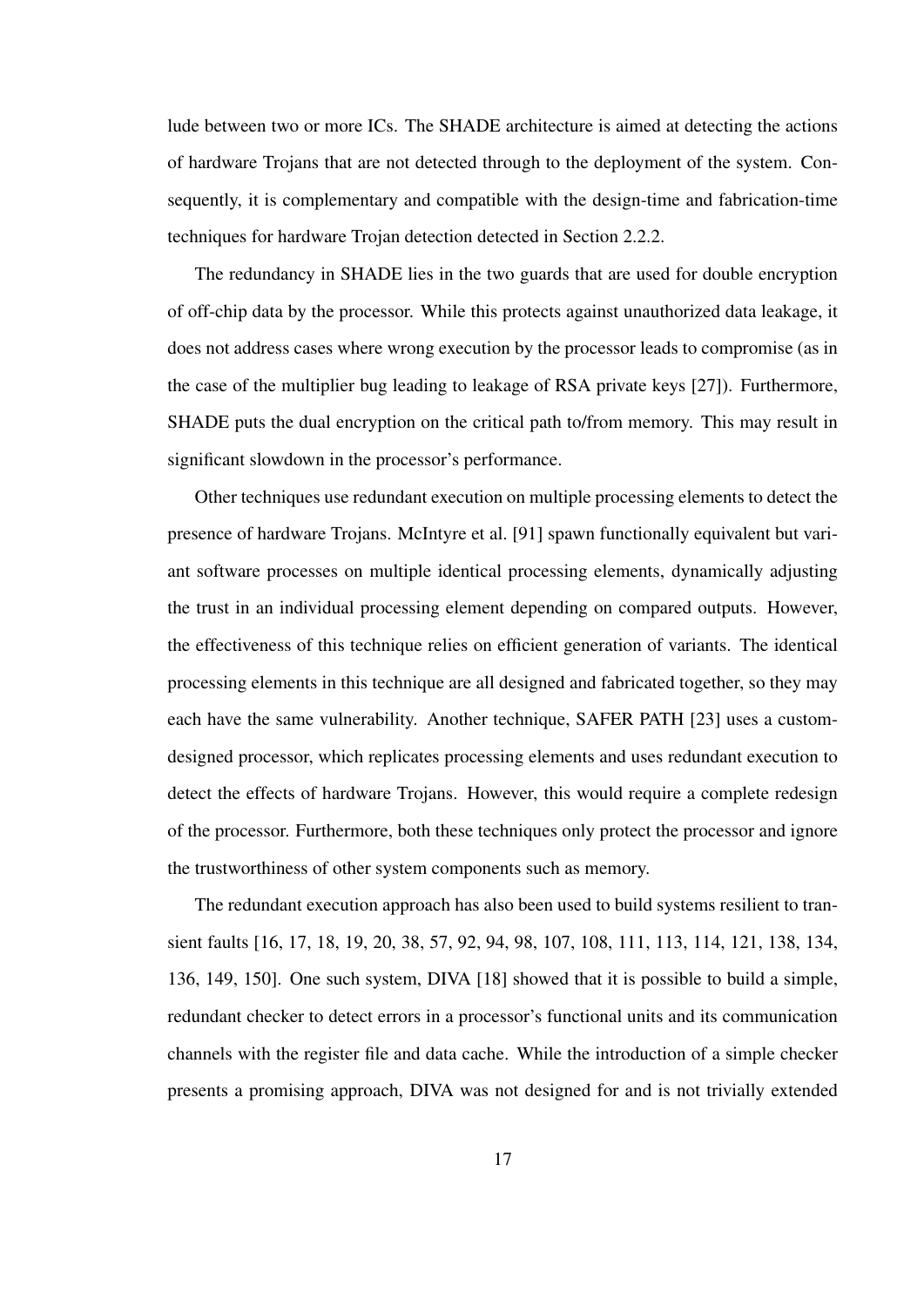to security. Architecturally, DIVA's checker is embedded in the processor's commit path and thus both the checker and microprocessor must be manufactured jointly using the same technology. From a security perspective, this makes the checker vulnerable to malicious changes during the processor's manufacturing. However, simply moving DIVA off-chip is not a straightforward process, as there are many issues to consider including separation from the commit path and a potentially infeasible off-chip bandwidth required between the processor and checker.

Additionally, DIVA does not provide any protections for memory and register files. It instead relies on ECC to detect any transient faults that may occur in these modules. This is obviously insufficient for security, as any malicious component, could change the contents of registers or memory, including both data and instructions. Finally, DIVA trusts the processor to correctly communicate trace information to the checker. Consequently, the checker cannot tell if the instruction execution stream it receives is maliciously modified, for example by insertion of new instructions, the modification of instructions, or deviance in control flow.

# 2.4 Motivating CAVO

The survey of prior work uncovers several key insights that motivate the Containment Architecture with Verified Output (CAVO) approach presented in this dissertation.

Secure processors show how to use cryptographic primitives to ensure secure execution in the presence of untrusted off-chip components such as memory. Many of these security primitives can be moved to a separate coprocessor, with a defined interface to the application processor. This allows for a clean design where security features can be abstracted out and more easily verified and validated. In the case of TPM chips, the security chips could be independently manufactured, using processes that are more closely monitored and controlled, leading to a higher level of trust in these chips. The insight that *a simple, separately*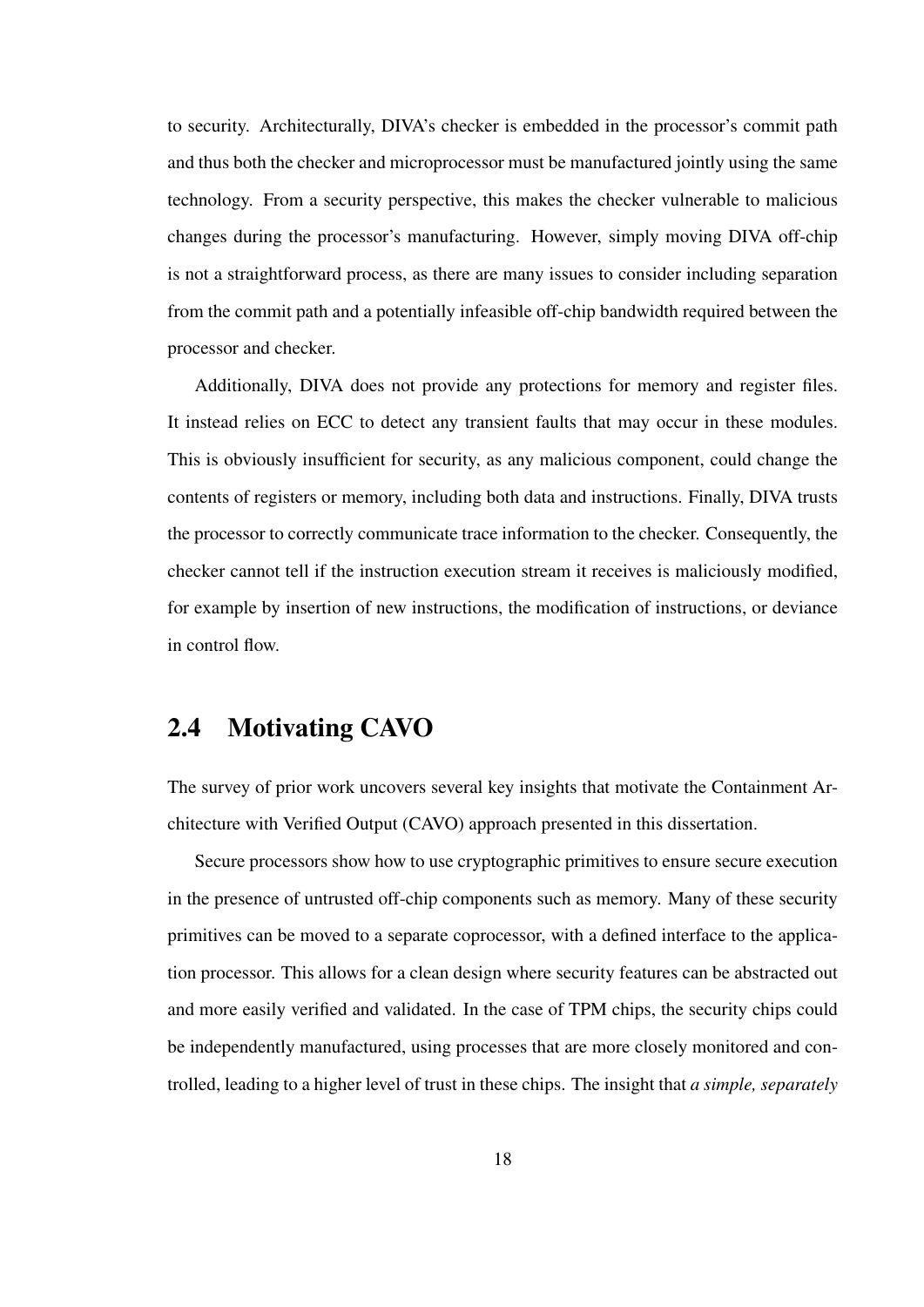*manufactured component with an open design can be verified and form the basis of trust in a complex system* is one of the primary motivators for the CAVO approach.

CAVO focuses on *containment* of a system by requiring that all communication from the system be approved by a simple, pluggable Sentry. The Sentry in CAVO is the only bridge that spans the physical gap between the system and its external interfaces. The Sentry's simplicity and pluggability makes it more tractable for suppliers and consumers to take additional measures to secure it using approaches such as formal verification, supervised manufacture at older but more secure foundries, and supply chain diversification. While containment by the Sentry does not provide some security guarantees (for e.g. availability), it assures users that any output of the system is the result of correct execution. Thus, a system protected by CAVO provides a root of trust, in that no data can escape the system unauthorized, even in the face of malicious or corrupted components within the system.

Functionally, the CAVO Sentry draws inspiration from redundancy-based security techniques that demonstrate how to detect the effects of maliciously modified hardware by leveraging diversity of system components. This is particularly necessary as an added defense because techniques to detect hardware Trojans prior to and after fabrication are either not complete and/or not applicable to complex circuit designs.

The CAVO Sentry reduces the cost of replicating every single component for redundant execution by leveraging the work done by untrusted system components. For instance, a modern out-of-order processor has a number of components such as branch predictors, dependence predictors, reorder buffers, multiple levels of caches, etc. to improve the performance of executed programs. The Sentry can utilize the information gleaned from many of these components to enable efficient redundant checking of the processor's execution, without having to rely on the correctness of the said information. The next chapter describes the CAVO approach in detail, including the threat model targeted by this work and the general characteristics of the CAVO Sentry.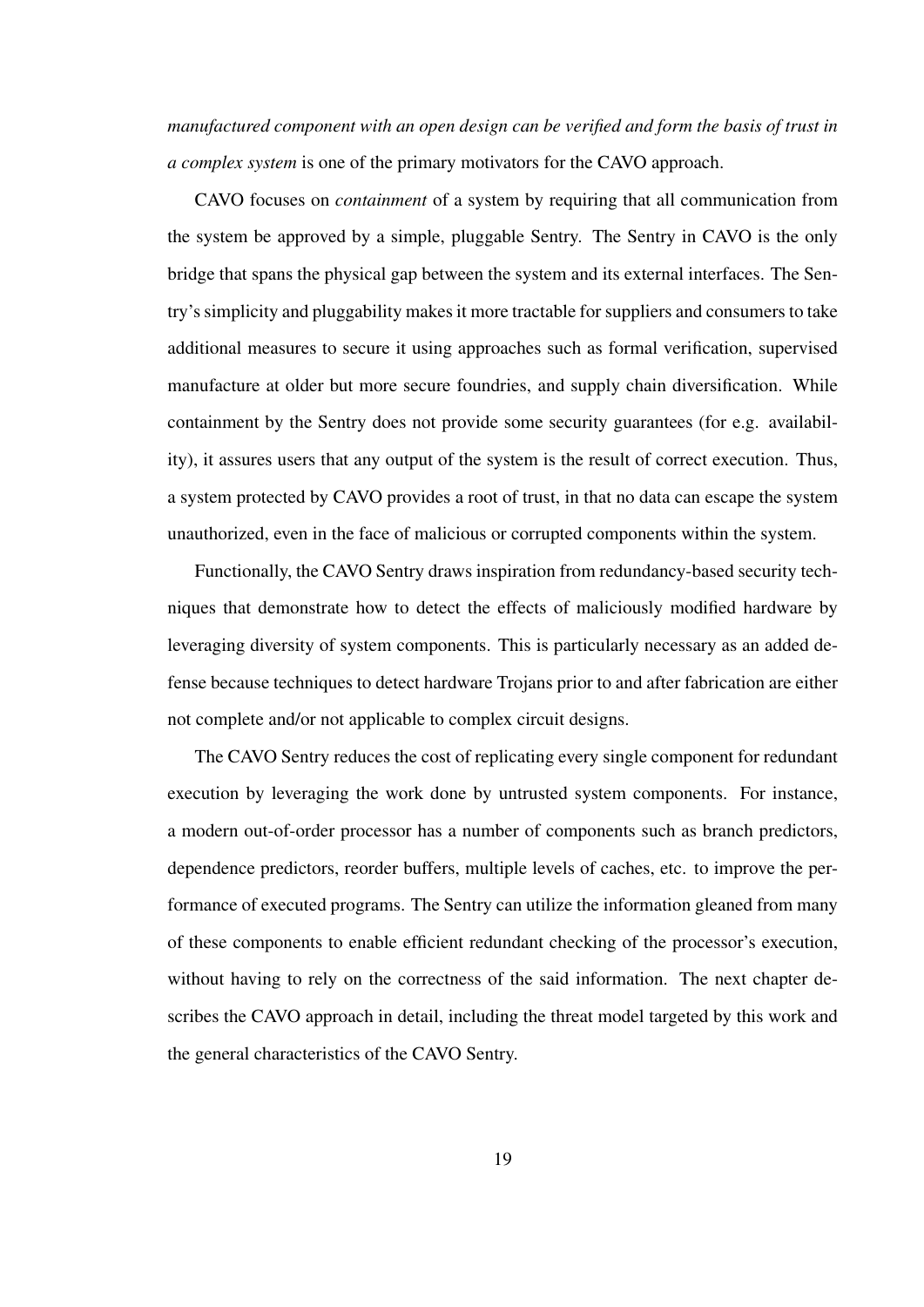# Chapter 3

# CAVO: Containment Architecture with Verified Output

The goal of CAVO is to serve as a foundation of trust upon which trustworthy systems can be built by assuring users that all external communication is verified before leaving the system. A manifestation of CAVO, such as in Figure 3.1, consists of a physical gap between the system and its external interfaces through which all external communication must pass. This physical gap allows *containment* of any information emanating from the untrusted system.

The physical gap is bridged by a Sentry that assures users of the *correctness of output* by verifying that all output from the system is the result of correct execution of a trusted program. The choice of different mechanisms for trusting programs depends on a particular implementation of CAVO. For instance, an implementation may choose to trust programs through signatures on the program binary from a trusted source (Chapter 4), similar to the App Store model [4]. An alternate implementation may require proof carrying codes to be furnished for the program binary [96].

An implementation of CAVO should define correctness of output with respect to some interface between the trusted program and the system, such as an instruction set architecture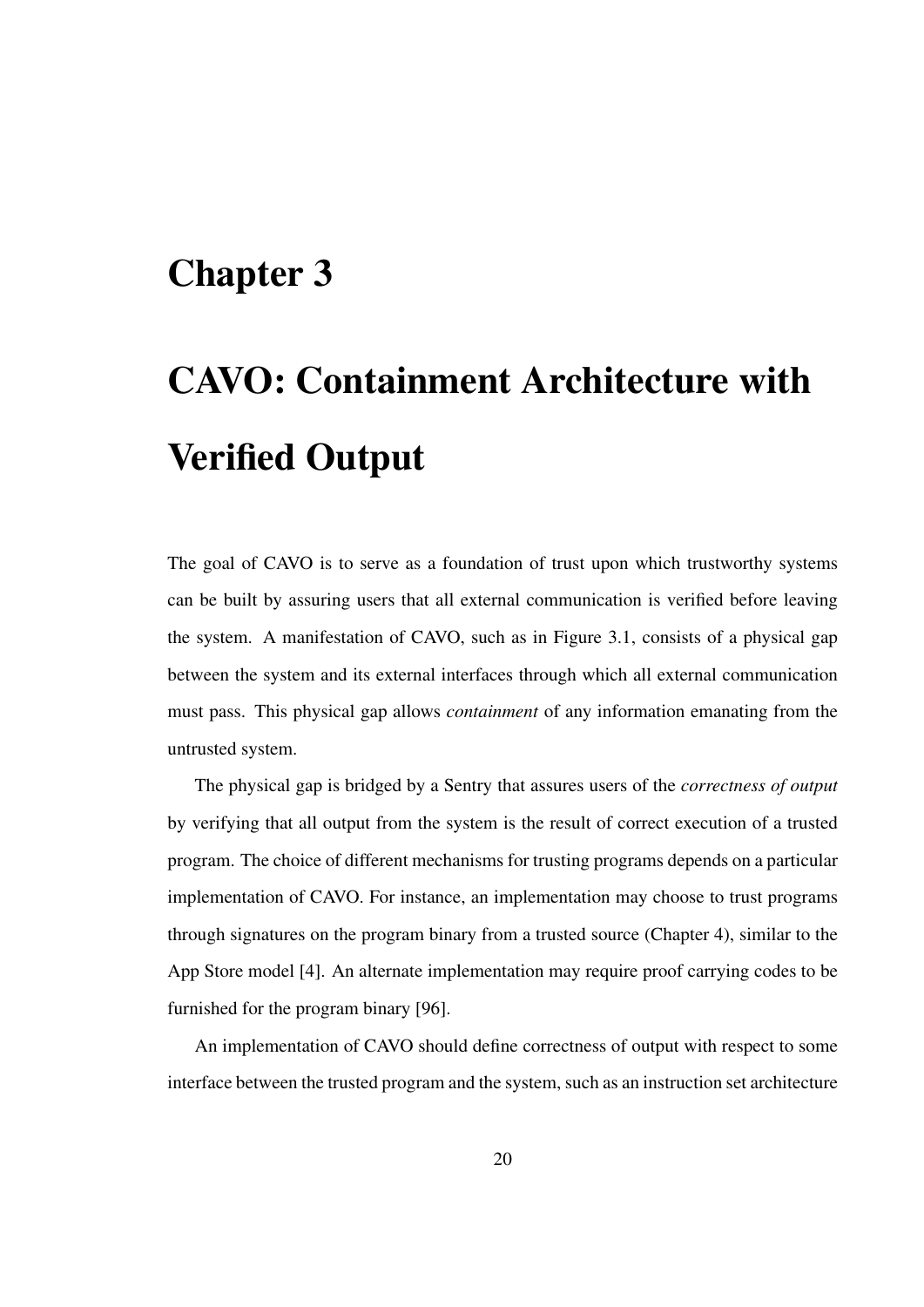

Figure 3.1: The CAVO Model

(ISA) or program specification. CAVO is similar to a whitelisting approach, where communication is only restricted to results of correct execution, as defined by this aforementioned chosen interface. This approach makes CAVO more robust in isolating the effects of malicious components, compared to techniques that rely on identifying specific malicious behaviors or use statistical analysis to identify malicious behaviors with high probability. Additionally, when the chosen interface is stable over time (for instance, in the case of an ISA), the CAVO approach can work well even in presence of new classes of backdoors. By preventing the external communication of incorrect or unapproved results, CAVO isolates the effects of faulty or malicious components to within the system.

The whitelisting approach used by CAVO also makes it more insensitive to where a vulnerability exists in the system components. As described in Section 2.2, backdoors could be inserted at any stage of the hardware manufacturing process. Different techniques detect the effects of backdoors in design, fabrication, and testing phases. However, the coverage for backdoors is typically not complete. Similar to the approach in SHADE [29], CAVO can detect the actions of Trojan ciruits that survive detection through to the deployment of the system. Consequently, it is complementary and compatible with the various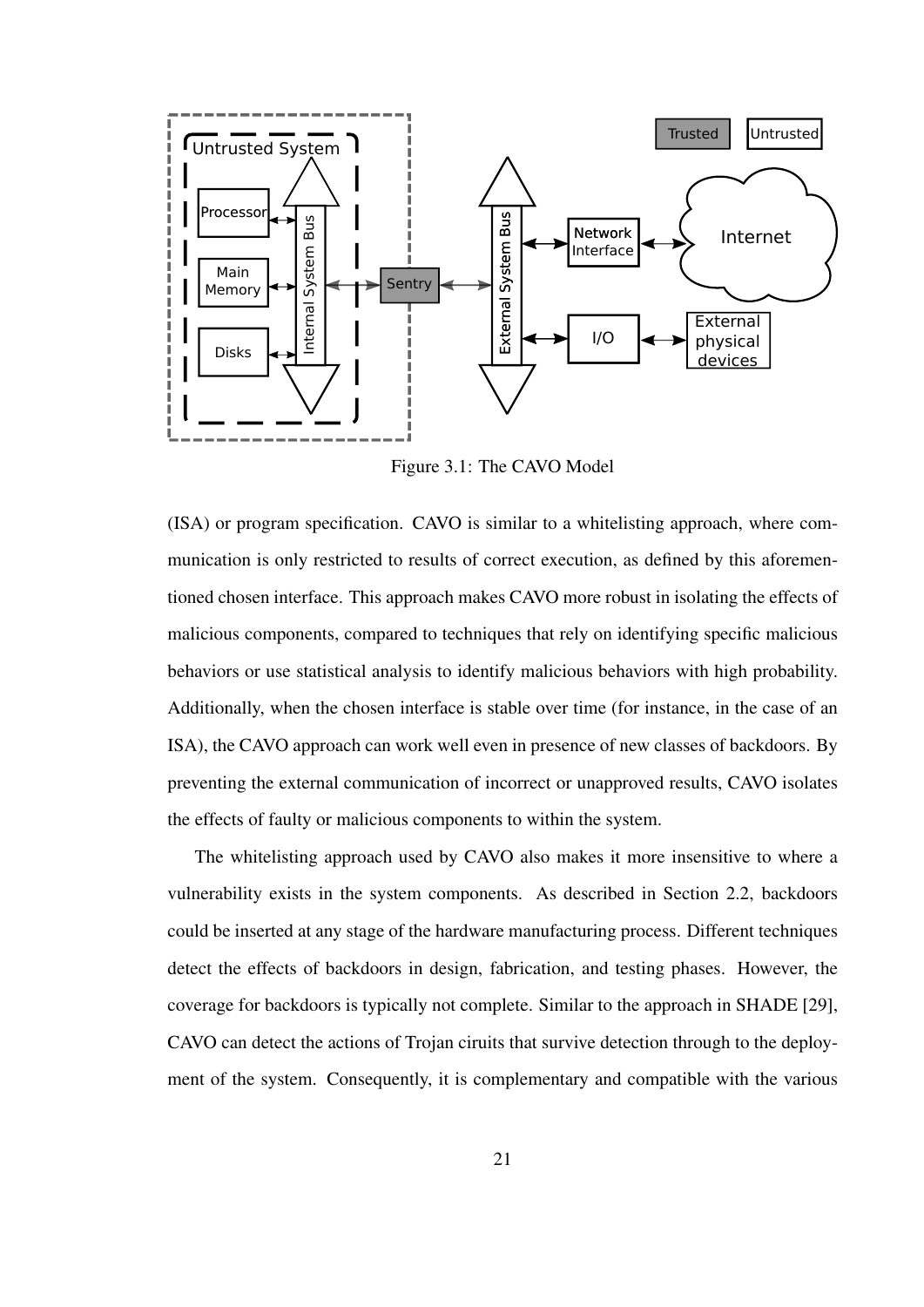pre-deployment backdoor detection techniques discussed in Section 2.2.

The design of a CAVO Sentry should be *simple* to facilitate its trustworthiness through all stages of its creation, from design to manufacturing to deployment. Ideally, the design of the Sentry should be comparable to hardware designs that have been formally verified [90, 116]. Additionally, the Sentry should also be pluggable so that it can be sourced independently and manufactured at trusted, closely controlled fabrication plants, possibly using generations old technology.

To keep the Sentry simple and pluggable, additional functionality is added to the untrusted system. The additional functionality provides the Sentry with sufficient information to reduce the difficulty in performing checks regarding the correctness of output. For example, an implementation of CAVO may require processor modifications in order to send execution trace information, or utilize a custom software toolchain to insert instrumentation that communicates with the Sentry. Such information is validated before being relied upon $<sup>1</sup>$  and thus, does not compromise the security of CAVO.</sup>

### 3.1 Threat Model

Hardware. CAVO considers all hardware components in the system other than the Sentry– including processor, memory, and peripherals–vulnerable to compromise. These vulnerabilities may arise as a result of unreliability, flaws in design, or malicious logic inserted during design or chip fabrication phases. CAVO requires that there are no communication channels out of the system other than through the Sentry.

Software. Untrusted programs are allowed to execute on the processor; however, the Sentry will prevent results from their execution, including malicious interference with trusted programs, from being communicated externally. The mechanism for how trust is established in software depends on a particular implementation of CAVO. For instance, in the

<sup>1</sup>but may be used speculatively while keeping security assurances intact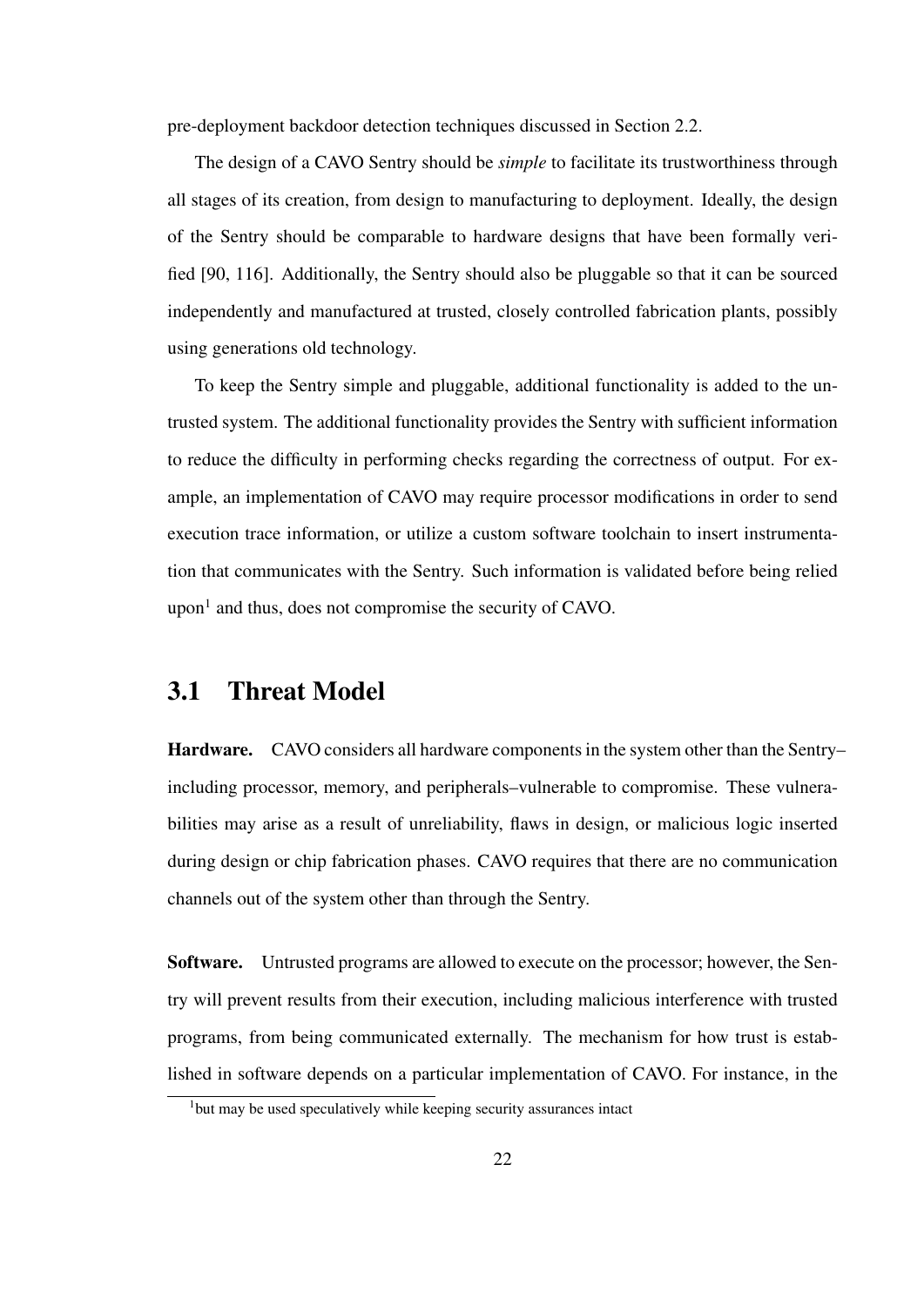implementation presented in Chapter 4, it is assumed that trusted software is signed by a trusted authority.

Users. Adversaries are assumed to not have physical access to the Sentry nor the physical gap.

Covert Channels. CAVO addresses only explicit leakage via malicious or buggy hardware. It does not protect against information leaked via covert channels.

Adversaries. The adversary in the case of CAVO could be any entity that has compromised the working of the untrusted hardware components prior to the deployment of the system. This entity could be a rogue system designer, who has inserted backdoors into the RTL design. Or it could be a malicious foundry, which includes malware within the fabricated chip. The hardware threat model depends on two key assumptions holding true: (1) The system board is constructed in a trusted location to eliminate the possibility of channels on the board bypassing the physical gap. (2) The Sentry itself is manufactured at a trusted fabrication facility, separate from the processor and other system components.

### 3.2 Example Threats

CAVO protects against incorrect program output caused by the following example threats:

- Backdoors inserted in the untrusted processor during design or fabrication that write data to a peripheral without authorization;
- Malicious changes or inadvertent bugs in the processor that lead to incorrect execution of one of more instructions, weakening encryption or changing information sent to peripherals [27];
- Untrusted components such as memory and/or on-chip networks that manipulate data, weakening encryption or changing information sent to peripherals; and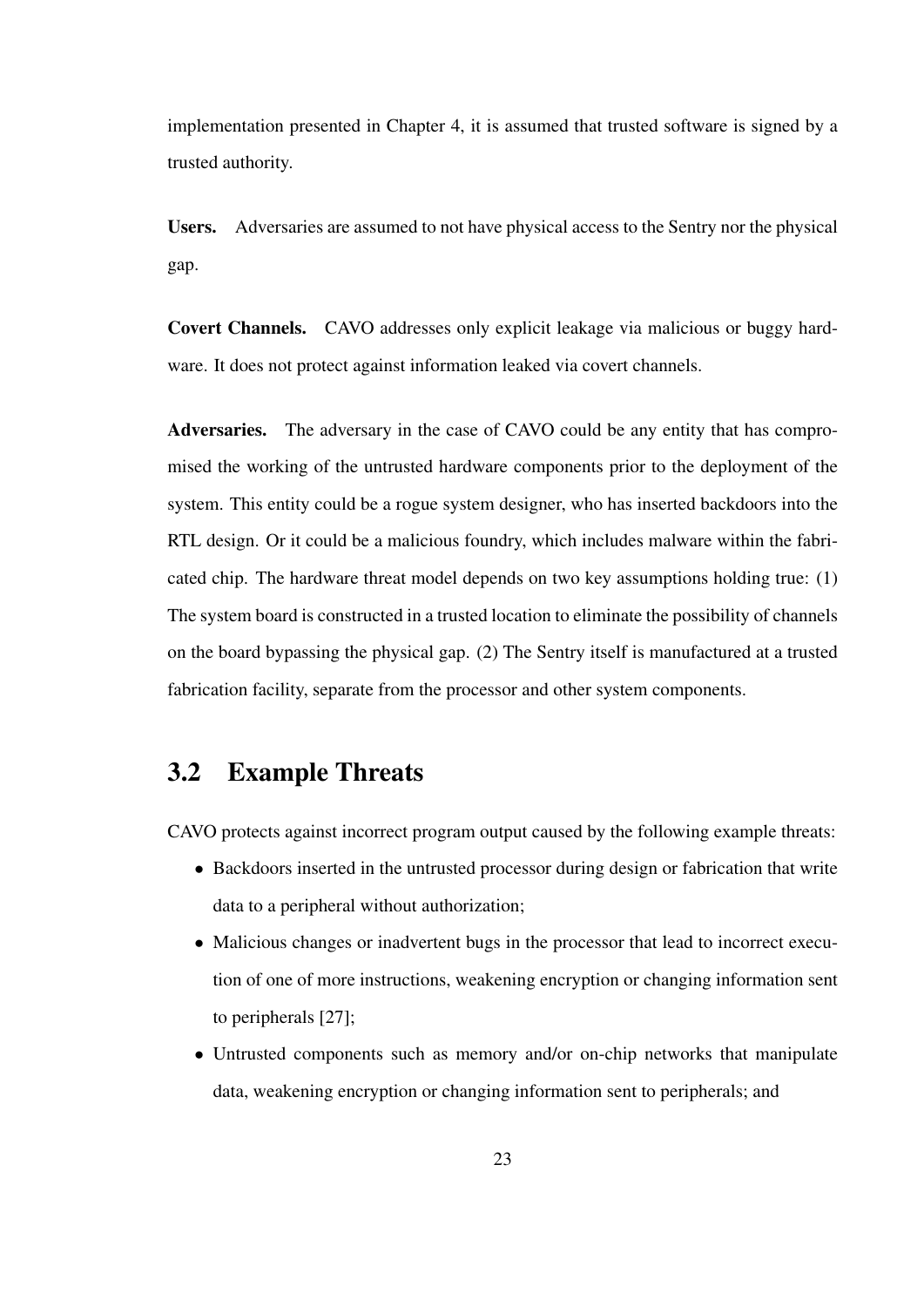• Insecure software that execute on the system and communicate sensitive data to the peripherals.

CAVO does not address threats such as:

- Information leaked via side channels (e.g. encoding of sensitive information in an energy usage pattern, long duration timing encodings, implicit information leaked by failures);
- Attacks on availability. For instance, it is possible for the adversary to mount an attack that causes communications from the system to cease.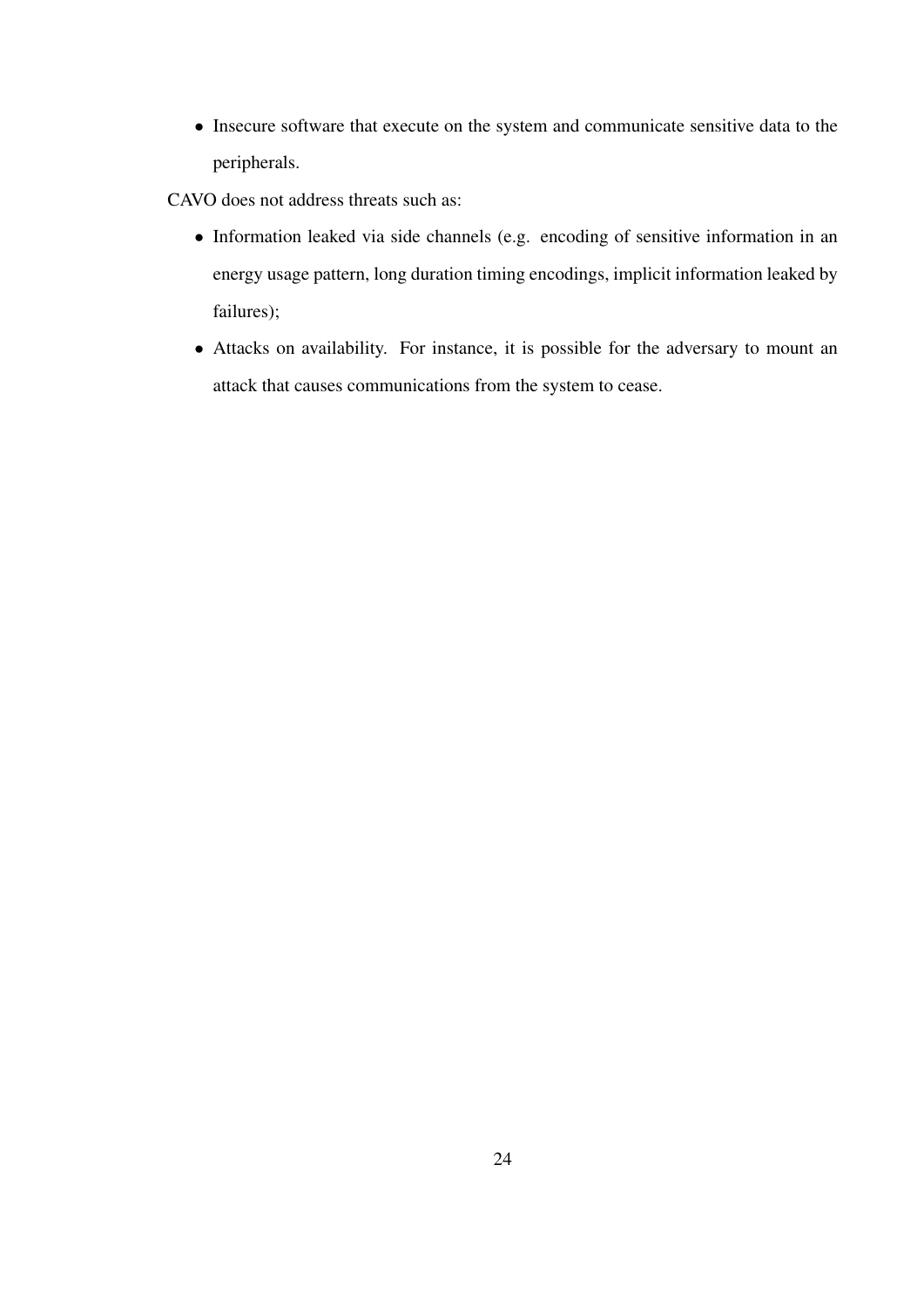# Chapter 4

# The TRUSTGUARD Architecture

To establish the feasibility of CAVO, this dissertation presents a prototype design named TrustGuard. In TrustGuard, the Sentry verifies the correctness of all attempts to send out information through the system's external interfaces by checking the following: execution of only those instructions that are a part of signed programs, correctness of execution of the aforementioned instructions, and external communication of data that originate only from such checked execution. TrustGuard checks the correctness of a program with respect to the specifications of the instruction set architecture (ISA). For simplicity, TrustGuard supports a system with a single-core processor and a trusted provider of signed software, including the OS. TrustGuard assumes that signed programs are nonmalicious, similar to the software threat model for AEGIS [119]. Additionally, TrustGuard requires that all I/O is executed through explicit I/O instructions.

Figure 4.1 shows the high-level design of the TrustGuard architecture, which allows output only from the correct execution of signed software. The processor sends an execution trace of its committed instructions to the Sentry. The Redundant Instruction Checking Unit (RICU) in the Sentry re-executes instructions sent by the processor using its own functional units to verify that the results produced by the processor were correct. This includes all arithmetic, control, and memory instructions (Sections 4.1 and 4.2). To check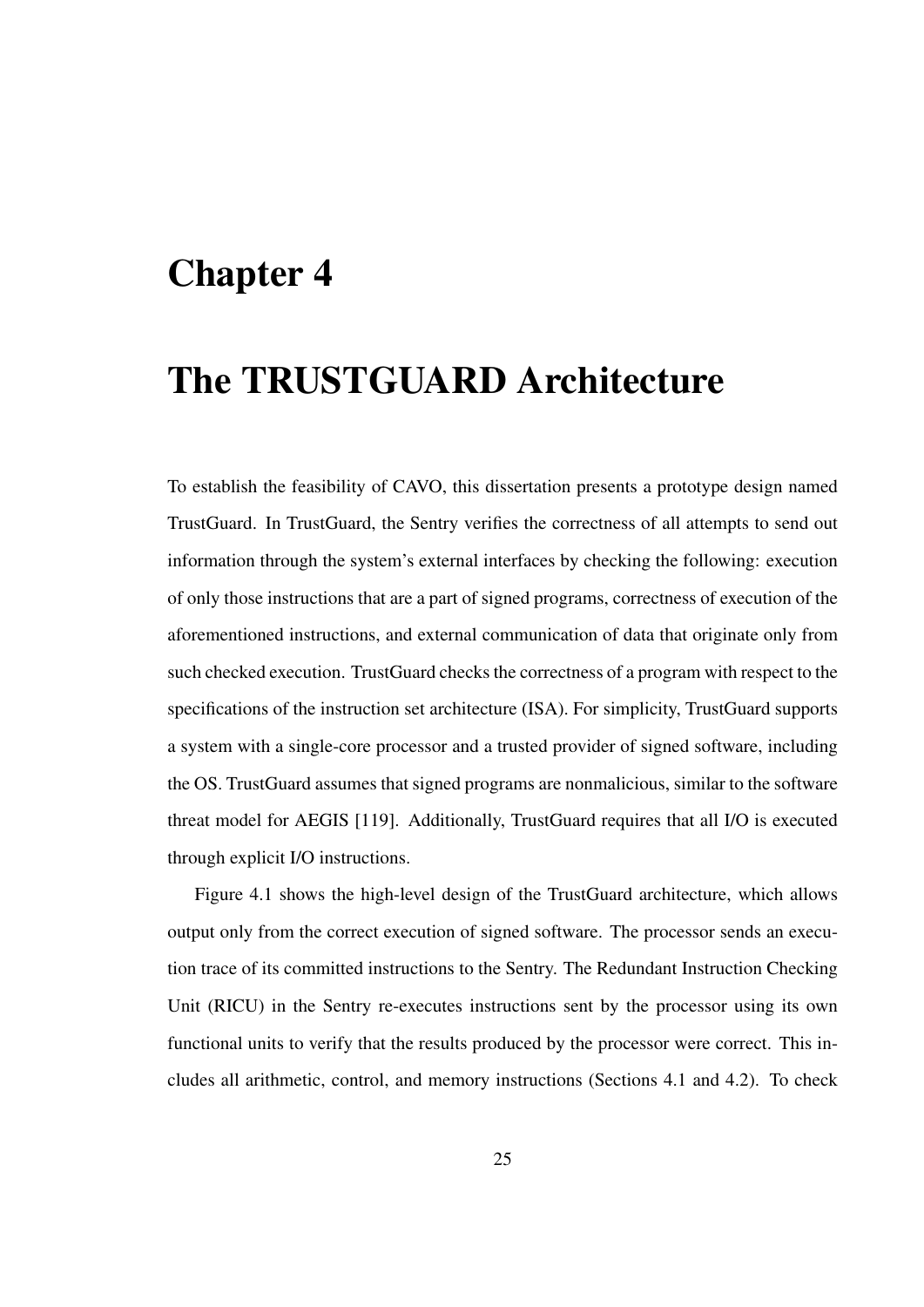

Figure 4.1: TrustGuard Architecture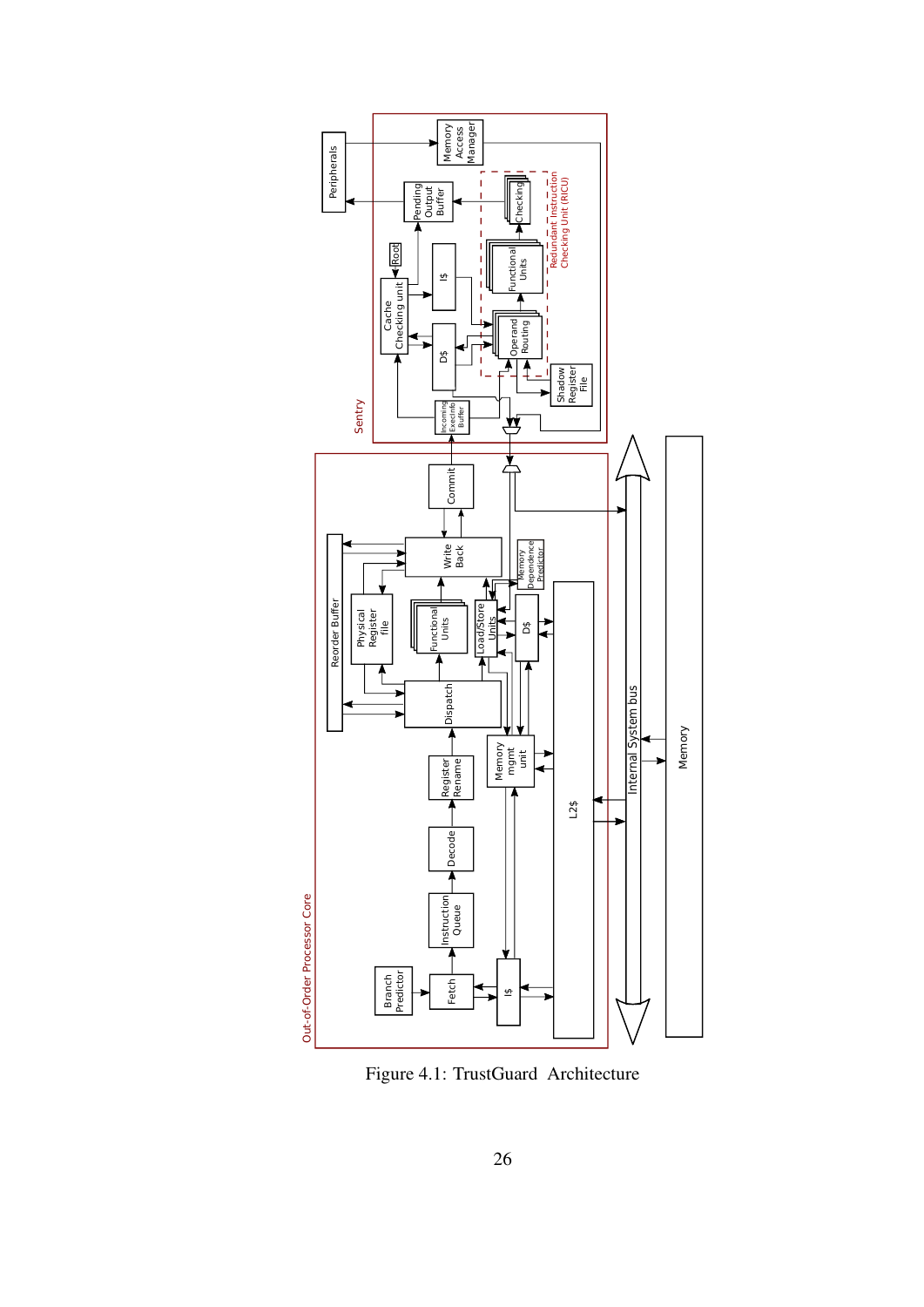the execution of memory instructions without having to duplicate memory, TrustGuard uses a cryptographic scheme based on message authentication codes (MACs) and a Bonsai Merkle tree (Section 4.3). Finally, output operations are only performed when the matching instruction for that output operation has been verified (Section 4.5). If an error is detected, the Sentry alerts the user and prevents any external communication by instructions that depend directly or transitively on the errant instruction.

This model of utilizing information from the processor in the Sentry presents both a security and an architectural challenge. The security challenge is to ensure that the Sentry catches any malicious communication of execution information by the processor. This is accomplished by keeping minimal architectural state in the Sentry to verify the correctness of both execution and communication by the processor.

Meanwhile, TrustGuard requires modifying the processor to communicate with the Sentry, as described in Section 4.6. The extra latency and the limited bandwidth of communication between the processor and the Sentry may have significant adverse impact on the performance of the system. The architectural challenge then is to introduce these changes to the processor and the additional Sentry while incurring minimal adverse effects on performance. TrustGuard addresses this challenge by enabling high throughput checking in the Sentry through dependence-free checking of instruction execution (Sections 4.1 and 4.2). Additionally, TrustGuard uses link compression to reduce the bandwidth requirements for the Sentry-processor communication (Section 4.4).

It is important to note that in this model, "redundant execution" by the Sentry is different from "execution" by the processor. As shown in Figure 4.1, execution by a processor involves multiple stages such as fetch, decode, "functional unit execution," memory access, and writeback. Additionally, for modern out-of-order processors, execution also includes some combination of dependence speculation, branch prediction, register renaming, reorder buffers, multiple levels of caches, instruction queues, instruction dispatch, load/store queues, inter-stage forwarding, and memory control (as shown in Figure 4.1.)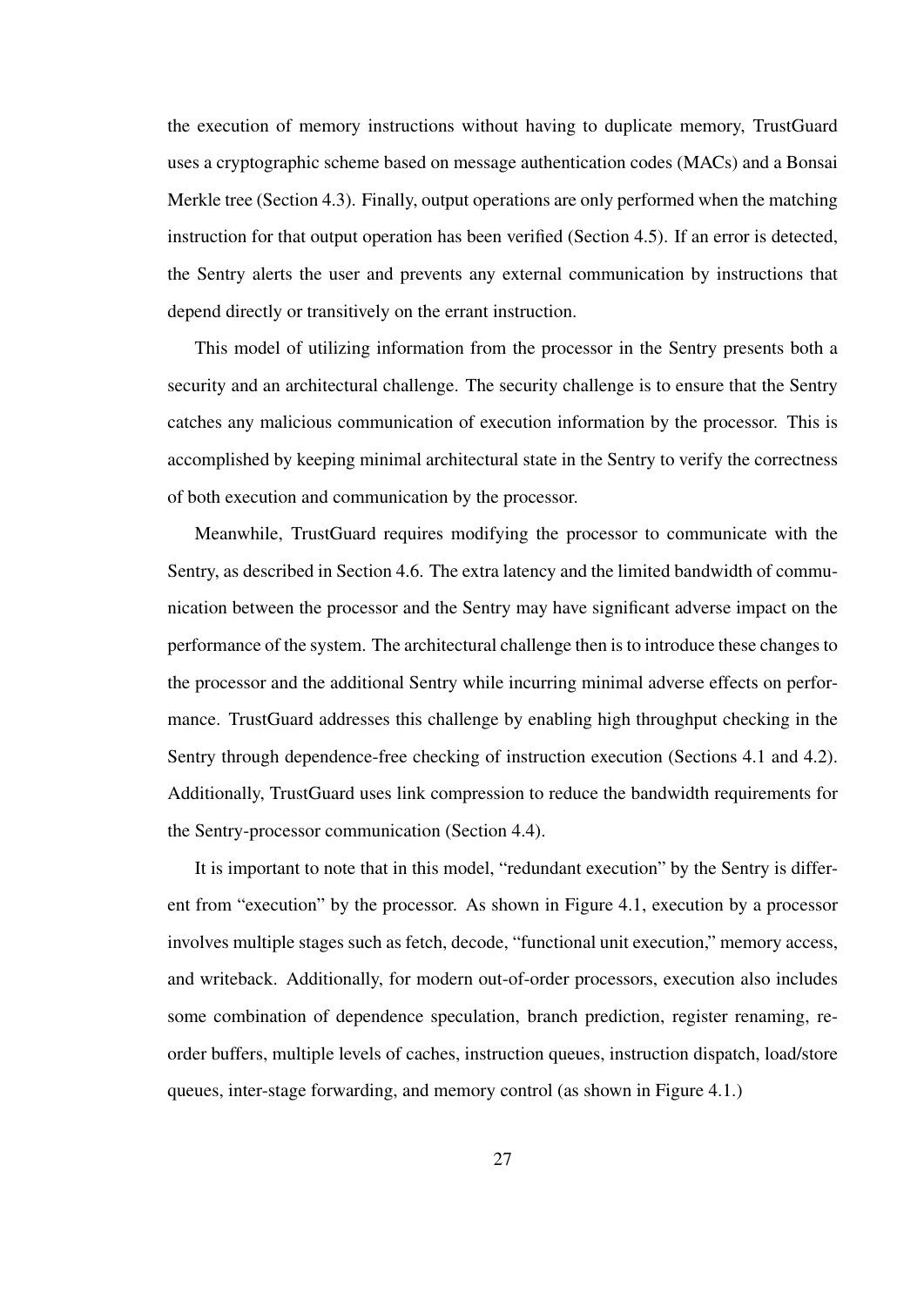By contrast, the Sentry's RICU primarily does "enhanced functional unit execution", where it relies on the processor to direct its work and manage its state. Requiring the untrusted processor to send execution information to the Sentry adds extra logic to the processor, which may increase its complexity. However, this design decision reduces the complexity of the Sentry. This redundant execution model is similar to DIVA, which showed how to verify a processor's full execution using a simple, on-chip checker that only performs enhanced functional unit execution [18]. It is also important to note that this model of redundant execution does not impact the security guarantees provided by TrustGuard, as the Sentry does not trust execution information provided by the untrusted processor and detects effects that are the result of unreported or misreported instruction execution.

## 4.1 High-Throughput Checking of Instruction Execution

The untrusted processor in TrustGuard sends trace execution information to the Sentry, allowing for the Sentry to check that anything to be communicated externally resulted from correct execution of signed software. Instructions to be verified are sent by the untrusted processor, as part of the trace execution information, to the Sentry's instruction cache, using the mechanism described in Section 4.3. Correctness of instruction execution is checked by the Sentry's Redundant Instruction Checking Unit (RICU), as seen in Figure 4.1.

An RICU consists of four stages: *Instruction Read* (IR), *Operand Routing* (OR), *Value Generation* (VG), and *Checking* (CH). The IR stage retrieves the next instructions to be checked from the Sentry's instruction cache. The OR stage determines the operands to be used for redundant execution of these instructions. The VG stage redundantly executes these instructions using the Sentry's functional units. The CH stage compares the results generated by the Sentry against the results sent by the processor as part of the trace execution information. Thus, the Sentry can determine if the processor was reporting the correct value. Checking the processor's execution stream using redundant execution enables Trust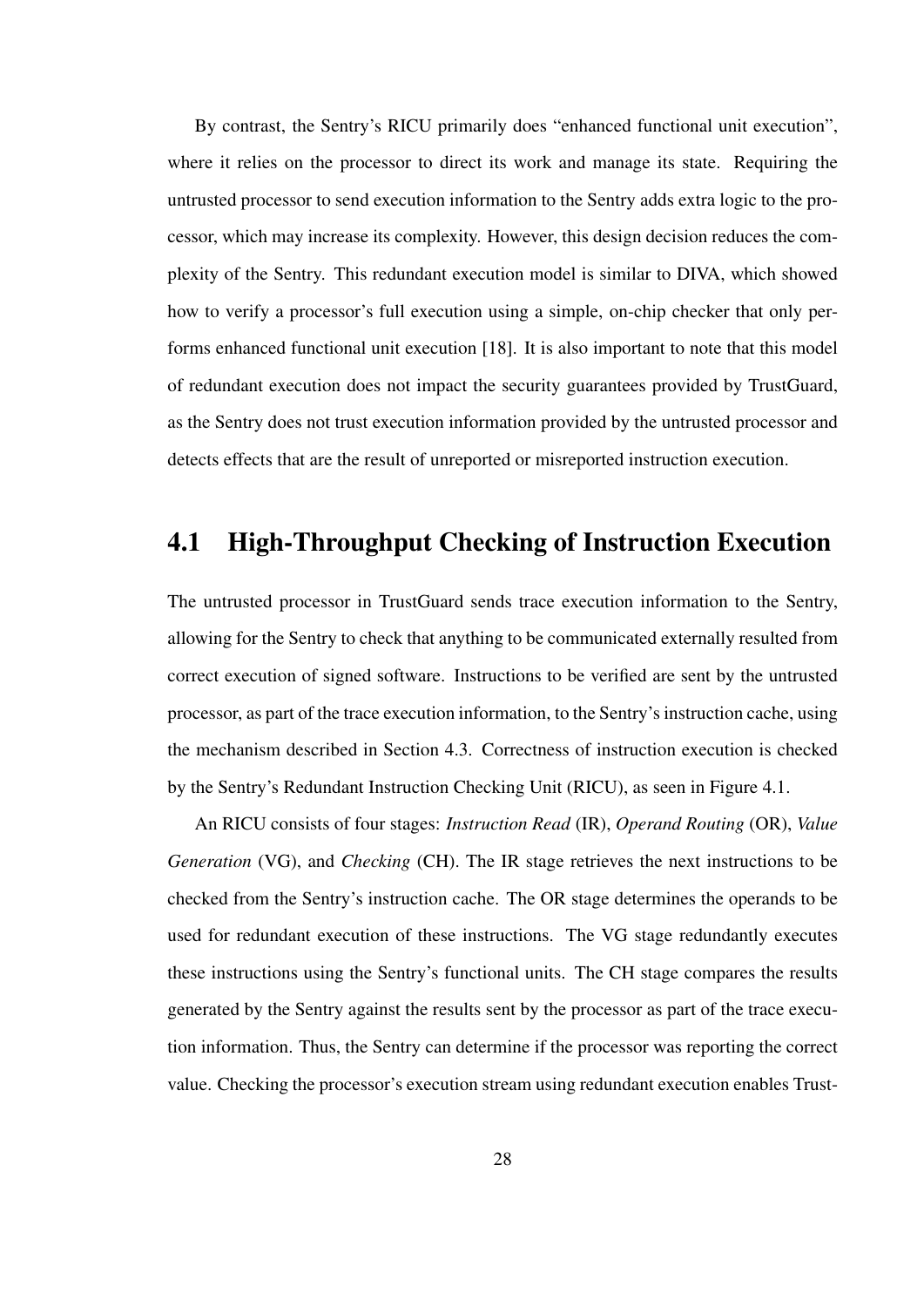Guard to detect errors (malicious or otherwise) in the processor's execution.

For instance, consider the trace snippet from 456.hmmer shown in Figure 4.2(a). Figure  $4.2(b)$  shows the dependences between the instructions in the trace. The most naïve design for the Sentry would check instructions one after another in program order. Assuming that each stage of the RICU takes one clock cycle to complete, this would require 4 clock cycles to check every instruction, resulting in a checking schedule lasting 40 clock cycles for the 10-instruction sequence in Figure 4.2(a).



Figure 4.2: Trace snippet from 456.hmmer. (a) Instructions in the trace. (b) Dependences between instructions in the trace.

One option to improve the throughput of checking is to pipeline the RICU stages and to check the correctness of instructions in program order. Such a design could utilize value forwarding, as is the case for many pipelined designs. The checking schedule for this Sentry is shown in Figure 4.3, where the 10-instruction cycle takes a total of 13 clock cycles. One advantage of this design is that it is similar in complexity to various inorder pipelined processor designs that have been formally verified previously [90, 116].

However, there are several disadvantages to using such a pipelined design for the RICU. Most modern processors have complex out-of-order engines designed to extract instructionlevel parallelism from executed code in order to achieve superscalar performance (IPC or Instructions Per Cycle greater than 1). However, the pipelined design for the Sentry can only check a maximum of 1 instruction per cycle. Additionally, this pipelined design does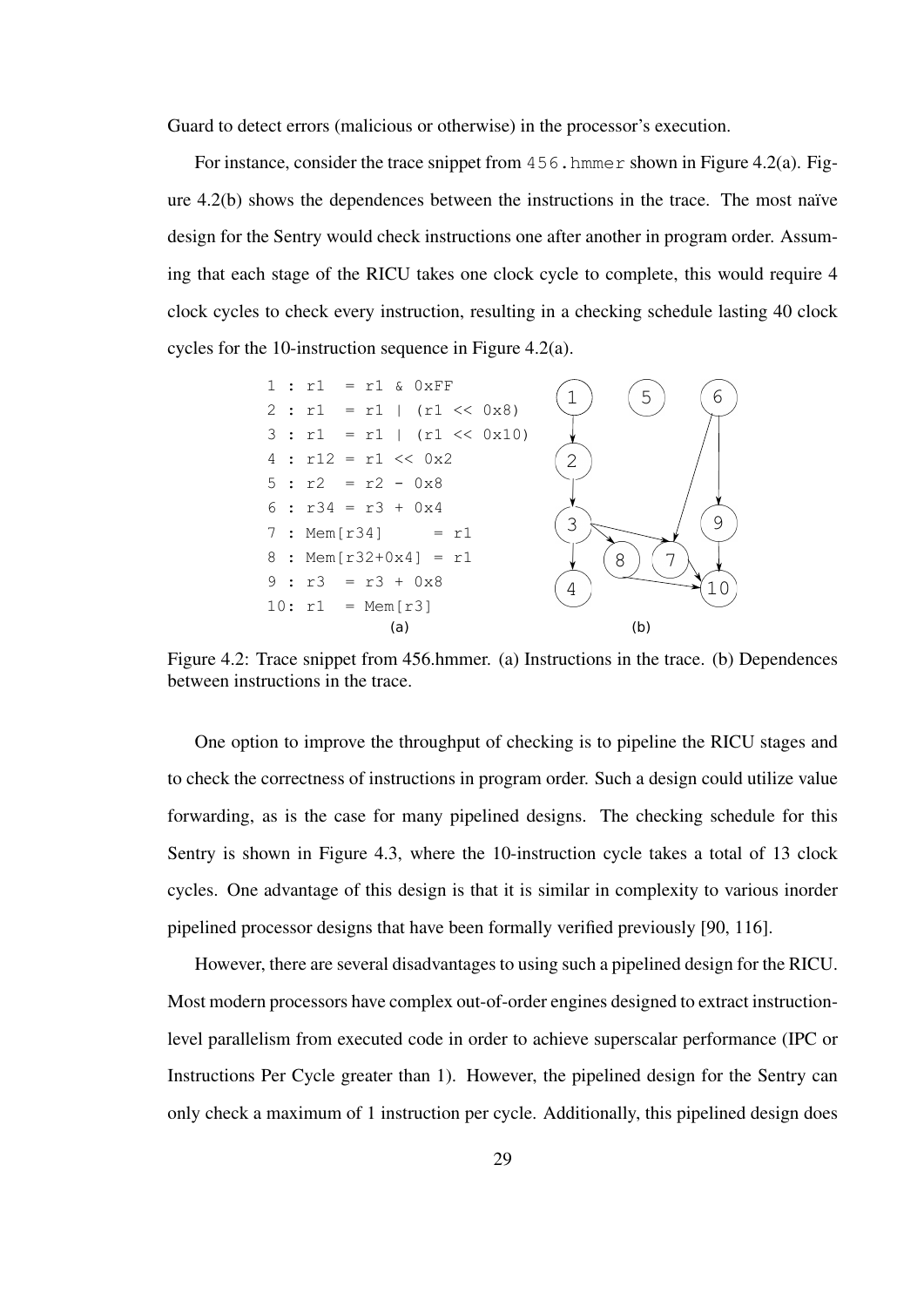not take into account additional latencies introduced when memory instructions are reexecuted. Thus, the real throughput of redundant execution by such a pipelined RICU will be much lower than 1 instruction per cycle.

One option to improve the throughput of checking is for the RICU in the Sentry to support checking of multiple instructions in parallel. Consider a Sentry that can check up to four instructions in parallel—such a Sentry has four instances of each RICU stage (for e.g.  $VG_A$ ,  $VG_B$ ,  $VG_C$ , and  $VG_D$ ). The checking schedule for this Sentry is shown in Figure 4.4.

|                   | Sentry Clock cycles                                    |   |                                   |   |    |                                           |                                   |   |   |                                                                                                                                        |           |  |
|-------------------|--------------------------------------------------------|---|-----------------------------------|---|----|-------------------------------------------|-----------------------------------|---|---|----------------------------------------------------------------------------------------------------------------------------------------|-----------|--|
|                   |                                                        | 2 | З                                 | 4 | 5. | 6                                         | 7                                 | 8 | 9 | :10:11                                                                                                                                 | : 12: 13: |  |
| Inst <sub>1</sub> | $IR_A$ OR <sub>A</sub> VG <sub>A</sub> CH <sub>A</sub> |   |                                   |   |    |                                           |                                   |   |   |                                                                                                                                        |           |  |
| Inst 2            |                                                        |   | $IR_A$   $OR_A$   $VG_A$   $CH_A$ |   |    |                                           |                                   |   |   |                                                                                                                                        |           |  |
| Inst <sub>3</sub> |                                                        |   | $ IR_{A} OR_{A} VG_{A} CH_{A}$    |   |    |                                           |                                   |   |   |                                                                                                                                        |           |  |
| Inst 4            |                                                        |   |                                   |   |    | $IR_{A}$   $OR_{A}$   $VG_{A}$   $CH_{A}$ |                                   |   |   |                                                                                                                                        |           |  |
| Inst 5            |                                                        |   |                                   |   |    | $IR_A$ $OR_A$ $VG_A$ $CH_A$               |                                   |   |   |                                                                                                                                        |           |  |
| Inst 6            |                                                        |   |                                   |   |    |                                           | $IR_a$ : $OR_a$ : $VG_a$ : $CH_a$ |   |   |                                                                                                                                        |           |  |
| Inst 7            |                                                        |   |                                   |   |    |                                           |                                   |   |   | $IR_A$ ; $OR_A$ ; $VG_A$ ; $CH_A$ ;                                                                                                    |           |  |
| Inst 8            |                                                        |   |                                   |   |    |                                           |                                   |   |   | $IR_A$ : $OR_A$ : $VG_A$ : $CH_A$ :                                                                                                    |           |  |
| Inst 9            |                                                        |   |                                   |   |    |                                           |                                   |   |   | $IR_A$ OR <sub>A</sub> VG <sub>A</sub> CH <sub>A</sub>                                                                                 |           |  |
| Inst 10           |                                                        |   |                                   |   |    |                                           |                                   |   |   | $\mathcal{A} \subset \mathbb{R}_{\mathbb{A}}$ : $\mathsf{OR}_{\mathbb{A}}$ : $\mathsf{VG}_{\mathbb{A}}$ : $\mathsf{CH}_{\mathbb{A}}$ : |           |  |

Figure 4.3: Schedule for instruction checking when the Sentry RICU has a simple pipelined design with value forwarding.

|                   | Sentry Clock cycles |   |                                                                 |                                                           |                             |                                           |  |   |
|-------------------|---------------------|---|-----------------------------------------------------------------|-----------------------------------------------------------|-----------------------------|-------------------------------------------|--|---|
|                   |                     | 2 | 3                                                               | $\overline{4}$                                            | -5.                         | h                                         |  | 8 |
| Inst 1            |                     |   | $IR_{\text{A}}$ $OR_{\text{A}}$ $VG_{\text{A}}$ $CH_{\text{A}}$ |                                                           |                             |                                           |  |   |
| Inst 2            |                     |   |                                                                 | $IR_A$ $OR_A$ $VG_A$ $CH_A$                               |                             |                                           |  |   |
| Inst 3            |                     |   |                                                                 |                                                           | $IR_A$ $OR_A$ $VG_A$ $CH_A$ |                                           |  |   |
| Inst 4            |                     |   |                                                                 |                                                           |                             | $IR_A$ $OR_A$ $VG_A$ $CH_A$               |  |   |
| Inst 5            |                     |   |                                                                 | $IR_{B}$ OR <sub>B</sub> VG <sub>B</sub> CH <sub>B</sub>  |                             |                                           |  |   |
| Inst 6            |                     |   |                                                                 | $IR_{C}$   $OR_{C}$   $VG_{C}$   $CH_{C}$                 |                             |                                           |  |   |
| lnst 7            |                     |   |                                                                 |                                                           |                             | $IR_{R}$ $OR_{R}$ $VG_{R}$ $CH_{R}$       |  |   |
| Inst 8            |                     |   |                                                                 |                                                           |                             | $IR_{c}$   $OR_{c}$   $VG_{c}$   $CH_{c}$ |  |   |
| Inst 9            |                     |   |                                                                 | $ IR_{\rm B} $ OR $_{\rm B}$ $ VG_{\rm B} $ CH $_{\rm B}$ |                             |                                           |  |   |
| lnst $10^{\circ}$ |                     |   |                                                                 |                                                           |                             |                                           |  |   |

Figure 4.4: Checking schedule with 4-wide RICU for trace snippet in Figure 4.2(a). Pipelining and value forwarding augmented with out-of-order checking improves throughput compared to Figure 4.3, but dependences between instructions are still respected during checking.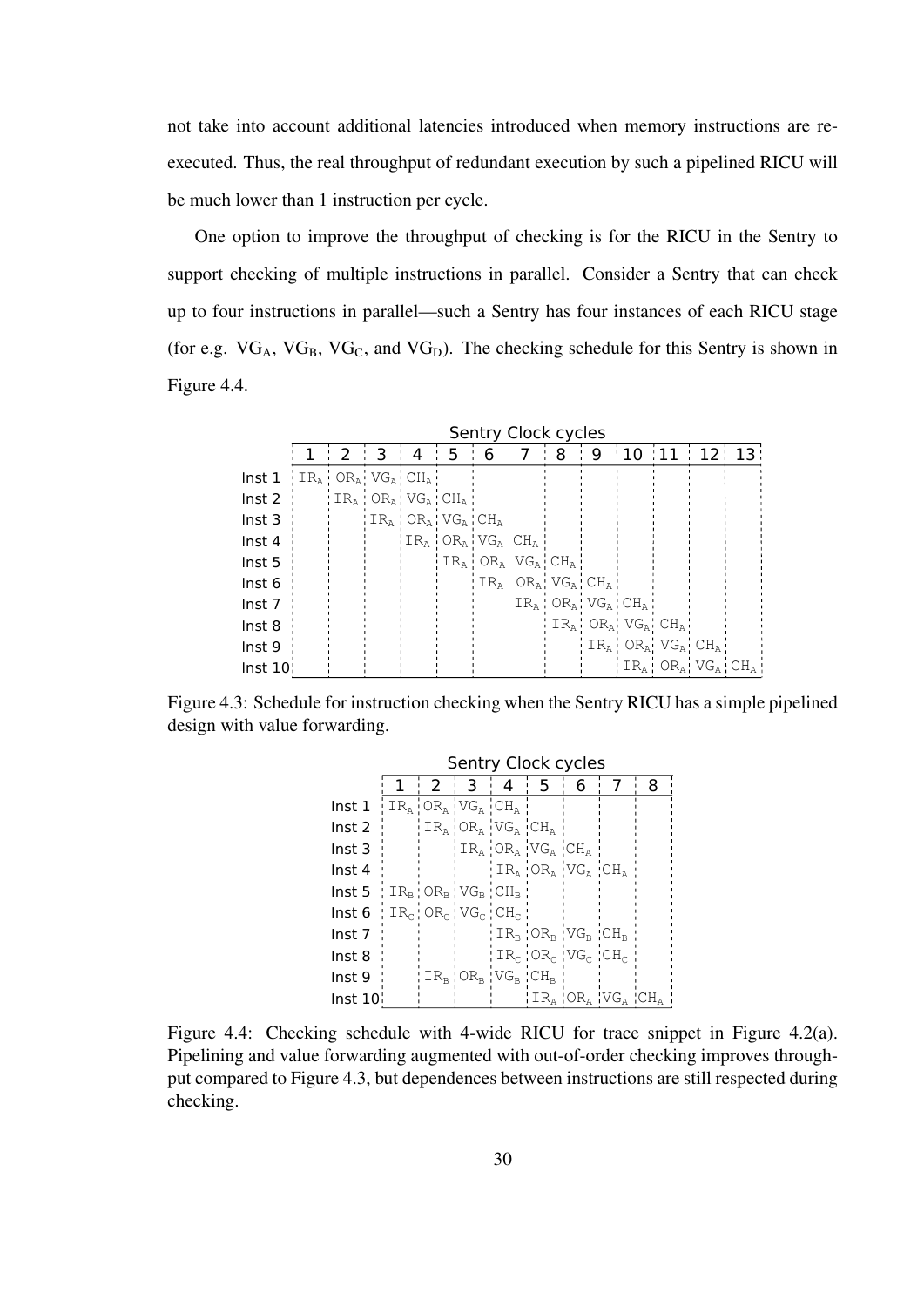As can be seen in the schedule, the Sentry must respect dependences between instructions during re-execution; this limits the throughput of checking. For example, instruction 2 in Figure 4.3 must wait for the result of instruction 1 to be available before starting its checking. (The operand  $r1$  of instruction 2 is dependent on the result  $r1$  of instruction 1.) Moreover, it may appear that the Sentry cannot start checking the dependent instruction until the instruction on which it depends is checked and found correct. For such a case, the checking of instructions in a dependence chain (instructions 1–4 in the example) would get serialized. Any parallelism to improve the utilization of the available resources in the RICU would have to come from looking at a larger instruction window and identifying instructions that do not have any dependences left to be satisfied. Instruction 5 and 6 in the example satisfy this requirement and thus, the Sentry may start checking them in parallel with instruction 1.

However, identifying instructions that can be checked in parallel in this way would require various components of out-of-order engines to be added to the Sentry . These components include a separate instruction queue, register dependence unit, register renaming unit, a large physical register file to store values generated during re-execution, reorder buffers, instruction dispatch unit, etc. The addition of these components would make the design of the Sentry comparable in complexity to that of the untrusted processor in the system. Even with these components, the throughput of checking is limited by the available instruction-level parallelism in the program being executed. As shown in Figure 4.4, this method of redundant execution takes a total of 8 clock cycles on the Sentry. Moreover, the checking throughput only peaks at three instructions in a cycle, leaving the fourth set of RICU components  $\rm (IR_A, OR_A, VG_A, and CH_A)$  unutilized.

TrustGuard aims to further improve the throughput of checking by the Sentry, without requiring complex out-of-order components in the Sentry's design. To accomplish this, TrustGuard uses a form of speculation. Speculating that the *processor executed instructions and reported results in the sent trace correctly* allows the Sentry to utilize the sent trace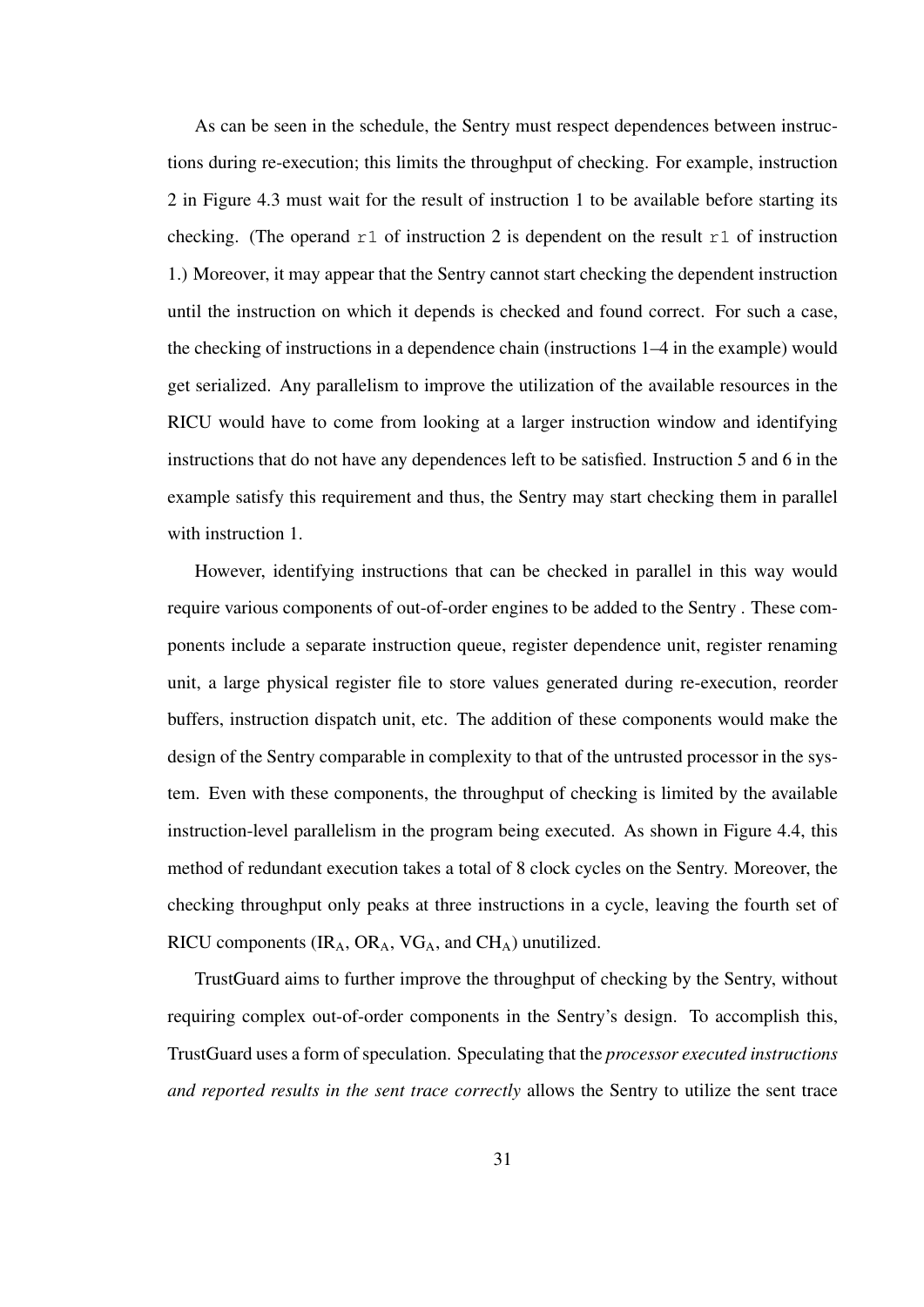execution information during re-execution. Leveraging this sent information enables the Sentry RICU to re-execute instructions regardless of the dependences between them. This enables embarrassingly parallel checking of instructions, as demonstrated by the 6-cycle checking schedule shown in Figure 4.5.

|                   | Sentry Clock cycles |   |                                                          |                                                                                     |   |   |
|-------------------|---------------------|---|----------------------------------------------------------|-------------------------------------------------------------------------------------|---|---|
|                   | 1                   | 2 | . 3.                                                     | 4                                                                                   | 5 | 6 |
| Inst 1            |                     |   | $IR_A$ $OR_A$ $VG_A$ $CH_A$                              |                                                                                     |   |   |
| Inst 2            |                     |   | $IR_B$ $OR_B$ $VG_B$ $CH_B$                              |                                                                                     |   |   |
| Inst <sub>3</sub> |                     |   | $IR_{C}$ $OR_{C}$ $VG_{C}$ $CH_{C}$                      |                                                                                     |   |   |
| Inst 4            |                     |   | $IR_{D}$ OR <sub>D</sub> VG <sub>D</sub> CH <sub>D</sub> |                                                                                     |   |   |
| Inst 5            |                     |   |                                                          | $IR_A$ $OR_A$ $VG_A$ $CH_A$                                                         |   |   |
| Inst 6            |                     |   |                                                          | $IR_{\scriptscriptstyle{\rm B}}$ 'OR <sub>B</sub> 'VG <sub>B</sub> 'CH <sub>B</sub> |   |   |
| Inst 7            |                     |   |                                                          | $!$ IR $_{c}$ 'OR $_{c}$ 'VG $_{c}$ 'CH $_{c}$                                      |   |   |
| Inst 8            |                     |   |                                                          | $IR_{D}$ ¦ O $R_{D}$ ¦ V $G_{D}$ ¦ C $H_{D}$                                        |   |   |
| Inst 9            |                     |   |                                                          | $ IR_{A} OR_{A} VG_{A} CH_{A}$                                                      |   |   |
| Inst 10¦          |                     |   |                                                          | $ IR_B OR_B VG_B CH_B $                                                             |   |   |

Figure 4.5: Dependence-free parallel checking schedule for checking snippet from Figure 4.2(a), when results reported by the untrusted processor are used to break dependences during checking.

As seen in the figure, the Sentry can begin checking correctness of instructions 2, 3, and 4 in the same clock cycle as instruction 1, despite the dependence chain between these instructions shown in Figure 4.2(b). This is because the Sentry can speculate that the result of instruction 1 reported by the processor was correct and use that information to check instruction 2. The Sentry can then check in the  $CH_A$  stage if the speculative assumption held true. Misspeculation in this case means detecting malicious behavior or otherwise incorrect execution by the processor, either in executing the instructions or sending its results.

The validity of this speculation depends on satisfying the following commit order requirement. Consider two instructions  $i_1$  and  $i_2$  that enter the RICU at clock cycles  $s_1$  and  $s_2$  and finish re-execution at clock cycles  $t_1$  and  $t_2$ . If the untrusted processor commits the  $i_1$  earlier than  $i_2$ , then the following condition must hold in the Sentry:  $s_1 \leq s_2$  and  $t_1 \leq t_2$ . In the example from Figure 4.2(a), instruction 7 occurs after instruction 6 in the commit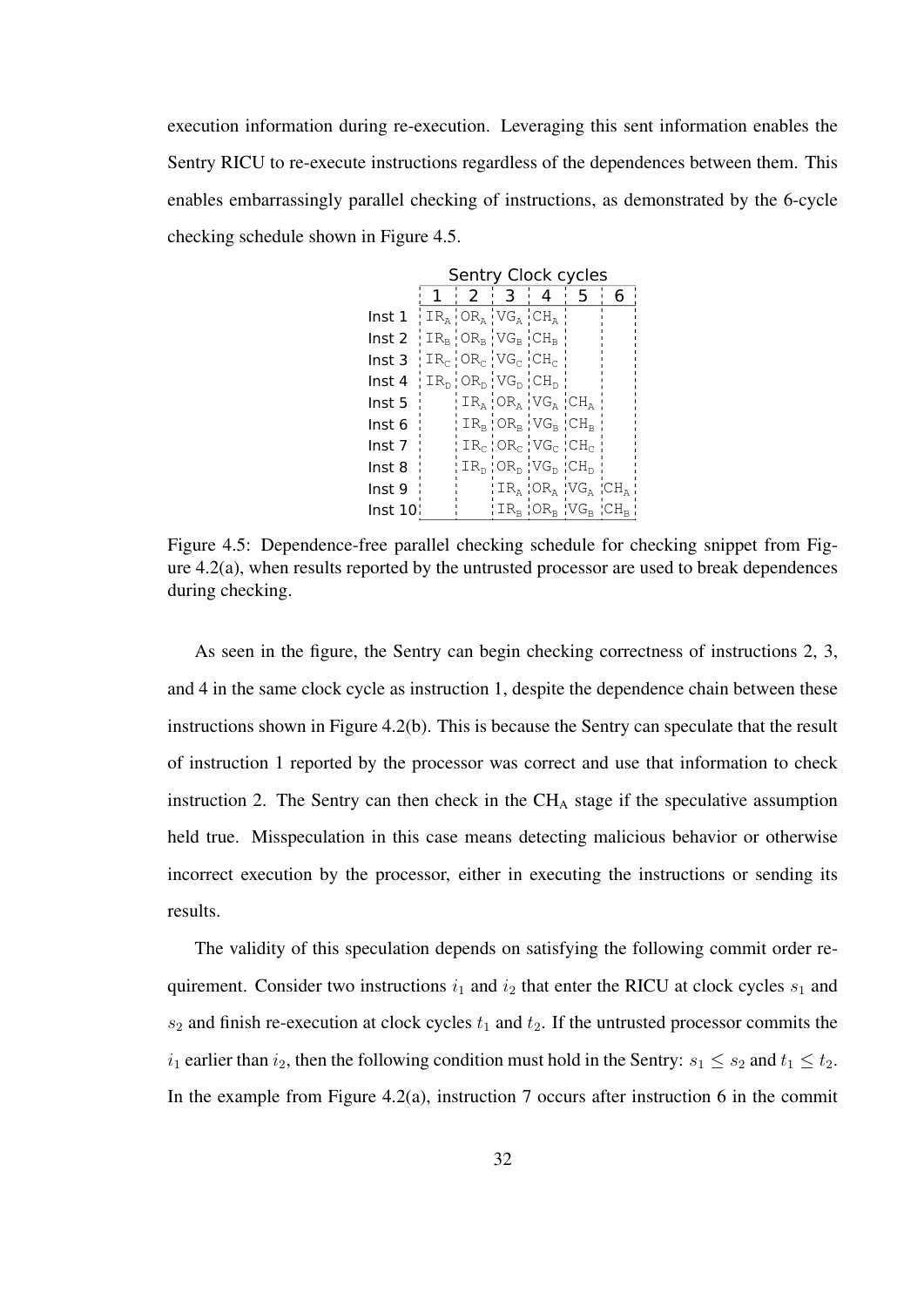order of the processor. Therefore, instruction 7 cannot enter the  $IR<sub>C</sub>$  stage until the second clock cycle, which is when instruction 6 enters the  $IR_B$  stage. Also, instruction 7 cannot be deemed correct by  $CH_C$  until the fifth clock cycle, which is when  $CH_B$  deems the execution of instruction 6 correct.

The utilization of trace execution information to enable embarrassingly parallel checking of instructions leads to the question of what comprises the trace sent by the processor. The choice of what the trace consists of, affects the simplicity of the Sentry's design, the efficiency of checking (in turn, affecting the performance of the system), and off-chip bandwidth requirements. For instance, the processor could send the committed instructions, all their operands and the results of their execution to enable parallel checking. With this information, the Sentry could re-execute instructions with the reported operands. Thus, each instruction could be redundantly executed in parallel, regardless of the dependences between them. The CH stage would then assume responsibility for checking that each operand was correctly reported by the processor. However, this scheme requires prohibitively high bandwidth on the channel between the processor and the Sentry.

TrustGuard addresses this problem by recognizing that *the results of committed instructions* represent the minimal amount of information necessary for embarrassingly parallel checking of all executed nonmemory instructions, regardless of dependences between them. Relying on a trace of committed instructions presents an additional advantage. An out-of-order processor often does a lot of work, which does not get reflected in the processor's architectural state due to mispredictions, squashing, etc. By focusing only on committed instructions, the Sentry only needs to re-execute those operations that lead to a change in the processor's architectural state.

Finally, memory instructions pose an interesting challenge to the redundant execution model because of the additional latency incurred in redundant memory accesses. Instead of requiring the Sentry to interface with replicated memory, TrustGuard uses a separate MAC-based memory integrity scheme to check the execution of memory instructions; this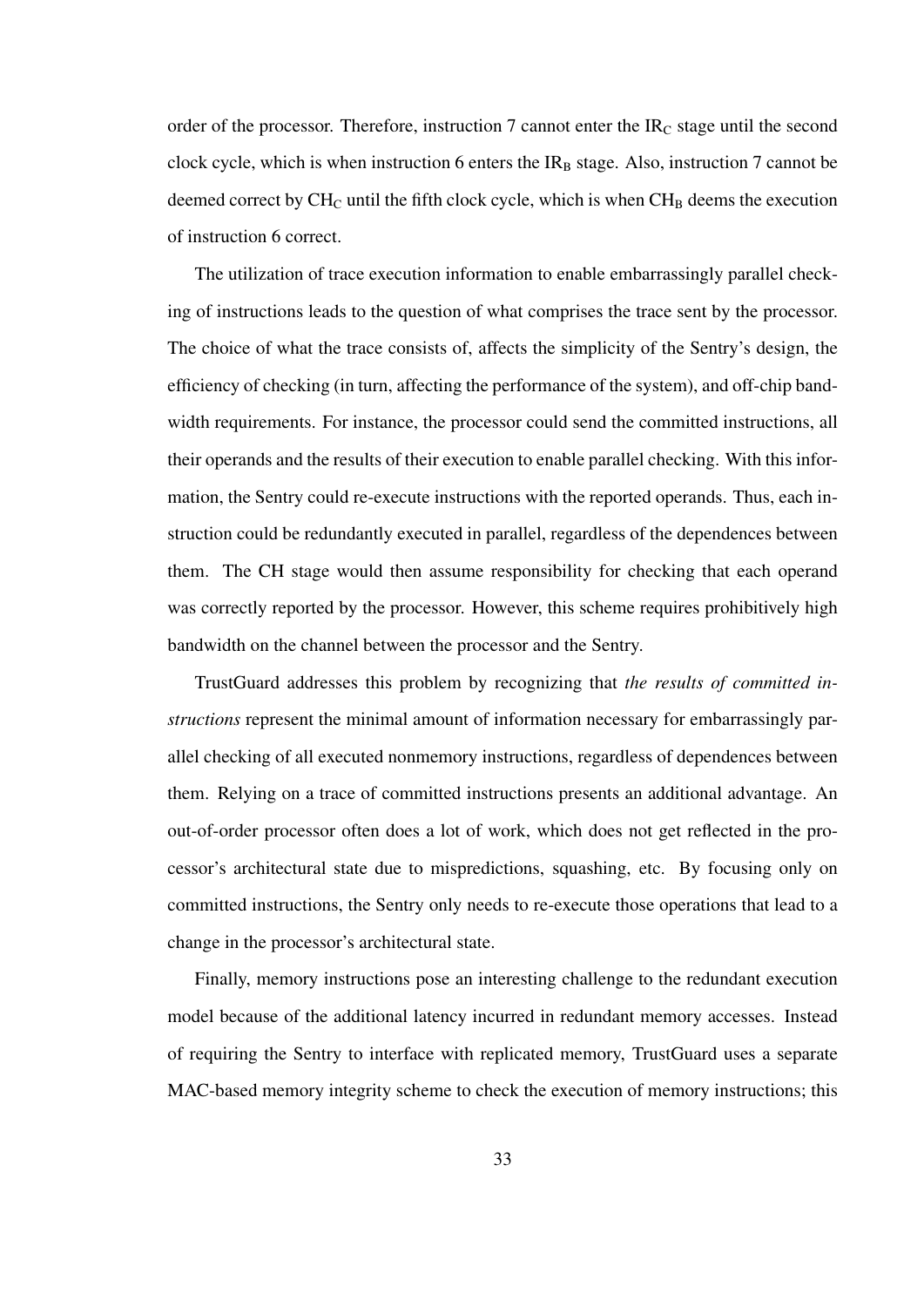scheme is described in Section 4.3. Meanwhile, the next section explains how the RICU in the Sentry realizes the embarrassingly parallel checking schedule shown in Figure 4.5.

### 4.2 Redundant Instruction Checking Unit (RICU)

As mentioned earlier, the Redundant Instruction Checking Unit (RICU) consists of four stages: Instruction Read (IR), Operand Routing (OR), Value Generation (VG), and Checking (CH). Figure 4.6 shows the architectural design of a RICU that checks up to 4 instructions in parallel. The RICU utilizes a shadow register file that contains all register values corresponding to the instruction sequence, which has been verified correct. The Sentry also maintains a NextInst register to determine the instruction to be checked next. The instructions to be verified are sent by the untrusted processor to the Sentry's instruction cache, using the mechanism described in Section 4.3.

Table 4.1 lists the execution information sent across by the processor to the Sentry for different types of instructions. For all nonmemory instructions, the processor sends across the results of execution of those instructions to the Sentry. These are stored in the ExecInfo buffer. For control flow instructions (conditional and unconditional branches, calls, etc.), the result takes one of two forms: (1) If the jump is not taken, i.e. if the program continues to execute along the straight line path, then the processor sends a 1 as the Jump Status bit; and (2) If the jump is taken, the processor sends a 0 as the Jump Status bit, followed by the address of the next instruction to which the control flow is transferred.

Figure 4.7 shows the logic in the IR stage. In this stage, the RICU reads up to *n* instructions from the instruction cache using the value in the NextInst register, where *n* is the number of instructions that can be checked in parallel. Note that the NextInst register only stores the location for the earliest instruction to be checked in a given clock cycle. The IR stage determines if the ExecInfo buffer has trace information corresponding to the next *n* instructions to be checked by the Sentry. This is indicated by the  $i_n$  bit in Fig-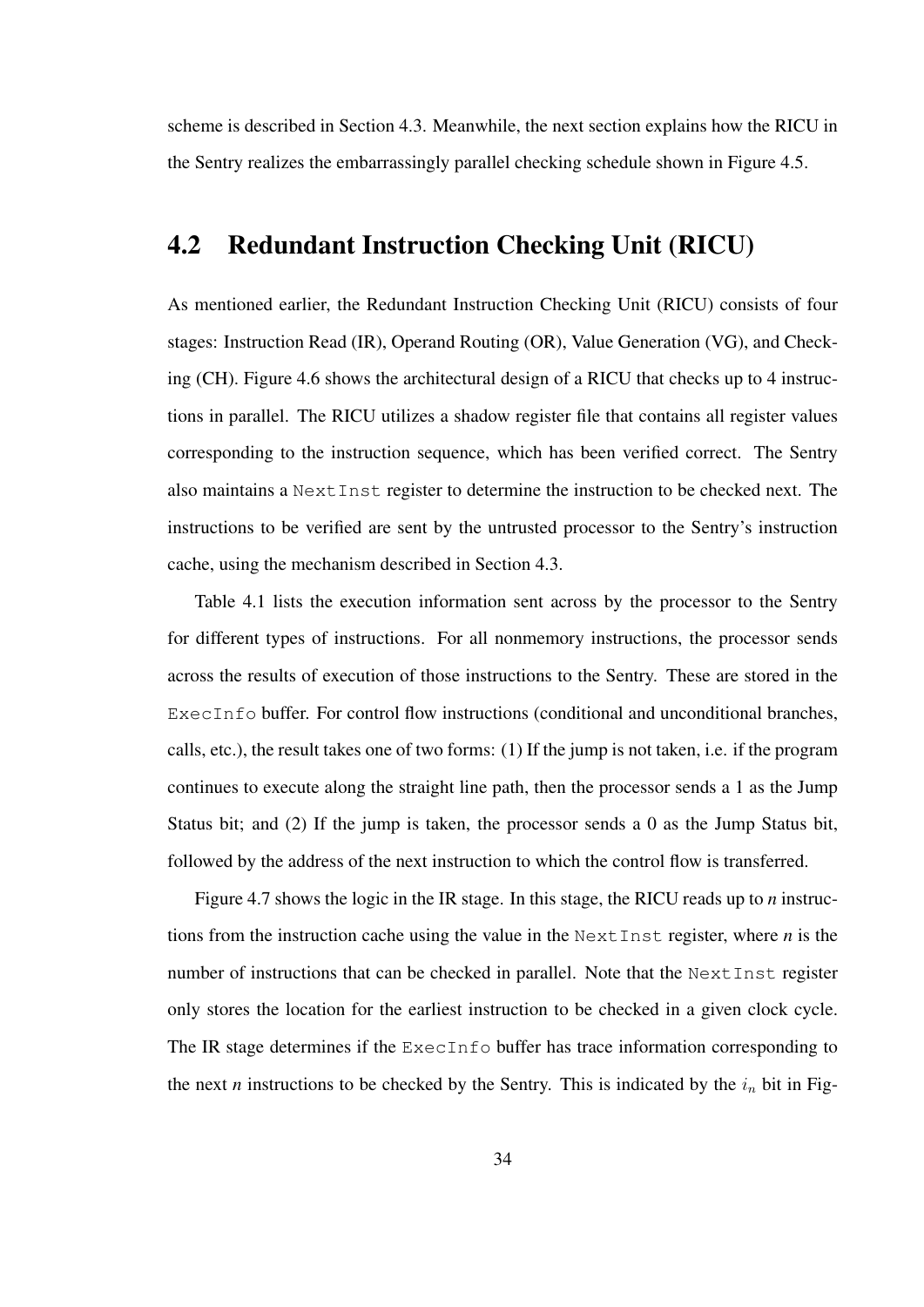

Figure 4.6: The Sentry's Redundant Instruction Checking Unit (RICU). This unit can check the correctness of up to 4 instructions in parallel.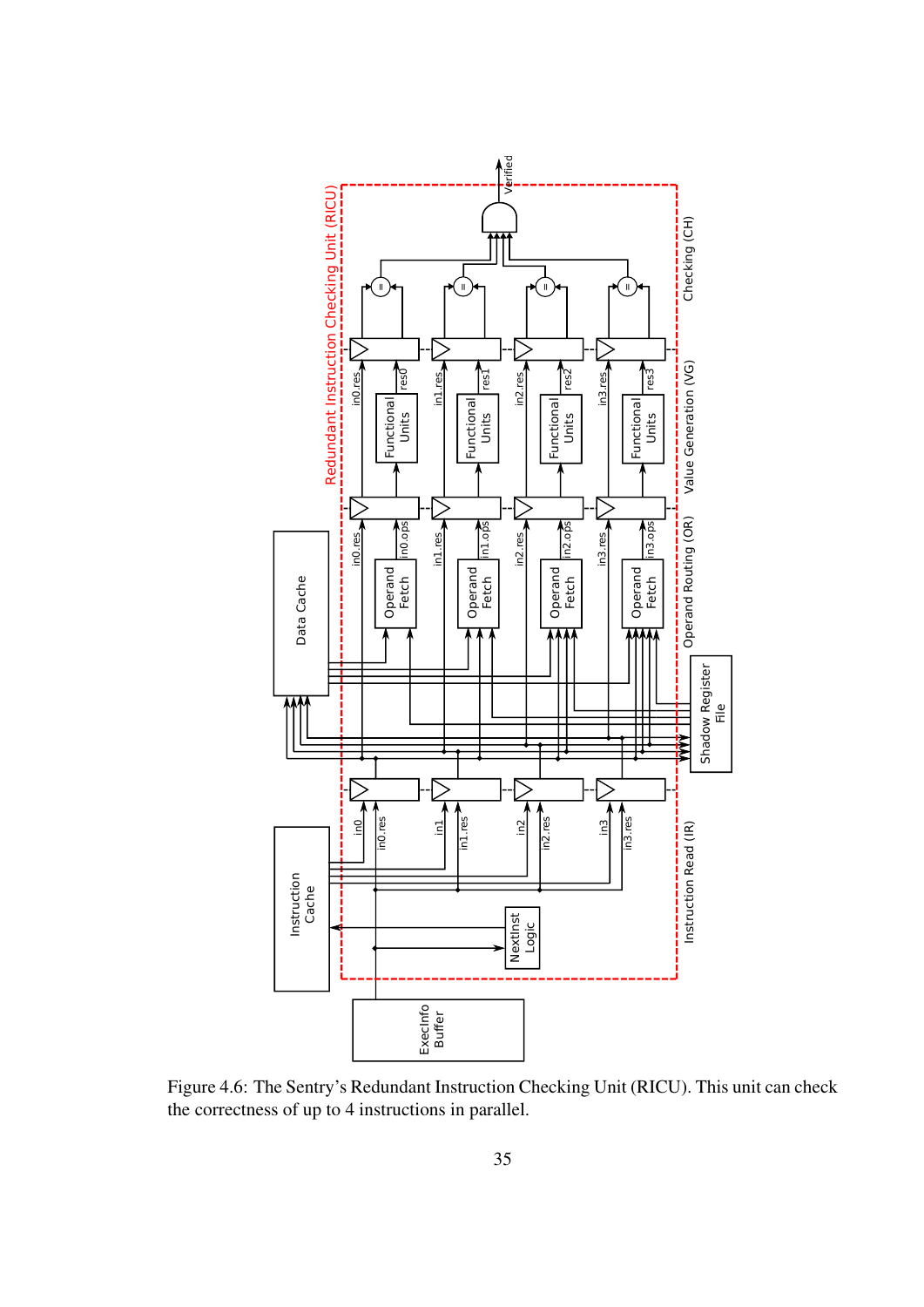| <b>Instruction Type</b>   | <b>Packet Type</b> | Data Sent                             |
|---------------------------|--------------------|---------------------------------------|
| <b>Memory Access</b>      | Instructions       | Address                               |
| (L1 cache hit)            | Data               | Address                               |
| <b>Memory Access</b>      | Instructions       | <b>Instruction Cache Line, MAC</b>    |
| (L1 cache miss)           | Data               | Data Cache Line, MAC                  |
|                           | Merkle Tree Nodes  | Counter/Intermediate Nodes Cache Line |
| <b>Control Flow</b>       | Jump Not Taken     | Jump Status Bit                       |
|                           | Jump Taken         | Jump Status bit, Jump Destination     |
| <b>Other Instructions</b> |                    | Results                               |

Table 4.1: Information sent by the untrusted processor to the Sentry

ure 4.7. For example, if  $i_0$  and  $i_1$  are both 1, it indicates that trace information about the next two instructions is available in the buffer.

The IR stage also checks if any of the instructions available for checking in that clock cycle changed the control flow of execution. This is done by reading the Jump Status bit available in the ExecInfo buffer (inputs  $c_0$ ,  $c_1$ ,  $c_2$ , and  $c_3$ ). The priority encoders and muxes in Figure 4.7 calculate the new value of NextInst. If none of the instructions to be checked have changed the processor's control flow, then the value of NextInst depends on the number of instructions picked up for re-execution in that cycle. For example, if  $i_0$ and  $i_1$  are both 1 while  $i_2$  and  $i_3$  are both 0 and all c bits are 0, then the value of NextInst must be incremented by 8 (the size of two instructions).

If on the other hand, one of the instructions read by the IR stage changes the control flow of execution, the NextInst register would need to reflect this change. For this purpose, the Sentry uses the addresses reported by the processor as the result of such control instructions. As an example, if three instructions are available to be checked  $(i_0, i_1,$  and  $i_2$  are all 1) and only  $c_1$  is 1, then the new value of NextInst is set to  $a_1$ . Due to limits on the number of times the NextInst register can be written per cycle, the IR stage only advances the instructions corresponding to  $i_0$  and  $i_1$  to the OR stage for checking in that cycle. The instruction corresponding to  $i_2$  is delayed until the next cycle.

The OR stage determines the operands to be used for redundant execution by the Sentry. At this stage, the RICU is split into *n* pipelines  $(P_0, P_1, ..., P_n)$ , each corresponding to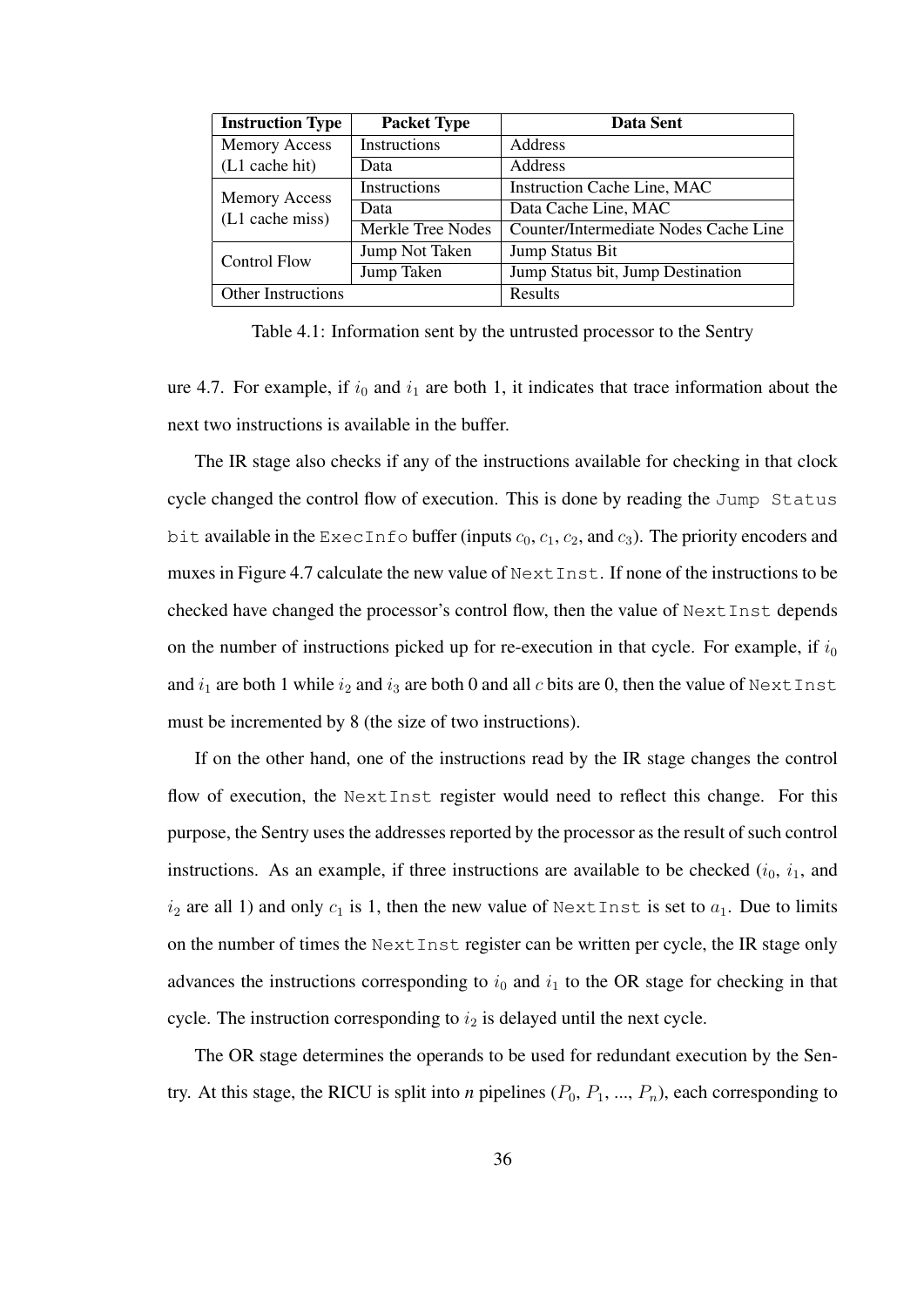

an: Branch destination for control flow instructions where jump is taken  $c_n$ : 1, if the instruction changes control flow NextInst: Address of instruction to be checked by P0 in next clock cycle

Figure 4.7: Logic to determine next instruction to be checked in the Instruction Read (IR) stage

an individual instruction to be verified. The RICU then reads the operands of these instructions and writes these values into pipeline registers. For nonmemory instructions, these operands could originate from either (a) the shadow register file; or (b) results of other instructions that enter the OR stage in the same cycle but occur earlier in the program order. For memory instructions, the operands would originate from the data cache instead of the shadow register file. The Operand Fetch unit in the OR stage disambiguates these cases and ensures that the correct values for the operands are passed to the VG stage.

Table 4.2 summarizes the rules used by the Operand Fetch unit to disambiguate between the various possible sources of register operands to be used for checking instructions. In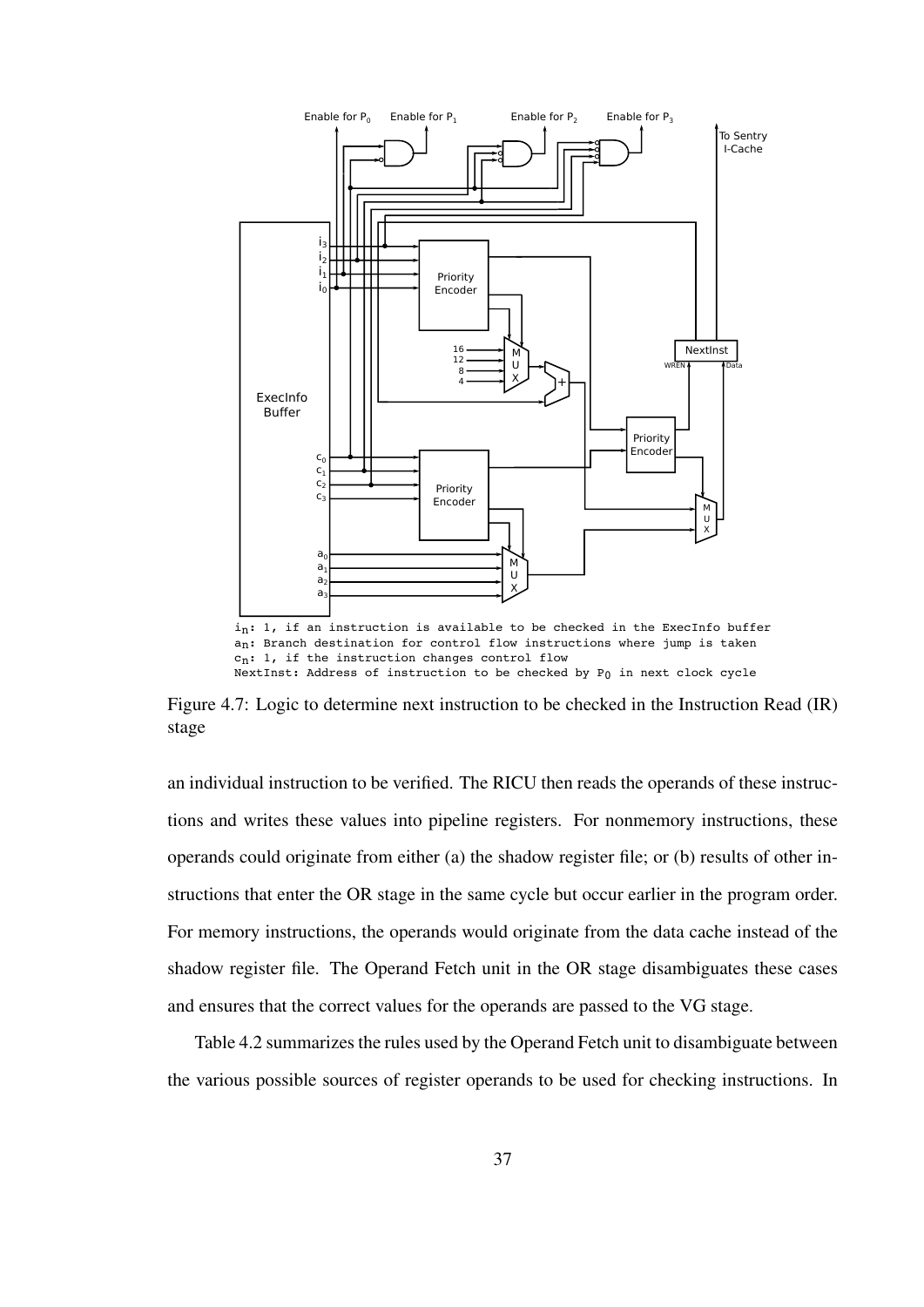| <b>Pipeline</b> | <b>Possible Register Operands</b> |          |                                 |          |          |  |  |
|-----------------|-----------------------------------|----------|---------------------------------|----------|----------|--|--|
|                 | Shadow<br>Registers               | in0res   | $\vert$ in1.res $\vert$ in2.res |          | in3.res  |  |  |
| $P_0$           |                                   | $\times$ | ×                               |          |          |  |  |
|                 |                                   |          | ×                               | $\times$ | X        |  |  |
| $P_{2}$         |                                   |          |                                 |          | $\times$ |  |  |
|                 |                                   |          |                                 |          |          |  |  |

Table 4.2: Operand Routing Rules for Disambiguating between Register Operands

every cycle, the earliest instruction in program order is always checked by the first pipeline,  $P_0$ . In this pipeline, the Operand Fetch unit reads the register operands from the shadow register file. Meanwhile, in pipeline  $P_3$ , the Operand Fetch unit checks if any of the results of the earliest instructions being checked in parallel (in0.res, in1.res, and in2.res as per the terminology in Figure 4.6) are used as an operand of the instruction to be checked by  $P_3$ . If such a dependence is detected, then the Operand Fetch unit reads the results from the corresponding pipeline and forwards it to the VG stage. If no dependences are detected, the Operand Fetch unit reads the register operands from the shadow register file.

The OR stage also speculatively writes the results of execution reported by the untrusted processor into the shadow register file for nonmemory instructions and into the data cache for memory instructions. Writing values speculatively into the shadow register file and the data cache allows the Sentry to avoid any inter-stage and intra-pipeline forwarding logic. It also ensures that any dependence checking is limited only to instructions that enter the OR stage in the same clock cycle.

If the instruction is a nonmemory instruction, the VG stage re-executes the instruction with the operands determined by the OR stage. The VG stage then passes this result to the CH stage. The CH stage checks that the result obtained from the VG stage is the same as the result retrieved from the ExecInfo buffer. Note that instructions that enter the VG stage together in parallel wait to proceed to the CH stage until the longest latency instruction has completed.

When the CH stage detects a mismatch, the Sentry flags an error and disables any output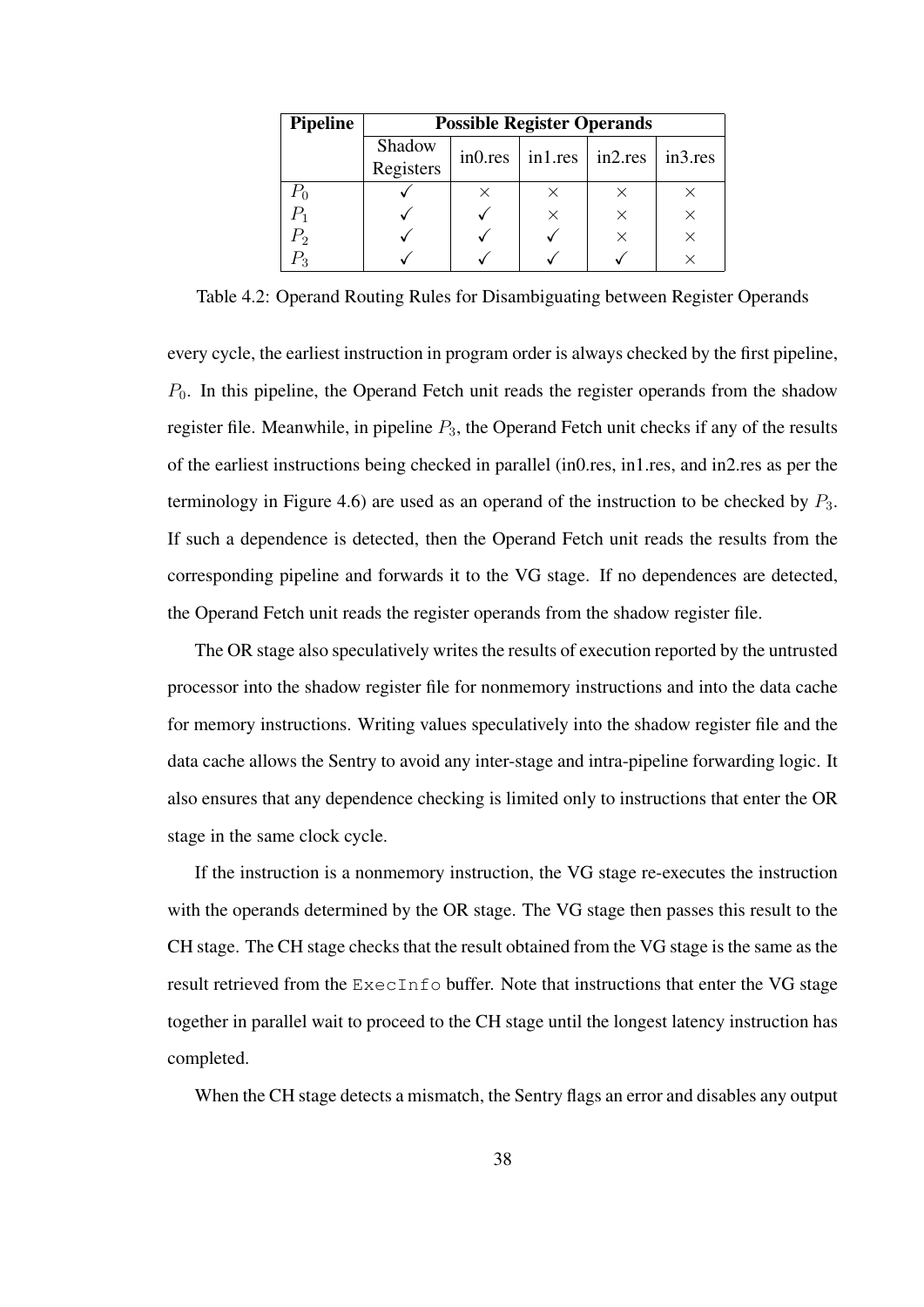resulting from that instruction using the mechanism described in Section 4.5. The Sentry can alert the user that an attack has been detected and prevent any external communication by instructions which directly or transitively depend on the errant instruction.

# 4.3 Memory Checking

For the Sentry to check instruction execution, it must have access to the data and instructions loaded by the processor. As data and instructions are stored in and delivered by untrusted memory, TrustGuard must protect their integrity. Prior works in memory integrity [109, 119] assume a secure processor that faithfully performs the cryptographic functions for ensuring integrity. In TrustGuard, however, the sensitive cryptographic functions must be performed by the Sentry, as it is the only trusted component. Thus, any memory integrity scheme must account for the latency of communication and the bandwidth between the processor and the Sentry.

#### 4.3.1 Bonsai Merkle Tree

Past works have shown the strength of Merkle Tree-based schemes for protecting memory integrity [56, 103]. In a traditional Merkle tree, a single message authentication code (MAC) value is associated with every data block (typically a cache line). To protect against spoofing and splicing attacks, the MAC of the data block is a keyed cryptographic hash of the data itself and the address of the data block. A tree of MAC values is then built over the memory. The root of the tree is kept in a special on-chip register and this value never goes off-chip. When a memory block is fetched, its integrity can be checked by verifying the chain of MAC values starting from the MAC of the data block (leaf of the tree) up to the root MAC. As the root MAC present on-chip is built using information about every block in memory, the Merkle tree scheme ensures that an attacker cannot modify or replay any value in memory.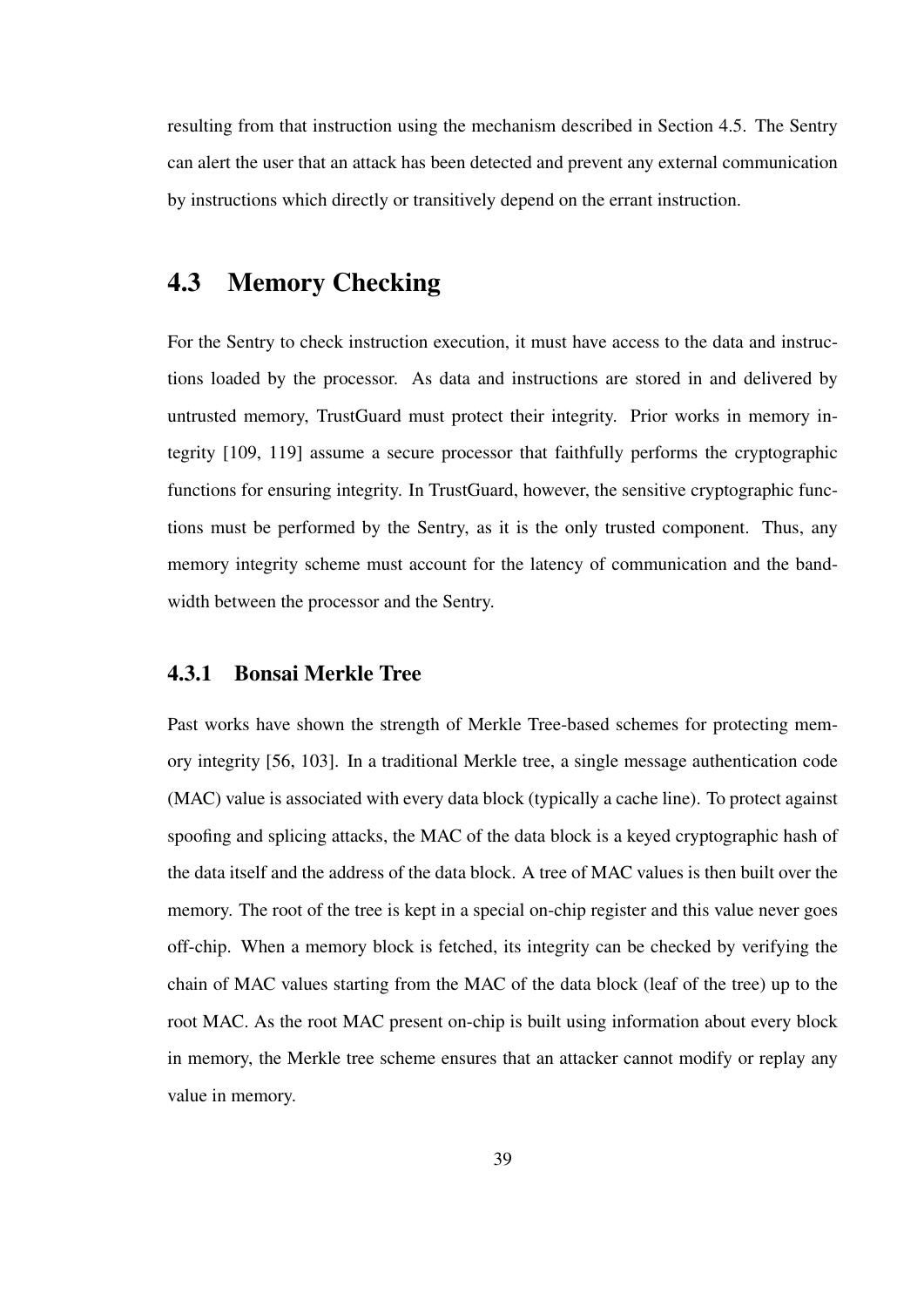To minimize the overheads associated with maintaining memory integrity, TrustGuard adapts a variant of the Merkle Tree called the Bonsai Merkle Tree [109]. Unlike a traditional Merkle Tree, a Bonsai Merkle Tree also uses a counter value to calculate the MAC values associated with a data block. The counter represents the version of the data block, and is incremented any time a data block is evicted from the trusted cache. These counters are protected by  $MAC_{C}$ , which are keyed cryptographic hashes of the blocks containing the counters and the address of the counter blocks. The Bonsai Merkle tree is then built only over the counter block, unlike the traditional Merkle tree built on the entire data.

The choice of Bonsai Merkle trees over traditional Merkle tree implementations was dictated by the need to reduce the size of the shadow memory. As counters are much smaller than data blocks (1 cache line can hold counters for 32 cache lines holding data blocks), a Merkle tree over counters is much smaller and shallower than the Merkle tree over data. Moreover, using a Merkle tree over counter MACs offers the same integrity guarantees as a Merkle tree over data MACs [109].

Figure 4.8 shows the structure of the Bonsai Merkle tree used by TrustGuard. The root of the tree is stored in a special register in the Sentry. Note that this dissertation collectively refers to the metadata in memory needed to verify integrity, i.e. MACs, counters, and intermediate Merkle tree nodes, as *shadow memory*.

Instead of using a single counter per data cache line, TrustGuard uses the split counter proposed by Yan et al. [143]. The counter is split into two, with one smaller minor counter per-cache line, and a larger major counter that is shared by a group of cache lines. Cache lines are divided into 2KB groups in TrustGuard. Overflow of a minor counter requires incrementing the major counter and re-MACing of all the cache lines in the group. If the group counter overflows, the entire memory must be re-MACed with a different key. In TrustGuard, the minor counters are 14 bits long and the major counters are 64 bits long. This configuration achieves a balance between counter size and the number of re-MACing operations; it also means we can fit a group of 32 minor counters along with their major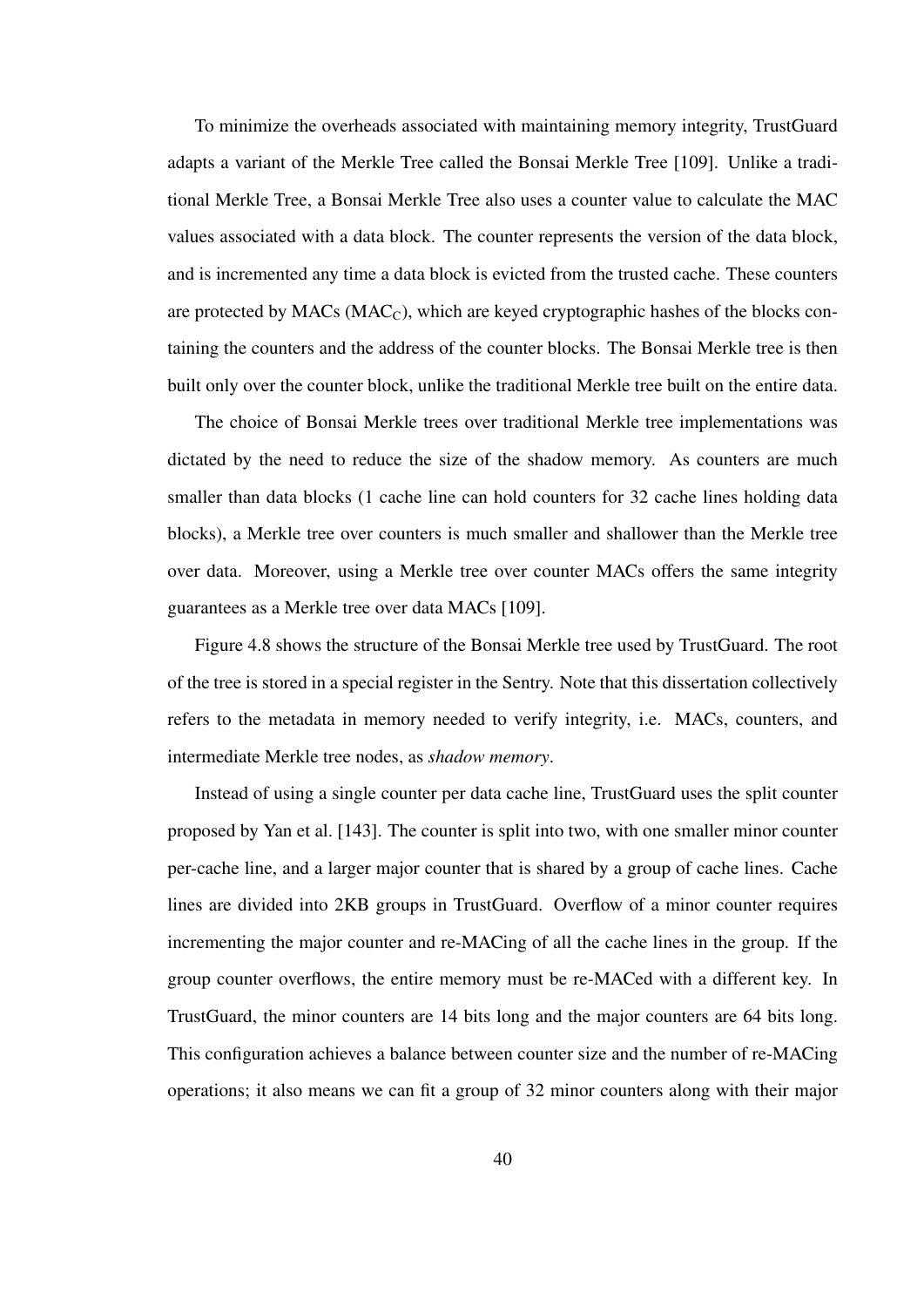

Figure 4.8: Bonsai Merkle Tree [109] used by TrustGuard to protect memory integrity

counter in a single 64 byte cache line.

The memory integrity scheme with a Bonsai Merkle tree works as follows: For every load instruction, the MAC (MAC<sub>i</sub>) and the counter  $(C_i)$  corresponding to the accessed data block  $(C_i)$  are also read. The read MAC is compared against another MAC generated by using the address of the data block, the read data, and the counter. A mismatch in the MACs indicates that the integrity of either the data or the counter has been compromised. To ensure that the correct value of the counter was read from the memory, the MAC of the counter block is also verified. Finally, to ensure that old values of counters are not used to mount a replay attack, the chain of MAC values up to the root MAC is verified. For store instructions, a new MAC is generated for the modified data block with an incremented counter. Thus, the counter basically represents the version number of a cache line. New MACs are generated for the counter block (corresponding to the new value of the counter) and all the MAC values in the chain from the leaf node up to the root MAC are also recomputed and stored into memory.

The biggest issue with a Bonsai Merkle Tree implementation that works as explained above is the performance impact of all the shadow memory accesses. To avoid repeated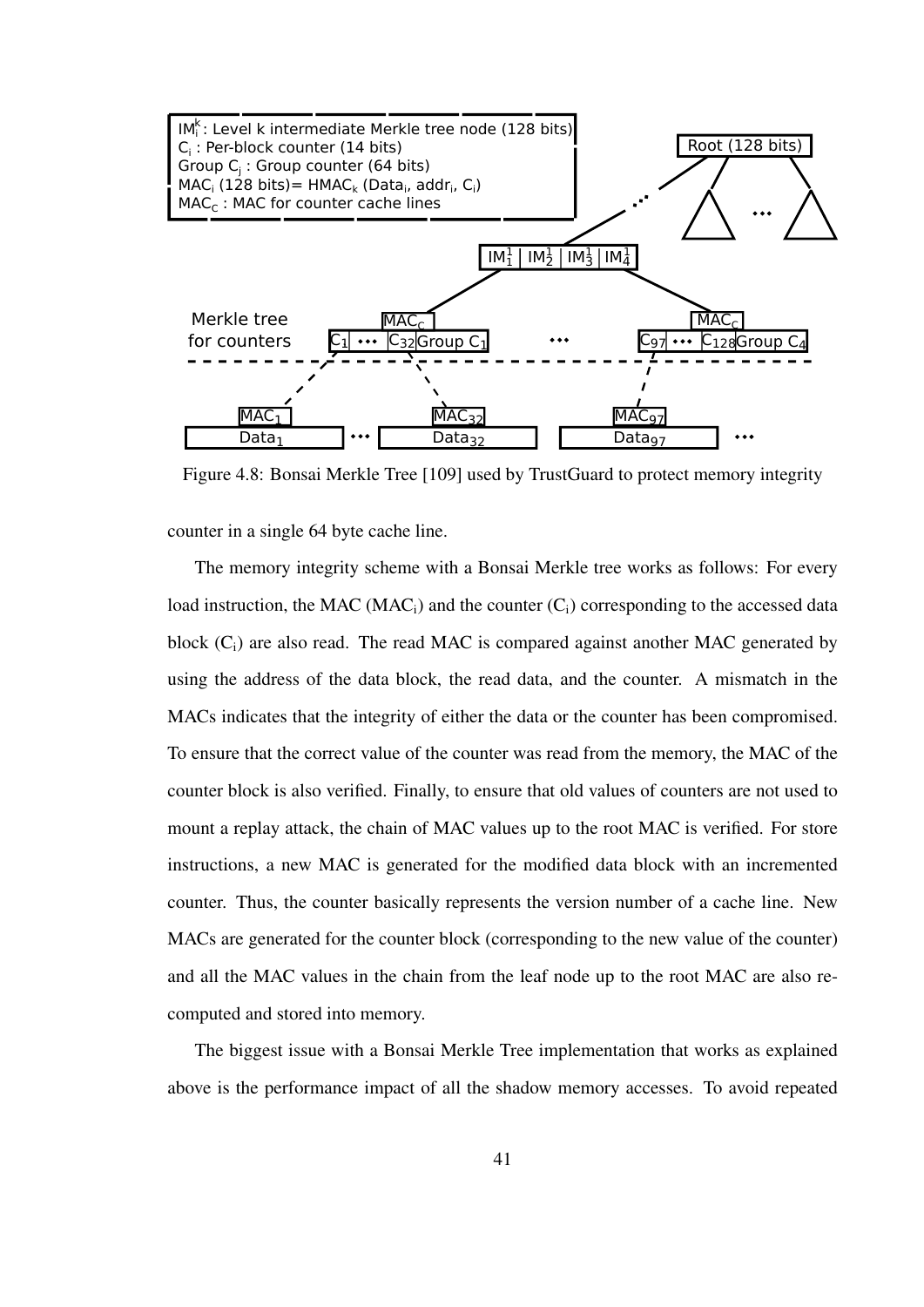computation of Merkle tree nodes as blocks are read from and written to memory, prior work has proposed caching Merkle tree nodes in trusted on-chip caches [119, 109]. Using this optimization, the verification of a data block only needs to proceed up the tree until the first cached ancestor is found. Additionally, this optimization also enables the use of *evict counters* instead of *store counters*, i.e., counters only need to be incremented when a data block is evicted from the cache rather than on every store. TrustGuard leverages these optimizations proposed by prior work and introduces a cache on the Sentry to enable a more efficient implementation of the Bonsai Merkle Tree memory integrity scheme.

#### 4.3.2 Cache Mirroring

Naïvely requiring the Sentry to access main memory to fetch shadow memory along with instructions and data would increase the complexity of the Sentry as it would need to interface with a memory controller. To keep the design of the Sentry relatively simple, the processor in TrustGuard performs all memory accesses (including shadow memory accesses) and sends this information to the Sentry. TrustGuard uses a *cache mirroring technique* to enable this scheme without incurring prohibitive performance overheads due to limited bandwidth between the processor and the Sentry.

In cache mirroring, the processor and the Sentry have L1 data and instruction caches of the same size<sup>1</sup>. For every cache line fill into the processor's L1 caches, the processor also sends this cache line to the Sentry so that the two sets of caches can maintain identical state. The Sentry and processor are set to use the same replacement policy, so for every eviction from the processor's L1 caches, the Sentry will evict the same line from its own caches. This cache mirroring scheme has several advantages. First, the processor's cache now acts as an oracle prefetcher, ensuring that any memory value required by the Sentry's RICUs will always be present in the Sentry's caches at the time of checking. Second, cache mirroring leverages fill, replacement, and timing logic already present on the processor's

<sup>&</sup>lt;sup>1</sup>The Sentry only has single-level L1 caches, regardless of how many other cache levels in the processor.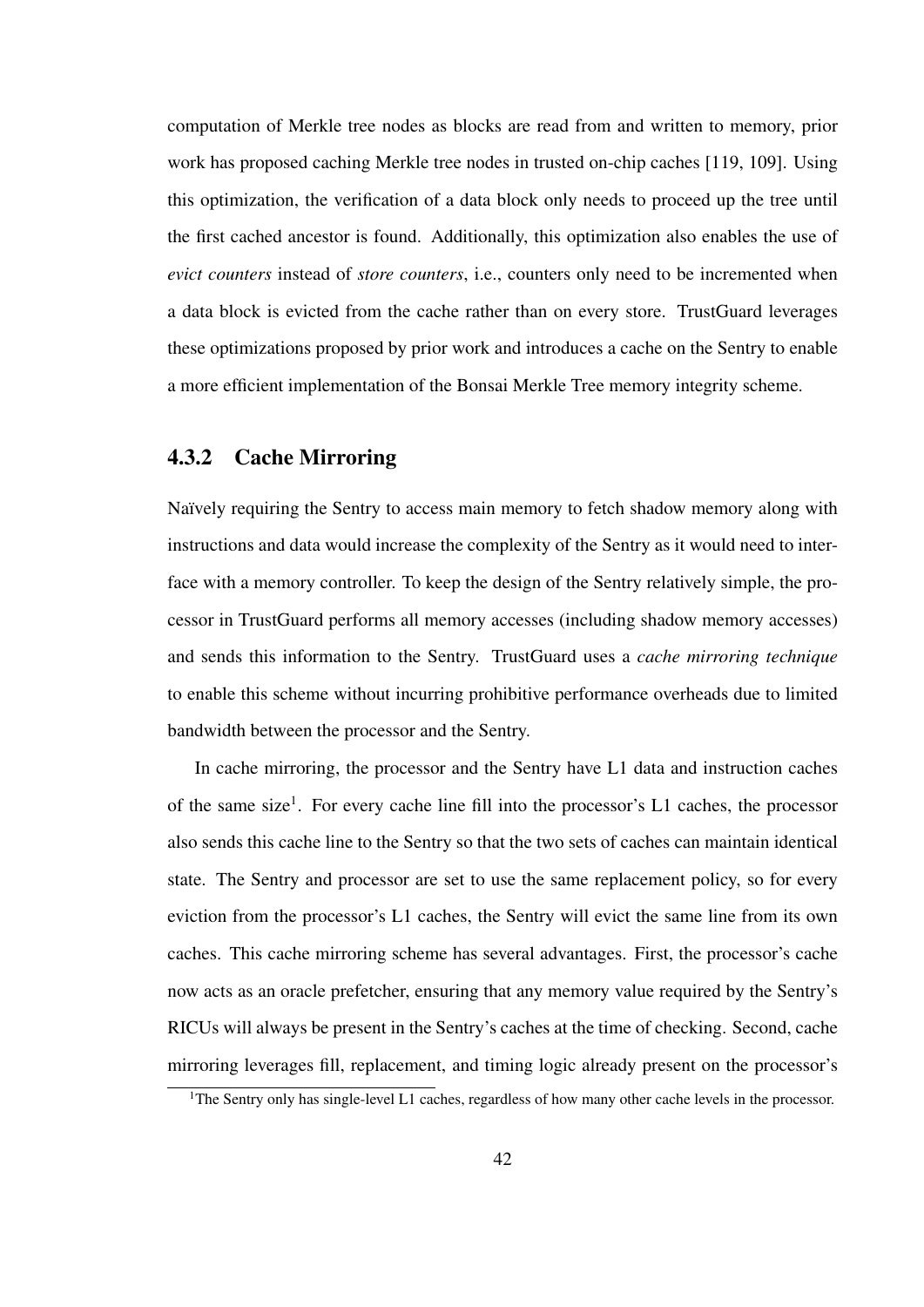caches, adding only extra communication from the processor to the Sentry.

In addition to data and instructions, the Sentry needs all of the necessary shadow memory needed to verify an incoming cache line's integrity. To achieve this, the processor performs all shadow memory accesses as if it was going to verify each cache line's integrity itself. Thus, every time the processor fetches a new cache line into its L1 cache, it also sends it across to the Sentry, and additionally sends any cache lines not already cached corresponding to the counter for the cache line and the intermediate nodes of the Bonsai Merkle Tree. Because any L1 misses and corresponding fills will be mirrored into the Sentry's caches from the processor, sending all the processor's cache fills provides the Sentry with enough information to verify integrity of the cache lines.

Because the caches on the Sentry are trusted, once a cache line is verified, no additional checking is necessary for future accesses to the cache line unless the cache line is evicted. Many of the counters and MACs in the Merkle tree nodes are likely already available in the processor's (and therefore also the Sentry's) L1 caches due to memory locality and adjacent placement of counters and MACs. Additionally, the processor only needs to send ancestor intermediate nodes up until a cached intermediate ancestor is found in its L1. These effects reduce bandwidth and improve performance.



Figure 4.9: Design for the Sentry components that check memory integrity of cache lines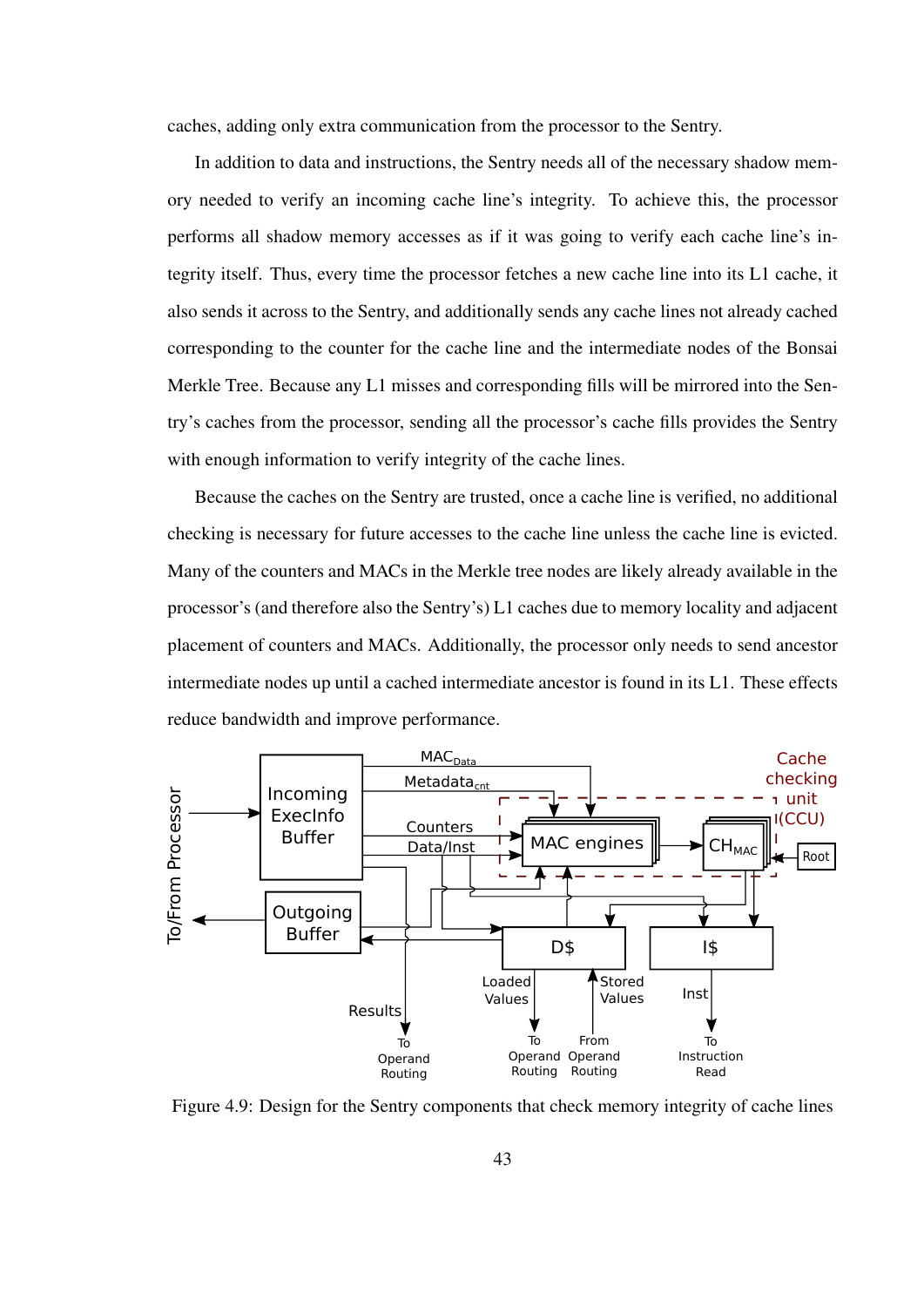#### 4.3.3 Cache Checking Unit

Figure 4.9 shows the structure of the cache checking unit (CCU) and its connected structures in the Sentry, which is responsible for determining if the integrity of the memory values communicated to it by the untrusted processor is maintained. On receiving new data or instruction cache lines from the processor, the Sentry speculatively stores the new cache line in the data or instruction cache, allowing for the RICU to proceed with instruction checking without waiting for integrity to be verified. All subsequent output instructions in the Pending Output Buffer (Section 4.5) are held until this speculation is confirmed correct.



Figure 4.10: Flowchart illustrating CCU behavior for load and store instructions

For memory instructions (both loads and stores), the Sentry first checks if the data to be accessed was in the cache (hit) or it was sent by the processor (miss). For a cache hit on a load, the value from the cache is used for the redundant execution of the load instruction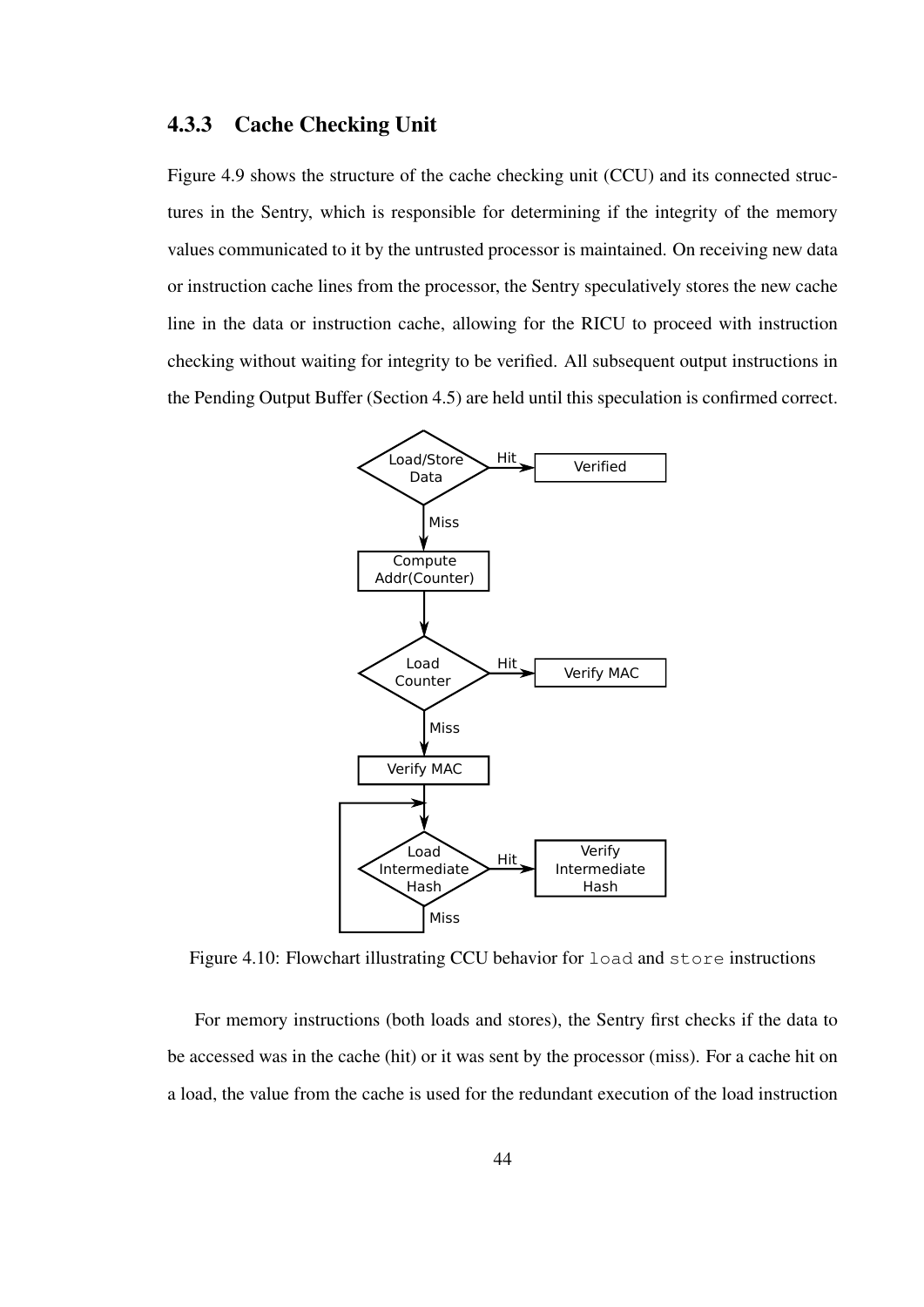and no further verification is done. Similarly, for a store, the Sentry performs the store to the cache line using the address reported by the processor.

In case of a miss, the Sentry first copies the cache line reported by the processor from the ExecInfo buffer. The Sentry then looks for the counter corresponding to the accessed cache line. The counter in TrustGuard represents the version of the accessed cache line, and is incremented every time the cache line in question is evicted from the Sentry's cache. If the counter is present in the Sentry's cache, then the Sentry uses the counter value to calculate the MAC for the data and compares it against the MAC reported by the processor in the  $CH_{MAC}$  unit. If the counter is not found in the cache, then the CCU finds the counter along with the corresponding MAC among the information sent to it by the processor. The CCU must check the MACs of the counters as well as all the intermediate Merkle tree nodes towards the root until a cached ancestor is found on the Sentry's cache. This process is shown in the flowchart in Figure 4.10.

If there are no cached ancestors, then the Sentry would verify each intermediate node of the Merkle tree on the path from the counter block to the root. It would finally finish with verifying the root value which is stored only in a special register on the Sentry. Once verification is complete, a confirmation signal is sent to the Pending Output Buffer (Section 4.5) to alert speculative output operations that they are no longer dependent on this instance of speculation.

Whenever a dirty data cache line is evicted from the Sentry's cache, the Sentry increments the corresponding counter and generates a new MAC using the data and the updated counter. If accessing the corresponding counter resulted in a cache miss on the processor, the Sentry must also verify the integrity of the counter block along with any intermediate Merkle tree nodes. Once the new MAC is calculated, it is sent back to the processor and stored back to memory (Figure 4.11(a)). Evicted dirty cache lines that correspond to counters are also sent to the processor (Figure 4.11(b)). However, for these cache lines, the parent nodes first have to be updated to reflect the new value for the counter line being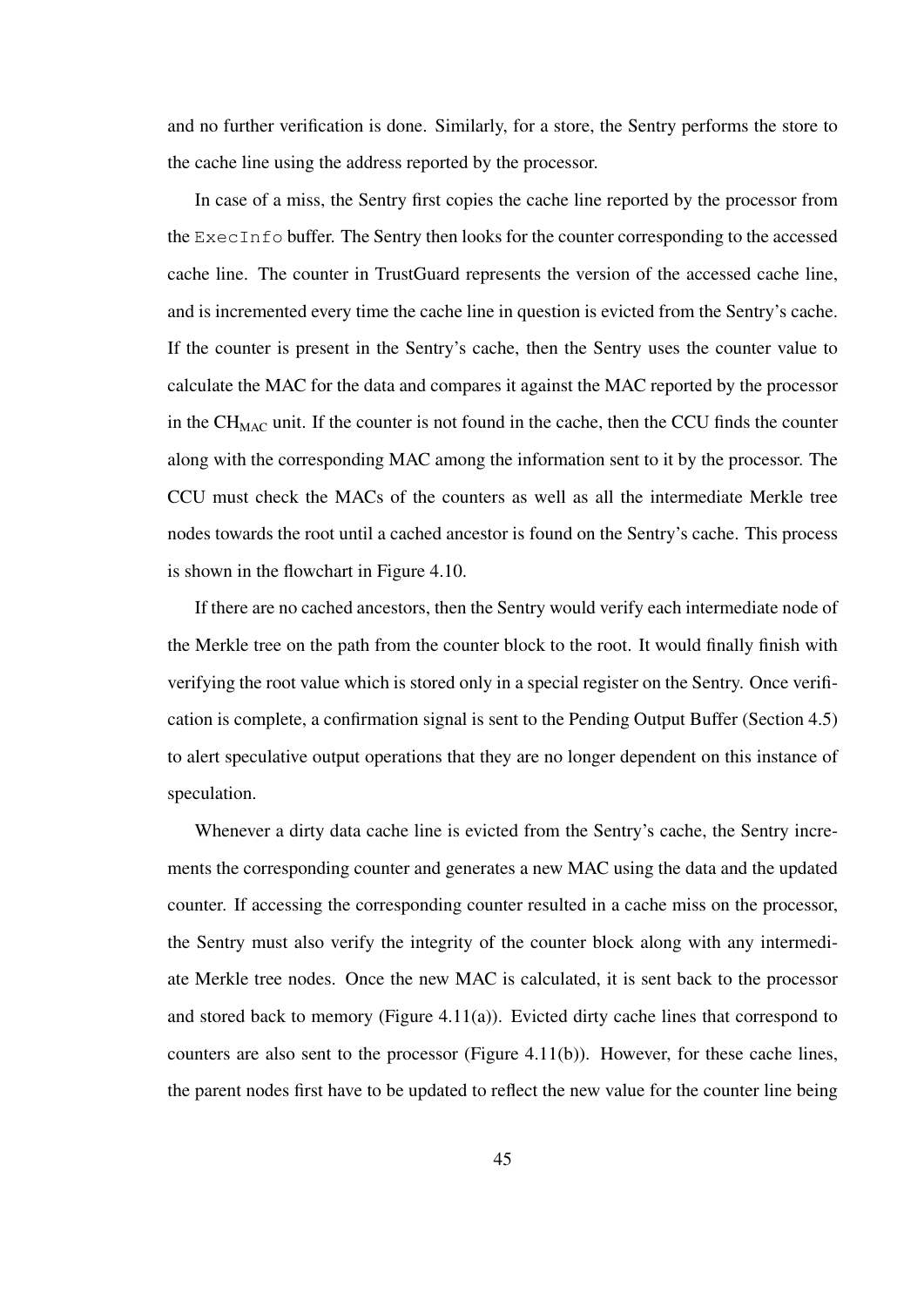evicted. Only after these updates are propagated up the Merkle tree (until the first ancestor node that remains in the cache is encountered) is the eviction performed.



Figure 4.11: Flowchart illustrating cache checking unit behavior for (a) eviction of data from Sentry cache (b) eviction of counters/intermediate nodes from Sentry cache. IM corresponds to a node with intermediate hashes.

The added latency of communication between the untrusted processor and the Sentry raises the question of ensuring consistency of shadow memory values. For example, when a store is executed by the processor, it changes in the value stored in the addressed memory location. However, the MAC of the cache line stored in memory (and thereby accessed by the processor) still reflects the MAC corresponding to the old contents of the cache line until that line is next evicted from the Sentry's cache. It is possible that the processor refetches an evicted cache line (either from its L2 cache or from memory) before receiving the new MAC from the Sentry. In this case, the processor would report a stale MAC to the Sentry.

To ensure that the Sentry does not check memory integrity against stale MACs, the Sen-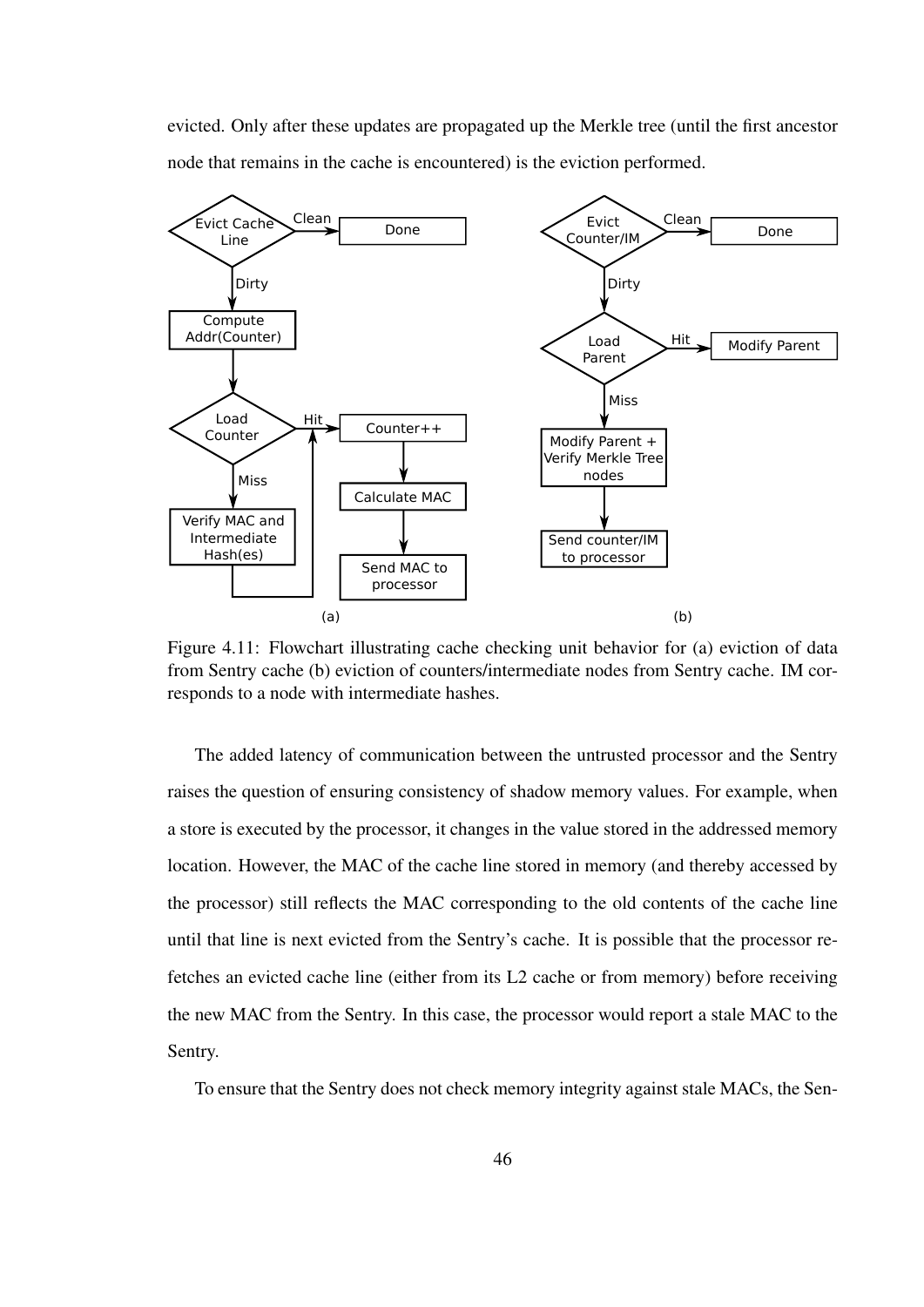try uses a small content addressable memory (CAM) structure called the *outgoing buffer*. The MAC and Merkle tree nodes being sent to the untrusted processor are all stored in the Sentry's outgoing buffer, as shown in Figure 4.9). When the processor receives these values and stores them to memory, it acknowledges the receipt of the shadow memory. Upon receiving the acknowledgement, the Sentry can remove the corresponding value from the outgoing buffer. Note that the outgoing buffer can be queried for outgoing cache lines by the Sentry, allowing it to continue with checking the integrity of cache lines without having to wait for the processor to complete the shadow accesses, thereby reducing the performance impact on the system.

#### 4.3.4 Code Integrity

As stated earlier, the TrustGuard architecture only allows communication of correctly executed results of signed programs. It is assumed that all programs authorized to communicate externally are signed by a trusted authority. To ensure that only signed programs can communicate externally, the Sentry contains a special installation mode, similar to systems used in previous work on software integrity [51, 76]. The installation mode can be used to verify the signatures of trusted programs, and thus bootstrap the system. After a program's signature is verified, an HMAC is generated and stored along with the program.

TrustGuard requires a trusted loader to enable the secure loading of programs in memory. When a program is loaded, the program loader uses a special load program instruction to put the Sentry into load program mode. In this mode, the loader and the Sentry load the program and verify the HMAC that was computed during installation. Once the HMAC is verified, the Sentry generates the shadow memory values for the program instructions and stores these values into memory along with the program itself. Once the shadow memory values are all generated, the program leaves the loading mode and enters normal execution. The MAC-based memory integrity mechanism subsequently ensures that no instruction is subsequently modified after it is loaded into memory.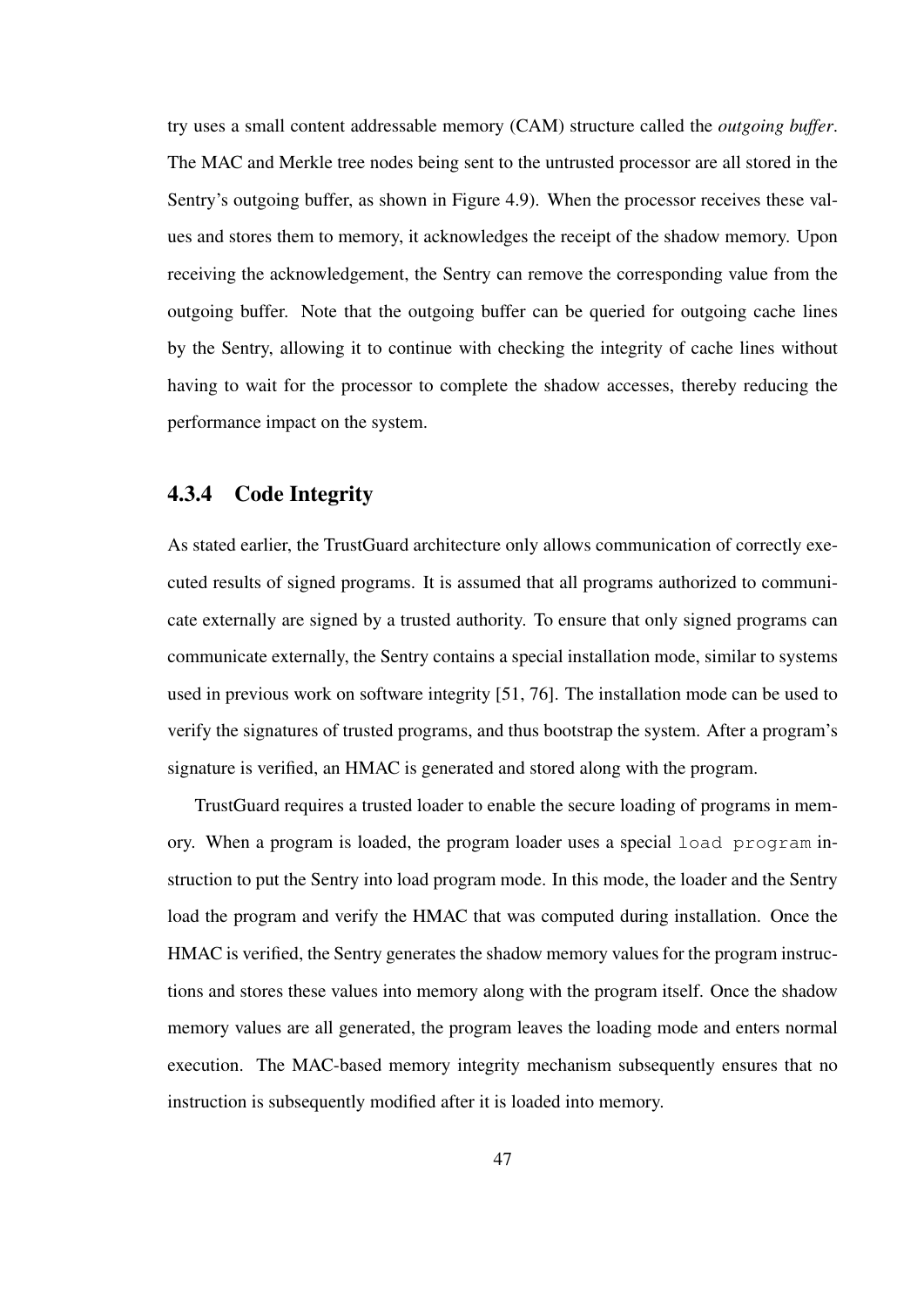## 4.4 Link Compression

Limited available bandwidth between the untrusted processor and the Sentry requires a reduction in the amount of communication between them. TrustGuard uses a hybrid of two simple compression algorithms to achieve this reduction by compressing the data being sent on the link between the processor and the Sentry. The algorithms used are Significance-Width Compression (SWC) and Frequent Value Encoding (FVE) [125]. Since the compression and decompression logic is very simple, implementing this logic results in minimal added logic and complexity to the Sentry.

| Original                  | Prefix | Compressed       | Compressed  |
|---------------------------|--------|------------------|-------------|
| Data                      | Code   | Data             | Size (bits) |
| 0x000000zz                | 00     | 0xzz             | 10          |
| 0x0000zzzz                | 01     | 0xzzzz           | 18          |
| 0x00zzzzzz                | 10     | <b>Oxzzzzzzz</b> | 26          |
| <i><b>Oxzzzzzzzzz</b></i> |        | 0xzzzzzzzz       | 34          |

Table 4.3: Significance Width Compression with 32-bit original data

SWC leverages the observation that the actual values of data used in programs are often small enough to be represented using fewer bits. It compresses data by replacing leading zeros with a prefix code, which indicates the compressed size of the value. Table 4.3 shows the SWC encoding used by TrustGuard. FVE uses a small value cache on each side of the link to achieve value reuse on the link. If a value to be sent on the link is found in cache, the processor sends the index instead of the data. For example, for 64-entry value caches, a cache hit would only require a 6-bit index to be sent.

For TrustGuard's link compression scheme, FVE is applied first using a 64-entry value cache. If a value is not found in the cache, the cache is updated using Least Recently Used (LRU) policy and the value sent is compressed using SWC.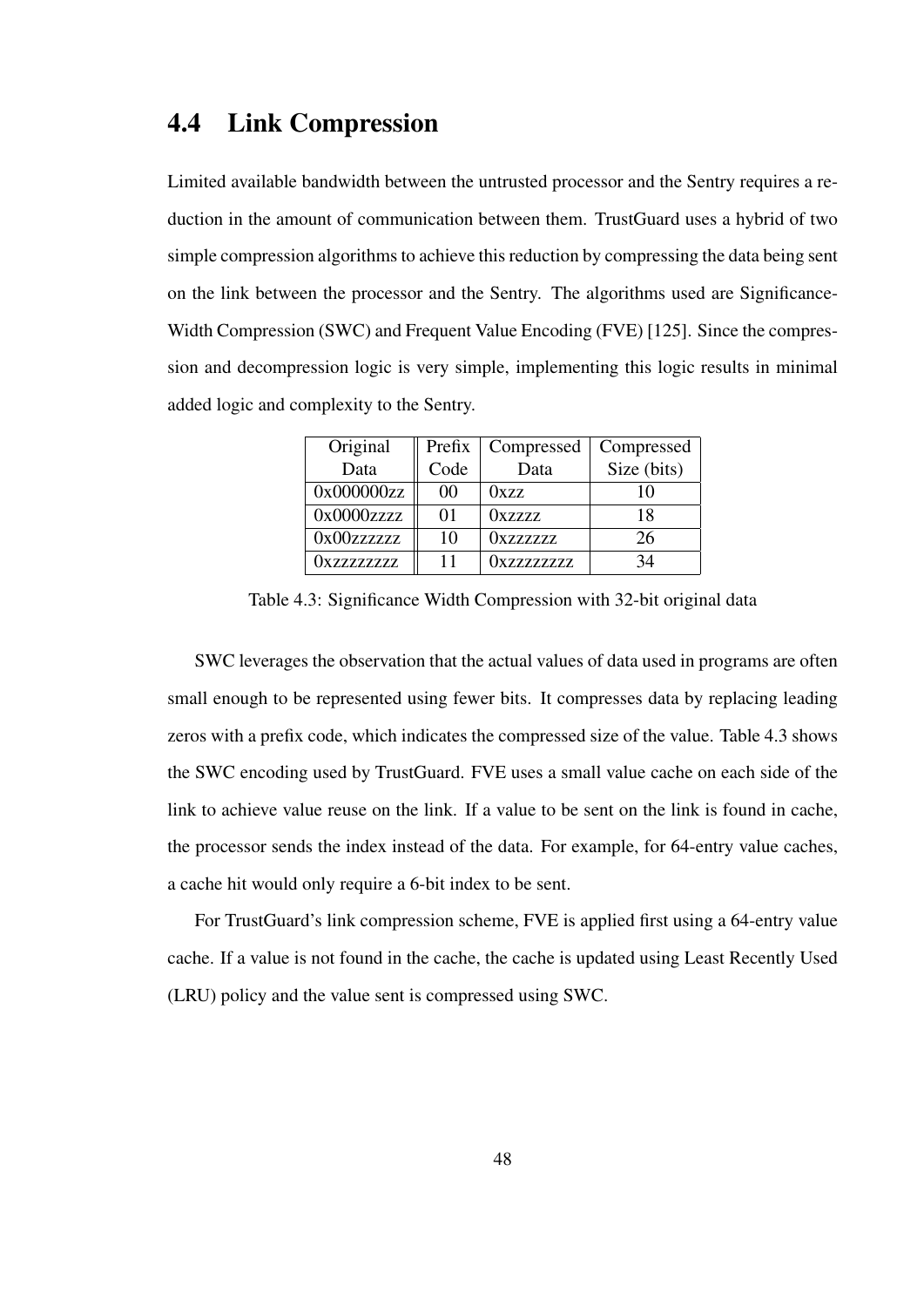## 4.5 Preventing Incorrect Output

As shown in Figure 4.1, the Sentry resides physically between the untrusted processor and the interconnect network connected to the peripherals. The Sentry prevents results of unverified instructions from communicating to the peripherals via the *Pending Output Buffer* (POB).

In TrustGuard, all I/O is performed through explicit I/O instructions. Checking an output instruction involves checking that all computations leading to the particular instruction are correctly performed. The correctness of these dependent instructions is ensured by the RICU in the Sentry. For output instructions, the Sentry queues up the values to be sent externally in the POB. Once an output operation makes it to the POB, it is assured that all computations leading up to that output have been checked by the RICU. However, these checked output operations may be dependent on a cache line that is in the process of having its integrity checked, as described in Section 4.3. This information is given to the POB by the  $CH<sub>MAC</sub>$  component in the Sentry's cache checking unit. The POB uses this information to confirm that the cache checking unit has verified any speculative fills of cache lines into the Sentry's cache. Upon confirmation, the POB allows the output to proceed to the peripheral.

Peripheral driven direct memory access (DMA) is not supported in TrustGuard. Only trusted software can direct DMA transfers to and from untrusted peripherals. The Sentry includes a *Memory Access Manager* (shown in Figure 4.1) that creates MACs for the data read into memory. This impacts DMA perfomance because the data must be MACed on the way into memory.

# 4.6 Changes to Processor Design

TrustGuard defines an interface between the processor and the Sentry that requires some processor internals to be exposed to the designer of the Sentry . This results in the following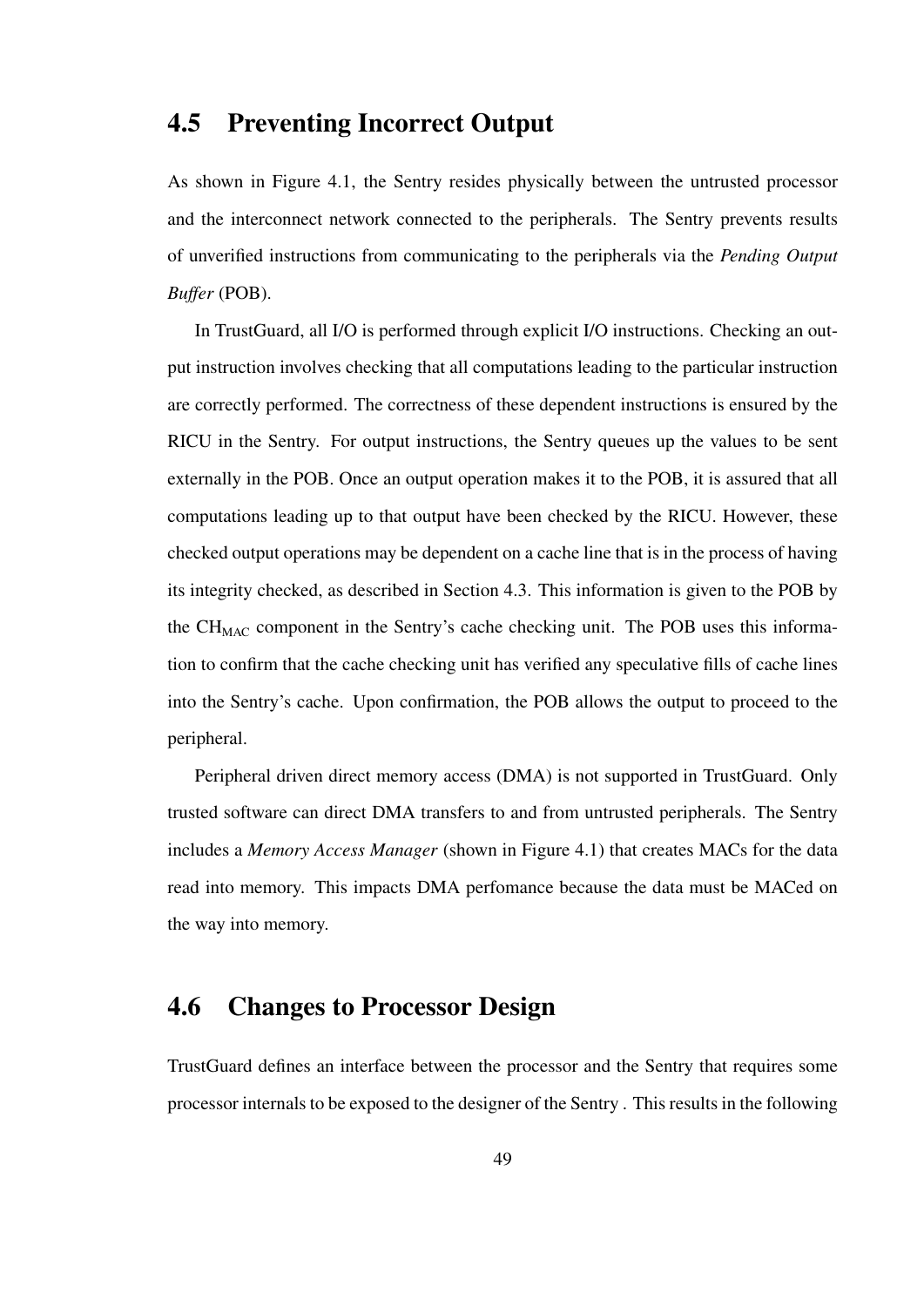set of rules that the Sentry must conform to:

- As TrustGuard defines the correctness of instruction execution with respect to the specifications of the ISA, the Sentry must be designed to support the same ISA as the untrusted processor.
- The Sentry must have the same number of architectural registers as the untrusted processor.
- The cache mirroring scheme requires the Sentry's data and instruction caches to be of the same size as the processor's L1 data and instruction caches respectively. Additionally, the Sentry and the untrusted processor must use the same logic to access MACs, counters, and intermediate nodes of the Bonsai Merkle tree.
- The Sentry must use the same link compression and decompression techniques as the processor.



Figure 4.12: Summary of modifications to the processor in the TrustGuard architecture. Shaded/colored boxes indicate modified components.

The nature of interaction between the untrusted processor and the Sentry in TrustGuard requires several modifications to be made to the design of the untrusted processor. These modifications to the processor design are summarized in Figure 4.12.

The most substantial change in the processor design involves the realization of loads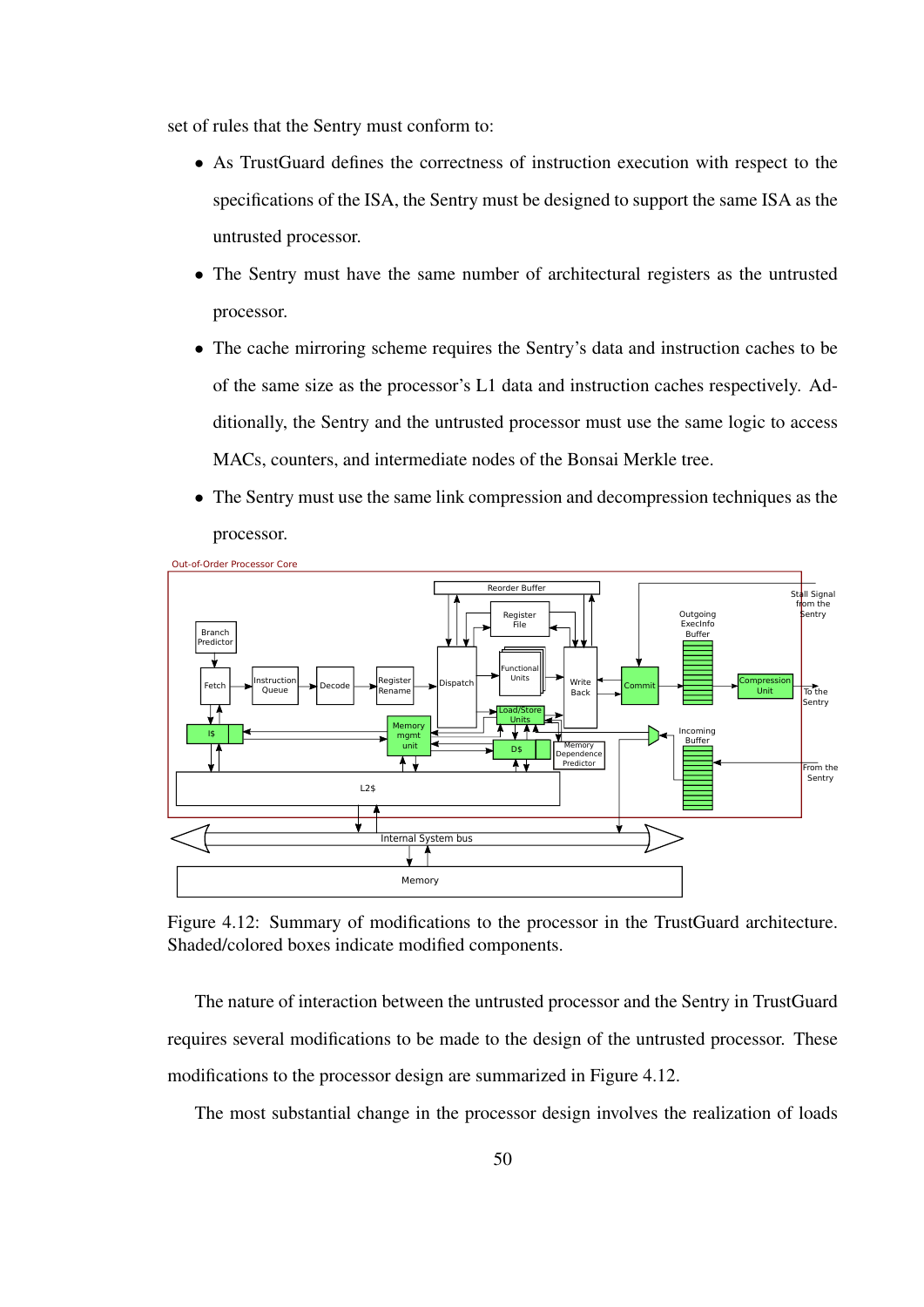and stores from/to memory. The untrusted processor must now support loading and storing or MACs from and to cache lines and memory. Additionally, the processor must include logic that also supports the loading and storing of counter values and intermediate Merkle tree nodes for memory accesses. This would entail a modification of the Memory Management Unit inside the processor. Note that these changes are similar to the changes suggested by prior work on memory integrity, such as AEGIS [119]. Additionally, the ISA must be augmented with a load program instruction that enables the Sentry to generate MACs for signed code being executed on the system.

However, unlike prior memory integrity techniques, the TrustGuard processor would have to work differently to support the updates of shadow memory values. This is because there is a time lag between the processor accessing a memory location and the Sentry sending the shadow memory values for that address back to the processor. The processor must now support the delayed insertion of these shadow memory values. For this, the processor needs a mechanism that allows insertion of these *shadow stores* into the load/store unit. Note that shadow stores in TrustGuard share the same load-store queue (LSQ) as other data. However, as the original memory and shadow memory accesses are disjoint, a secondary LSQ could be utilized for all the shadow memory accesses. This could further improve the performance of the processor due to the reduced pressure on the main LSQ.

The second set of changes in the processor involves enabling communication with the Sentry. As seen in Table 4.1, the processor must send information such as cache lines, results of instruction execution, shadow memory accesses, etc. to the Sentry. This communication is synchronized through the addition of two buffers to the processor's design: one for outgoing communication to the Sentry (Outgoing ExecInfo Buffer) and the other for information received from the Sentry (Incoming Buffer). A compression unit must also be added to support link compression of the values buffered in the Outgoing ExecInfo Buffer. Finally, the processor must support an input stall signal that originates from the Sentry. The Sentry would signal a stall whenever it falls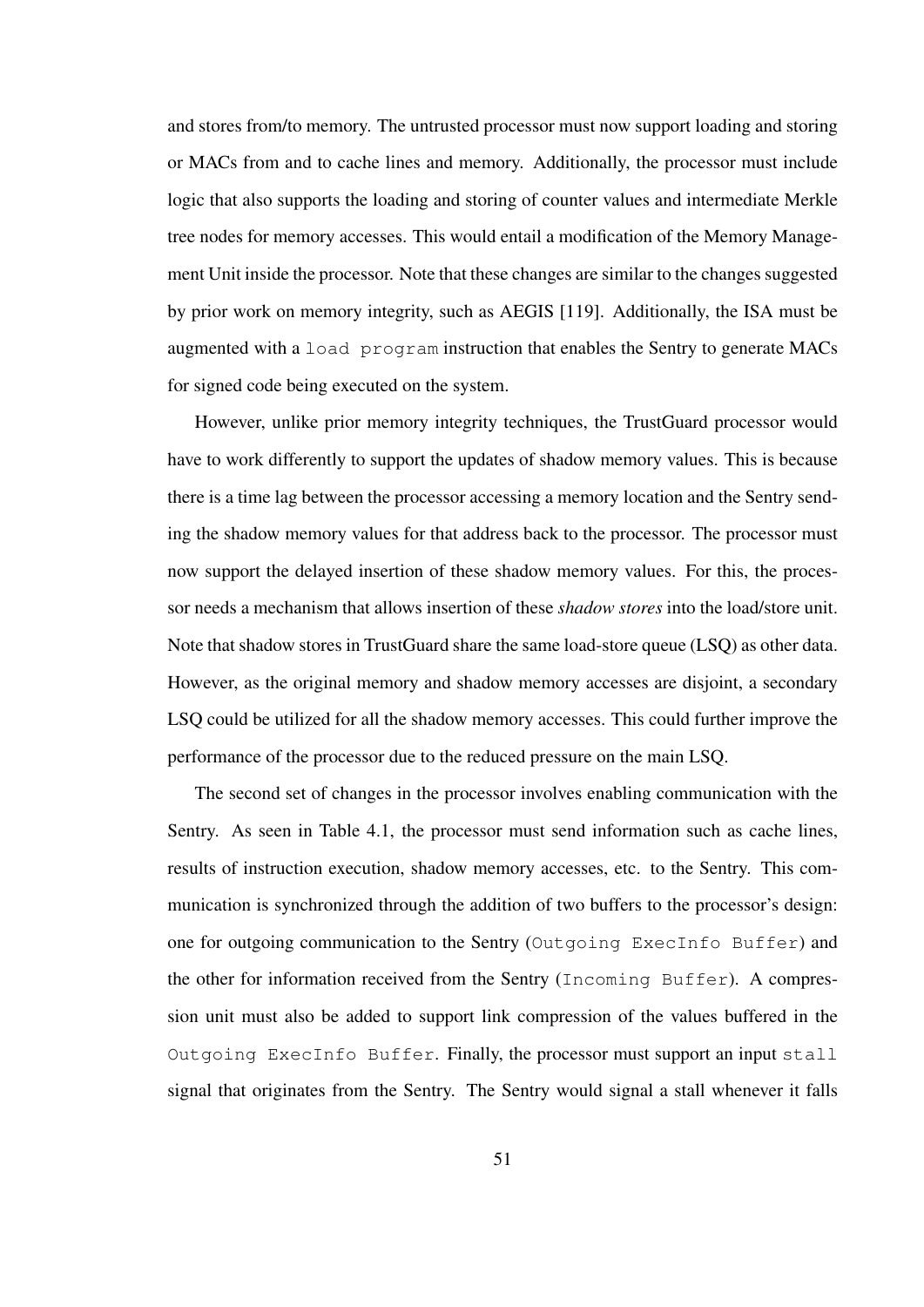behind the processor's execution and the ExecInfo buffer on the Sentry is full. When this signal is found asserted, the processor stalls its pipeline at commit and waits for the Sentry to indicate that it is fine to proceed with execution.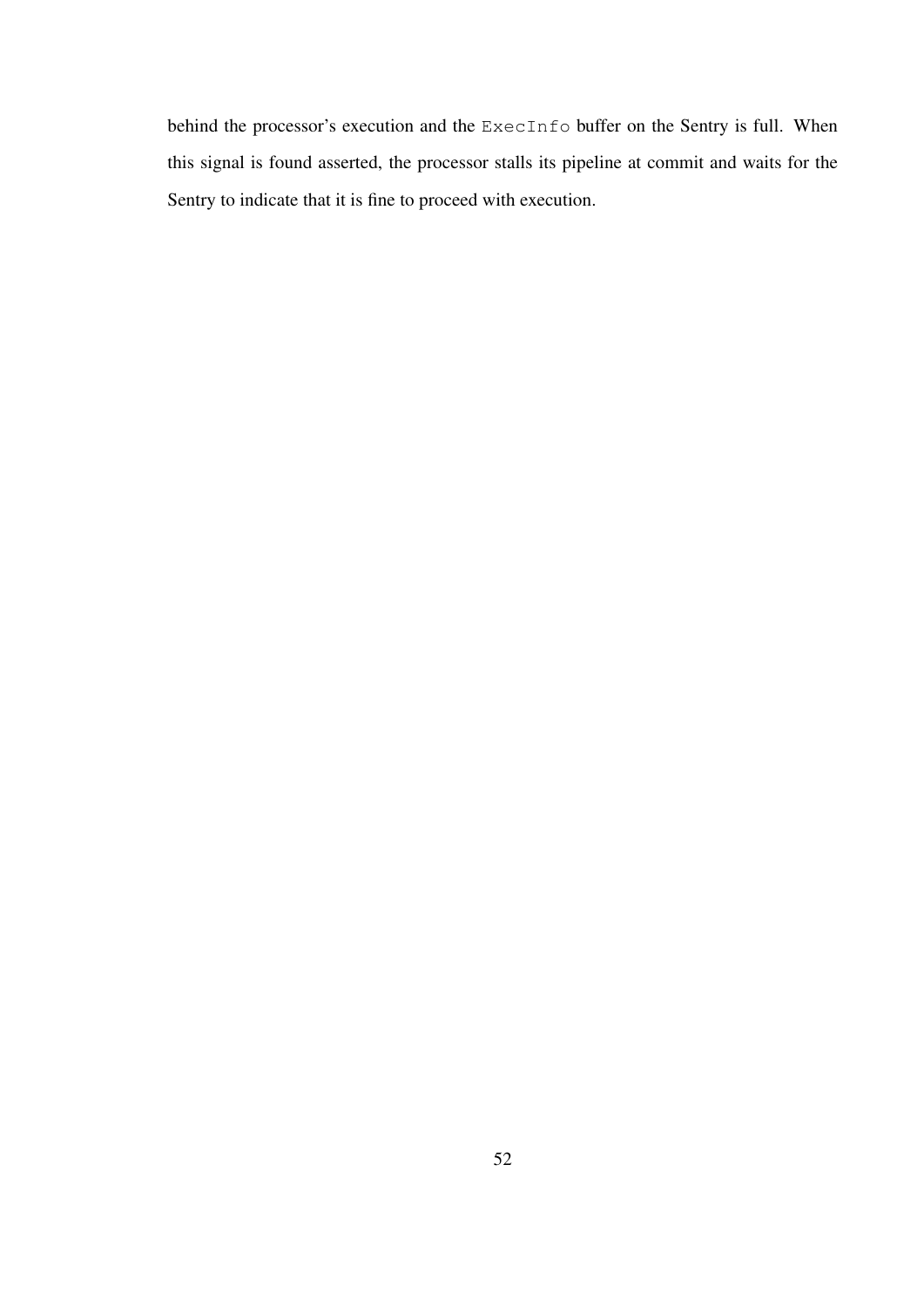# Chapter 5

# Detection of Malicious Behaviors

To evaluate its containment capabilities, we modeled the TrustGuard architecture in the gem5 simulator [28]. The performance analysis chapter (Chapter 6) describes the details of the simulation environment. We modified the behavior of various components in the modeled system to simulate different attack scenarios. Table 5.1 lists these attack scenarios, and the system components that were modified for the purpose.

|     | <b>Malicious Behavior</b>                          | <b>Processor Component(s)</b> |
|-----|----------------------------------------------------|-------------------------------|
|     |                                                    | <b>Modified</b>               |
| 1.  | Incorrect arithmetic execution                     | ALU                           |
|     |                                                    | Multiplier [27]               |
| 2.  | Changing loop condition to execute one more        | <b>Branch Unit</b>            |
|     | iteration                                          |                               |
| 3.  | Modification of register values                    | Register File                 |
| 4.  | Jumping to an incorrect branch target              | <b>Branch Target Buffer</b>   |
|     |                                                    | <b>Branch Unit</b>            |
| 5.  | Insertion of non-program instruction               | <b>Instruction Fetch Unit</b> |
| 6.  | Skipping execution of program instructions         | Dispatch Unit                 |
| 7.  | Reordering instructions in processor's instruction | Dispatch Unit                 |
|     | stream incorrectly                                 |                               |
| 8.  | Modification of cached values                      | Cache controller              |
| 9.  | Modification of uncached values (in memory)        | Memory controller             |
| 10. | Relocation of data and MACs in memory              | Memory controller             |
| 11. | Replay of data in memory                           | Memory controller             |
| 12. | Unsigned program communicating externally          |                               |

Table 5.1: Attack scenarios related to incorrect instruction execution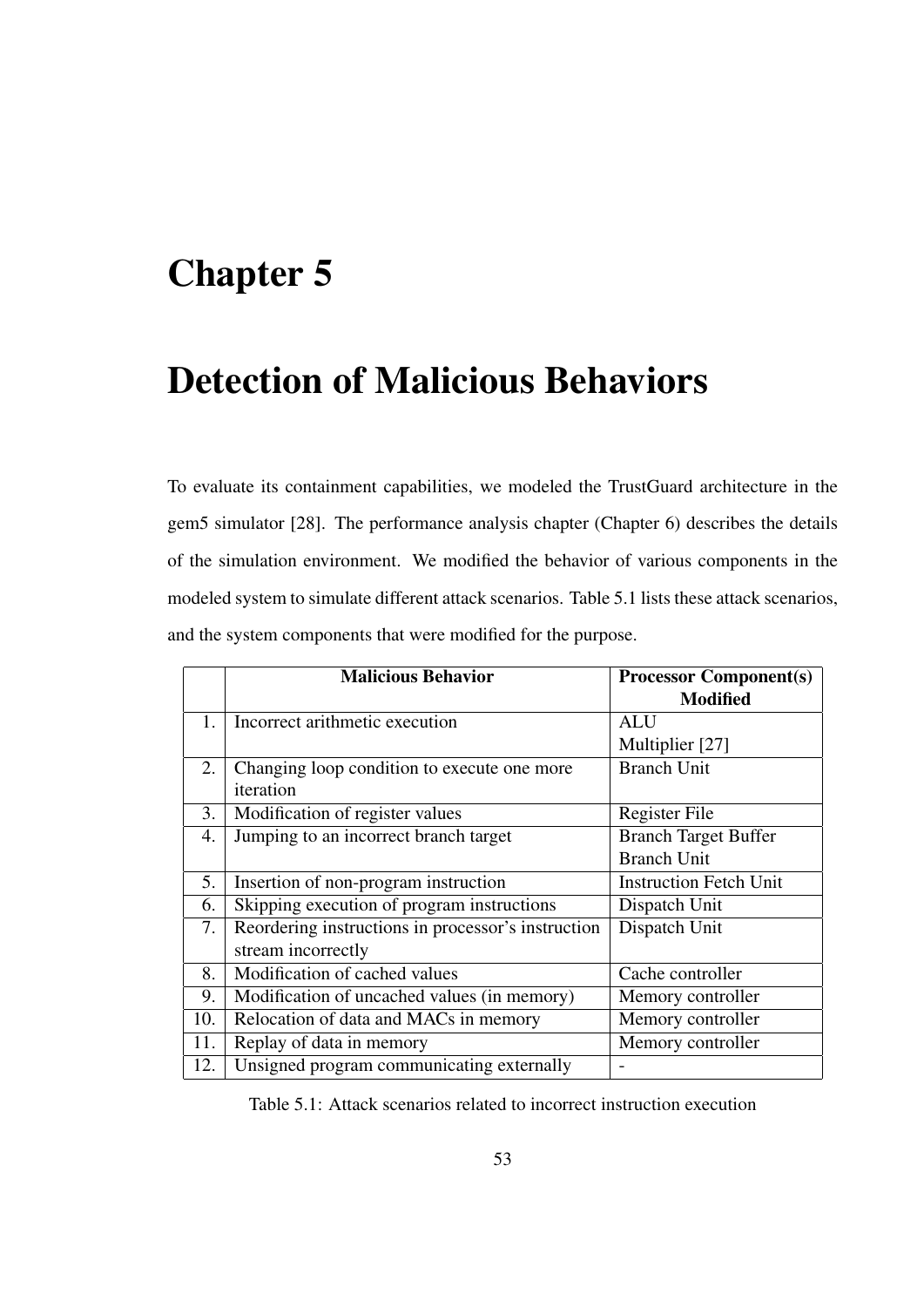This chapter describes the protection mechanisms offered by TrustGuard, which led to the detection of these malicious behaviors. The implemented malicious behaviors broadly fell into two categories: (1) incorrect instruction execution; and (2) manipulation of values flowing through memory.

#### 5.1 Incorrect Instruction Execution

Attack scenarios 1–8 in Table 5.1 correspond to incorrect instruction execution because of malicious processor components. TrustGuard was able to detect and contain malicious behaviors in each of these cases. Attack scenarios 1 and 2 involve incorrect execution by the processor's functional units. Attack scenarios 4-7 involve subversion of the correct control flow of the program, either by the processor's fetch unit or the dispatch unit. Attack scenario 3 involves incorrect state maintained by the processor's register file, while attack scenario 8 entails malicious modifications of the processor's cache subsystem.

An example of incorrect execution by the processor's functional units could be the processor either discarding or changing the results of one or more instructions in the program. Figure 5.1 shows an example where a multiplier in the untrusted processor manipulates the result of  $r1 = r0 \times 3$  to be 4000 instead of 3000. Such a multiplier bug that computes the wrong product for a known, single pair of 64-bit integers can enable adversaries to leak *any private key* used in *any RSA-based software* on that device, possibly using a *single chosen message* [27].

As shown in Figure 5.1, the processor encounters a cache miss when it goes to the fetch the cache line containing the multiply instruction (instruction  $\text{I1}$ ). The processor sends this cache line along with its associated MAC value to the Sentry. The Cache Checking Unit of the Sentry calculates the MAC for the cache line and checks it against the sent MAC value. Meanwhile, the Sentry's Redundant Instruction Checking Unit (RICU) detects the manipulation of the result by the processor when it re-executes the multiply instruction.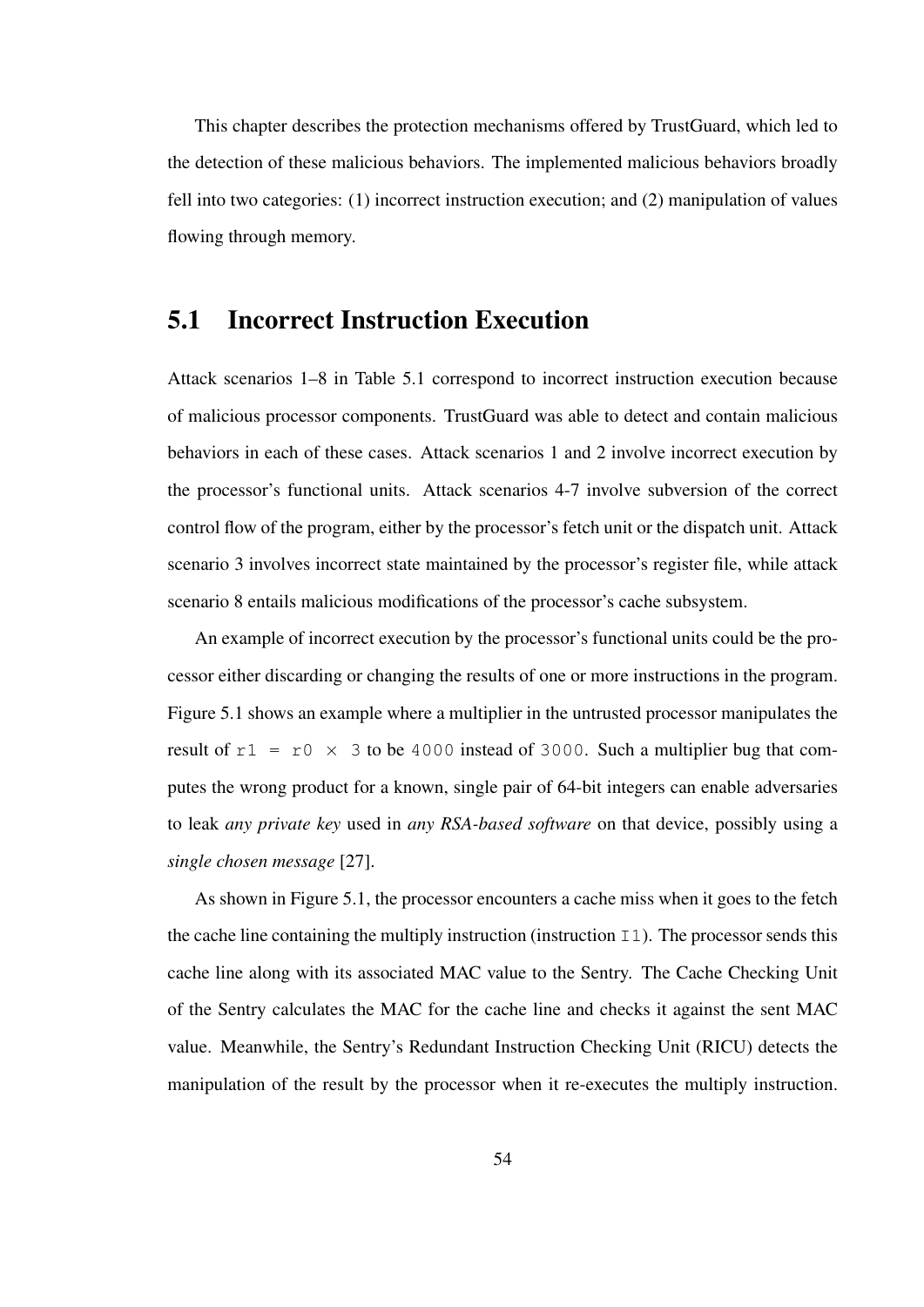

CCU: Cache Checking Unit. RICU: Redundant Instruction Checking Unit

This situation corresponds to the attack scenario 1 mentioned in Table 5.1.

An alternate way for the processor to change the execution of the multiply instruction would be by changing the value of an operand. For instance, the register  $r0$  could be changed from 1000 to 1001. Thus, the processor would send the result 3003 instead of the correct result 3000. This situation corresponds to the attack scenario 3 mentioned in Table 5.1. The invalid change in the value of  $r0$  will not be seen when the Sentry RICU accesses its shadow register file. Therefore, the result of the instruction re-execution by the Sentry will differ from that reported by the processor and the manipulation by the processor will be detected.

Attack scenario 2 in Table 5.1 presents another interesting way to compromise a processor's functional unit. For this case, the branch predictor in the last iteration of a loop might indicate that the control flow would switch back to the beginning of the loop body, based on the branch history. Ordinarily, the branch unit in the processor would detect the branch misprediction and cause a squash of any instructions that start executing because of the misprediction. However, the branch unit itself might be compromised in a way that it ignores the correctly generated program counter value. Thus, for the corresponding branch

Figure 5.1: Example of how the Sentry detects the incorrect execution of an instruction by a processor's functional unit.  $rx'$ : Shadow register in the Sentry for the register  $rx$  in the untrusted processor.  $H_k$ : HMAC function with key k.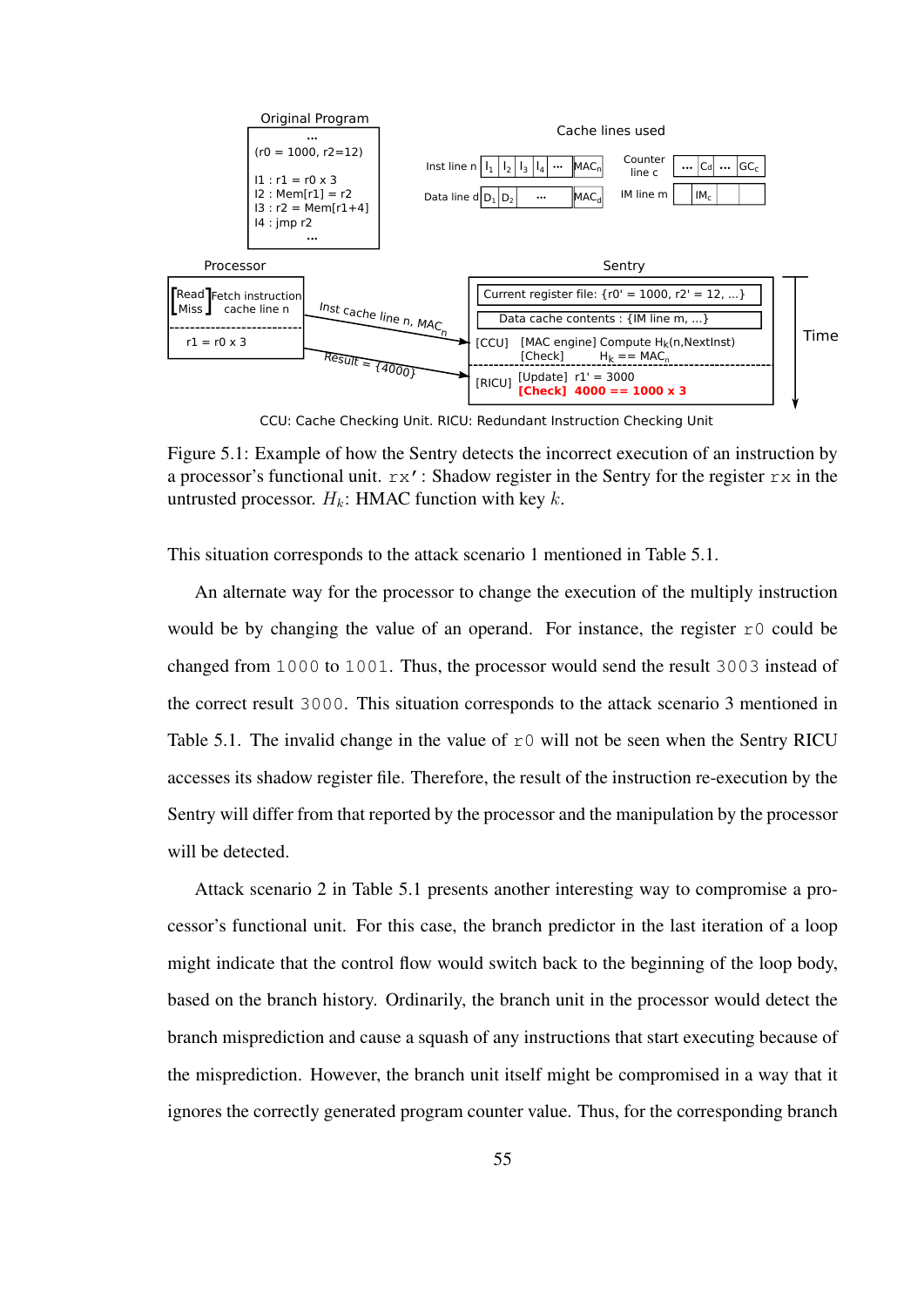instruction, the processor would send over the incorrect result of the branch to the Sentry.

The Sentry uses this value in the Next Inst logic (Figure 4.7) to determine the next instruction to be checked. Thus, instructions from the extra iteration of the loop would enter the RICU pipeline. However, the Sentry would use its own replicated state in the Value Generation (VG) stage to calculate the next address it should have used for checking instructions. A comparison of this generated address to the one reported by the processor will reveal the incorrect execution. As the Sentry checks instructions in program order, this incorrect behavior will be detected before any of the subsequent instructions executed by the processor are deemed to be correct. The same method also detects the behavior in attack scenario 4 (Table 5.1), when a modification in the branch target buffer and the branch unit result in a jump being taken to an incorrect branch target.

Insertion or Reordering of Instructions. Attack 5 involves a hardware Trojan in the untrusted processor inserting malicious instructions into its pipeline that did not come from a valid program. A similar Trojan was described by King et al. in the context of Illinois Malicious Processors (IMP) [75]. Through this backdoor, a malicious service allows any user to login to the system by sending an unsolicited network packet to the target system. The act of inspecting the packet triggers a hardware Trojan, which executes the packet contents invisibly as new firmware. When the malicious firmware detects a user trying to login into a particular application using a fake password, it modifies the return value of the password checking function to return true instead of false.

Consider the example shown in Figure 5.2. Assume that the processor inserts the instruction  $r0 = r0 + 0x1$  just before the instruction  $I2(r1 = r0 + 0x8000)$  to maliciously increment the value of  $r \circ a$  as part of an attack. The processor can choose whether to send this instruction's result or not to the Sentry.

First assume the malicious instruction's result  $(0 \times 1001)$  is sent to the Sentry, as shown in Figure 5.2. The Sentry will pop a result off the ExecInfo buffer and use that value to check against the result of re-executing the next instruction  $I2$ ,  $r1 = r0 + 0x8000$ .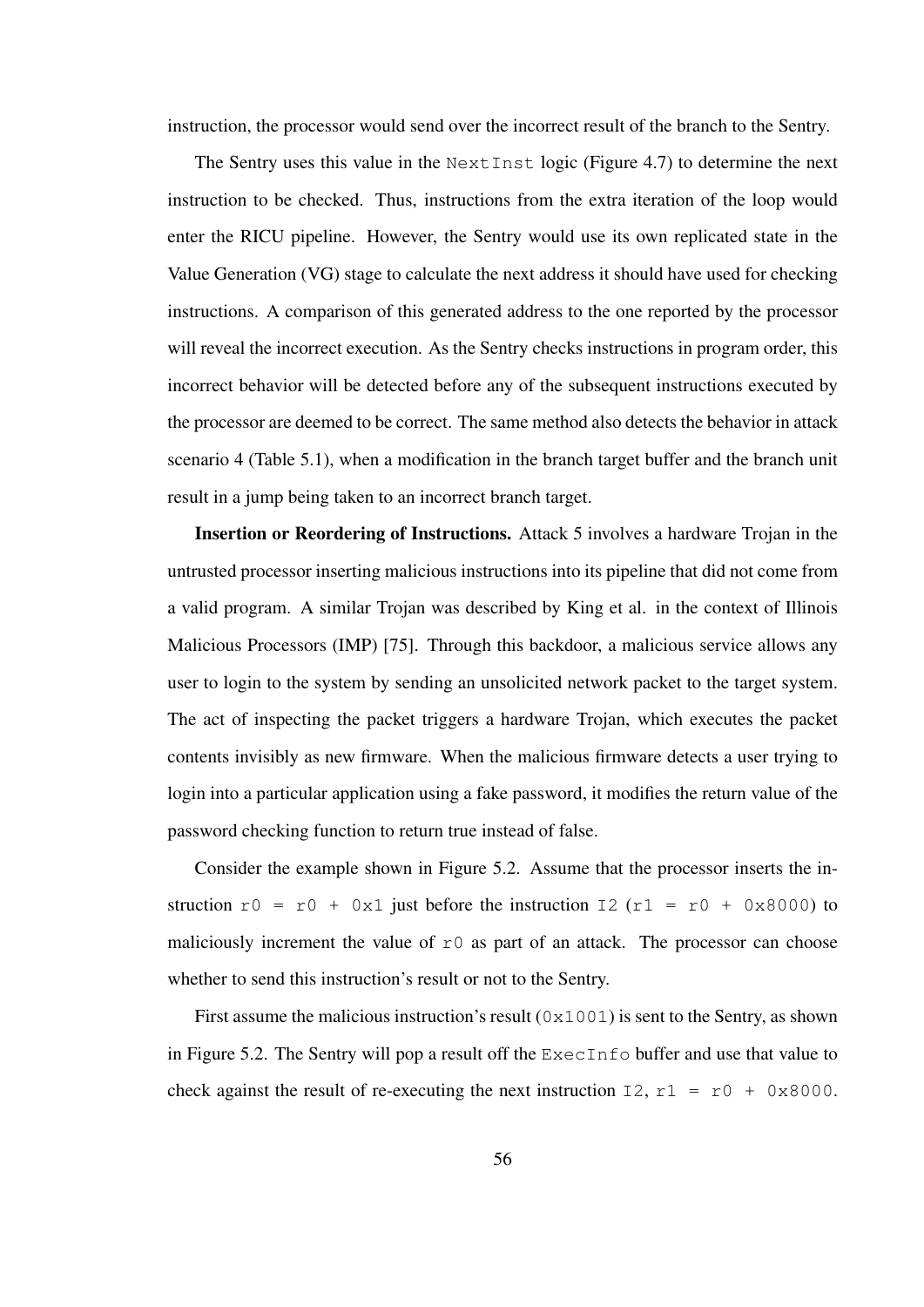

Figure 5.2: Example of how the Sentry detects insertion of malicious instructions.  $rx'$ : Shadow register in the Sentry for the register  $rx$  in the untrusted processor.  $H_k$ : HMAC function with key  $k$ .

The Sentry will calculate the correct value of  $0 \times 9000$  and detect a mismatch when comparing against the malicious value of 0x1001.

Alternatively, the processor could choose to not send the result of the maliciously inserted instruction. In this case, the untrusted processor will advance to the next instruction, and produce the result 0x9001 for instruction . However, the result of the execution of the next instruction ( $0x9000$ ) will not match the result reported by the processor ( $0x9001$ ), and this malicious behavior would be detected. This situation is illustrated in Figure 5.3.

### 5.2 Manipulation of Values Flowing Through Memory

In addition to malicious behaviors due to modifications of processor components, we also tested the TrustGuard implementation against malicious modifications to memory (Attack scenarios 9–12 in Table 5.1). We implemented the following attack scenarios for this purpose: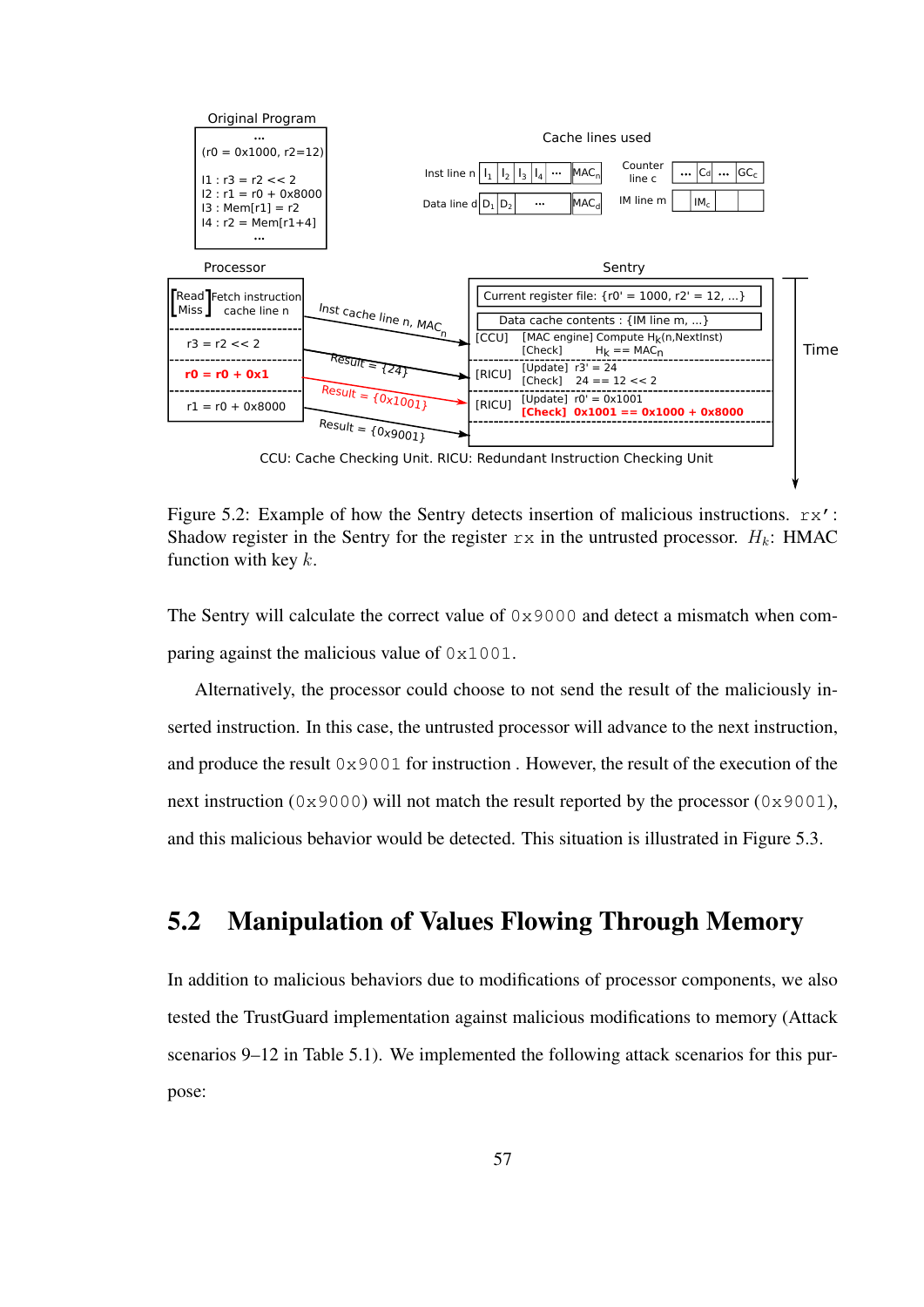

CCU: Cache Checking Unit. RICU: Redundant Instruction Checking Unit

Figure 5.3: Example of the processor inserting an instruction and not reporting the results of that execution.  $rx'$ : Shadow register in the Sentry for the register  $rx$  in the untrusted processor.  $H_k$ : HMAC function with key k.

- Modification of data in memory
- Relocation of data/MACs in memory
- Replay of data in memory
- Unsigned program communicating externally

Consider the example from Figure 5.4. The untrusted processor could lie to the Sentry about faithfully executing Mem  $[r1] = r2$ . It could instead store some value other than 12, such as 13, to 0x9000. As this store results in a write miss, the processor would bring the cache line and any other necessary cache lines corresponding to its shadow memory accesses (counters and Merkle tree nodes) into its own cache. It would also send those cache lines across to the Sentry.

The Sentry's cache checking unit (CCU) checks that the integrity of the data and that of its corresponding counter are not violated. Any external communication following the store in question is contingent upon this integrity check finding the cache line correct. Meanwhile, the store instruction goes to the RICU, which stores the correct value (12,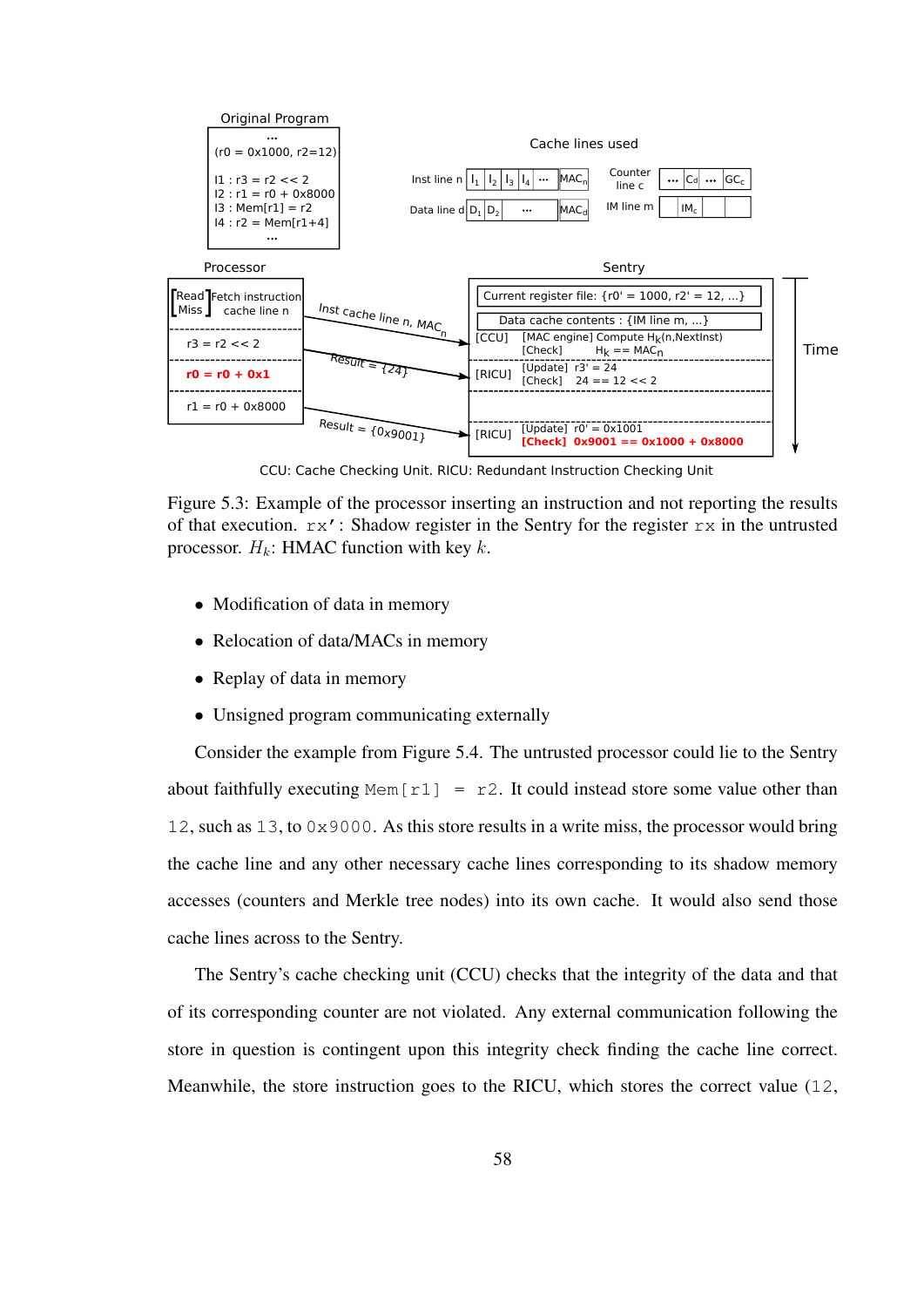

Figure 5.4: Example of the processor detecting illegal modification of values in memory.  $rx'$ : Shadow register in the Sentry for the register  $rx$  in the untrusted processor.  $H_k$ : HMAC function with key  $k$ .

using the shadow register file) into the Sentry cache at the correct address.

In this case, the processor may continue executing using the wrong value it stored to memory; however, the Sentry would perform the same calculations using the *correct* value determined by its internal state. Note that any output depending on the incorrectly executed store would actually use the correct value instead, as long as that cache line is present on the Sentry's cache. If this line were to be evicted, the Sentry would send a MAC of the cache line, assuming that the value stored was 12. The next time the line is loaded back into memory, the Sentry's cache checking integrity would discover the maliciously executed store due to a mismatch in the MAC values.

Another possible attack could be attempted by replaying old data and MACs already seen at a location in memory. For example, assume that the memory at location 0x9000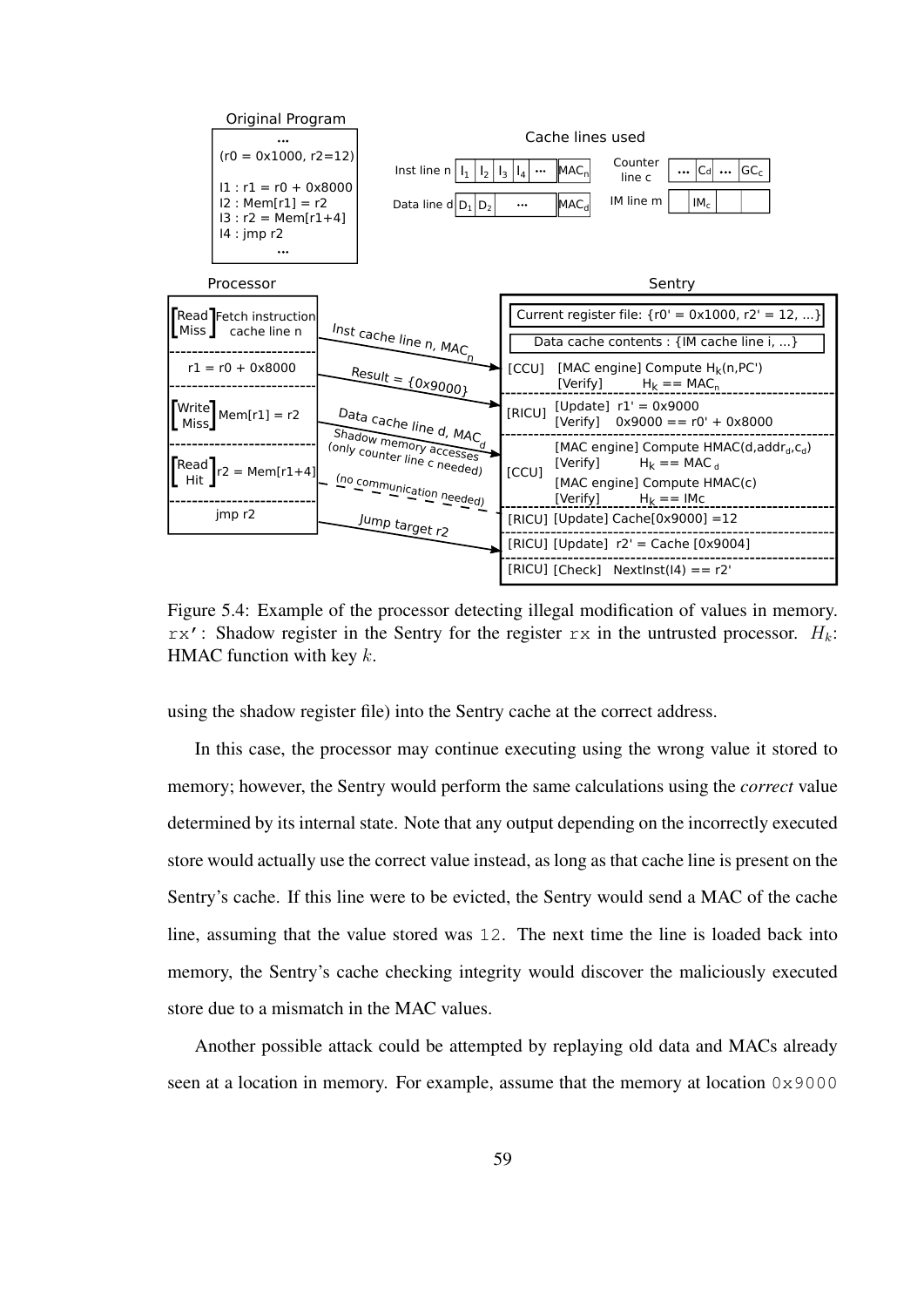has value and MAC pair (0xa,0xb) prior to when instruction Mem [r1] = r2 executes in Figure 5.4. Instead of executing Mem  $[r1] = r2$ , the processor could simply take no action and leave the data and MAC pair  $(0 \times a, 0 \times b)$  in memory.

If the cache line containing the address 0x9000 remains in the Sentry's cache, the incorrect value will be seen the next time a load occurs at address  $0 \times 9000$ . Thus, the attempted replay will be detected. Alternatively, if the line containing 0x9000 is evicted from the Sentry's cache, then the Sentry will increment the counter of the line and generate a new MAC (including the counter). It will then send all these generated values (MAC, counter, etc.) to the processor for storing to main memory. The next time the value is loaded, the MAC sent to the Sentry will not match the data stored there (as the new MAC is calculated using the new stored value). The processor may choose to not store the MAC it receives back for the dropped store. However, again the next time the value is loaded, the MAC loaded from the memory will not match, because the the loaded MAC was calculated using an old value of the counter.

Finally, the Sentry prevents all external communication originating from unsigned programs. The untrusted processor can run an unsigned program that reads sensitive data and sends it out through a peripheral. While this program could read the sensitive data, it would never be able to leak the information read. In this attack, the processor could choose whether or not to send the instructions of this unsigned program to the Sentry. If the instructions are sent, they will not pass the instruction integrity check on the Sentry because they will not be signed. This means no output operation can be completed. Alternatively if the instructions are not sent, no output operation will ever make it to the Sentry for checking. Thus, the output can never make it past TrustGuard's physical gap and again no external communication will occur.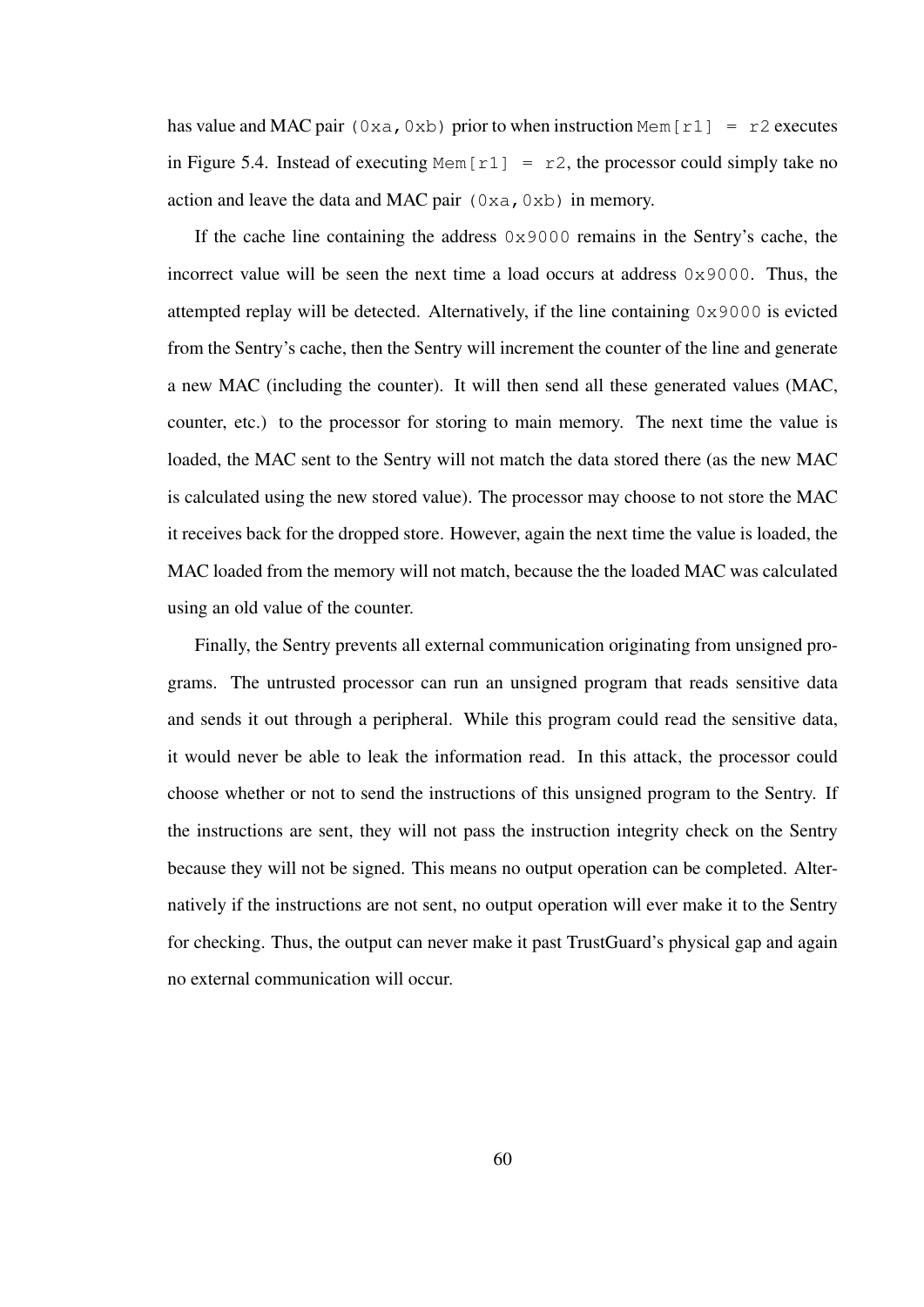# 5.3 Limitations of TrustGuard Security Assurances

As stated earlier, TrustGuard guarantees to the user that any external communication from a system originates from the correct execution of signed software. However, signatures associated with software do not guarantee that the software is actually secure. Thus, TrustGuard does not offer any security if the signed software itself is insecure or vulnerable. Similarly, the threat model for TrustGuard only focuses on explicit data leakage by untrusted hardware components. It does not handle information leaked via side channels, such as through encoding of sensitive information in energy usage patterns, long duration timing encodings, and implicit information leaked by failures. Finally, while TrustGuard guarantees the correctness of communicated data, it does not give any availability guarantees. As a result, the malicious hardware could simply affect the availability of the device by executing instructions incorrectly, thereby disabling any communication from the device.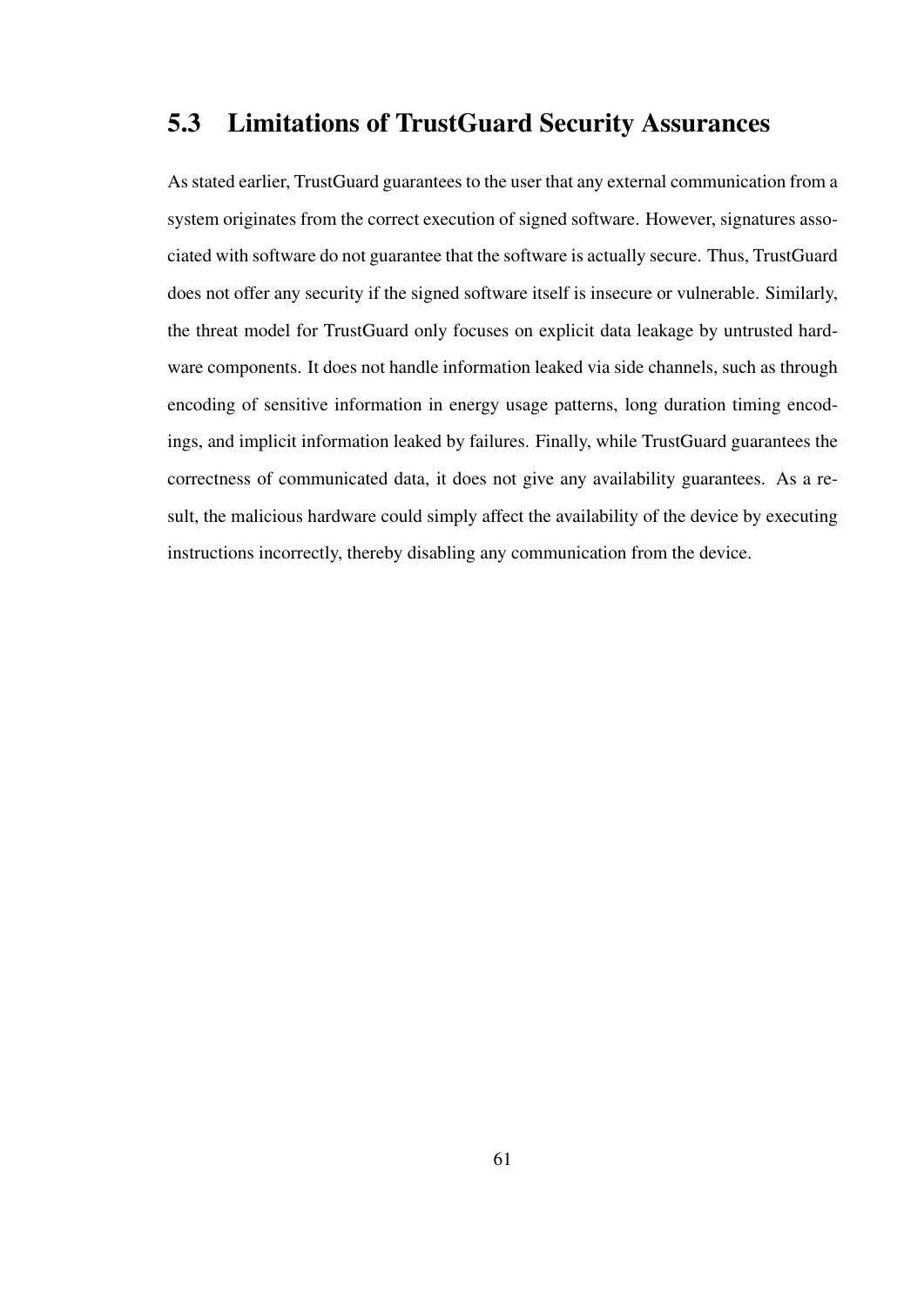# Chapter 6

# Performance Analysis

# 6.1 Methodology

As mentioned in Chapter 5, we modeled TrustGuard in the gem5 simulator [28] using an out-of-order (OoO) ARM-based untrusted processor. The focus of this performance evaluation was on measuring the effect of checking by the Sentry on the performance of the untrusted processor. In particular, the design space of parameters such as the parallelism in the Sentry, the frequency of the Sentry, and the Sentry-processor bandwidth was explored.

The architectural parameters used are specified in Table 6.1. The bandwidth between the processor and the Sentry was set by default at 10GB/s (easily achievable using an interconnect such as 16-lane PCIe [10, 9]). Each lane of the PCIe interconnect has one

| <b>Feature</b>         | <b>Parameter</b>                                  |
|------------------------|---------------------------------------------------|
| Architecture           | ARMv7 32-bit                                      |
| Processor Frequency    | $2 \text{ GHz}$                                   |
| Processor Commit Width | 8 instructions/cycle                              |
| L1 I-Cache             | 4-way set associative, 64KB, 64B cache line       |
| L1 D-Cache             | 4-way set associative, 64KB, 64B cache line       |
| L <sub>2</sub> Cache   | 16-way set associative, 2MB, 12 cycle hit latency |
| Off-chip Latency       | 100 CPU cycles                                    |
| <b>MAC</b> Function    | HMAC with MD5                                     |

Table 6.1: Architectural parameters for simulation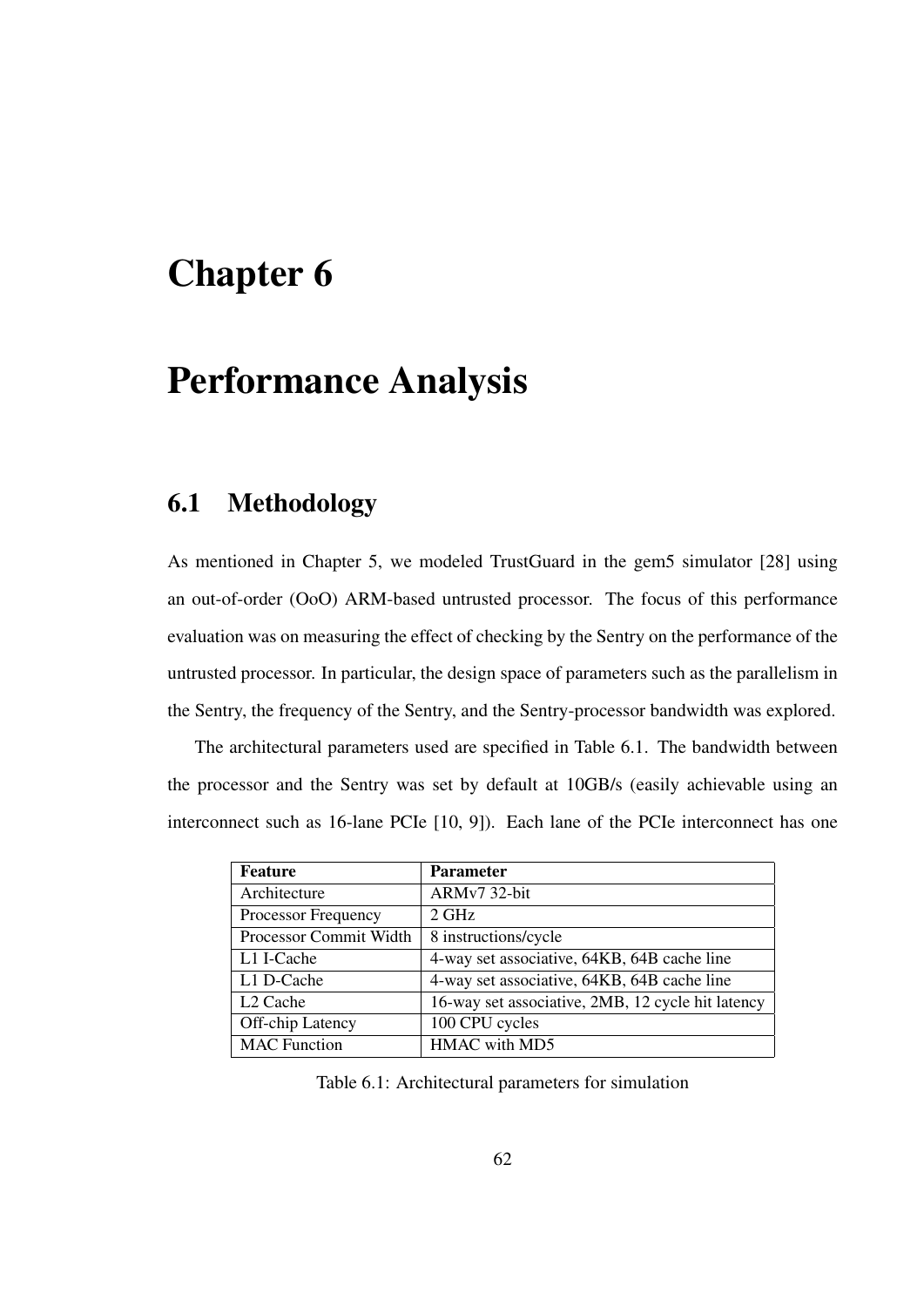pair of signal wires in each direction, so a 16-lane PCIe interconnect has 64 wires.

We simulated the execution of all 8 SPEC INT2006 workloads that work with gem5 [1] as well as three additional SPECFP benchmarks: 450.soplex, 453.povray, and 470.lbm. Whole program simulations were completed for three benchmarks—445.gobmk, 450.soplex, and 462.libquantum—as they had relatively short execution times. For all other benchmarks, five random checkpoints were chosen for simulation. From each checkpoint, benchmarks were simulated for 25 million instructions to warm up the microarchitectural state (*warm-up phase*). Subsequently, the benchmarks were simulated cycle-accurately for 200 million instructions to collect performance data (*timing phase*). For each experiment, the baseline is the out-of-order,superscalar processor-based system without any TrustGuard modifications (OoO only).

#### 6.2 Additional Overheads of TrustGuard

To demonstrate the performance implications of TrustGuard, we evaluated the effects of various design parameters, such as the number of instructions checked in parallel by the Sentry RICU (Section 6.3), frequency of the Sentry (Section 6.4), and the bandwidth between the processor and the Sentry (Section 6.5), on the IPC of the untrusted processor. These simulations identified three major sources of runtime overhead introduced by the TrustGuard modifications to the system: (1) shadow memory accesses performed by the untrusted processor; (2) lag between the processor and the Sentry due to latency of communication and a mismatch between the processor's execution speed and the Sentry's checking speed; and (3) bandwidth constraints on the channel between the processor and the Sentry.

The first source of overhead is the increased cache and memory pressure from the shadow memory accesses performed by the processor. These accesses include MACs, counters, and intermediate hashes stored in non-leaf Merkle tree nodes. Figure 6.1 shows the effect of performing these shadow memory accesses on the IPC of the untrusted pro-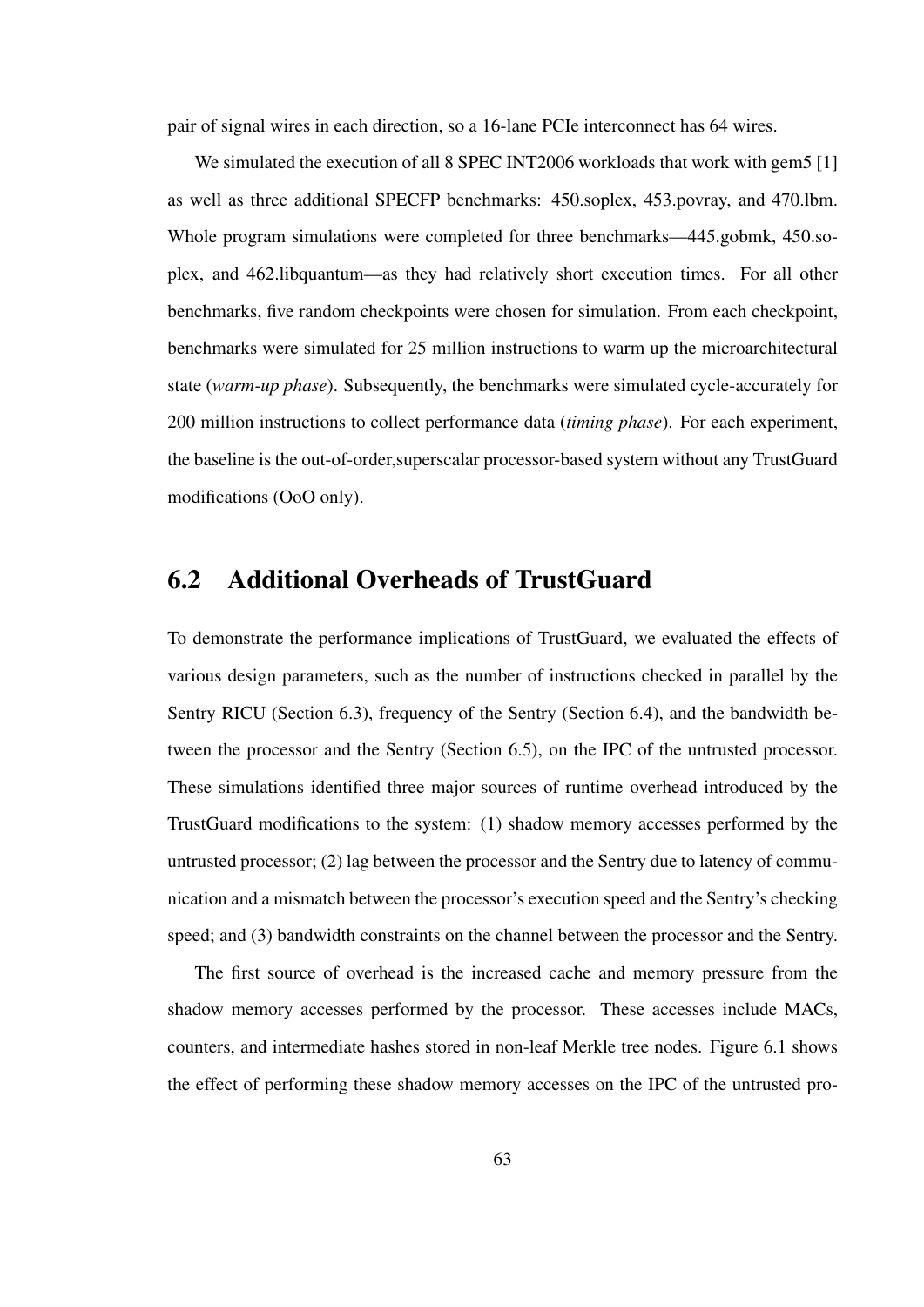

Figure 6.1: Effect on untrusted processor IPC of introducing shadow memory (SMACs, counters, and Merkle Tree) accesses

cessor.

Performing the shadow memory accesses resulted in a geomean IPC decline of 5.8%. The performance decline was higher than 10% for five benchmarks—401.bzip2 (11.5%), 429.mcf (21.0%), 445.gobmk (14.2%), 458.sjeng (11.3%), and 470.lbm (11.0%). The performance decline is explained by observing the number of L2 cache misses, which indicates the additional memory pressure introduced by shadow memory accesses. The number of L2 cache misses increased by a geomean of 55.7% across the eleven benchmarks. Additionally, the number of L1 cache misses increased by a geomean of 91.0%. This too adds some extra latency to memory operations as accesses to L1 caches are faster than accesses to the L2 cache.

The above-10% IPC decline for the aforementioned five benchmarks was mainly caused by an increase in the absolute number of data cache misses and L2 cache misses (these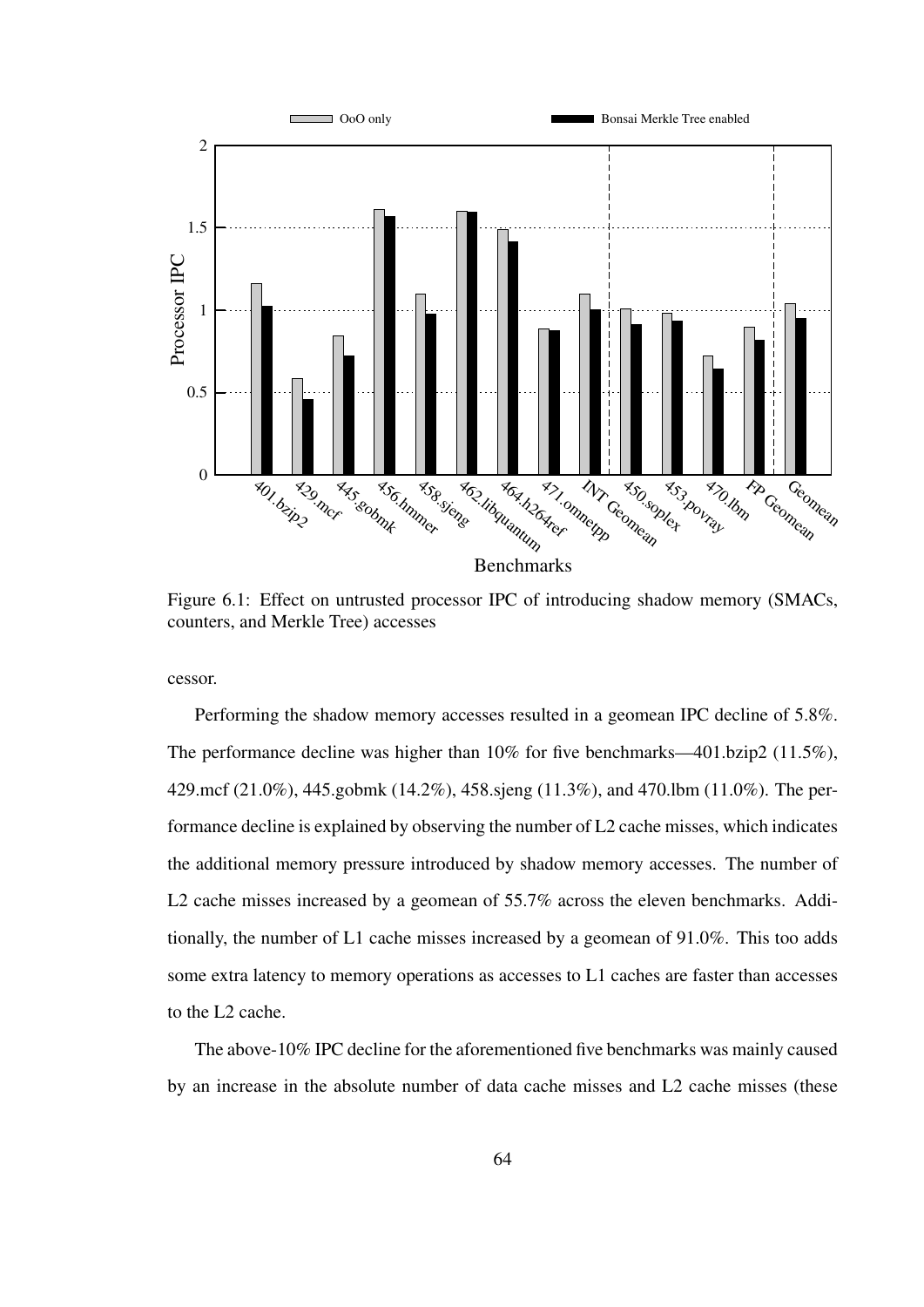| <b>Increase in</b>     | 401.bzip2 | 429.mcf                               | $445$ .gobmk   458.sjeng |                       | 470.lbm               |
|------------------------|-----------|---------------------------------------|--------------------------|-----------------------|-----------------------|
| <b>D-Cache Misses</b>  |           | $9,357,624$   255,020,393   4,654,657 |                          | 7,359,527   6,337,592 |                       |
| <b>L2-Cache Misses</b> | 104.619   | 8,503,603                             | 994,270                  |                       | $412,664$   1,084,647 |

Table 6.2: Increase in Absolute Number of data cache misses and L2-cache misses across all the timing phase simulations of benchmarks for which IPC decline due to shadow memory accesses was more than 10%.

metrics are shown in Table 6.2). The other six benchmarks all had less than 3 million more data cache misses and less than 14,000 more L2 cache misses. By contrast, the five benchmarks showing more than 10% IPC decline all had at least 6 million more data cache misses and at least 100,000 more L2 cache misses. The latency added by these misses contributed to the higher performance decline for the five aforementioned benchmarks.

In addition to shadow memory accesses, additional overheads can be introduced if execution by the Sentry lags behind execution by the processor. Specifically, the introduction of the Sentry may lead to two new kinds of processor stalls.

The first of these stalls are *slow Sentry stalls* that are the result of the Sentry's inability to check instructions as fast as the processor executes them. Due to the lag in the Sentry's checking speed, the ExecInfo buffer on the Sentry fills up, thereby requiring the processor to stall its operations. The number of these stalls is dependent on the throughput of the Sentry, which in turn depends on the number of instructions that can be checked in parallel and the frequency at which the Sentry operates. Sections 6.3 and 6.4 quantify the number of slow Sentry stalls experienced by the processor, when the throughput of the Sentry is varied by varying the checking parallelism and the Sentry frequency.

The second type of stalls are *bandwidth stalls*, caused by bandwidth limitations on the channel between the processor and the Sentry. Consequently, the ExecInfo buffer in the processor fills up, thus necessitating stalls until the information in the  $\text{ExecInfo}$  buffer is communicated to the Sentry. The number of bandwidth stalls is dependent on the amount of communication between the processor and the Sentry. One way for TrustGuard to reduce the number of bandwidth stalls is to use the cached Bonsai Merkle tree scheme explained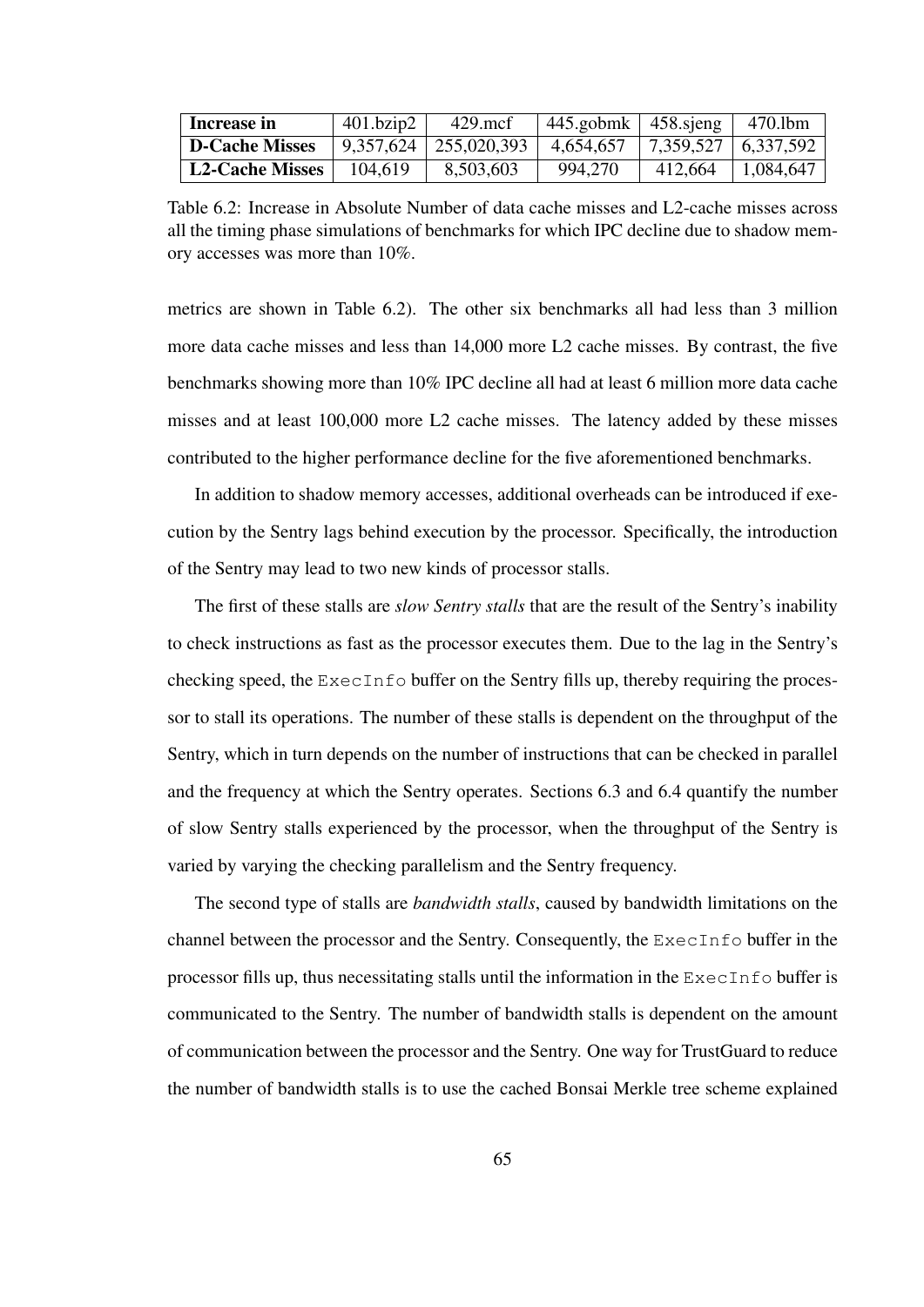in Section 4.3. In fact, our experiments showed that the processor spent almost all its time in bandwidth stalls, if the Sentry did not cache the Bonsai Merkle tree nodes. Additionally, the amount of communication can also be reduced by using link compression, as explained in Section 4.4. Section 6.6 quantifies the effect of link compression on the number of bandwidth stalls experienced by the processor. Meanwhile, Section 6.5 quantifies the number of bandwidth stalls when the bandwidth between the processor and the Sentry is varied.



#### 6.3 Varying Checking Parallelism in the Sentry

Figure 6.2: Reduction in IPC when varying the number of instructions that can be checked in parallel by the Sentry RICU. Sentry frequency: 1 GHz. Sentry-Processor bandwidth: 10 GB/s. Untrusted processor frequency: 2 GHz.

Parallel instruction checking enabled by the Sentry RICU allows the slower Sentry (lacking in various performance-related components) to keep up with the faster untrusted processor. As part of exploring the design space for the Sentry, we varied the number of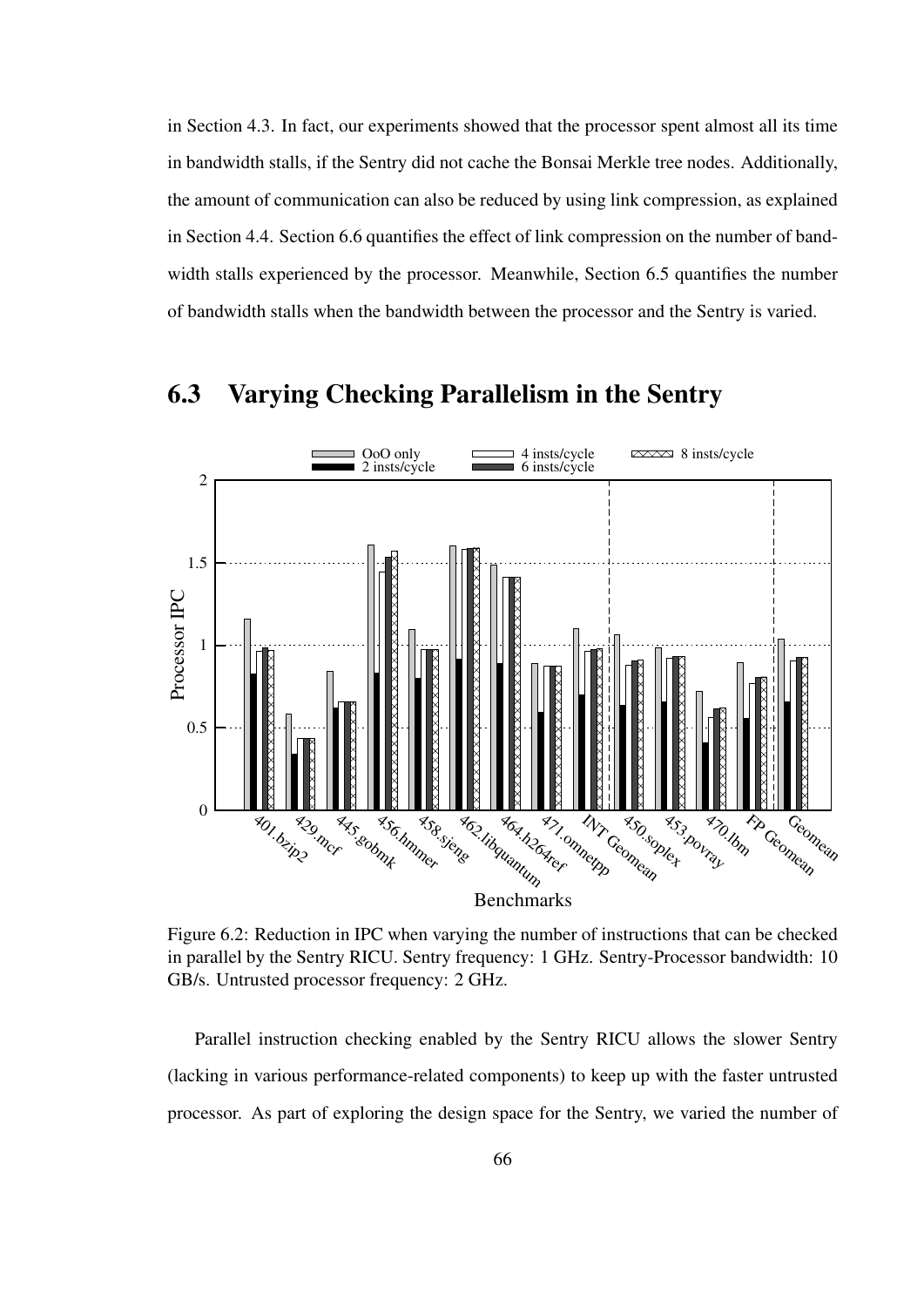instructions that can be checked in parallel by the Sentry's RICU (we call this parameter the *RICU width*) and measured its impact on the IPC of the untrusted processor. Figure 6.2 shows the results of these simulations. For each configuration of RICU width, the Sentryprocessor bandwidth was set to 10 GB/s and the frequency of the Sentry was set to 1 GHz (i.e. half the frequency of the untrusted processor).

As seen in Figure 6.2, the geomean decline in processor IPC with respect to the out-oforder only baseline was found to be 35.9%, 8.5%, 7.1%, and 6.1% respectively for RICU widths of 2, 4, 6, and 8 instructions per cycle. Configurations with higher RICU width showed higher processor IPCs. The improvement in processor IPC was directly correlated to the increase in the Sentry's checking throughput. Table 6.3 shows the checking throughput for various benchmarks (in terms of instructions checked per Sentry cycle), when the RICU width is varied. To understand the overheads that affected performance, we measured the number of slow Sentry and bandwidth stalls experienced by the aforementioned Sentry configurations. Figure 6.3 shows the percentage of slow Sentry and bandwidth stalls encountered during the timing phase as the RICU width was varied.

| <b>Benchmark</b> | <b>Baseline</b>  | <b>Sentry Throughput</b> |      |      |      |
|------------------|------------------|--------------------------|------|------|------|
|                  | <b>Processor</b> | (Insts/Sentry cycle)     |      |      |      |
|                  | <b>IPC</b>       | 2                        | 4    | 6    | 8    |
| 401.bzip2        | 1.16             | 1.65                     | 1.93 | 1.97 | 1.87 |
| $429$ .mcf       | 0.59             | 0.68                     | 0.87 | 0.87 | 0.87 |
| 445.gobmk        | 0.84             | 1.24                     | 1.32 | 1.32 | 1.32 |
| 450.soplex       | 1.07             | 1.28                     | 1.76 | 1.81 | 1.82 |
| 453.povray       | 0.98             | 1.31                     | 1.85 | 1.87 | 1.87 |
| 456.hmmer        | 1.61             | 1.66                     | 2.89 | 3.07 | 3.14 |
| 458.sjeng        | 1.10             | 1.60                     | 1.95 | 1.95 | 1.95 |
| 462.libquantum   | 1.60             | 1.83                     | 3.17 | 3.18 | 3.18 |
| 464.h264ref      | 1.49             | 1.78                     | 2.83 | 2.83 | 2.83 |
| 470.1bm          | 0.72             | 0.82                     | 1.12 | 1.24 | 1.24 |
| 471.omnetpp      | 0.89             | 1.28                     | 1.75 | 1.75 | 1.75 |
| Geomean          | 1.04             | 1.32                     | 1.82 | 1.85 | 1.86 |

Table 6.3: Checking throughput of the Sentry, in instructions per Sentry cycle, when the RICU width is varied

For RICU width of 2, the untrusted processor spent an average of 27.46% cycles in slow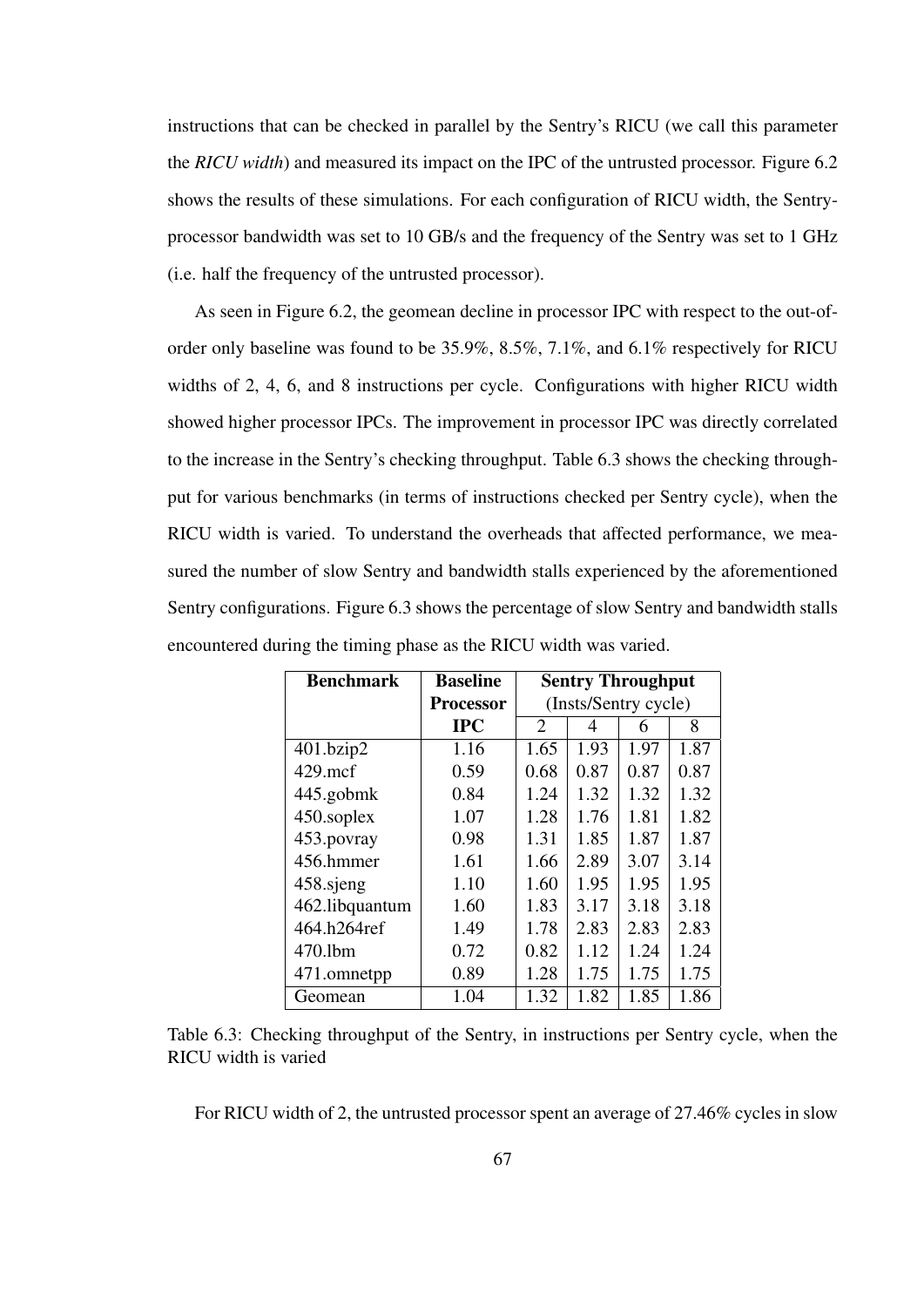

Figure 6.3: Stalls induced by the Sentry when varying the number of instructions that may be checked in parallel by the Sentry RICU (corresponding to Figure 6.2). Sentry frequency: 1 GHz. Sentry-Processor bandwidth: 10 GB/s. Untrusted processor frequency: 2 GHz.

Sentry stalls. Meanwhile, the average percentage of cycles spent in bandwidth stalls was 3.93%. In general, the percentage of slow Sentry stalls was higher for benchmarks with higher baseline IPCs. For the three benchmarks with the highest IPCs, this percentage was 46.03% (456.hmmer), 42.74% (462.libquantum), and 39.16% (464.h264ref). The higher percentage of slow Sentry stalls was a direct result of the low checking throughput of the Sentry (a geomean of 1.32 instructions per Sentry cycle, as shown by Table 6.3).

Increasing the RICU width led to increased checking throughput and reduced the percentage of slow Sentry stalls, thereby resulting in improved performance. At a RICU width of 4, the Sentry checked a geomean of 1.82 instructions per Sentry cycle (Table 6.3); consequently, the average percentage of slow Sentry stalls fell to 2.27%. The only benchmarks for which the processor showed a significant percentage of slow Sentry stalls were 456.hmmer (7.24%), 450.soplex (3.96%), and 470.lbm (11.79%). 456.hmmer is a bursty bench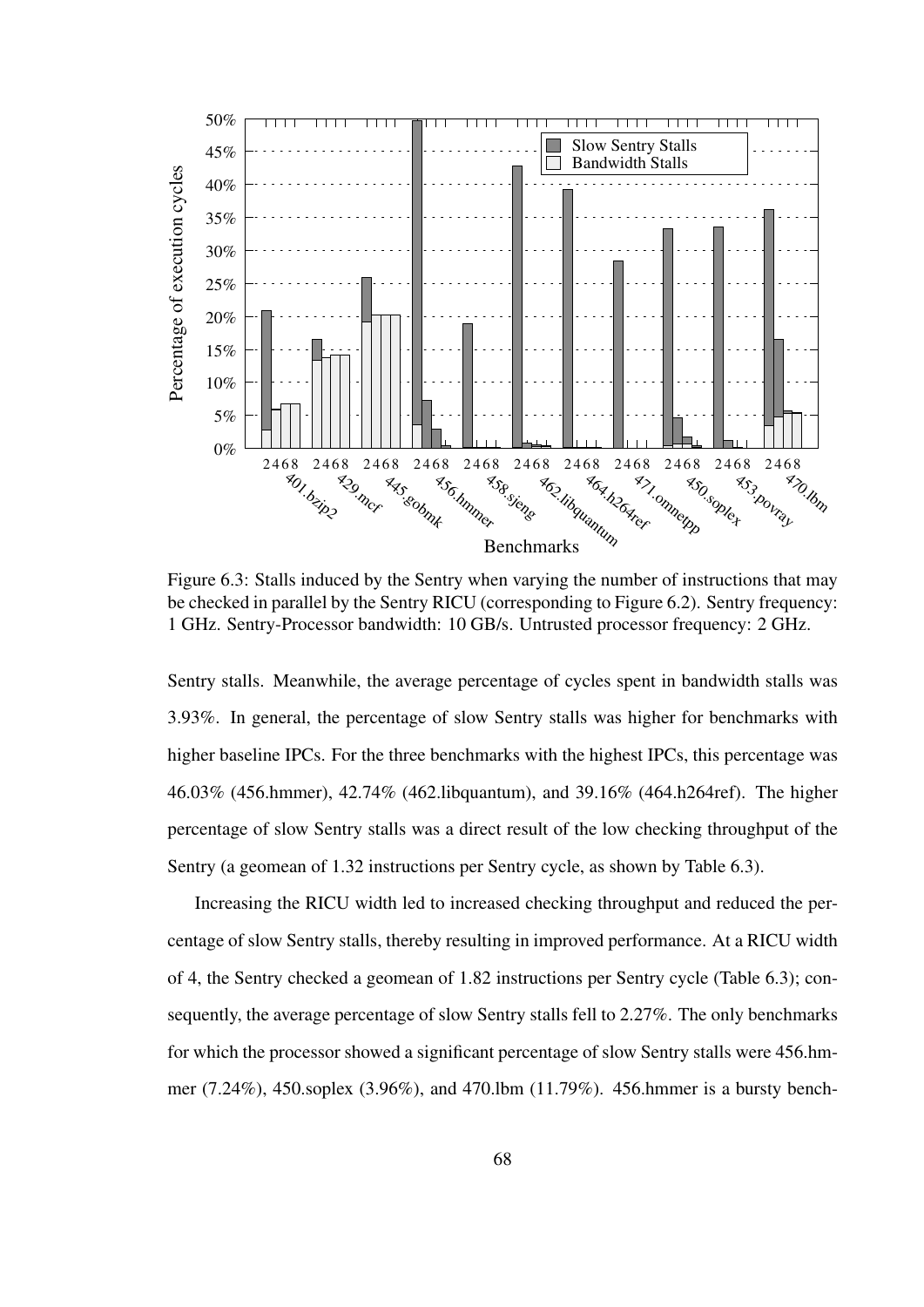mark; it had the largest percentage of timing cycles where 5 or more instructions were committed in a single cycle by the untrusted processor. During these bursty sequences, the Sentry was overwhelmed by the number of instructions sent for checking, resulting in the Sentry sending the stall signal to the processor. On the other hand, 450.soplex and 470.lbm experienced a large number of slow Sentry stalls because they have a higher proportion of floating point instructions, which get re-executed by high-latency floating point units on the Sentry.

When the RICU width was increased to 6, the checking throughput increased further as the Sentry now checked a geomean of 1.85 instructions per Sentry cycle (Table 6.3). Most of this gain was from the three benchmarks that experienced the most slow Sentry stalls for a RICU width of 4. The percentage of slow Sentry stalls decreased to 2.94% for 456.hmmer, 3.96% for 450.soplex, and 0.44% for 470.lbm. The average percentage of slow Sentry stalls across the 11 benchmarks was found to be 0.44%.

Finally, at RICU width 8, the Sentry checked a geomean of 1.86 instructions per Sentry cycle. The average percentage of slow Sentry stalls went down further to 0.09%. In fact, for every single benchmark, the processor experienced slow Sentry stalls in less than 0.4% cycles.

As can be seen from both Figures 6.2 and 6.3, at 4 RICUs and above, the overhead of TrustGuard is dominated by the overhead of Merkle tree accesses and the bandwidth stalls. This is especially visible for the three benchmarks that showed an IPC decline above 15%—401.bzip2, 429.mcf, and 445.gobmk. For the four configurations, the percentage of bandwidth stalls ranged between 11.8%–13.7% across these three benchmarks (average calculated for these benchmarks separately), as against an average range of 3.9%–4.3% across all the eleven benchmarks.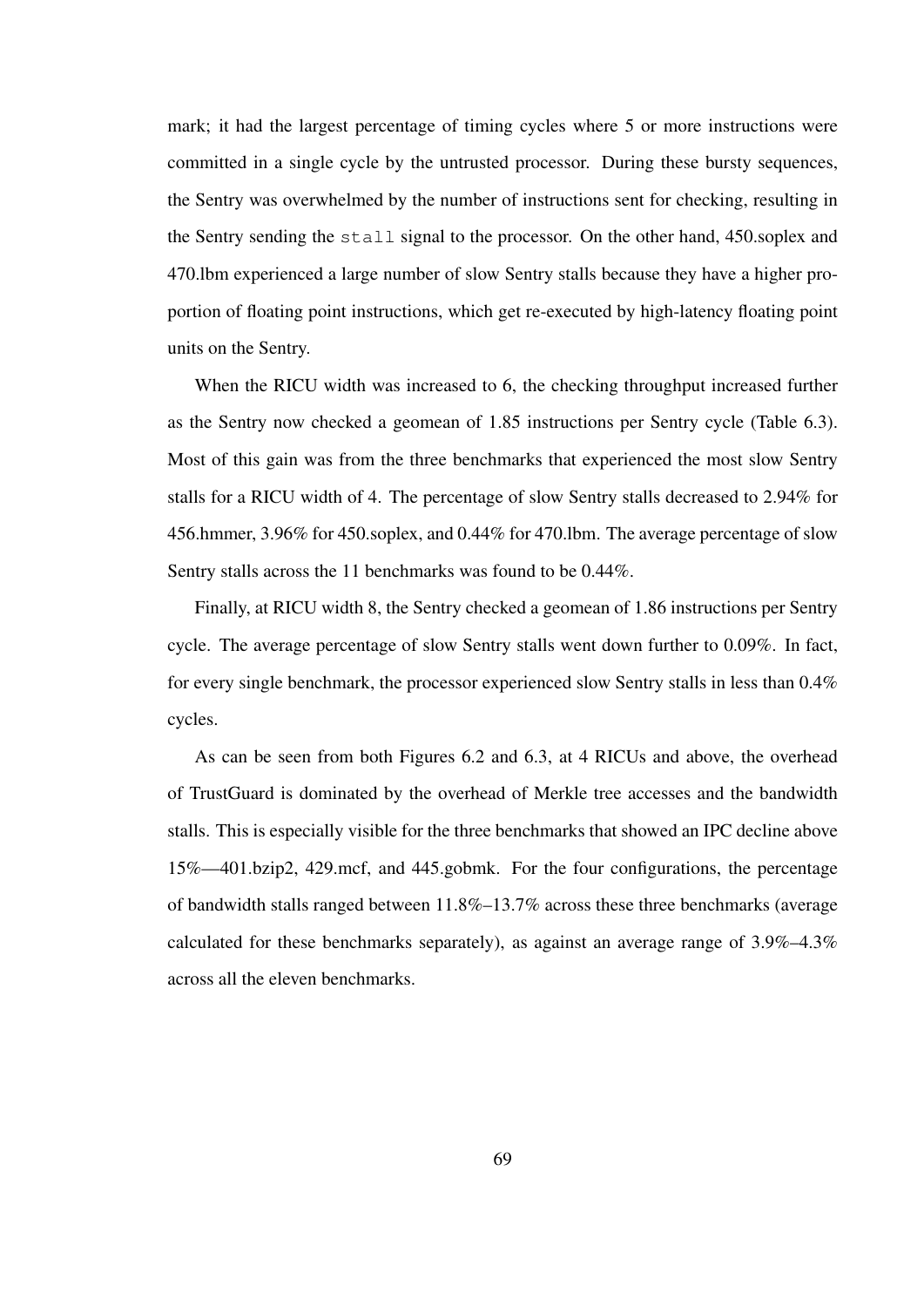## 6.4 Varying Sentry Frequency

One of the main insights behind TrustGuard is that a Sentry running at a lower clock frequency may verify the execution of instructions by the untrusted processor without impacting its performance too adversely. Along with reducing the energy consumption of the Sentry, the lower frequency could also enable the fabrication of the Sentry at older, trusted fabrication plants using technology that is a few generations old. Figure 6.4 shows the effect of varying the Sentry clock frequency on the IPC of the untrusted processor. Each different configuration of the Sentry has a RICU width of 4 instructions per cycle and a Sentry-Processor bandwidth of 10 GB/s.



Figure 6.4: Effect on untrusted processor IPC of varying the Sentry's frequency. RICU width: 4 instructions/cycle. Sentry-Processor bandwidth: 10 GB/s. Untrusted processor frequency: 2 GHz.

The challenge with running the a Sentry at a lower clock frequency is to achieve a high enough checking throughput to keep up with execution by the untrusted processor. Com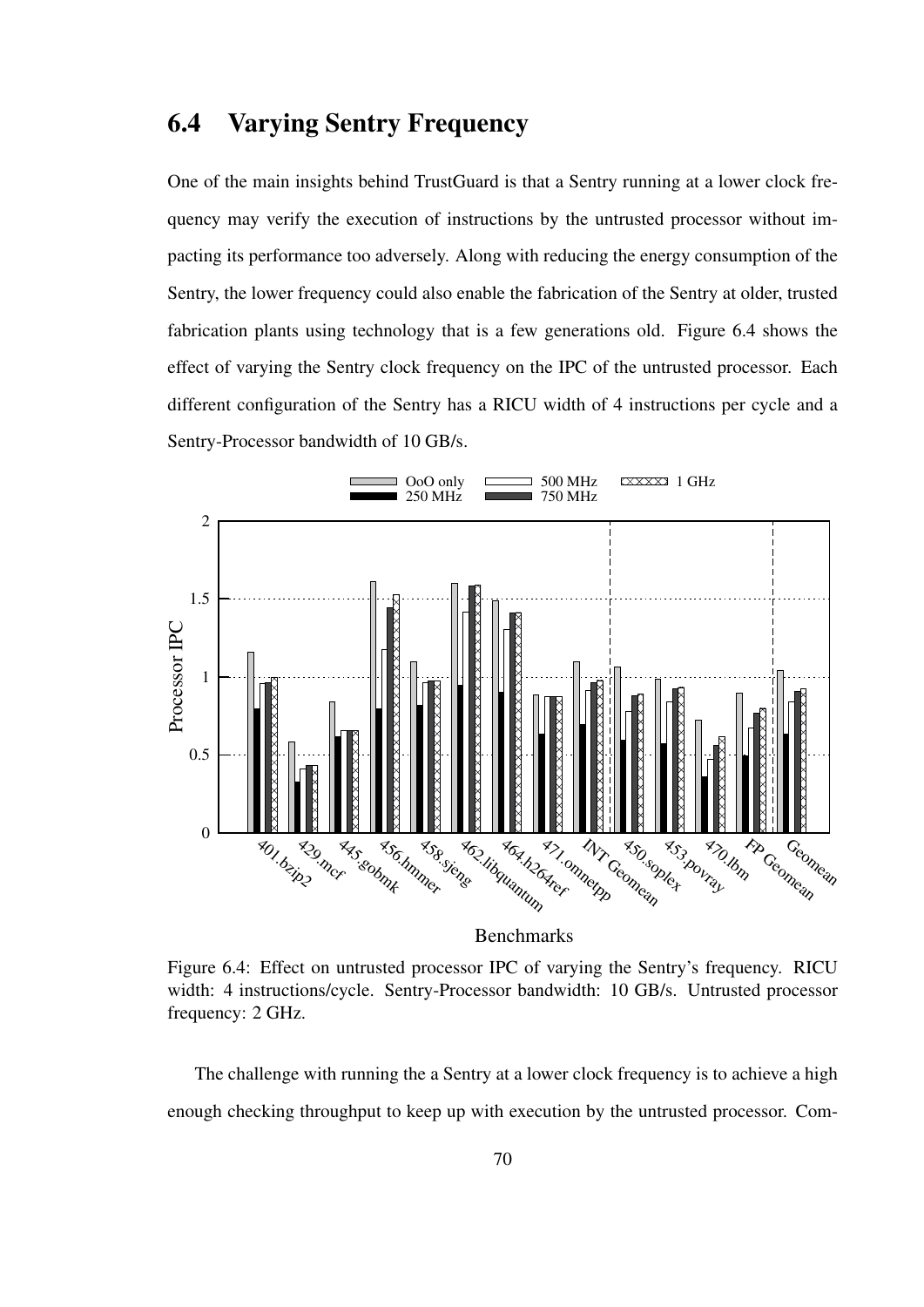pared to the out-of-order processor baseline, the eleven benchmarks showed a geomean IPC reduction of 37.2% at 500 MHz, 15.3% at 750 MHz, 8.5% at 1 GHz, 7.2% at 1.25 GHz, and 6.5% at 1.5 GHz. As expected, higher Sentry frequencies led to higher checking throughput, which in turn, improved the performance of the untrusted processor.

The average number of instructions checked by the Sentry per cycle presented an interesting metric to show how the RICU in the Sentry was overwhelmed by the number of instructions that needed to be verified. At 500 MHz, the Sentry checked a geomean of 2.55 instructions per Sentry cycle as against a maximum possible 4 instructions per cycle. This was by far the highest value of this metric seen in these experiments, including for the case when an 8-wide RICU was used at 1 GHz Sentry frequency. This is because the processor was sending instructions to the Sentry at a faster rate than the Sentry could check. So, for a large number of cycles, many instructions were always queued up in the ExecInfo buffer, which allowed the Sentry to utilize the full width of its RICU.

The performance impact of varying the Sentry frequency can also be gleaned from the Sentry's checking throughput. However, comparing checking throughput per Sentry cycle is meaningless as each configuration has a different clock period. Therefore, we measure the Normalized Sentry Throughput (NSTP), defined as the average number of instructions checked by the Sentry RICU per nanosecond. The NSTP can be calculated as follows:

NSTP = (Average checking throughput)  $\times$  (Sentry frequency in GHz)

Table 6.4 shows the NSTP achieved by the Sentryduring the execution of each benchmark. The geomean NSTP was 1.27 instructions/ns at 500 MHz, 1.68 instructions/ns at 750 MHz, 1.82 instructions/ns at 1 GHz, 1.85 instructions/ns at 1.25 GHz, and 1.86 instructions/ns at 1.5 GHz. Thus, the checking throughput of the Sentry increased at higher frequencies, which explains the improved processor IPC.

To assess the overheads impacting performance while varying Sentry frequency, we once again measured slow Sentry and bandwidth stalls experienced by the untrusted processor. Figure 6.5 shows the percentage of these stalls.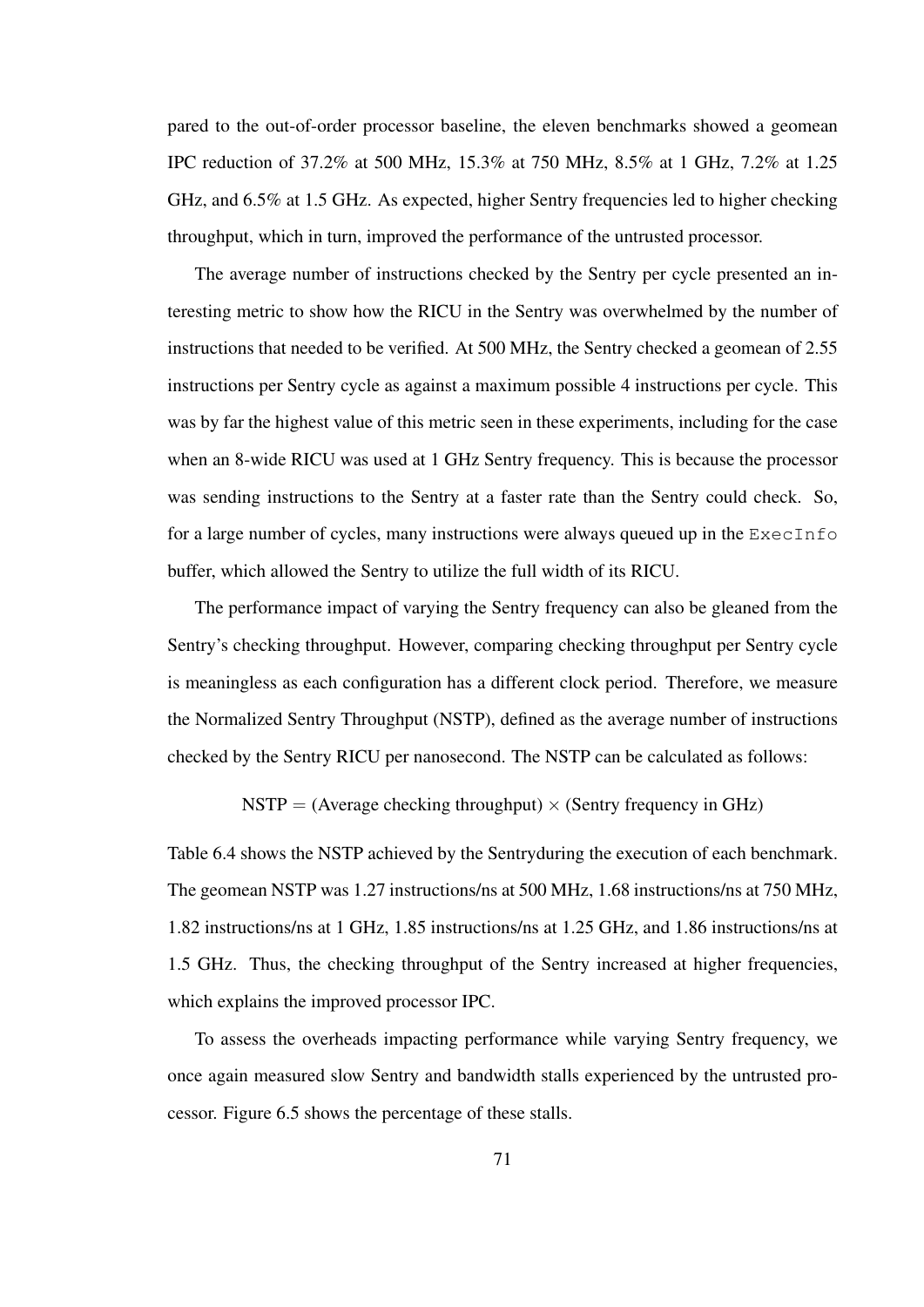| <b>Benchmark</b> | <b>Baseline</b> | <b>Normalized Sentry Throughput</b> |        |      |         |        |
|------------------|-----------------|-------------------------------------|--------|------|---------|--------|
|                  | Processor       | (Insts/ns)                          |        |      |         |        |
|                  | $\bf IPC$       | 500MHz                              | 750MHz | 1GHz | 1.25GHz | 1.5GHz |
| 401.bzip2        | 1.16            | 1.60                                | 1.91   | 1.93 | 1.99    | 1.99   |
| $429$ .mcf       | 0.59            | 0.66                                | 0.82   | 0.87 | 0.87    | 0.87   |
| 445.gobmk        | 0.84            | 1.24                                | 1.32   | 1.32 | 1.32    | 1.32   |
| 450.soplex       | 1.07            | 1.19                                | 1.56   | 1.76 | 1.78    | 1.79   |
| 453.povray       | 0.98            | 1.15                                | 1.68   | 1.85 | 1.86    | 1.87   |
| 456.hmmer        | 1.61            | 1.57                                | 2.34   | 2.89 | 3.05    | 3.15   |
| 458.sjeng        | 1.10            | 1.63                                | 1.93   | 1.95 | 1.95    | 1.95   |
| 462.libquantum   | 1.60            | 1.89                                | 2.84   | 3.17 | 3.18    | 3.18   |
| 464.h264ref      | 1.49            | 1.80                                | 2.61   | 2.83 | 2.83    | 2.83   |
| $470$ .lbm       | 0.72            | 0.72                                | 0.94   | 1.12 | 1.23    | 1.24   |
| 471.omnetpp      | 0.89            | 1.27                                | 1.75   | 1.75 | 1.75    | 1.75   |
| Geomean          | 1.04            | 1.27                                | 1.68   | 1.82 | 1.85    | 1.86   |

Table 6.4: Checking throughput of the Sentry, in instructions per nanosecond, when the Sentry frequency is varied

At 500 MHz, the performance impact is dominated by the Sentry's checking throughput lagging behind execution by the processor. This is reflected in the average percentage of slow Sentry and bandwidth stalls experienced by the processor. The processor experienced slow Sentry stalls for a geomean of 30.40% of timing cycles in this configuration. The average percentage of bandwidth stalls for this configuration was 3.74%. The effect of bandwidth stalls was more dominant than slow Sentry stalls for 401.bzip2, 429.mcf, and 445.gobmk. These benchmarks are comparatively more memory intensive and incur a large number of shadow memory accesses. These accesses result in significant information being sent across from the processor to the Sentry—a process slowed down by the bandwidth constraints on the link between the two components.

For all the other benchmarks, which are more computationally intensive, the processor suffered a large decline in its IPC. The largest declines were for benchmarks with the highest baseline IPCs. For 456.hmmer, the processor was stalled for more than half the timing cycles, waiting for the Sentry to check instruction execution. Once again, the burstiness of the benchmark aggravated the effect of the low checking throughput of the Sentry.

As the Sentry frequency was increased, the number of slow Sentry stalls dropped, re-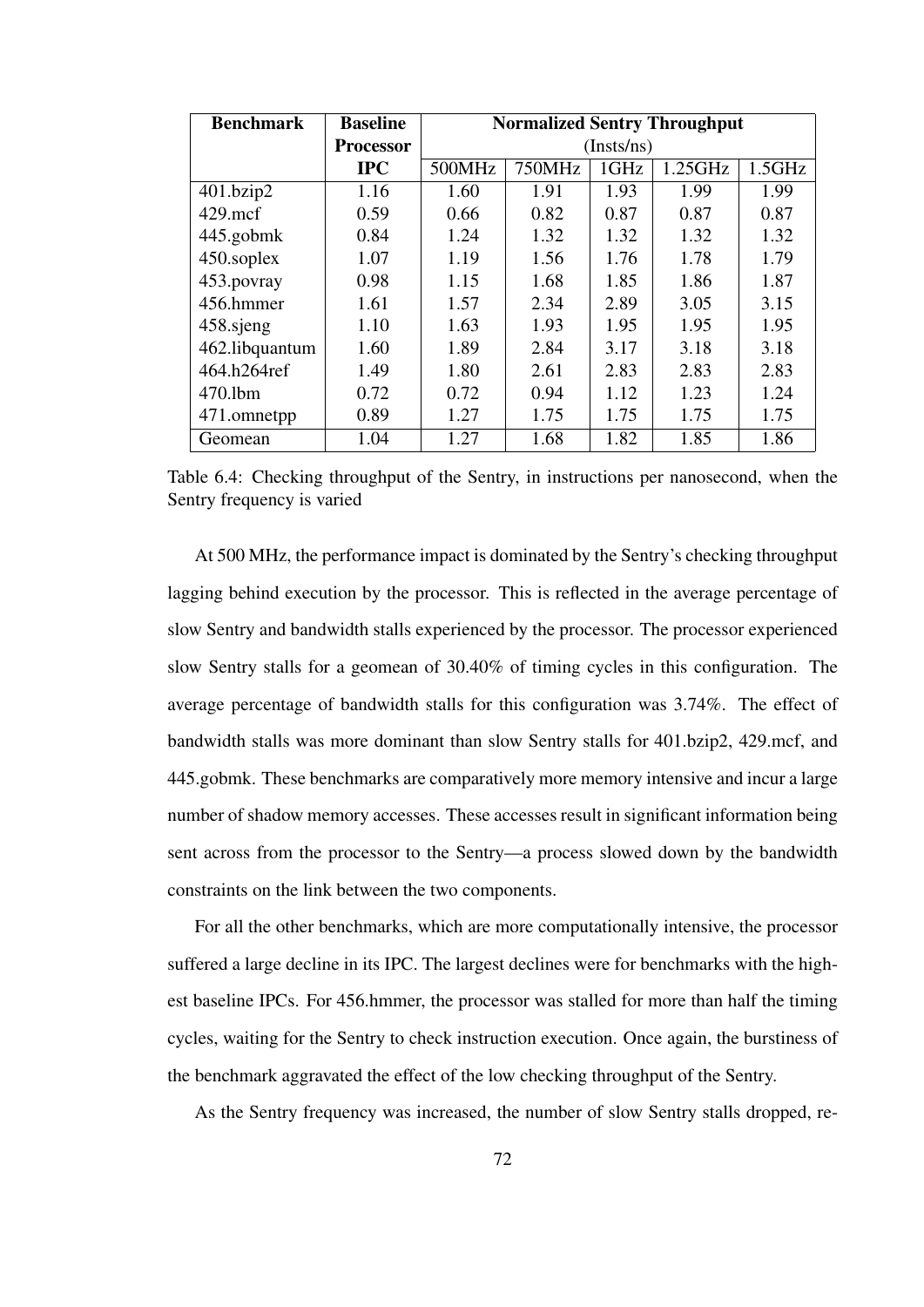

Figure 6.5: Stalls induced by the Sentry when varying the Sentry frequency (corresponding to Figure 6.4). RICU width: 4 instructions/cycle. Sentry-Processor bandwidth: 10 GB/s. Untrusted processor frequency: 2 GHz. 1: 500 MHz, 2: 750 MHz, 3: 1 GHz, 4: 1.25 GHz, 5: 1.5GHz.

sulting in improved processor IPC. The average percentage of slow Sentry stalls was 8.79% at 750 MHz, 2.27% at 1 GHz, 0.52% at 1.25 GHz, and 0.08% at 1.5 GHz. By contrast, the average percentage of bandwidth stalls was relatively constant: 4.17% at 750 MHz, 4.14% at 1 GHz, 4.23% at 1.25 GHz, and 4.16% at 1.5 GHz. This intuitively makes sense because the absolute amount of communication occurring between the processor and the Sentry is constant for each of these configurations.

An interesting result related to the occurrence of slow Sentry and bandwidth stalls can be seen from 401.bzip2 in Figure 6.5. At 500 MHz, there are a lot more slow Sentry stalls because of lower checking throughput. These stalls actually help hide the effect of bandwidth limitations for a number of clock cycles. As the Sentry's checking throughput increases due to higher Sentry frequency, most of these slow Sentry stalls disappear and instead, the bandwidth of communication becomes the new bottleneck. This accounts for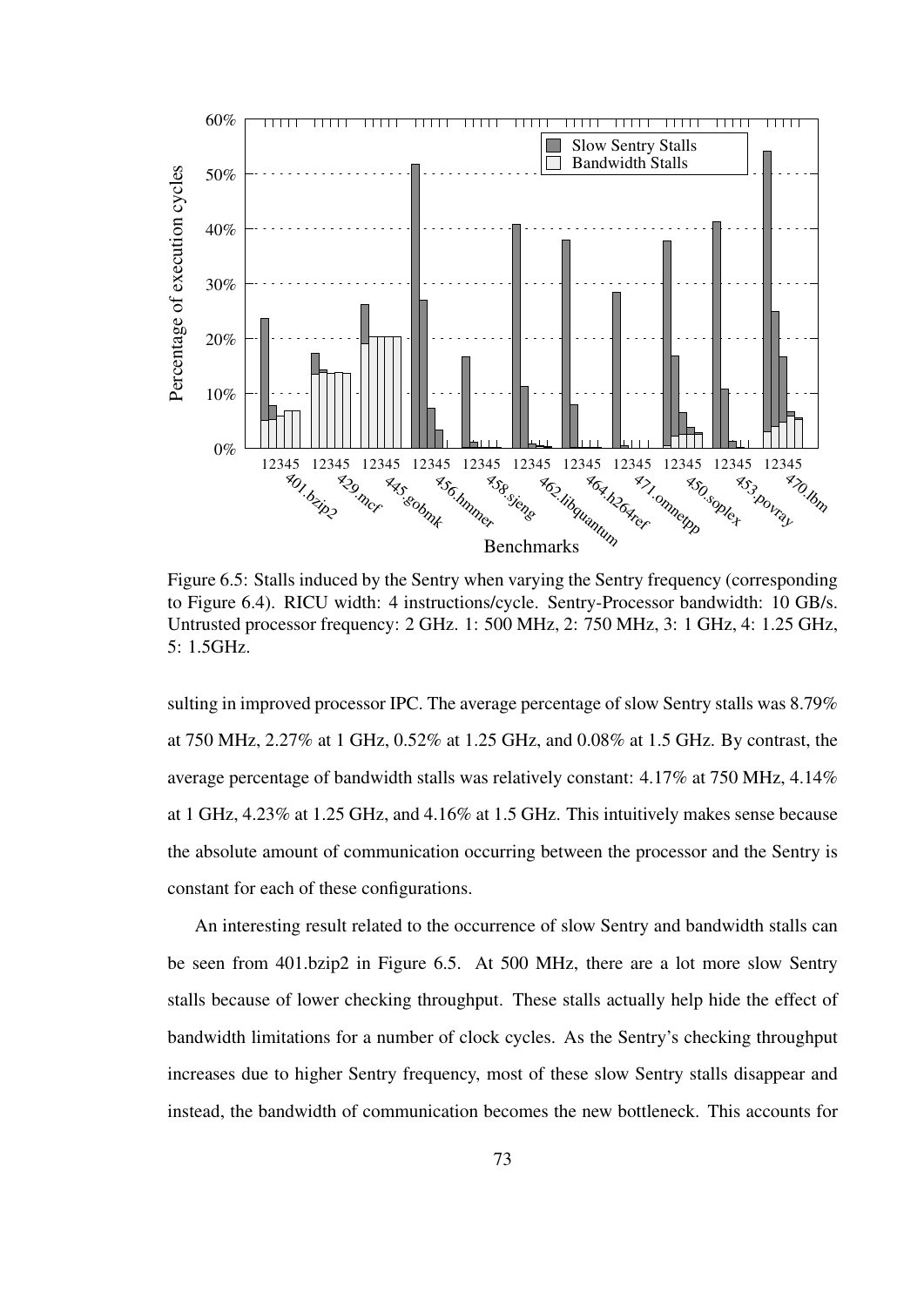the increase in the percentage of bandwidth stalls at higher frequencies: 5.03% at 500 MHz, 5.28% at 750 MHz, 5.85% at 1 GHz, 6.78% at 1.25 GHz, and 6.80% at 1.5 GHz. A similar trend is also visible for 450.soplex and 470.lbm. This trend does not manifest for other benchmarks because slow Sentry stalls, not bandwidth stalls, are the bottleneck for them.

#### 6.5 Varying Sentry-Processor Bandwidth

The average percentage of bandwidth stalls in Figures 6.3 and Figures 6.5 remained relatively stable because the communication between the processor and the Sentry depends on program characteristics (number of cache lines accessed by memory, distribution of instructions, L1 cache miss rates, L1 cache eviction rates, etc.) With cache mirroring, the processor need not send data corresponding to L1 cache hits to the Sentry. Therefore, programs with greater cache locality will save on communication. Similarly, for branch instructions where control flow does not jump to a new location, the new program counter is not sent across to the Sentry, saving on some more communication.

The overhead of shadow memory accesses was by far the biggest contributor to communication between the processor and the Sentry . For example, when the Bonsai Merkle tree was implemented in the simulator without the presence of a cache on the Sentry, the processor spent most of its time in bandwidth stalls and its IPC dropped to near-zero levels. This was because the processor was having to send across MACs, counters, and all Merkle tree nodes leading up to the root to the Sentry for verification. Adding an instruction and a data cache on the Sentry was the first optimization that enabled this system to work without prohibitive overheads.

Figure 6.6 shows the effect of varying the Sentry-Processor bandwidth on the IPC of the untrusted processor. For each configuration of bandwidth, the RICU width was set to 4 instructions and the frequency of the Sentry was set at 1 GHz, i.e. half the frequency of the untrusted processor.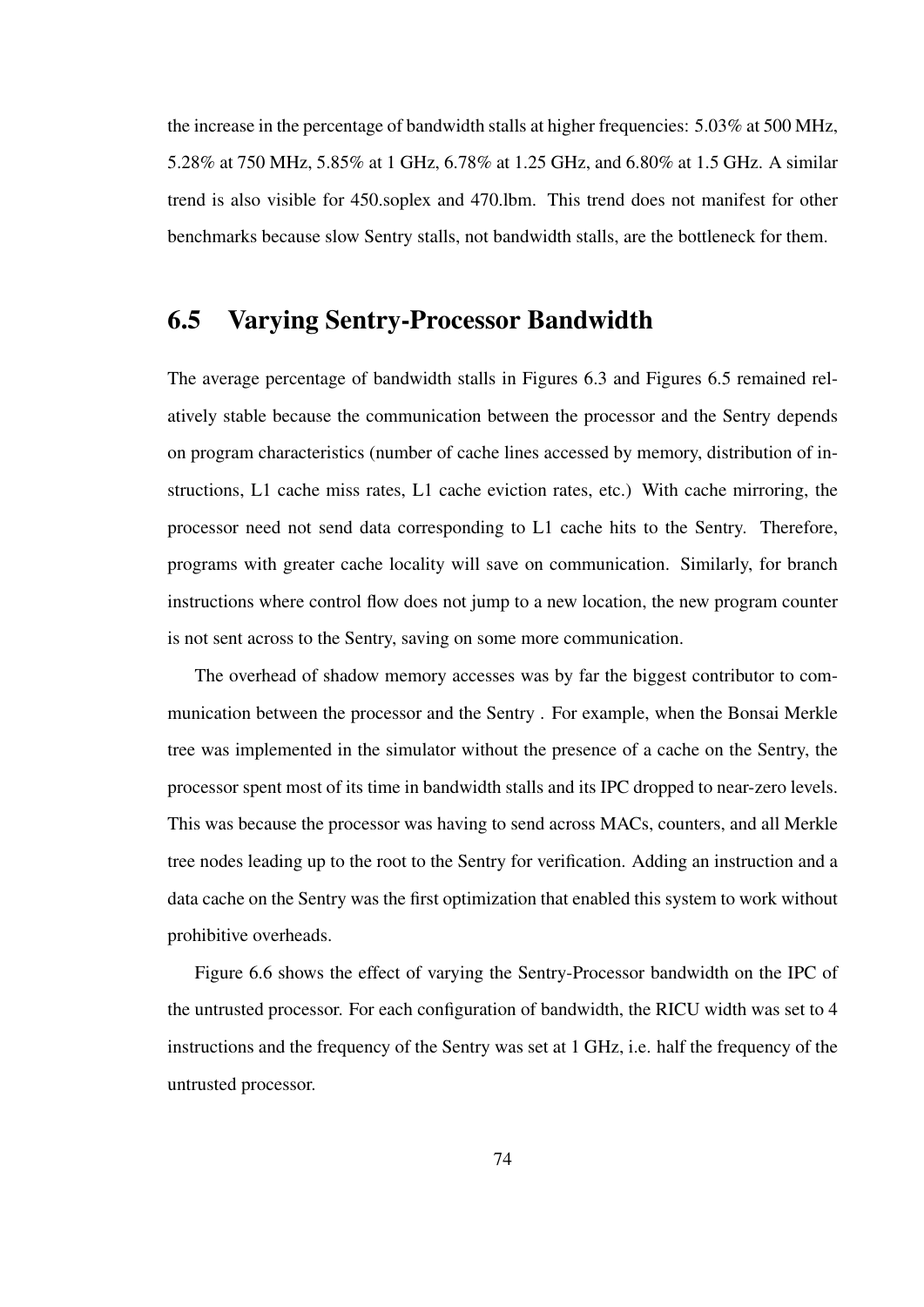

Figure 6.6: Effect on untrusted processor IPC of varying the bandwidth between the processor and the Sentry. RICU width: 4 instructions/cycle. Sentry frequency: 1 GHz. Untrusted processor frequency: 2 GHz.

As seen in Figure 6.6, configurations with higher bandwidth achieved higher processor IPCs. The geomean decline in processor IPC with respect to the out-of-order only baseline was found to be 21.1% at 5 GB/s, 8.5% at 10 GB/s, and 7.5% at 15 GB/s. There was a significant increase in processor IPCs when increasing bandwidth from 5 GB/s to 10 GB/s. However, when the bandwidth increased from 10 GB/s to 15 GB/s, there was an improvement in processor IPC for only three benchmarks—401.bzip2, 429.mcf, and 445.gobmk. For the other eight benchmarks, there was no significant improvement in the processor IPC (less than 2 percentage points). Once again, we measured the percentage of slow Sentry and bandwidth stalls experienced by the untrusted processor in order to assess the overheads affecting performance. This data is shown in Figure 6.7.

As Figure 6.7 shows, the average percentage of bandwidth stalls was found to be 25.34% at 5 GB/s, 4.14% at 10 GB/s, and 0.24% at 15 GB/s. Most of the gains while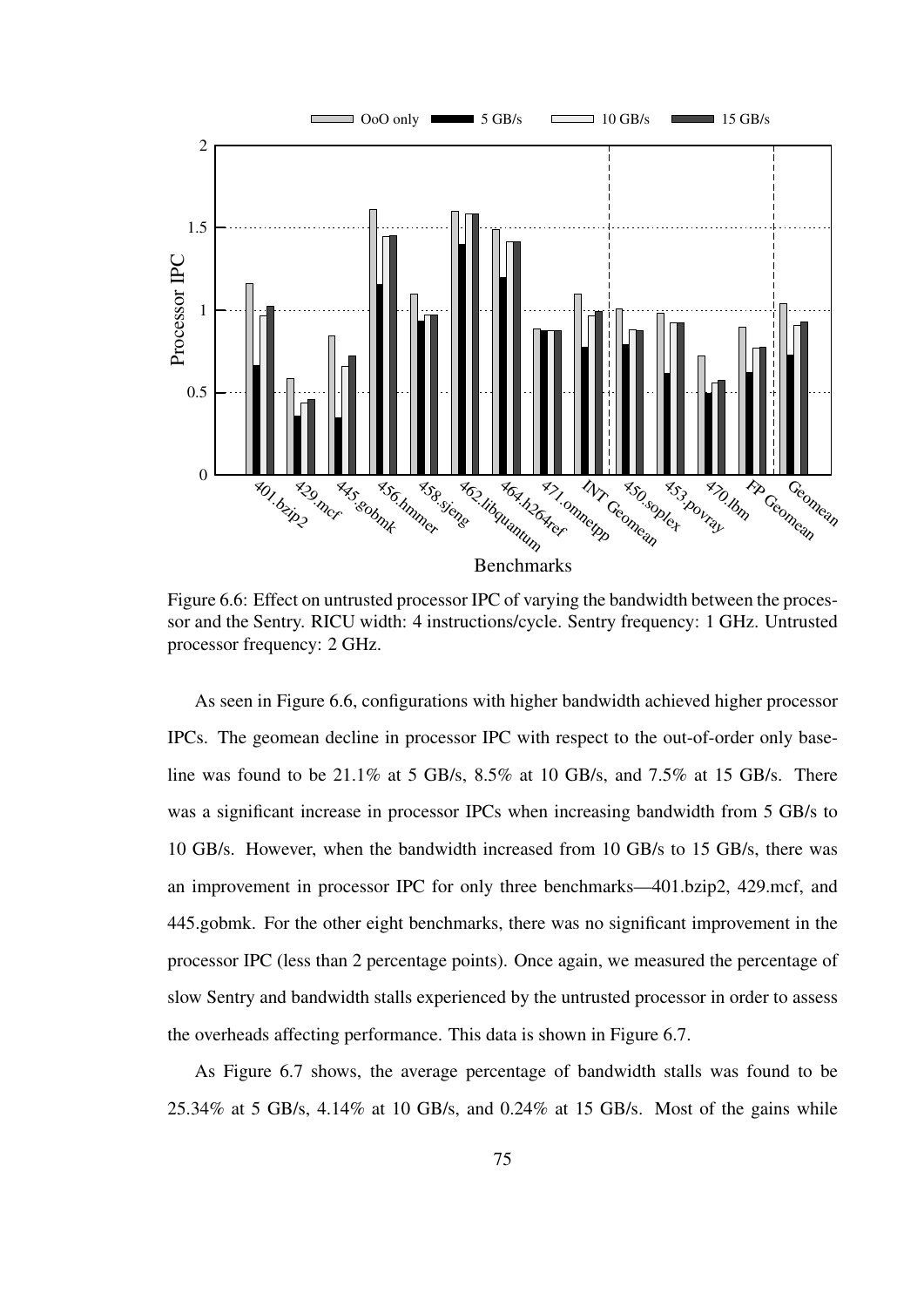

Figure 6.7: Stalls induced by the Sentry when varying the processor to Sentry channel bandwidth (corresponding to Figure 6.4). RICU width: 4 instructions/cycle. Sentry frequency: 1 GHz. Untrusted processor frequency: 2 GHz. 1: 5 GB/s, 2: 10 GB/s, 3: 15 GB/s.

increasing the bandwidth from 10 GB/s to 15 GB/s came from the above mentioned three benchmarks. For 401.bzip2, the percentage of bandwidth stalls was 38.34% at 5 GB/s, 5.85% at 10 GB/s, and 0.44% at 15 GB/s. For 429.mcf, the same number was 49.24% at 5 GB/s, 13.68% at 10 GB/s, and 0.90% at 15 GB/s. For 445.gobmk, this metric was 61.38% at 5 GB/s, 20.27% at 10 GB/s, and 0.89% at 15 GB/s.

429.mcf and 445.gobmk showed a high number of bandwidth stalls because they experienced relatively high miss rates in the data cache, which in turn, increased the amount of information to be communicated to the Sentry. The data cache miss rate was approximately 27% for 429.mcf and approximately 15% for 445.gobmk, compared to an average of 3% across the other nine benchmarks. 401.bzip2 too had an above average data cache miss rate of approximately 5%. The effects of these misses was exacerbated by the high number of memory operations performed in this benchmark. By contrast, 456.hmmer with 99.1%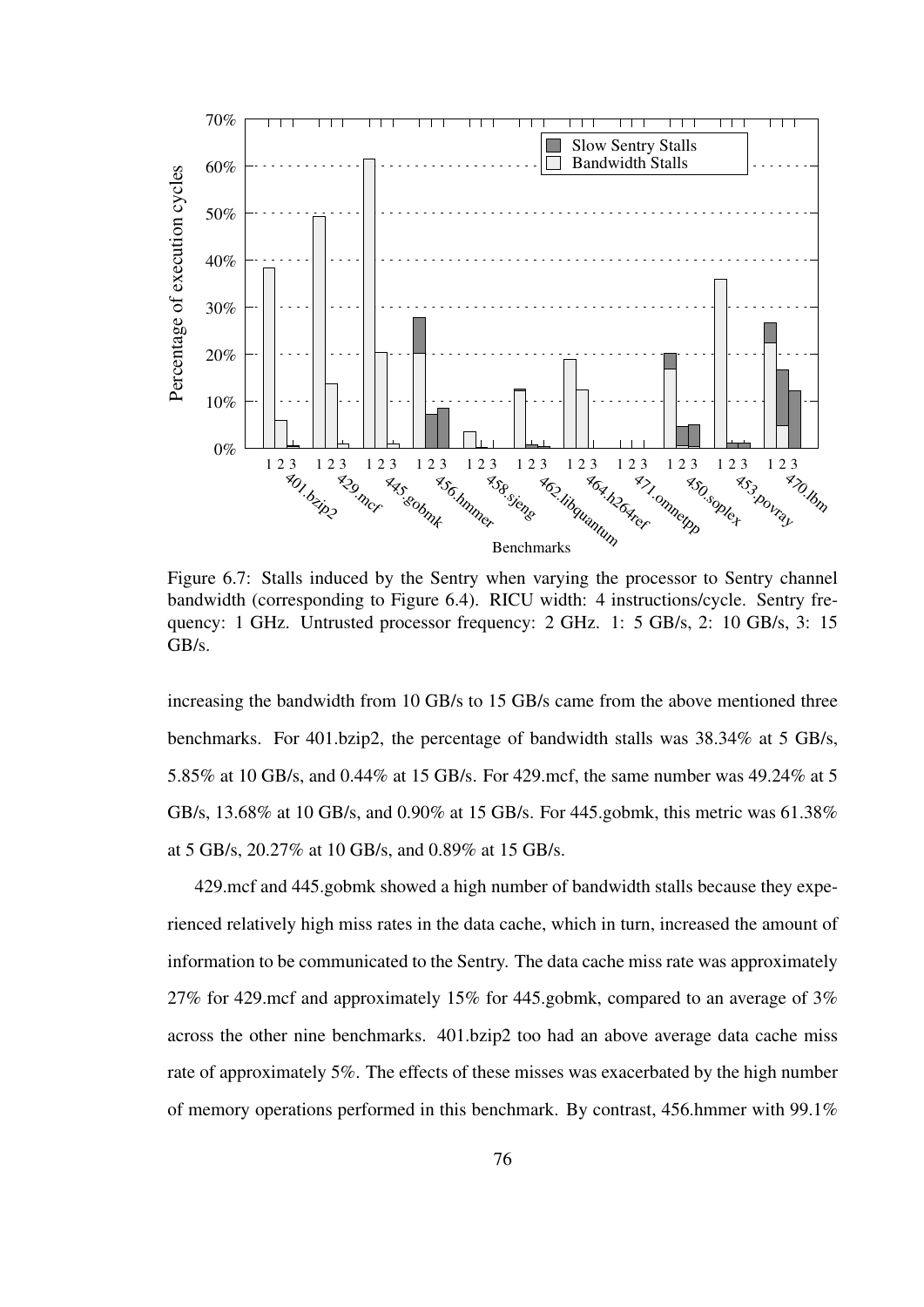data cache hit rate only experienced bandwidth stalls for 0.0064% of timing cycles.

As the percentage of bandwidth stalls declines due to higher bandwidth, it sometimes results in an increase in the percentage of slow Sentry stalls, as can be observed most noticeably for 456.hmmer in Figure 6.7. As bandwidth increases, execution information is delivered at a higher rate to the Sentry . Thus, the Sentry RICU may have to achieve higher throughput to match this higher rate of delivery. However, the RICU in 456.hmmer already has a high throughput and cannot increase its pace of checking without an increase in the RICU width. Consequently, we see an uptick in the percentage of slow Sentry stalls for 456.hmmer.

Finally, it must be noted that at 15 GB/s, the processor experiences bandwidth stalls in less than 1% of timing cycles for every single benchmark evaluated. At this bandwidth, eight of the eleven benchmarks do not experience any significant number of slow Sentry stalls. For these benchmarks, the overhead of shadow memory accesses becomes the bottleneck. Thus, the processor IPCs observed are very similar to the corresponding processor IPCs reported in Figure 6.1.

The effect of varying bandwidth on performance can also be gauged by measuring the bandwidth requirements when the processor executes these benchmarks. Table 6.5 shows the mean bandwidth usage, when the maximum Sentry-Processor link bandwidth was 10 GB/s and also when the maximum bandwidth was unrestricted. As seen from the case where the maximum bandwidth was unrestricted, two benchmarks had very high bandwidth requirements—429.mcf and 445.gobmk. These were also the benchmarks which showed the maximum percentage of bandwidth stalls in Figures 6.3, 6.5, and 6.7. The geomean of the average bandwidth usage across the eleven benchmarks with unrestricted bandwidth on the link was 6.95 GB/s; the value of the same metric was 6.16 GB/s, when the bandwidth was limited to 10 GB/s.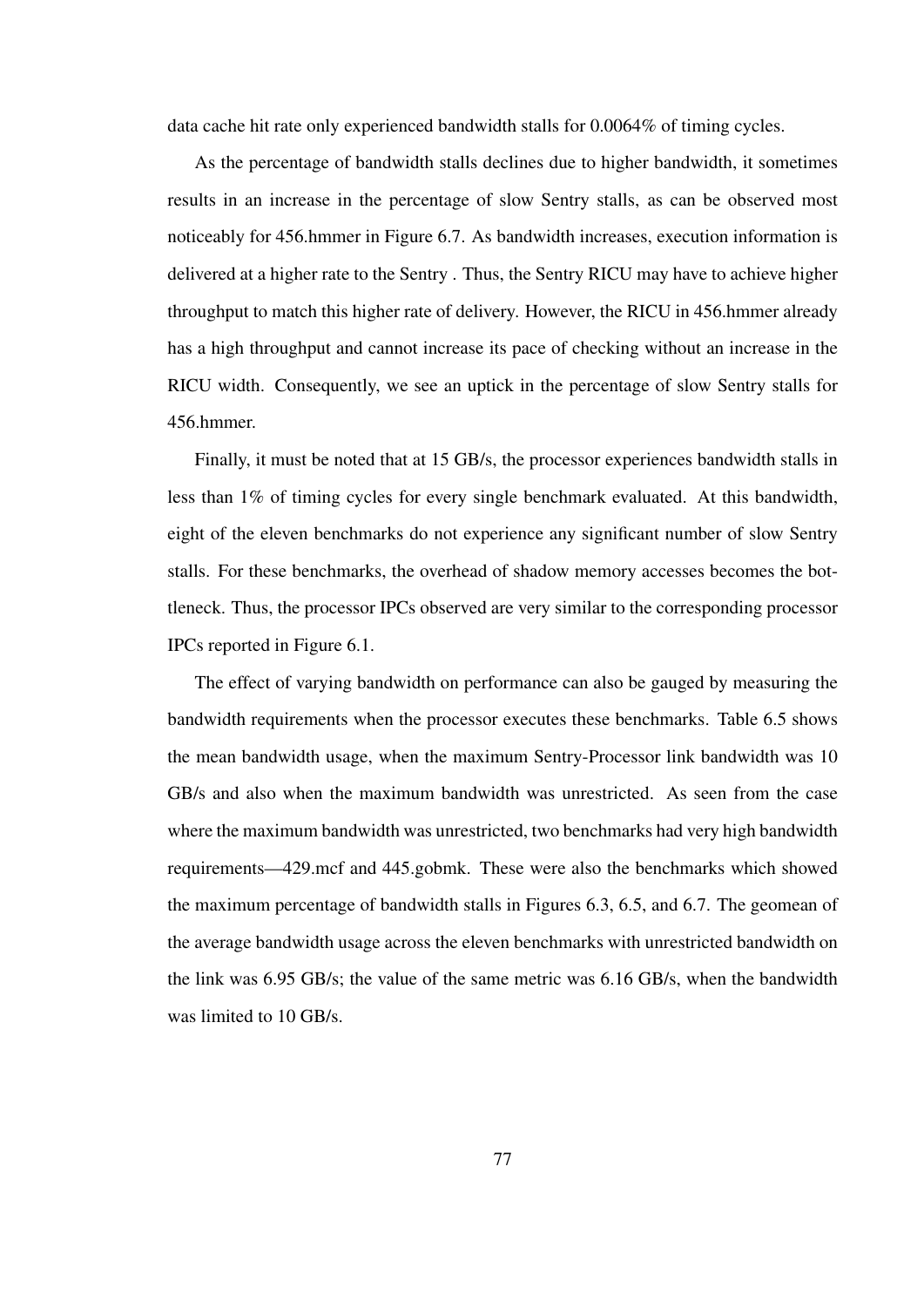| <b>Benchmark</b> | <b>Mean Bandwidth Usage (GB/s)</b> |               |  |  |
|------------------|------------------------------------|---------------|--|--|
|                  | Max 10GB/s B/W                     | Unlimited B/W |  |  |
| 401.bzip2        | 7.33                               | 7.82          |  |  |
| $429$ .mcf       | 8.15                               | 10.06         |  |  |
| 445.gobmk        | 8.72                               | 15.32         |  |  |
| 450.soplex       | 5.33                               | 5.56          |  |  |
| 453.povray       | 7.63                               | 7.88          |  |  |
| 456.hmmer        | 6.14                               | 6.64          |  |  |
| 458.sjeng        | 4.67                               | 4.95          |  |  |
| 462.libquantum   | 5.56                               | 5.56          |  |  |
| 464.h264ref      | 5.54                               | 6.47          |  |  |
| 470.1bm          | 6.30                               | 6.56          |  |  |
| 471.omnetpp      | 4.15                               | 4.44          |  |  |
| Geomean          | 6.16                               | 6.95          |  |  |

Table 6.5: Mean Bandwith Usage for Sentry-Processor link for: (1) Maximum Bandwidth 10 GB/s, and (2) Unrestricted Bandwidth

## 6.6 Effect of Link Compression

Besides caching on the Sentry, the other mechanism used by TrustGuard to reduce the amount of communication between the processor and the Sentry was link compression. The previous graphs reported processor IPC numbers for configurations where link compression was always enabled. This section quantifies the effect of link compression on the performance of the untrusted processor. To this end, we ran simulations for two additional configurations: (1) No link compression at bandwidth 10 GB/s; and (2) No link compression at bandwidth 15 GB/s. Figure 6.8 shows the processor IPC for these two configurations as well as for the out-of-order only baseline and the configuration with link compression enabled at 10 GB/s. For the four configurations shown in the figure, the RICU width was set to 4 instructions per cycle and the Sentry was clocked at 1 GHz.

As shown in Figure 6.8, link compression enabled a significant reduction in bandwidth requirements. Without link compression, the untrusted processor experienced a geomean IPC decline of 10.9% at 15 GB/s bandwidth and 18.7% at 10 GB/s bandwidth. By contrast, using link compression at 10 GB/s bandwidth incurred much lower overhead than either configuration without link compression (a geomean IPC decline of 8.5%).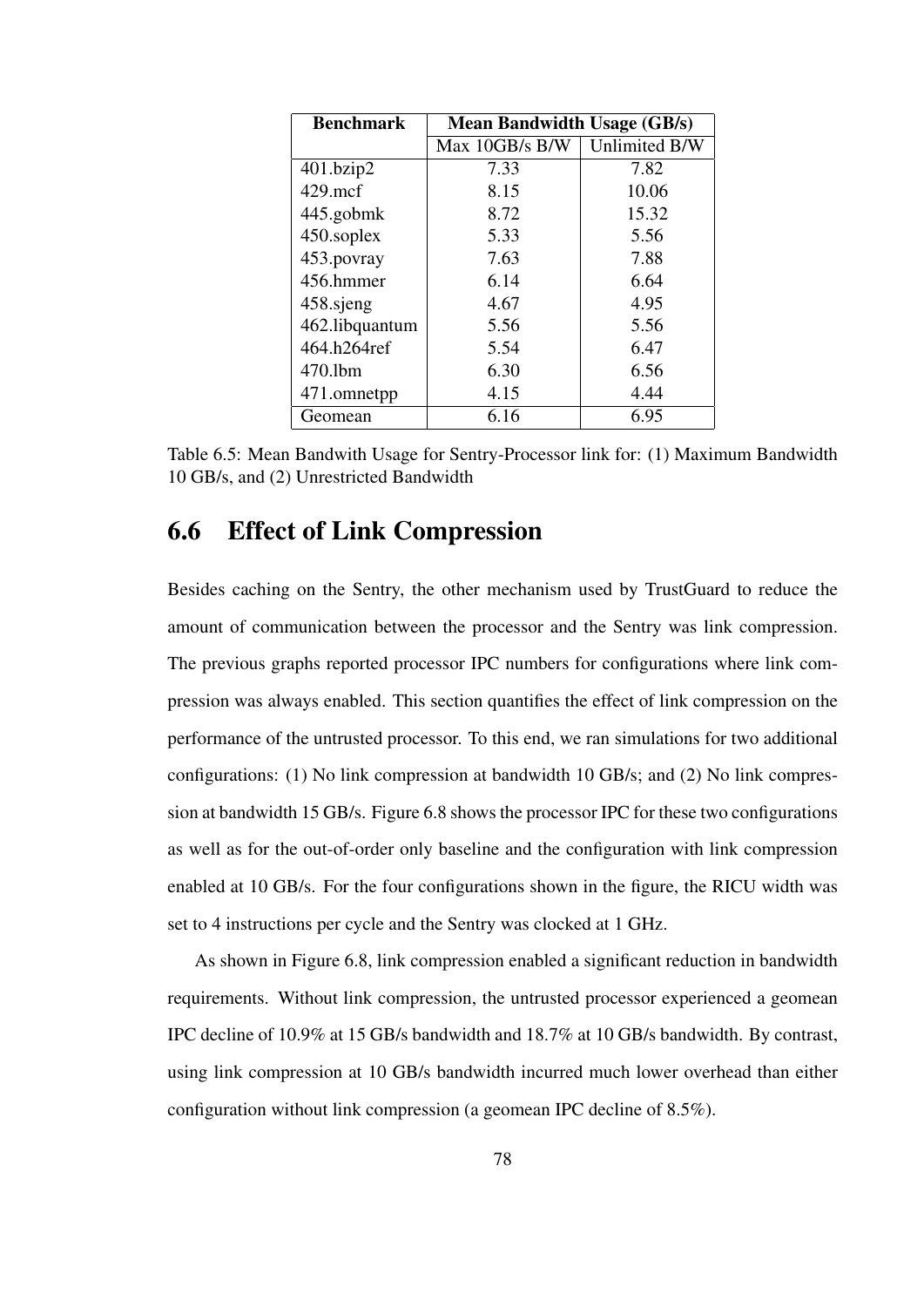

Figure 6.8: Effect of link compression on untrusted processor IPC. NoComp: Link compression not used. Comp: Link compression used. RICU width: 4 instructions/cycle. Sentry frequency: 1 GHz. Untrusted processor frequency: 2 GHz.

Figure 6.9 shows the percentage of bandwidth stalls experienced by the processor for each of the above configurations. While all benchmarks experienced a massive reduction in the percentage of bandwidth stalls due to link compression, the effect was seen most noticeably for 429.mcf, 445.gobmk, and 453.povray. The average percentage of bandwidth stalls was found to be 21.79% when no link compression was used at 10 GB/s, 9.68% when no link compression was used at 15 GB/s, and 4.14% when link compression was used at 10 GB/s. The highest number of bandwidth stalls were seen in 445.gobmk, which according to Table 6.5 requires a mean bandwidth usage of 15.32 GB/s (when link compression is enabled).

An important consideration when it comes to link compression is the simplicity of the compression algorithm used. As explained in Section 4.4, TrustGuard uses a combination of Significance-Width Compression (SWC) and Frequent Value Encoding (FVE). More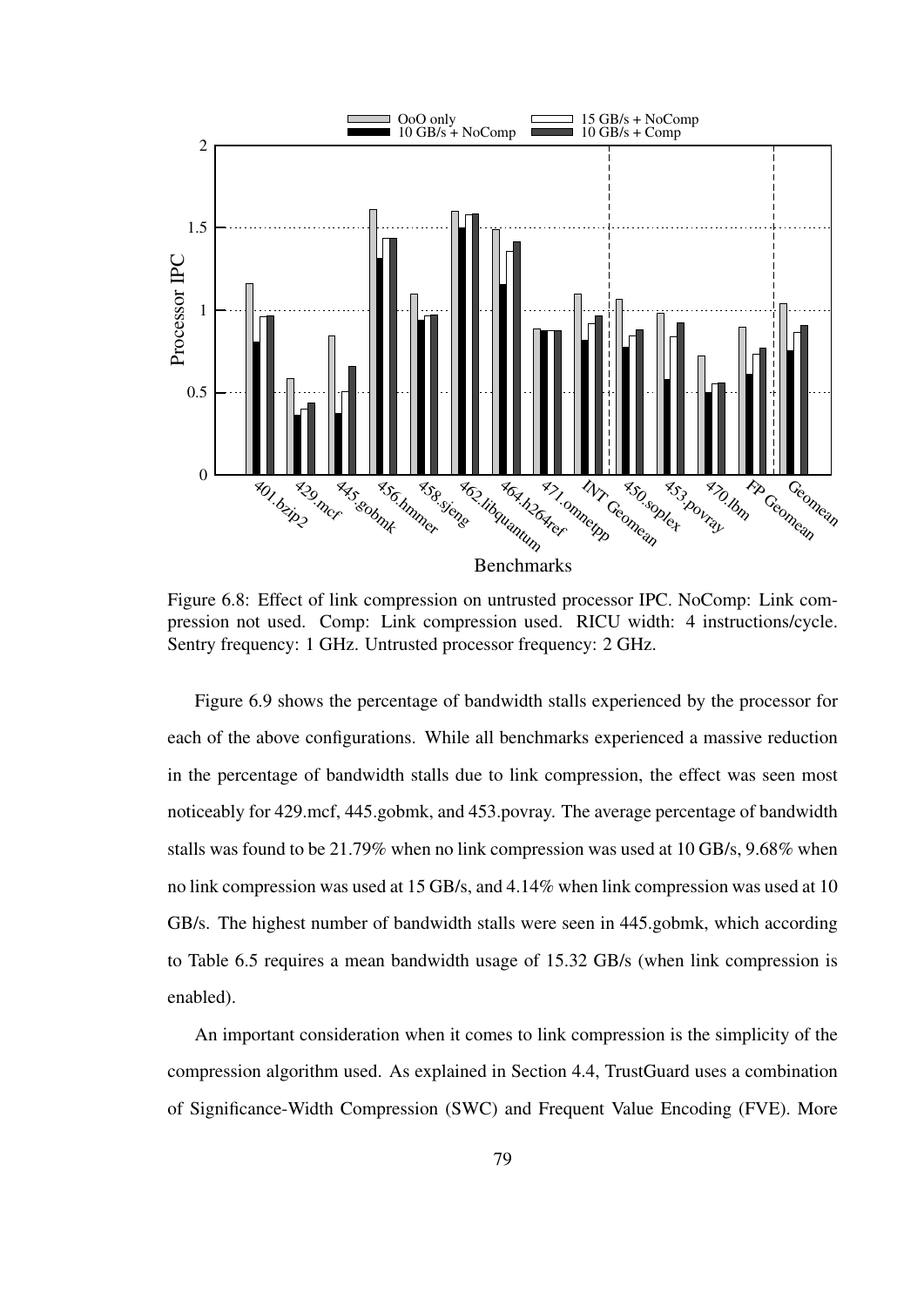

Figure 6.9: Effect of link compression on percentage of bandwidth stalls experienced by the processor. NoComp: Link compression not used. Comp: Link compression used. RICU width: 4 instructions/cycle. Sentry frequency: 1 GHz. Untrusted processor frequency: 2 GHz.

complex compression algorithms could be used to further reduce the bandwidth requirements. However, these algorithms might require more complex implementations, which might also increase the latency of communication between the processor and the Sentry.

#### 6.7 Link Utilization

Mean bandwidth usage (shown in Table 6.5) is only one metric that characterizes the communication between the Sentry and the untrusted processor. Another important metric for the system is the utilization of the link itself. Figure 6.10 quantifies this utilization by showing the cumulative distribution of instantaneous bandwidth usage (bandwidth used in a particular cycle) over the number of execution cycles for the benchmarks. The Sentry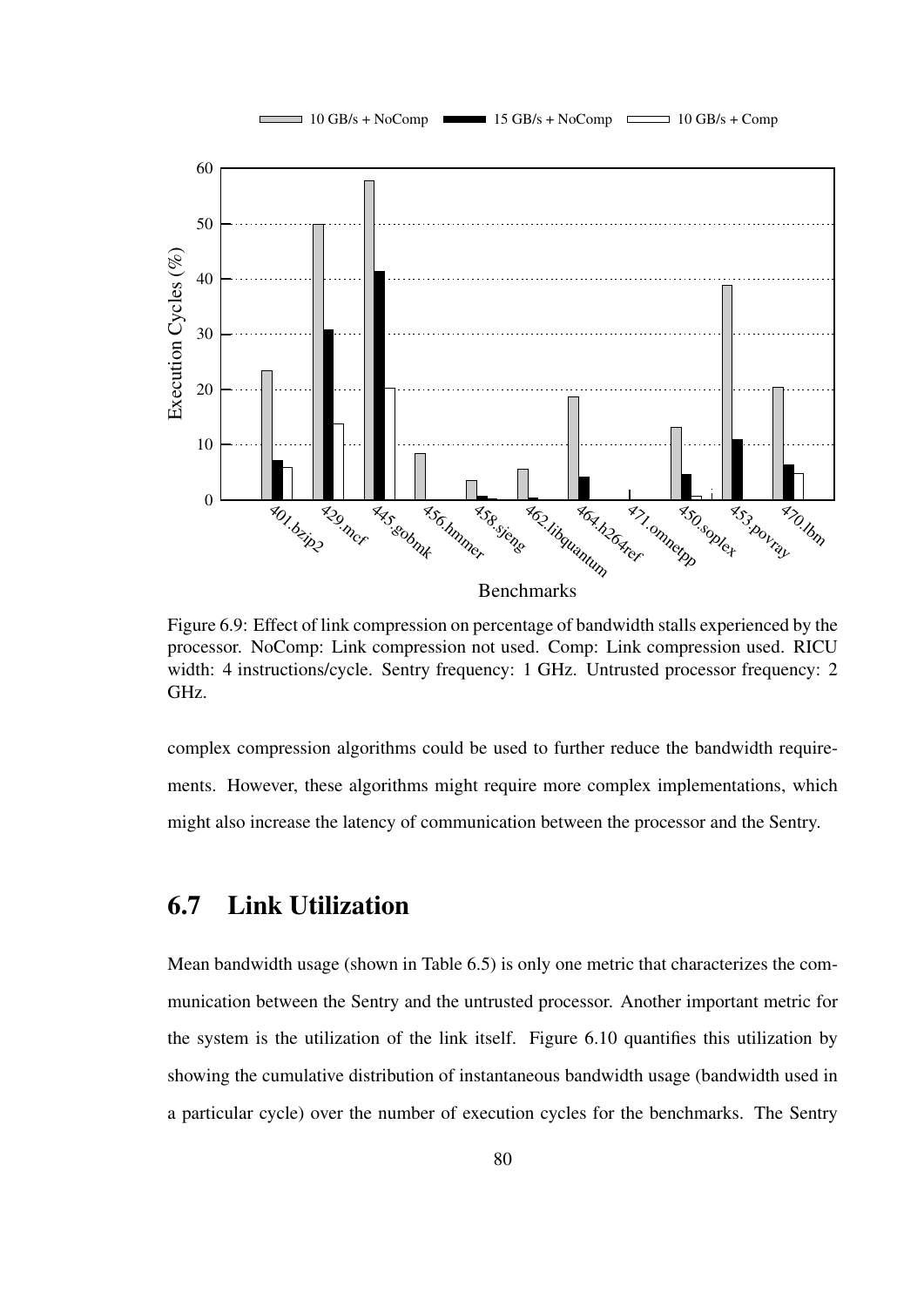configuration for Figure 6.10 has RICU width 4, maximum Sentry-Processor bandwidth of 10 GB/s, and a Sentry frequency of 1 GHz.



Figure 6.10: Cumulative distribution of instantaneous bandwidth usage over percentage of execution cycles, showing utilization of the link between the processor and the Sentry. RICU: 4 instructions/cycle. Sentry frequency: 1 GHz. Sentry-Processor bandwidth: 10 GB/s. Untrusted processor frequency: 2 GHz.

As shown in Figure 6.10, benchmarks with relatively high communication between the processor and the Sentry have a large number of execution cycles with large instantaneous bandwidths. For instance, for 445.gobmk, the instantaneous bandwidth usage is less than 8GB/s for only 14.9% of execution cycles. By contrast, for benchmarks like 471.omnetpp and 458.sjeng that have lesser communication, more than 50% of execution cycles have instantaneous bandwidth usage less than 4GB/s. There is also a correlation between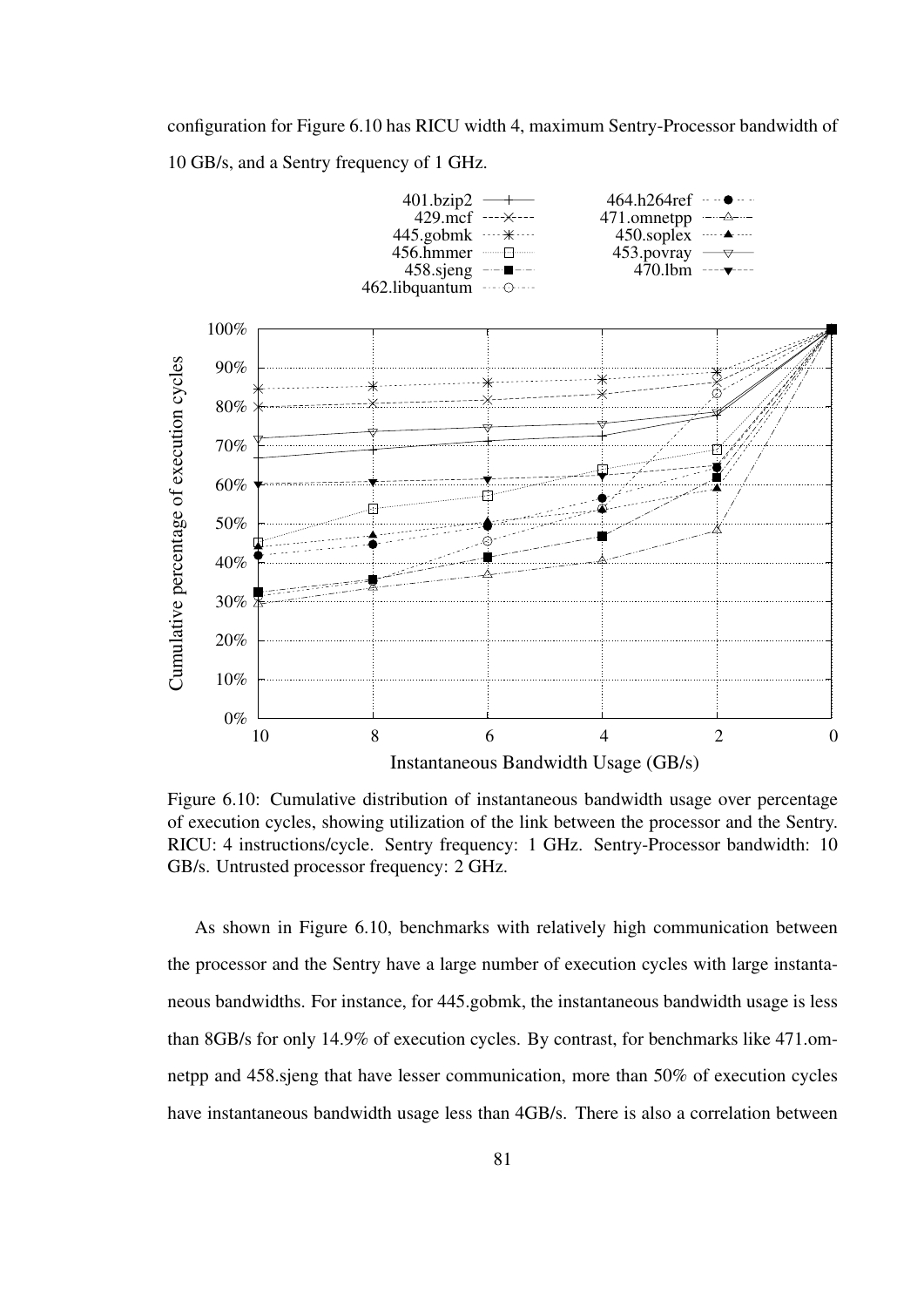higher mean bandwidth usage and the percentage of execution cycles where the instantaneous bandwidth usage is equal to the maximum possible bandwidth. For instance, 429.mcf (mean bandwidth usage 10.06 GB/s when bandwidth is unrestricted) and 445.gobmk (mean bandwidth usage 15.32 GB/s with unrestricted bandwidth) use up the full 10 GB/s bandwidth for 79.98% and 84.62% respectively of execution cycles. By contrast, 471.omnetpp (with the minimum mean bandwidth usage of 4.44 GB/s) uses up the full 10 GB/s bandwidth for only 29.30% of execution cycles.



#### 6.8 Average Latency of Instruction Verification

Figure 6.11: Average latency, in terms of number of processor cycles, between committing of an instruction in the untrusted processor and its checking by the Sentry. Sentry-Processor bandwidth: 10 GB/s. Untrusted processor frequency: 2 GHz.

Output operations in TrustGuard cannot proceed until they are verified by the Sentry. Figure 6.11 shows the average latency for each instruction from when it is committed in the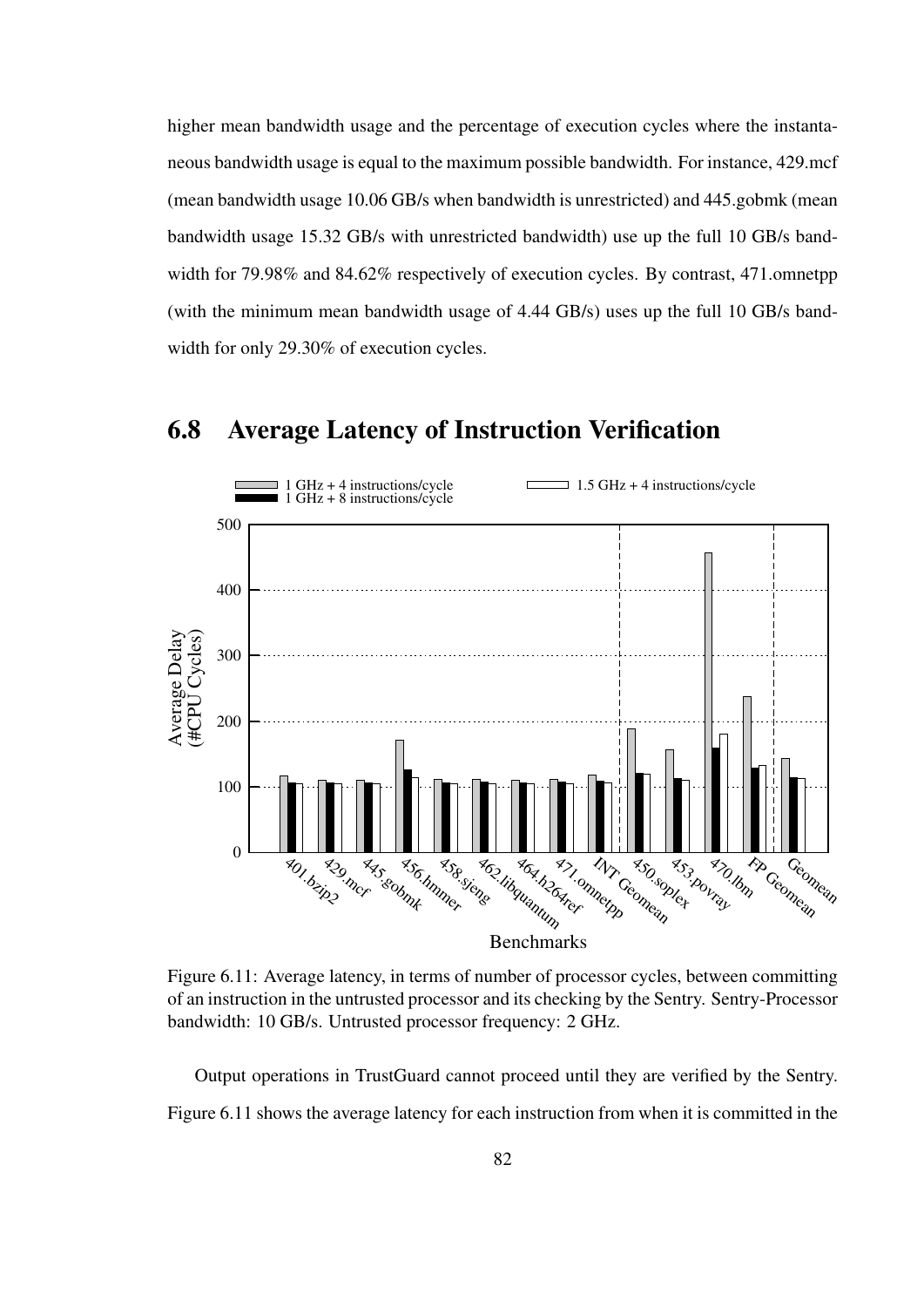untrusted processor to when it is verified by the Sentry. This metric gives a sense of how long output operations would be delayed. With improvement in frequency, the throughput of checking increases, which results in a decline in the average latency. The geomean average latency for each instruction is 143 CPU cycles  $(0.072 \mu s)$  at 1GHz and RICU width 4 instructions/cycle, 114 CPU cycles  $(0.057\mu s)$  at 1GHz and RICU width 8 instructions/cycle, and 113 CPU cycles  $(0.057\mu s)$  at 1.5GHz and RICU width 4 instructions/cycle. Note that every instruction incurs a latency of at least 100 cycles, which is assumed to be the latency of off-chip communication by the processor.

There is a clear difference between the SPECINT and SPECFP benchmarks. At 1GHz and RICU width 4 instructions/cycle, SPECINT has a geomean latency of 118 CPU cycles  $(0.059\mu s)$ , while SPECFP has a geomean latency of 238 CPU cycles  $(0.119\mu s)$ . The reason for this difference is that floating point operations have higher latencies than integer operations; this latency is magnified because the Sentry runs at half the frequency of the untrusted processor. At higher frequency (1.5GHz) or with greater parallelism in the Sentry (RICU width 8 instructions/cycle), the throughput of the Sentry increases, leading to significant decline in the latency of committed instructions. The average latency of SPECFP benchmarks drops to 129 CPU cycles  $(0.065\mu s)$  at 1GHz and 8RICUs and to 133 CPU cycles  $(0.067 \mu s)$  at 1.5GHz and RICU width 4 instructions/cycle.

#### 6.9 Energy

We used McPAT v1.2 [85] to model the energy of the TrustGuard processor and Sentry using execution statistics from our performance simulations. Power for the MAC engines was estimated using an HMAC-MD5 accelerator [135], adapted to our design using technology scaling. The processor-Sentry link was modeled as a PCIe interconnect [2].

Figure 6.12 shows the energy consumption of TrustGuard, normalized to the energy consumption of the baseline untrusted processor. The Sentry configuration used had RICU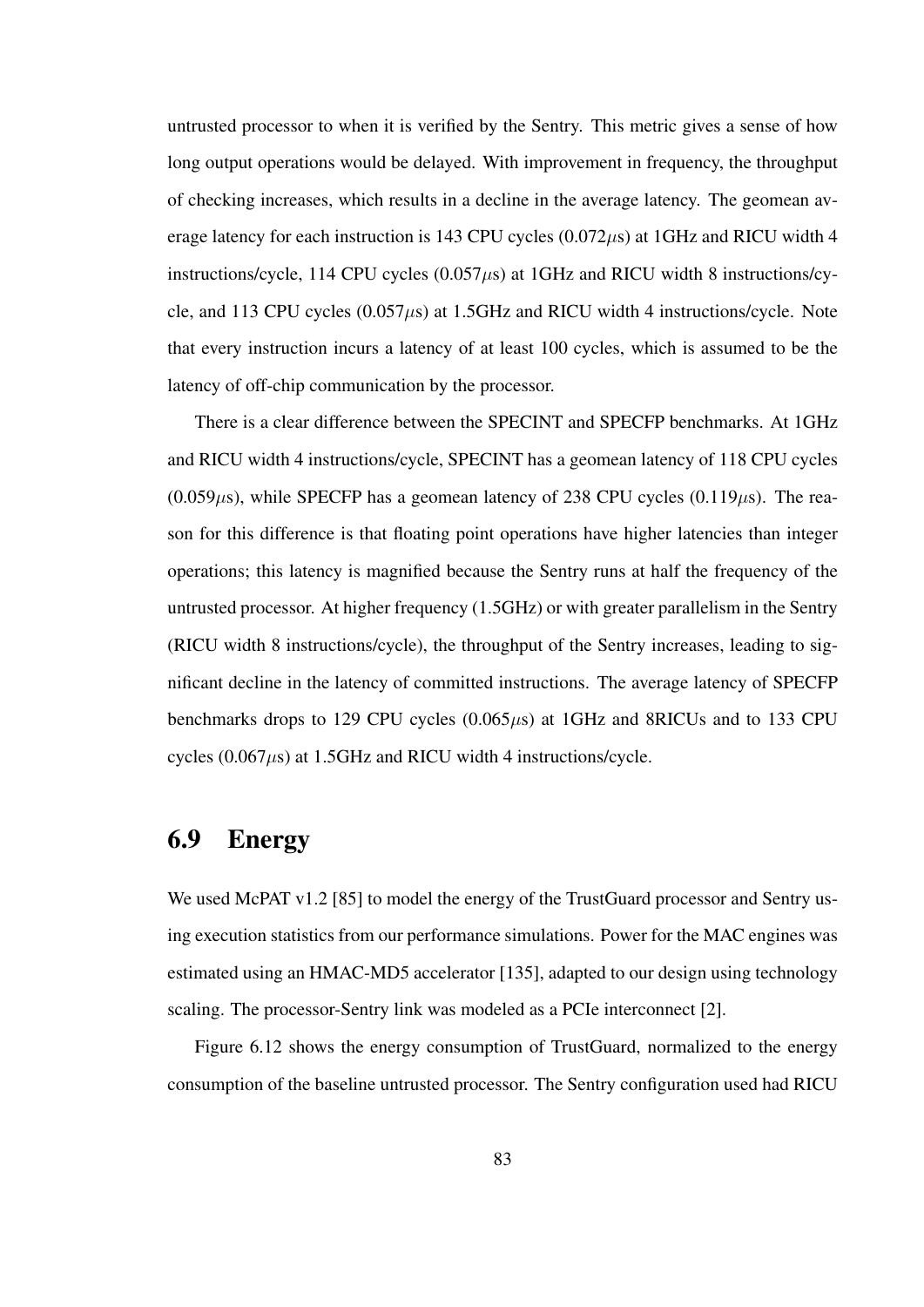

Benchmarks

Figure 6.12: TrustGuard's energy usage. RICU width: 4 instructions/cycle. Sentry frequency: 1 GHz. Sentry-Processor bandwidth: 10 GB/s. Untrusted processor frequency: 2 GHz.

width 4 instructions/Sentry cycle and was clocked at 1 GHz. The maximum bandwidth of the Sentry-processor interconnect was set at 10 GB/s. The geomean energy consumption of TrustGuard was 28.7% greater than the baseline. The untrusted processor in TrustGuard showed a geomean 8.14% higher energy consumption than the baseline processor. The geomean energy consumption of the Sentry itself is 17% of the energy consumption of the baseline processor, which is significantly lower than the 100+% increase that would have come from a second redundant processor. Furthermore, the dynamic runtime power for the TrustGuard-enabled system only increased by a geomean of 9.6% over the baseline.

The main reasons for the lower energy consumption of the Sentry compared to the untrusted processor are the lower frequency of the Sentry, the absence of an L2 cache, and the absence of the out-of-order support structures. Finally, the link consumes a geomean 5.0% of the energy of the untrusted processor.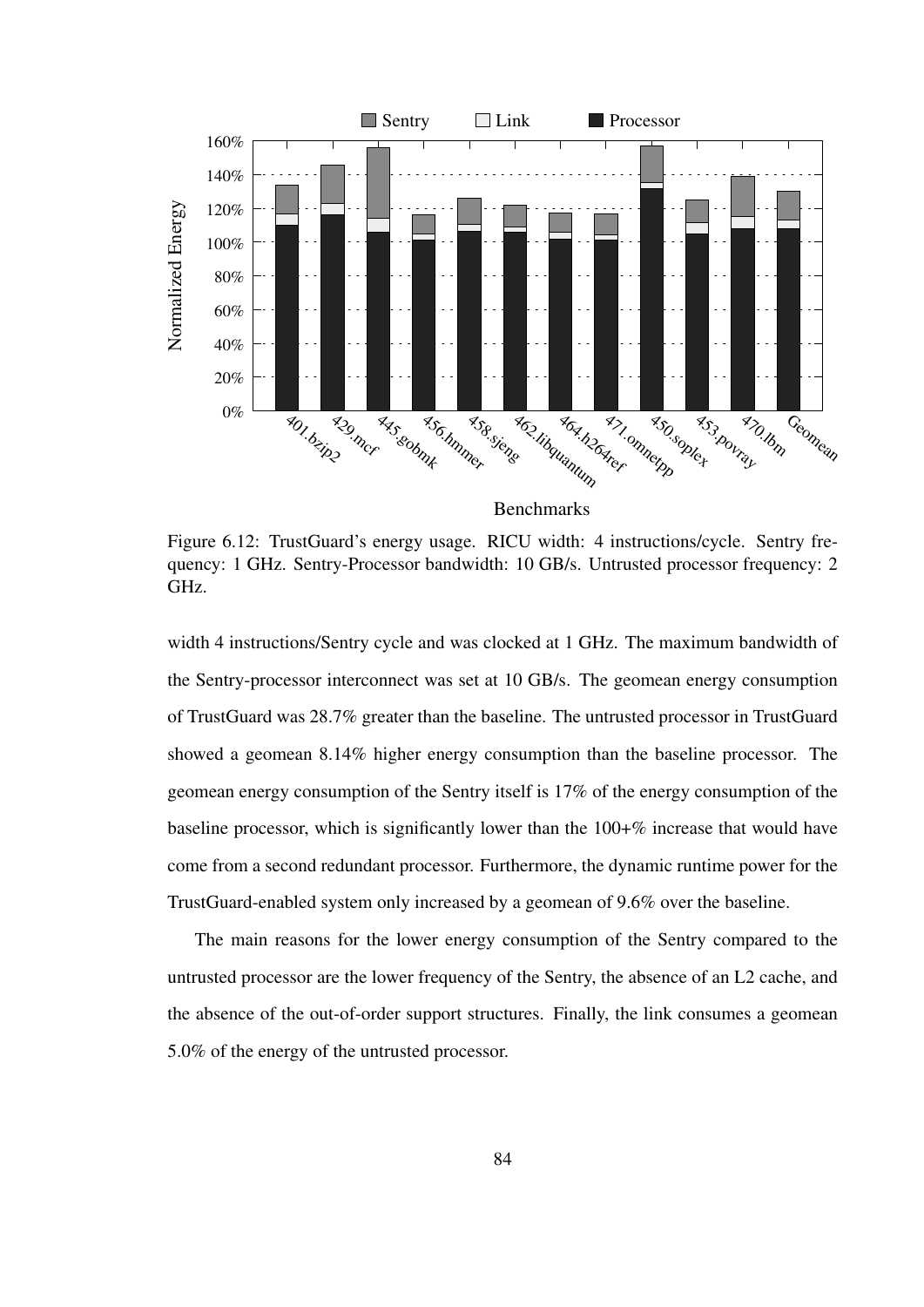# Chapter 7

# The Simplicity of the Sentry

Chapter 2 discussed the shortcomings of existing systems to secure complex hardware components such as modern out-of-order processors. One of these shortcomings is that most verification techniques do not easily scale to complex hardware designs. Consequently, it is desirable for the Sentry to have a relatively simple design to make it more amenable to verification. Moreover, a simple design combined with the Sentry's limited impact on performance even when operating at lower clock frequencies, would enable the manufacture of the Sentry at closely-controlled fabrication plants using generations old technology. Thus, a necessary condition for the viability of the TrustGuard architecture is that the Sentry should be much less complex than the untrusted processor.

This section compares the complexity of the Sentry design against the complexity of an out-of-order processor. Processor execution involves fetch, decode, "functional unit execution," write-back, and in modern processors, also includes dependence speculation, branch prediction, register renaming, reorder buffers, L2 cache, instruction queue, dispatch, load/store queues, inter-stage forwarding logic, and memory control. Additionally, these components are directed by extremely complex control logic. Note that "functional unit execution" is just one small step in processor execution. The Sentry can only "functional unit execute" instructions at the direction of the untrusted processor. The Sentry does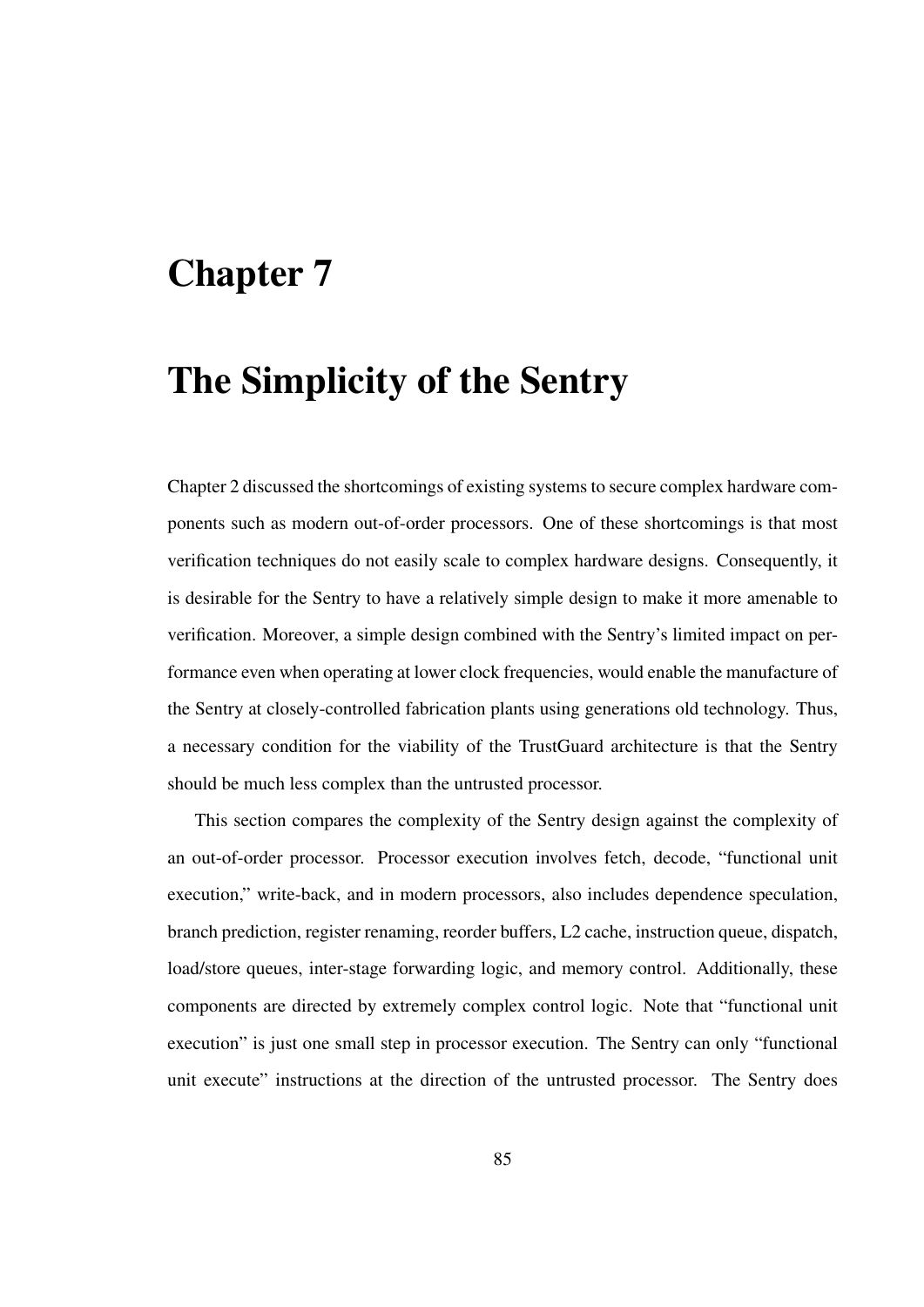perform more work than the functional units in a processor (e.g. result comparison), but the Sentry's work, complexity, and control are still very much closer to "functional unit execution" than to "full processor execution."

This difference between the complexities of the processor and the Sentry becomes clear, once we compare the complexities of each different stage in the processor and the Sentry respectively. The following sections present this comparison.

# 7.1 Fetch vs Instruction Read

The fetch unit on the processor is responsible for fetching the next instruction(s) to be executed from memory. Most modern multiple-issue superscalar processors utilize an integrated instruction fetch unit that performs several functions: branch prediction, instruction prefetch, and instruction memory access and buffering. Table 7.1 shows the components present in the processor's fetch unit and the Sentry's RICU.

| <b>Instruction Fetch Unit</b>   | <b>Instruction Read (IR) Unit</b> |
|---------------------------------|-----------------------------------|
| (Processor)                     | (Sentry)                          |
| <b>Instruction Cache Access</b> | <b>Instruction Cache Access</b>   |
| Next Address Logic              | Next Inst Logic                   |
| <b>Branch Predictor</b>         |                                   |
| <b>Branch Target Buffer</b>     |                                   |
| <b>Return Address Predictor</b> |                                   |
| <b>Instruction Prefetcher</b>   |                                   |
| Memory fetch hardware           |                                   |

Table 7.1: Components of the processor's instruction fetch unit and the Sentry's Instruction Read (IR) unit

Both the processor's fetch unit and the Sentry's IR unit perform instruction cache accesses to initiate instruction execution and checking respectively. To determine the next instruction to be checked, the processor's fetch unit must have a Next Address logic that calculates the next program counter value. This logic determines the next address by choosing from among the calculated PC value and the address resulting from a synthesis of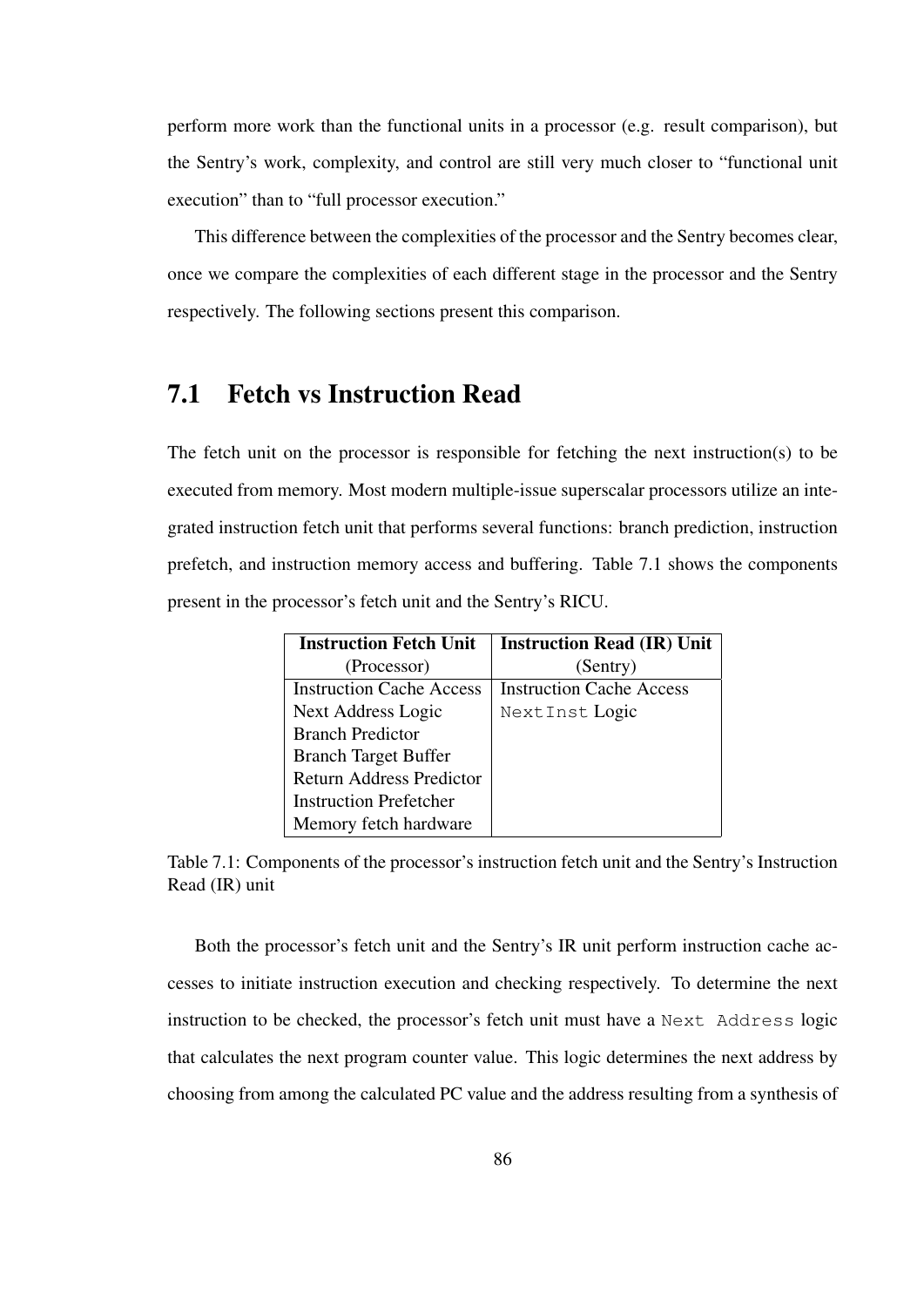the branch predictor, branch target buffer (BTB), and return address predictor outputs. The next address to be fetched from may sometimes be the result of a branch misprediction, in which case the processor must also implement logic to signal a squash and enable recovery to a nonspeculative state.

By contrast, the Sentry's NextInst logic (Figure 4.7) utilizes information about control flow sent by the processor to determine the next instruction to be checked. There is no misprediction of the next instruction address unless the processor executed a control flow instruction incorrectly or reported the said address incorrectly. As per the Sentry's functionality (Section 4.2), the RICU would detect either of these cases and prevent output emanating from those instructions.

The presence of the branch predictor adds considerable complexity to the processor fetch unit, compared to the IR-stage of the Sentry. In addition to a circuit to predict if a branch is taken or not (the predictor itself), a branch prediction unit typically also utilizes a branch target buffer (BTB) to determine the exact address of the next instruction and a return address predictor to handle returns from function calls. In a modern processor, this integrated branch prediction unit can be both large and complex. For instance, a typical ARM A8 processor has a two-level branch predictor unit, a 512-entry BTB, a 4K sized global history, and an 8-entry return stack (to enable return address prediction) [61].

Additionally, many processors also have a hardware prefetching unit to reduce the access latency for instruction fetch [61]. Typically, instruction prefetch involves the processor fetching multiple blocks on a cache miss. The requested block is placed in the instruction cache when it returns, while the prefetched block $(s)$  are placed into a separate instruction stream buffer. If the requested block is present in the instruction stream buffer, the original cache request is canceled and the block is read from the instruction stream buffer. Thus, this additional circuitry for instruction prefetch adds further to the complexity of the fetch unit. By contrast, the Sentry does not need a hardware prefetching unit for instructions (or for data) as the processor must deliver all the accessed lines to the Sentry. In that sense, the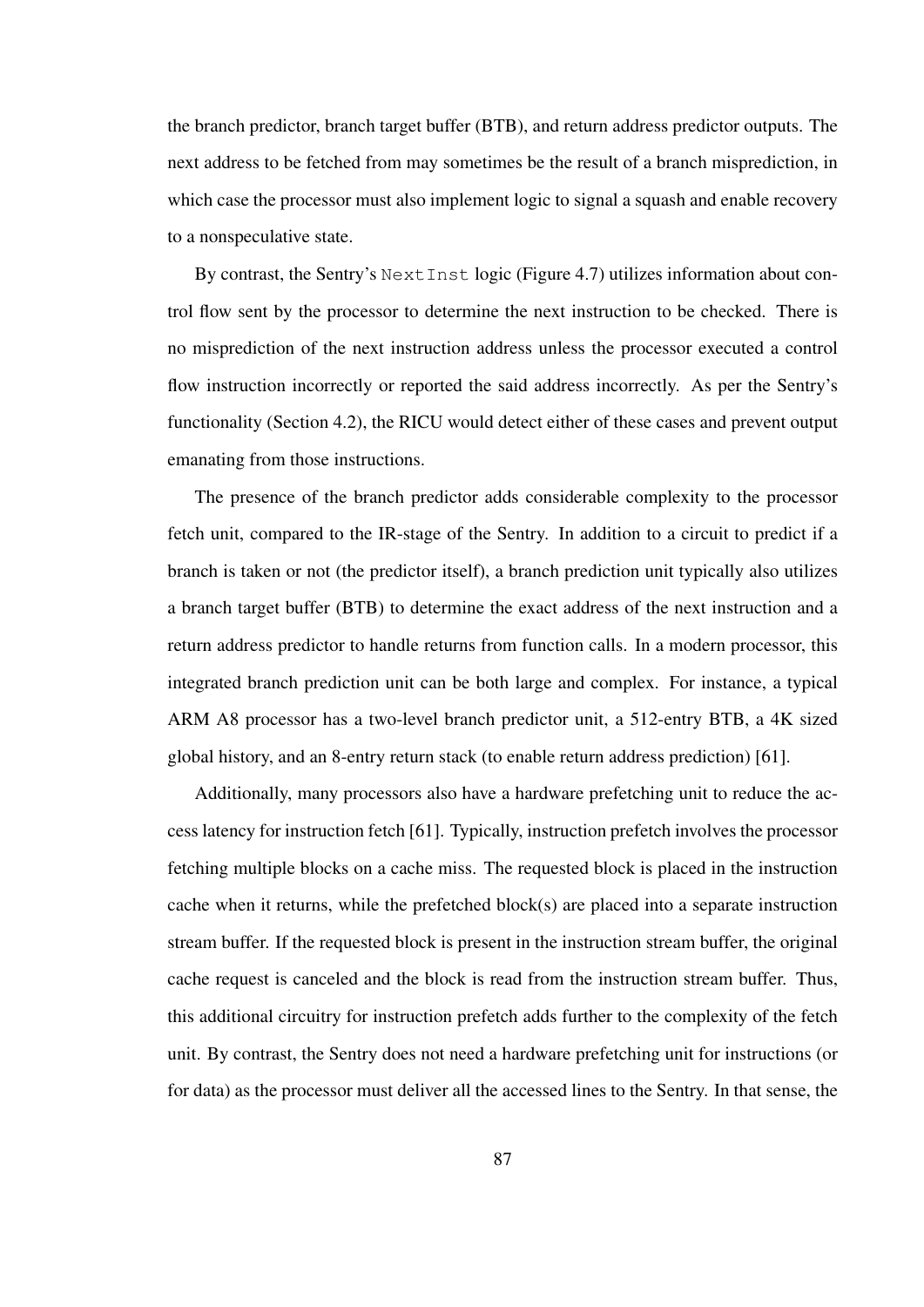processor acts as the prefetcher for the Sentry's memory accesses. It must also be noted that the cache organization on the processor is more complex than the cache organization on the Sentry, as discussed later in this Section 7.5.

# 7.2 Decode/Register Renaming/Dispatch vs Operand Rout-

## ing

The next RICU stage is Operand Routing that determines the operands for instructions to be checked. The Operand Routing (OR) stage also does instruction scheduling—a straightforward process because instructions for checking are both fetched and scheduled in program order on the Sentry. However, the out-of-order processor needs multiple stages to schedule instructions and to determine their operands. These include the decode, register renaming, and dispatch stages. Table 7.2 shows the components used by these processor stages, compared to the components used by the OR stage.

| <b>Decode/Register Renaming/</b>  | <b>Operand Routing (OR)</b>    |
|-----------------------------------|--------------------------------|
| <b>Dispatch Units (Processor)</b> | (Sentry)                       |
| <b>Instruction Decoder</b>        | <b>Instruction Decoder</b>     |
| <b>Architectural Registers</b>    | <b>Architectural Registers</b> |
| <b>Physical Registers</b>         |                                |
|                                   | <b>Operand Fetch Unit</b>      |
| <b>Register Renaming Unit</b>     |                                |
| - Register Map Table              |                                |
| – Rename Buffer                   |                                |
| – Free Register List              |                                |
| <b>Instruction Dispatch Unit</b>  |                                |
| - Issue Queue                     |                                |
| - Instruction Wakeup Logic        |                                |
| - Selection Logic                 |                                |
| Memory Issue Logic                | Data Cache Access              |
| - Memory Dependence Predictor     |                                |
| - Memory Dependence Matrix        |                                |

Table 7.2: Comparison of the processor's components in the decode, register renaming, dispatch, and issue stages and the Sentry's Operand Routing (OR) stage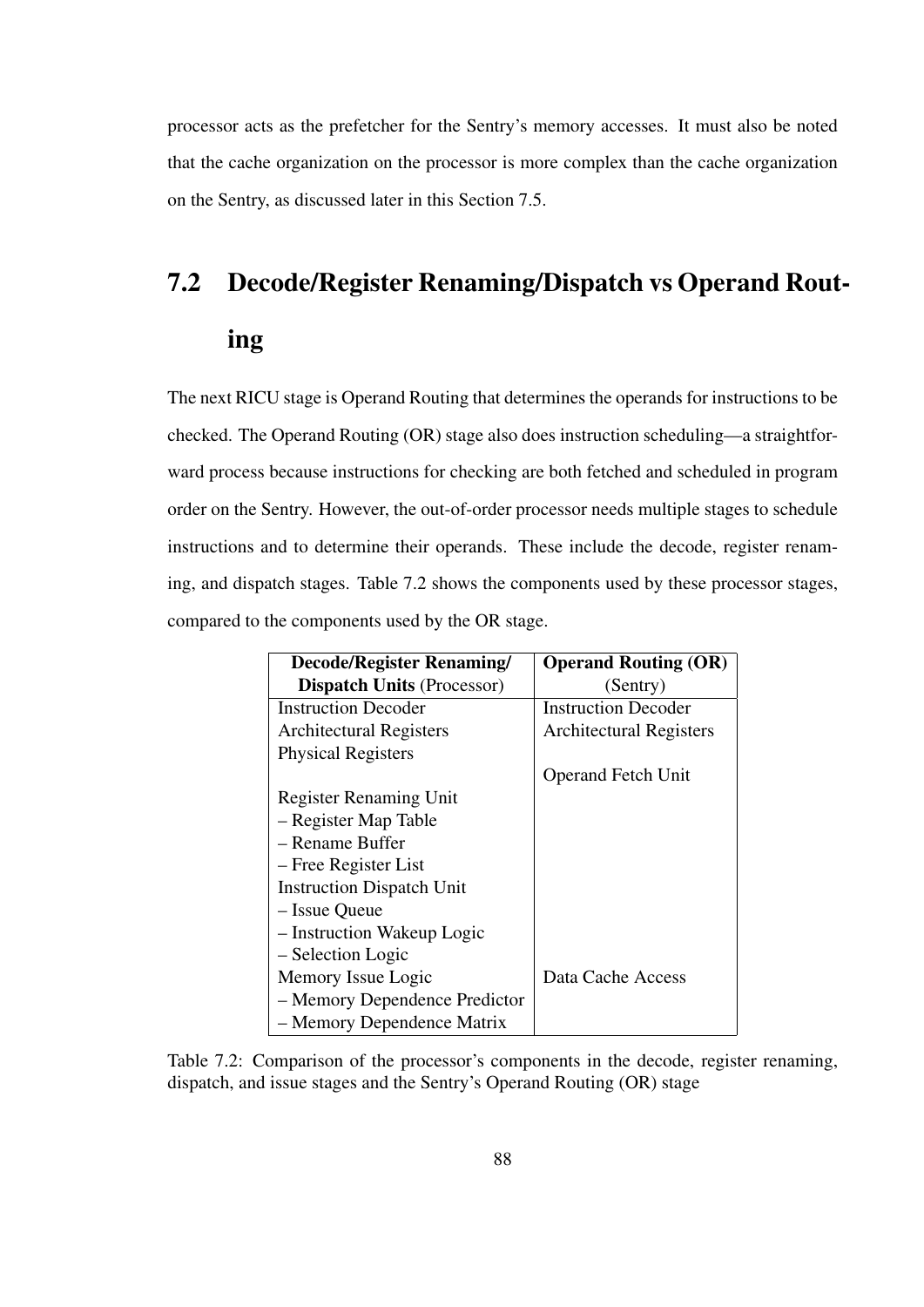Out-of-order (OoO) processors execute instructions in the order in which operands of instructions and the resources to execute those instructions become available. However, fairly complex circuitry is needed to convert from program order to the OoO processor's execution order, and to maintain the program order of the output [58]. Further, a number of complex structures are also introduced to reduce the impact of various data hazards that may slow down execution. By contrast, the Sentry checks instructions in program order, thereby precluding the need for complex structures for out-of-order execution. Similarly, using execution information from the processor helps the Sentry avoid data hazards that may plague the processor's execution. These are the two main reasons for the Sentry being much simpler in design than the untrusted processor.

Both the processor and the Sentry decode machine instructions; therefore, the complexity of the decoding unit is comparable. It is important to note that for RISC processor (like the ARM-based processor used in Chapter 6), the instruction decoder is a relatively simple structure. Once an instruction is decoded by the processor, it is dispatched to an instruction queue, where it waits until its operands become available. The processor needs to maintain state corresponding to the instructions in the instruction queue (the typical instruction window size is around a hundred instructions.) By contrast, the maximum number of in-flight instructions in the Sentry is much lesser (16 for an RICU width of 4), thus necessitating much less state to be kept in the Sentry .

In OoO processors, register renaming follows decode and removes false dependences among in-flight instructions caused by the reuse of architectural registers. For this purpose, a number of structures such as rename buffer, register map table, and free register list are used [61, 58]. The size of the physical register file is greater than the size of the architectural register file. When an instruction is renamed, the rename map table is checked to determine its source operands. In addition, if the instruction produces a register result, a free physical register is allocated to that instruction from the free list. If no free registers are available, the instruction must be stalled until an earlier instruction commits and releases a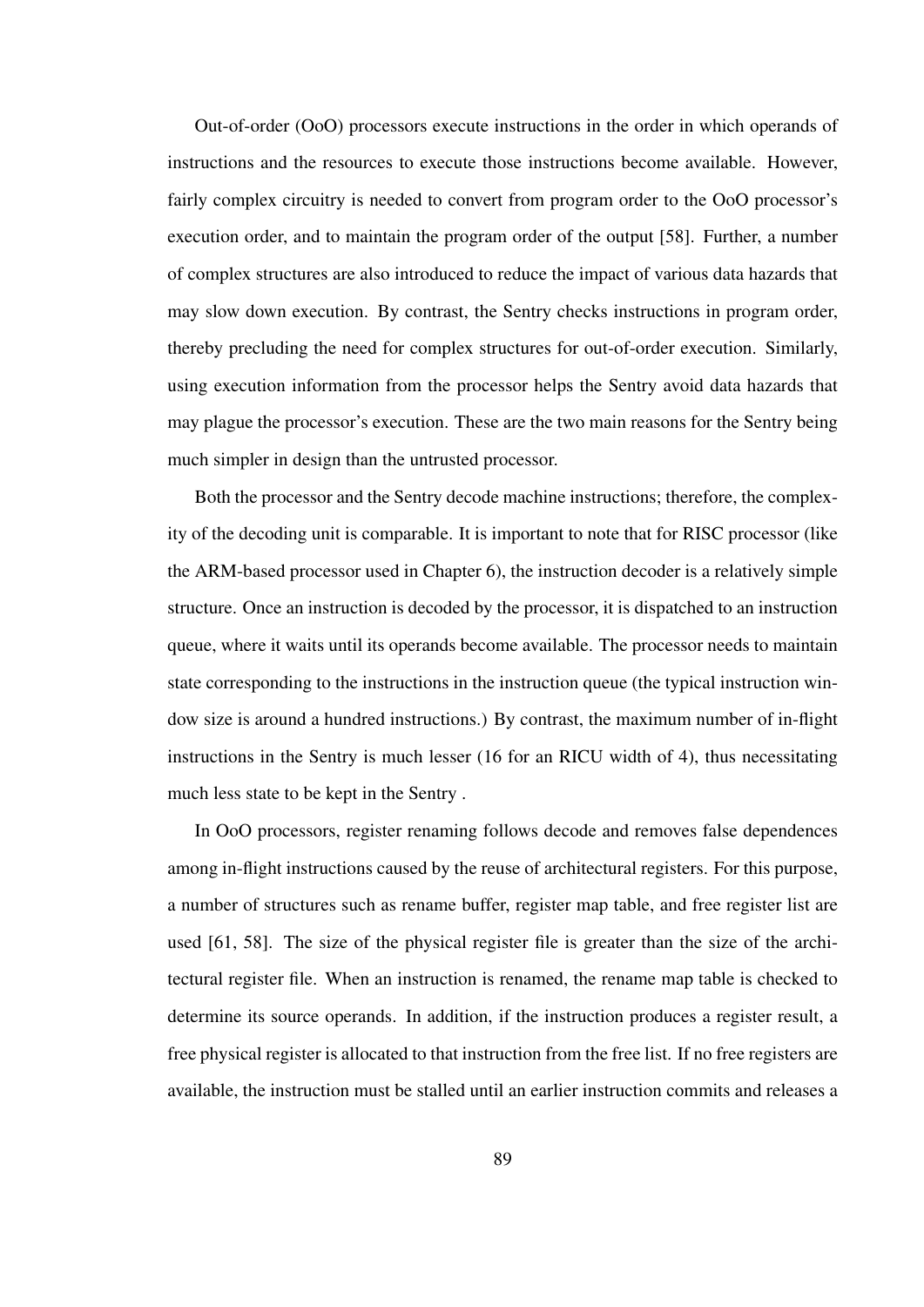register. The destination operand for the instruction is renamed to this allocated free register, with the register map table reflecting this change. By contrast, the Sentry only deals with the architectural state of the processor and hence, only requires the smaller architectural register file. The OR stage can directly interface with the register file to perform the register reads and writes, without requiring access to the additional state related to register renaming.

| Src1   R1   V1 |  |  | Data1 | Control | Data2/Imm   V2   R2   Src2 |  |  |  |
|----------------|--|--|-------|---------|----------------------------|--|--|--|
|----------------|--|--|-------|---------|----------------------------|--|--|--|

Figure 7.1: Issue queue entry for a single instruction. R: Ready bit. V: Valid bit. In addition to this information, the dispatch stage also has CAM structures to look up source data and select logic to dispatch instructions to functional units [58].

After renaming, an instruction enters the dispatch stage, which reserves some of the resources used by the instruction in the future. These entries include entries in structures such as the issue queue, the reorder buffer, and the load-store queue. Figure 7.1 shows the amount of information stored for a single instruction in the issue queue. This information includes control information for functional units, register operands, and status bits to indicate when those register operands are available. In addition to a queue with multiple entries (typically issue queues are tens of instructions in size), the dispatch unit also has Content Addressable Memory (CAM) lookup tables for indexing into instructions in the queue. Finally, the dispatch unit also contains wakeup logic to notify that source operands for instructions have been produced.

The issue logic for instructions in the OR stage of the Sentry is also much simpler than the dispatch unit of the processor. In the Sentry, the operands for instructions are always available by the end of the OR stage. Consequently, once the decoding is complete, the instruction can be dispatched for checking to the Value Generation (VG) stage. No complex issue queue or issue logic is necessary. The Operand Fetch unit uses the decoded instruction to route the correct source operands values to the VG stage. The logic for this unit comprises of comparisons among the decoded source and destination operands followed by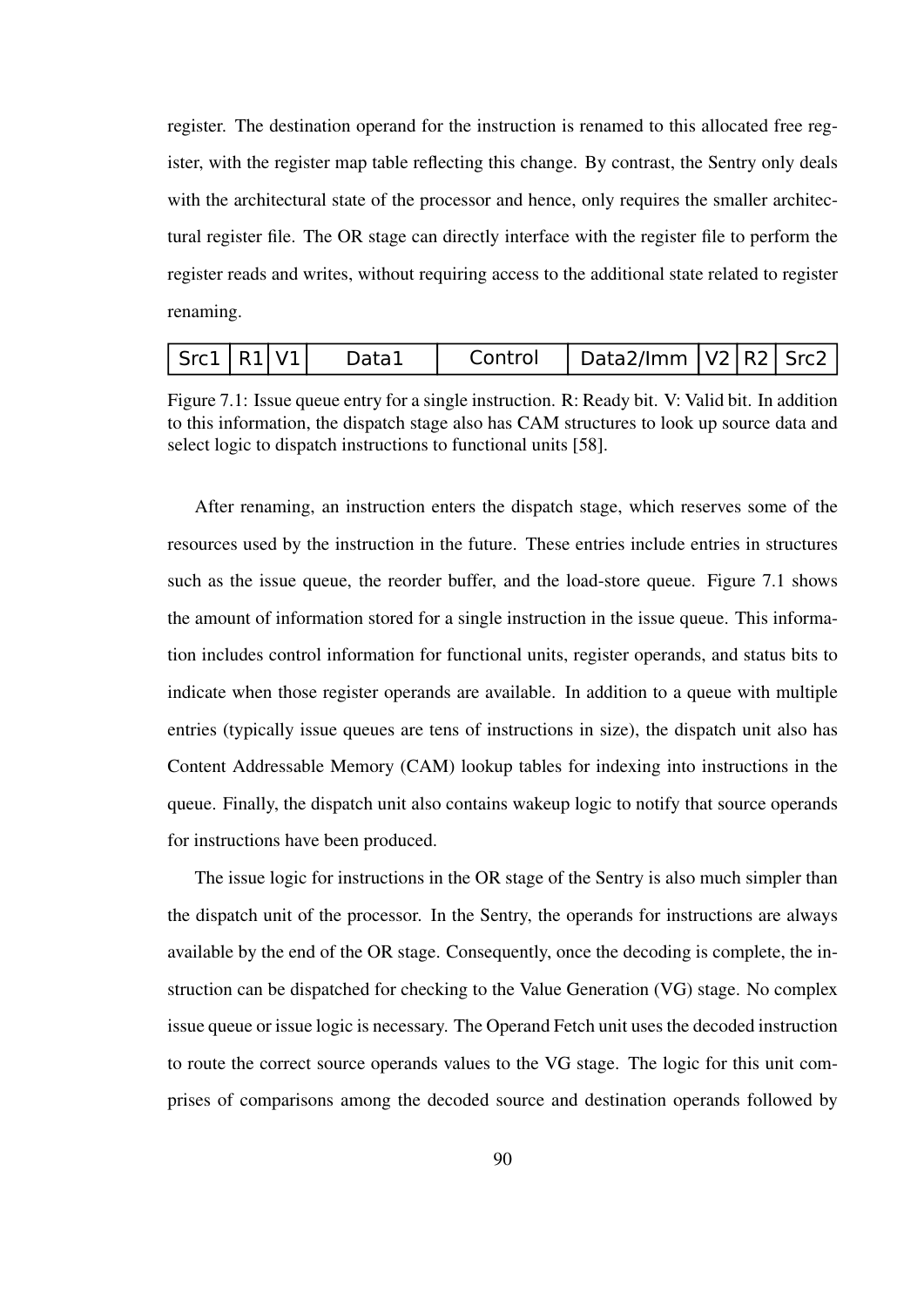multiplexing of possible operands, as shown in Figure 4.6. This logic is inherently smaller and less complex than that deployed by the OoO data dependence logic, as the number of instructions in-flight in an OoO processor is typically much higher than the maximum number of instructions considered by the Operand Fetch unit (RICU width).

Finally, the dispatch unit also implements the memory disambiguation policy for the processor, which in turn, affects the complexity of the dispatch unit. Most OoO processors reorder loads and stores with respect to each other to hide the latencies of memory operations. Some processors also perform memory dependence prediction that allows speculative execution of loads and stores. Finally, the memory dispatch must also contain separate wakeup logic to determine when an instruction is dispatched to the execution units. Some processors even implement a speculative wakeup of loads to improve performance. The memory dispatch unit is often implemented as another pipeline (specific implementations dictate whether the processor has a unified pipeline or separate pipelines for loads and stores), separate from the nonmemory instruction dispatch unit [58].

By contrast, the Sentry does not have to perform memory reordering, speculation, or even memory accesses. The data needed by the Sentry is always available in the data cache due to the cache mirroring scheme described in Section 4.3.2. The Sentry checks loads and stores in total program order using the addresses reported by the processor. Consequently, the Sentry need not wait for load and store addresses to be generated before performing cache accesses.

### 7.3 Execute vs Value Generation

The Execute Stage of the processor generates the actual results of instruction execution. In this stage, an instruction's source operands are sent to the processor's functional units along with the operation defined by the instruction. The functional units of the processor operate on the source operands to produce the results of computations. Similar computations are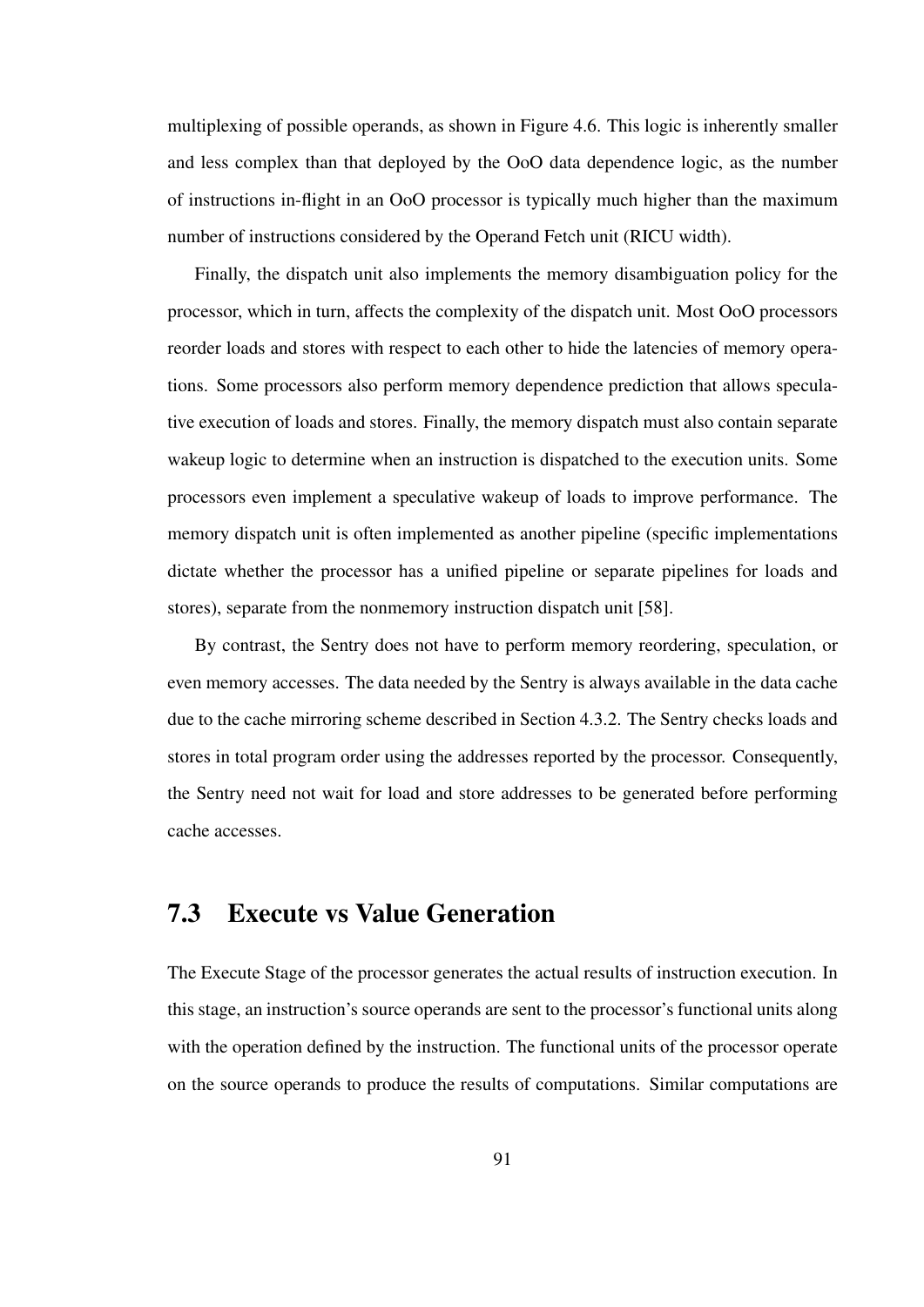also performed by the Sentry's Value Generation (VG) stage using the source operands determined by the OR stage. The following table (Table 7.3) shows the various components of the execution and writeback stages in the processor and the Sentry's value generation stage.

| <b>Execute/Writeback Stages</b> | <b>Value Generation (VG) Unit</b> |
|---------------------------------|-----------------------------------|
| (Processor)                     | (Sentry)                          |
| <b>Functional Units</b>         | <b>Functional Units</b>           |
| Data Cache Access               |                                   |
| Load/Store Queue                |                                   |
| <b>Bypass Network</b>           |                                   |

Table 7.3: Components of the processor's execute and writeback stages and the Sentry's Value Generation (VG) unit

One aspect of checking by the Sentry is that it does not need to replicate all the functional units in the processor. For example, the OoO processor typically contains both an integer multiply and an integer divide unit to support these respective operations. Consider a divide operation  $(Q, R) = A/B$ , where Q and R are the quotient and remainder respectively of dividing A by B. The Sentry has access to both the operands as well as the results  $(Q, R)$  reported by the processor. Therefore, the Sentry could instead check the division operation using only a multiplier and an adder by checking if  $A = QB + R$ . Thus, the Sentry need not implement a divider—particularly useful because the latency of an integer divider is typically much higher than the latency of an integer multiplier.

Moreover, the functional units in the Sentry need not have the same designs as the functional units in the processor. The Sentry could use slower, more reliable functional units to check the execution performed by much faster, state-of-the-art functional units. For example, the VFP9-S floating point unit used in many ARM processors has a gate count of 100-130K logic gates and highly optimized functional unit latencies (for e.g. 4 clock cycles for a multiply operations [6]). On the other hand, the Sentry could use a less optimized FPU, such as the DIVA or MONARCH FPU [80], which have a gate count of around 10K logic gates. The functional unit latencies are slightly higher (5 clock cycles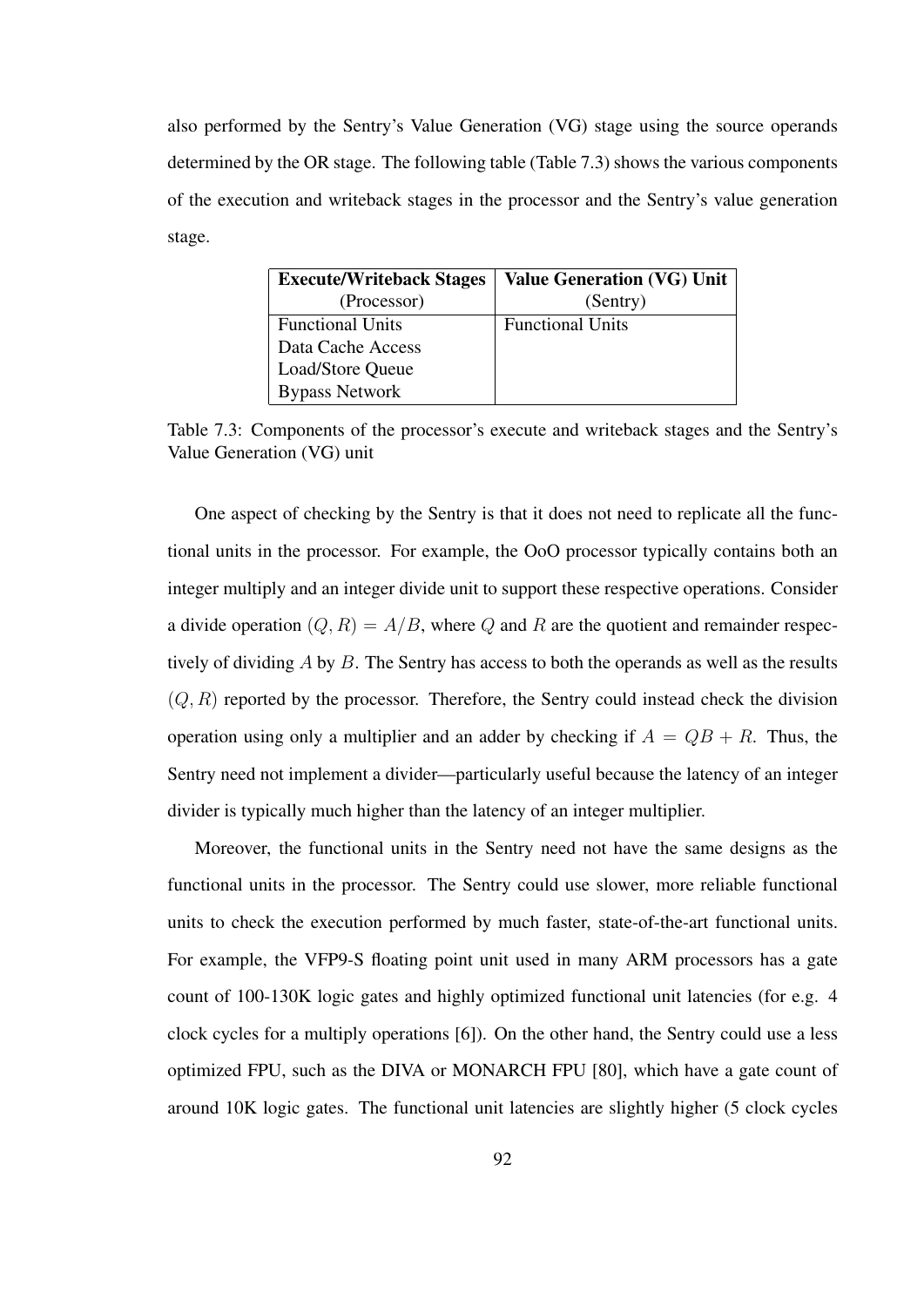instead of 4 for a multiply operation) but the design complexity becomes much lower. Moreover, the Sentry can compensate for the higher latency of re-execution in such cases with the higher throughput enabled by parallel checking.

In addition to the functional units, the execute stage in the processor must also interface with the data cache. Additionally, for memory instructions, the processor must also contain a load-store queue and the related logic for out-of-order memory instruction execution. Finally, the processor must contain a bypass network to improve performance by speculatively making the results of computations available to later instructions after the write-back stage (and before commit).

The bypass network implements a new data path in the processor. This data path is dominated by wires and multiplexors. The design of bypass networks in modern processors can be extremely complex [58]. Modern processors typically have multilevel bypass networks, which may affect the cycle time of the processor. Clustering may be used to reduce the complexity of the bypass network implementation, but it may require replication of components such as register files as well as distributed issue queues. Relative to these complexities that must be handled in the processor, the Sentry's VG stage simply accepts source operands from the OR stage and forwards the generated results to the Checking (CH) stage.

### 7.4 Writeback/Commit vs Checking (CH)

The commit stage in an OoO processor helps maintain the program order. Until the commit stage, the processor operates with two separate states: the architectural state and the speculative state. The speculative state related to a commit instruction is merged into the architectural state of the processor. In the commit stage, the execution resources allocated during an instruction's execution such as the ROB entries, memory order buffer entries, physical registers, etc. are also reclaimed. In addition to committing the speculative state,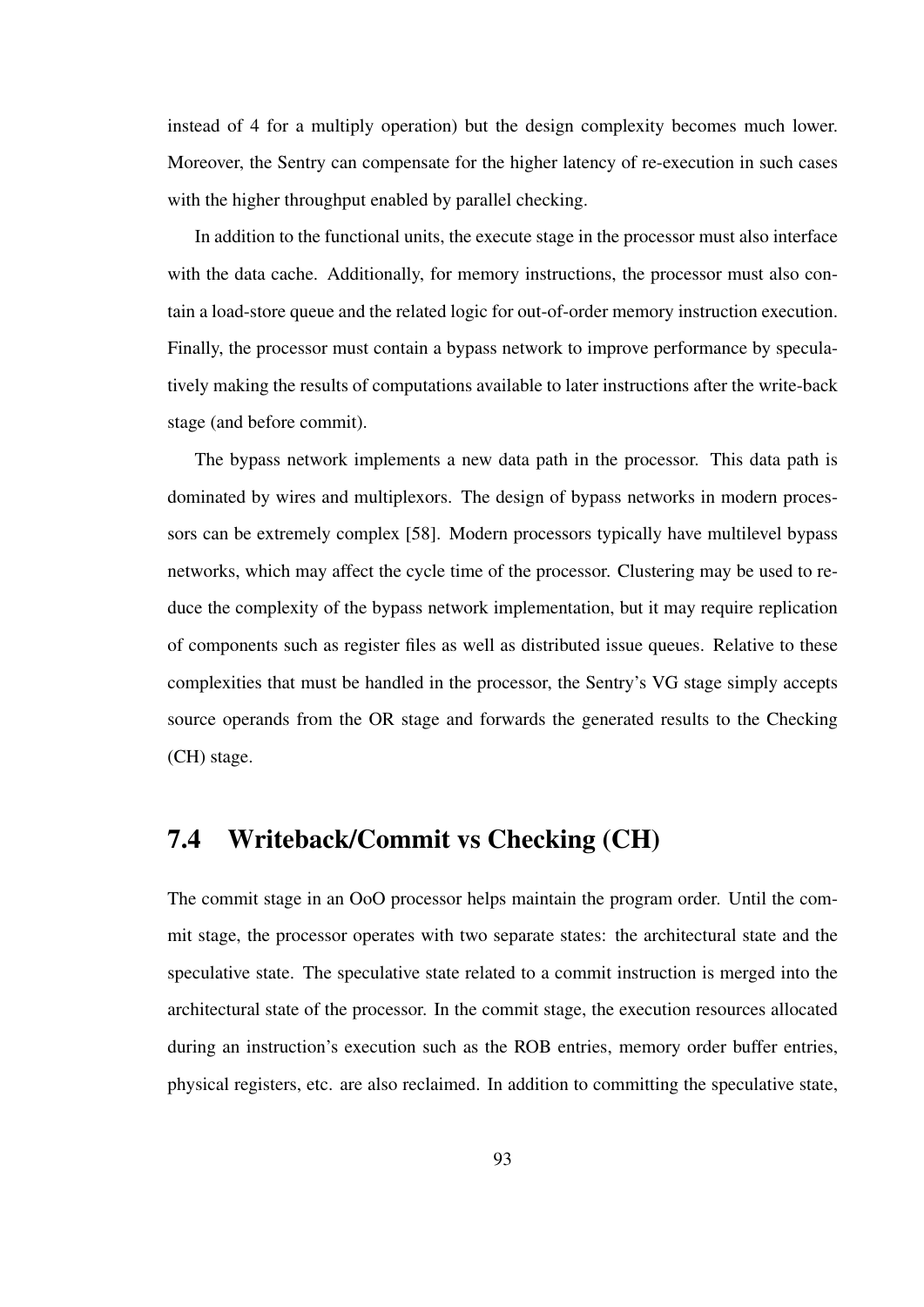the commit stage is also responsible for recovering from misspeculation, including branch misspeculation and memory speculation.

Compared to all these functions of the commit unit, the checking stage in the Sentry compares the results of its own re-execution with the results reported by the processor. For output operations, the results calculated by the Sentry are sent to the Pending Output Buffer (a FIFO structure) for release to peripherals. If the checking unit finds any part of the execution to be incorrect, no data is sent to the Pending Output Buffer and the detection of incorrect execution is flagged to the user.

# 7.5 Processor's Memory/Cache Access vs Sentry's Cache

#### **Access**

Another aspect of comparison between an OoO processor and the Sentry is their respective caches. The processor contains multiple levels of cache, including separate L1 data and instruction caches and a unified L2 cache. Thus, processors implement extra logic to ensure that a memory request is forwarded to higher levels of the memory hierarchy, whenever the request misses in the first level cache.

Most processors also implement nonblocking caches, where the processor continues executing instructions while a cache miss is serviced. Nonblocking caches also allow the processor to issue new load/store instructions even in the presence of pending cache misses. These caches require a number of additional components such as miss status/information holding registers (MSHRs) to hold information about pending misses and a fill buffer to hold fetched data until they are written to the cache array.

By contrast, the Sentry only contains the L1 data and instruction caches, mirroring the characteristics of the processor's L1 caches, as described in Section 4.3.2. Furthermore, the cache controller on the Sentry can be much simpler than the processor because the processor is responsible for the fill, replacement, timing, and coordination with the rest of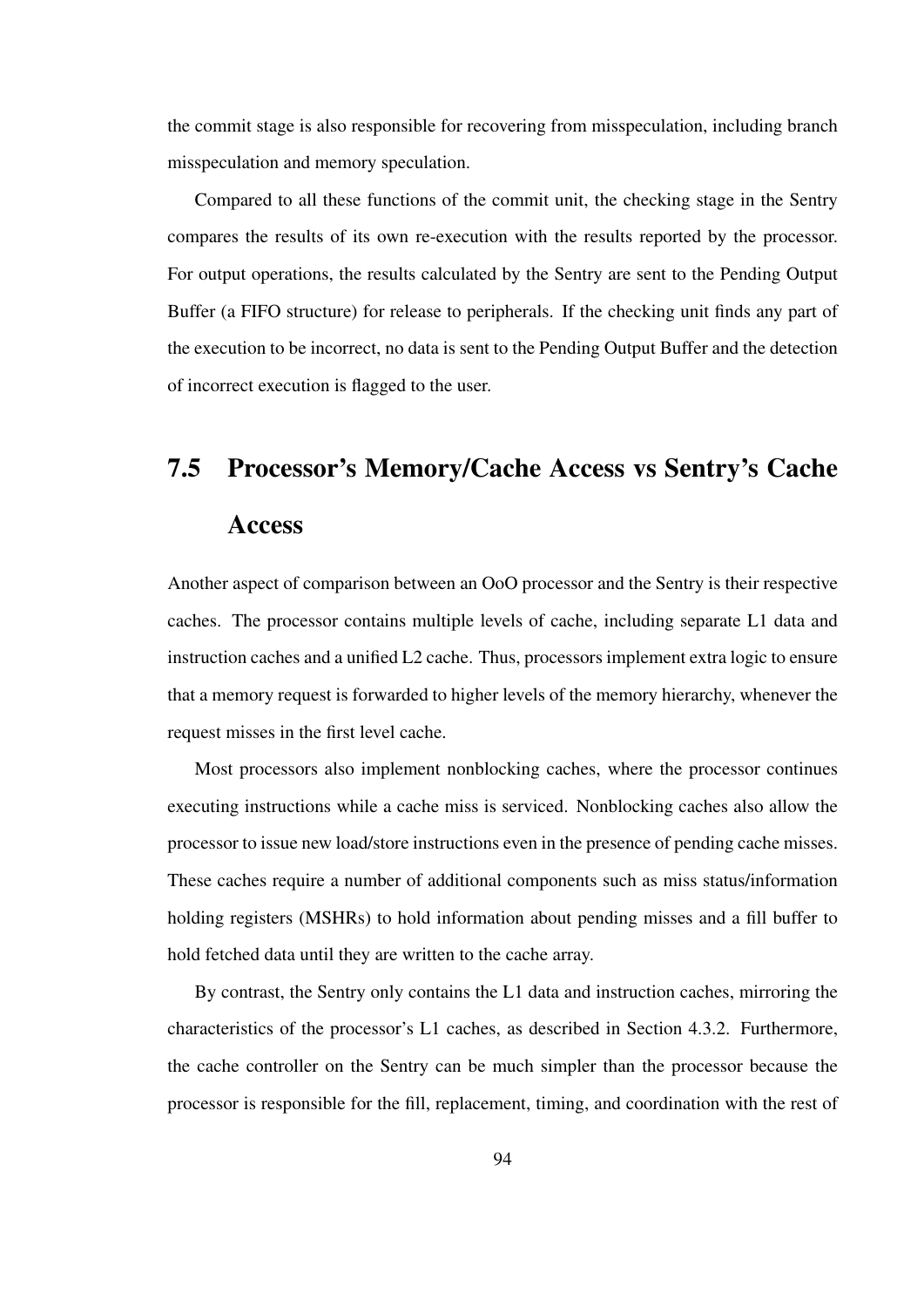the memory subsystem. The caches themselves can be blocking caches as all values are supplied ahead of time by the processor.

The one source of added complexity in the Sentry's cache comes from the introduction of HMAC engines and the outgoing buffer on the Sentry. In Chapter 6, the HMAC-MD5 implementation presented in [135] with a gate count of 29.2K was used. TrustGuard could even use an alternate HMAC implementation using HMAC-SHA256, with similar HMAC engine complexity. For instance, various HMAC-SHA256 engine designs are available with a gate count less than 24.6K gates [122]. The size of these HMAC engines is much less than many functional units used in a conventional processor. For example, as stated earlier, the VFP9-S floating point unit used in many ARM processors is between 100-130K gates in size [3]. Even basic FPU units used in embedded processors have a gate count over 10K [80]. The HMAC engines on the Sentry may be considered as functional units that are used independently of the RICU checking functionality, operating on cache lines as they are communicated to and from the Sentry's cache. The outgoing buffer is a CAM structure, but its size is limited, which in turn, limits its complexity. The calculation of Merkle Tree addresses on the Sentry can be performed using simple operations such as bit masking and shifting. Therefore, the additional complexity introduced by the cache checking unit of the Sentry is much less significant than the complexity of the processor-only components.

#### 7.6 Summary

The five previous sections break down both execution by the processor and checking by the Sentry into their corresponding stages and compare the complexities of the most closely related stages with each other. It is clear from these sections that in each stage, the number of components in the processor and the amount of work done by those components during execution exceeds the work done by the Sentry's components during checking. The absence of many of these processor components in the Sentry also decreases the amount and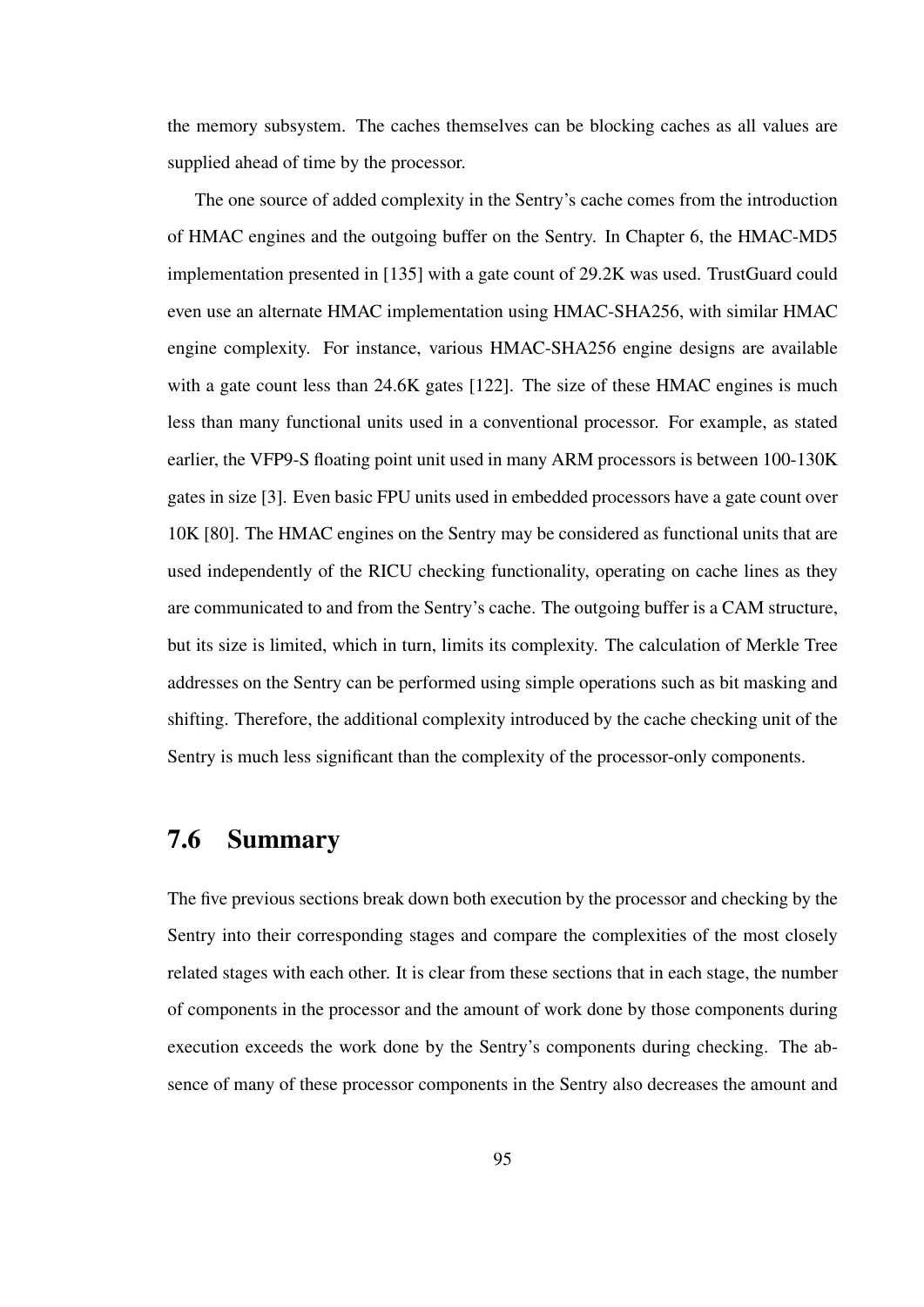complexity of control logic required.

The key observation is that an untrusted processor can do almost all of the work and hold almost all of the state, including acting as control for the Sentry, without compromising the Sentry's containment guarantees. This stems from the fact that the Sentry only needs to check the architectural state of the processor, thereby obviating the need to check much of the speculative state utilized by some of the processor-only components described earlier. Consequently, we achieve a Sentry design, which is much less complex than outof-order processors commonly used today and is of comparable complexity to designs that have been verified formally [116, 90].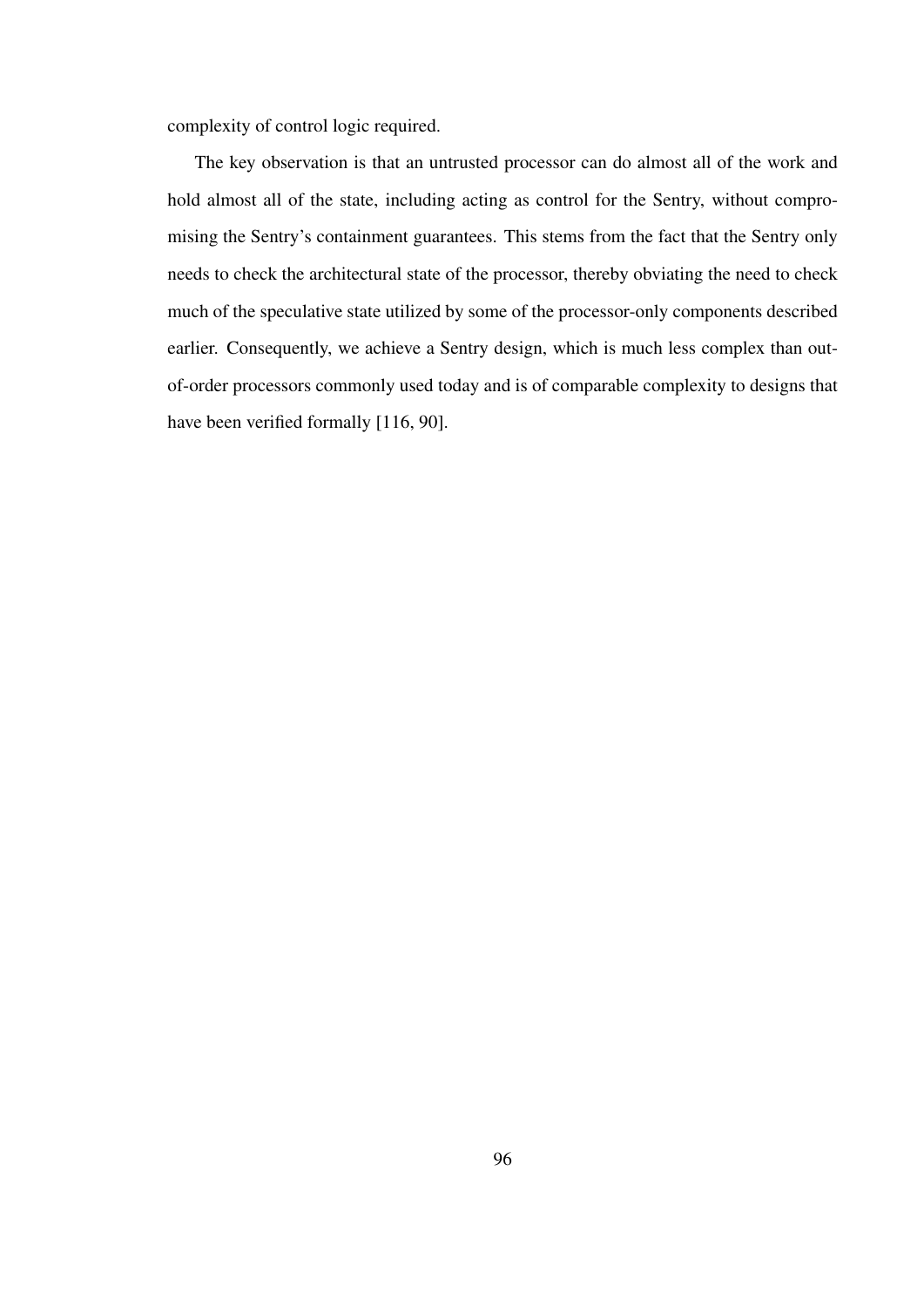# Chapter 8

### Other Related Work

Chapter 2 motivated the CAVO approach, with respect to prior work in building trustworthy hardware. This chapter discusses some other related work, some of which is complementary to CAVO.

Instruction Granularity Monitoring. Prior proposals such as FlexCore [50], Raksha [48] and log-based architectures [39, 41, 40] have focused on utilizing additional hardware to detect software vulnerabilities. These techniques either trust the processor to configure the monitoring hardware correctly or trust that the information flow is correct. Thus, these techniques are all vulnerable to the effects of any malicious change introduced in the hardware during the design or fabrication process. By contrast, the boundary of trust in TrustGuard is restricted to the separately manufactured Sentry. TrustGuard verifies the data sent by the processor independently using its own instruction cache and shadow register file; this allows TrustGuard to detect and isolate the effects of maliciously behaving hardware.

System Monitoring in Hardware. Vigilare [93] and S-Mon [62] propose snoopingbased architectures that use a *Snooper* to monitor the system bus and collect the contents of real-time bus traffic. A separate *Verifier* then examines the snooped data to look for sequences of processor execution that violate the integrity of the host system's software.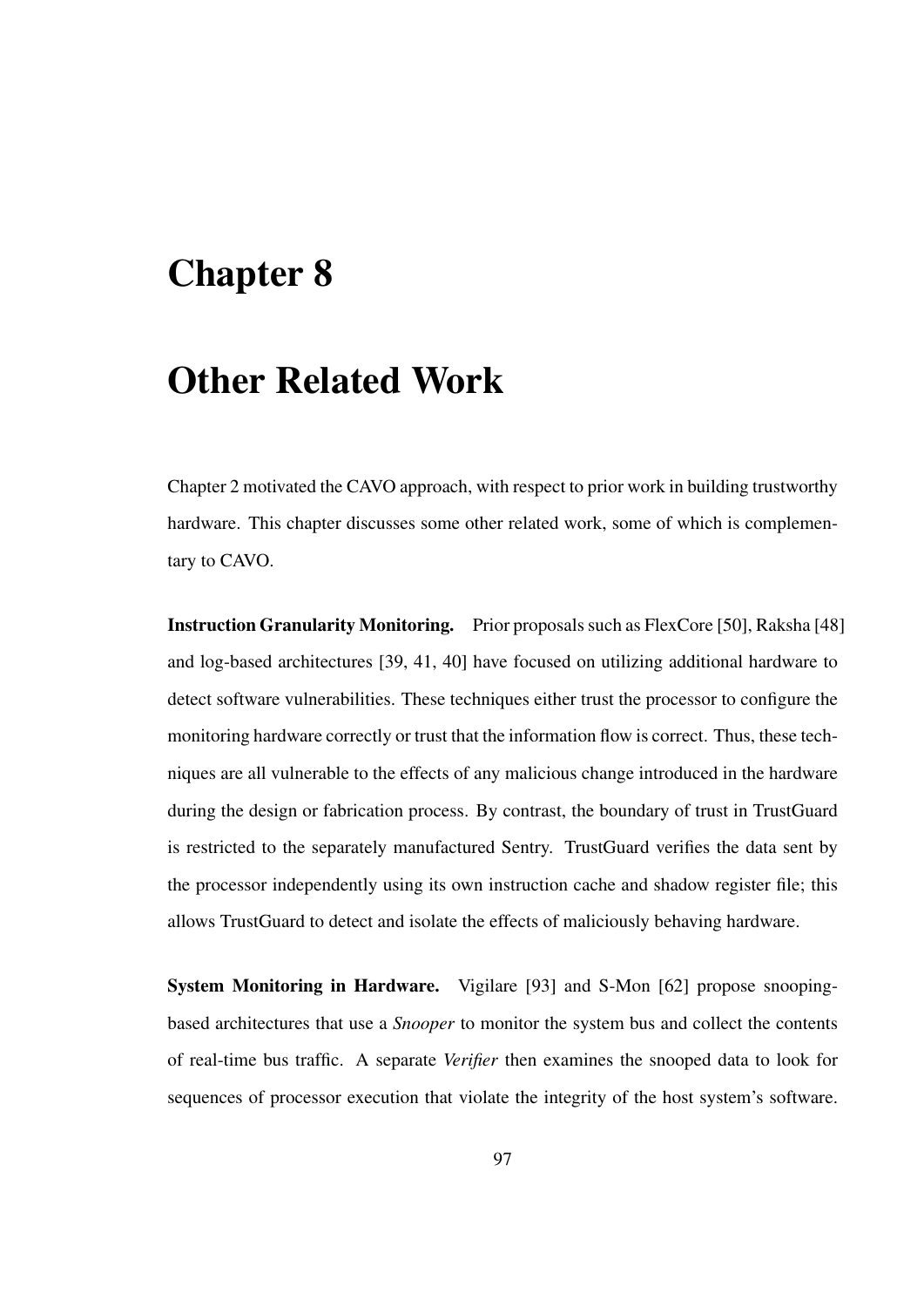These techniques are similar to TrustGuard in the sense that the snooper and the verifier can be separately designed from the other components of the system, just like the Sentry in TrustGuard. However, these techniques are aimed at protecting against attacks on kernel integrity (such as kernel-level rootkits) by identifying immutable regions of the kernel and detecting illicit attempts to modify them. Both these techniques trust that the underlying hardware itself is secure. Thus, a backdoor inserted in the processor or memory could circumvent the protections provided by Vigilare and S-Mon. By contrast, TrustGuard assumes the existence of untrusted commodity hardware and isolates any effects of malicious behavior by those components. TrustGuard could be augmented with the idea behind Vigilare and S-Mon to provide added kernel integrity assurance to users.

3-D Integration for Security. Recent research has investigated the implications of 3-D circuit-level integration for secure computer hardware [65, 67]. This approach can provide security through diversity as different layers of the IC stack can be manufactured in separate foundries. Imeson et al. [67] leverage 3-D IC integration to obfuscate circuit designs and protect chips from malicious modifications during fabrication. However, this technique does not protect against malicious modifications during the design phase. Furthermore, their technique leads to a considerable increase in the power dissipation (almost double the original circuit) and circuit delay (upto 115% increase).

Valamehr et al. propose a general methodology to integrate system monitors to a host computation plane by attaching an optional control plane using 3-D integration [126]. The advantages of this design are the availability of high bandwidth and low delays between the host and the monitoring chip. 3-D integration provides an alternate way of integrating the Sentry with a commodity system and would satisfy TrustGuard's bandwidth requirements. However, such a design would not be pluggable and swappable as the security chip is overlaid as a foundry-level configuration option.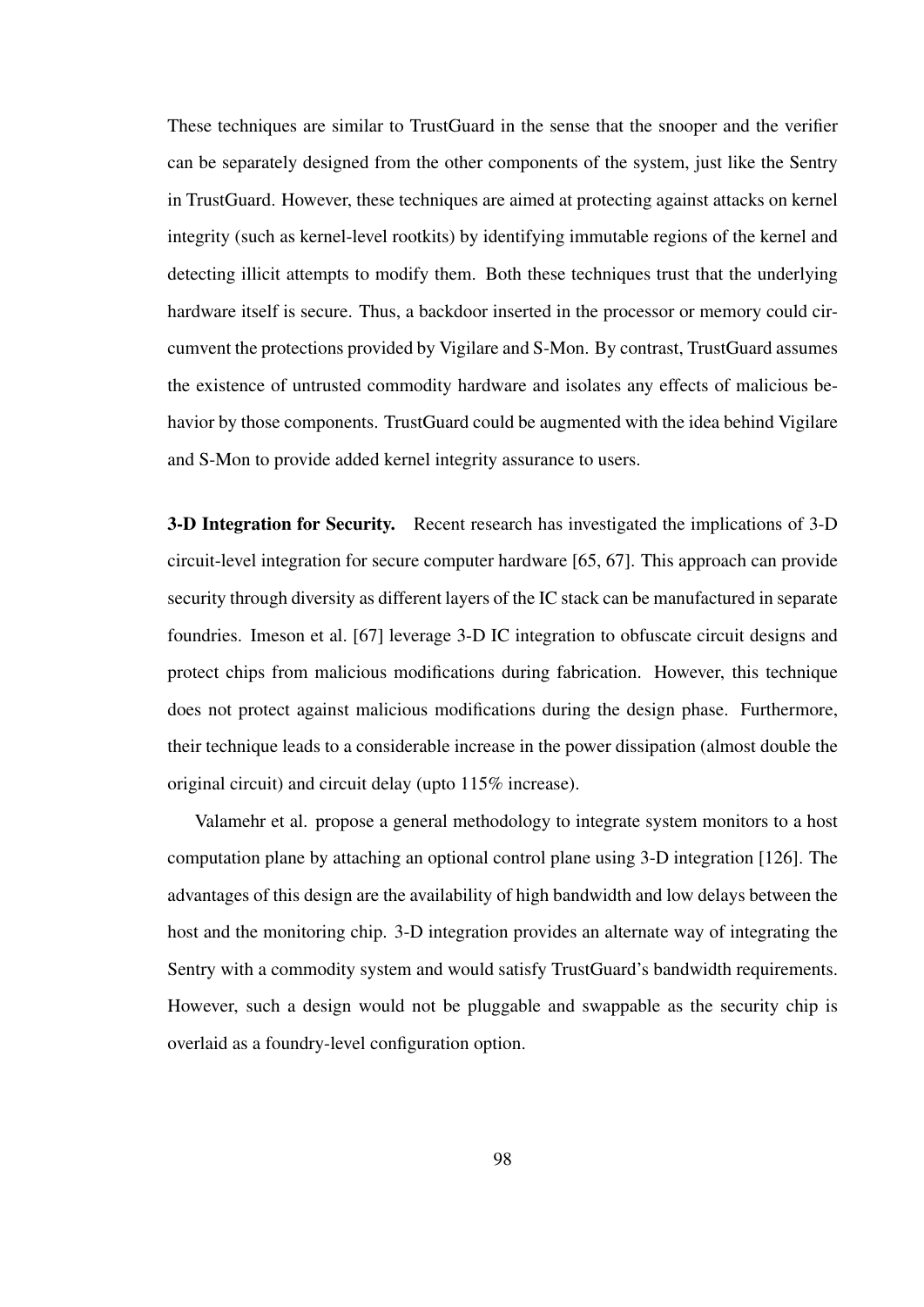Processor Verification. Processor designers rely on functional verification techniques to detect hardware Trojans and ensure correctness of the system. Some designers use simulation-based tests to validate the processor. As the test space for modern-day complex processors is prohibitively huge, designers rely on pseudorandom test-case generation to cover the test space. Consequently, there is often a big gap between the generated test space and the actual one [8, 30, 144].

An alternate approach uses formal verification techniques guaranteed to be complete [33, 66, 72, 90, 102, 105, 116, 127, 140]. However, formal verification may take much longer than simulation-based methods and often requires skiled human support for complex processor designs. Hardware designers have also used formal equivalence checking to formally prove that the RTL code and the netlist synthesized from it have exactly the same behavior [83].

In general, two significant factors affect the use of formal verification techniques in processor development: (1) scaling issues related to the size of the processor specifications, the size and complexity of processor designs, and the size of the design and verification teams; and (2) return on investment issues including the need to catch bugs early in and through the development process and the need to reuse verification IP, tools, and techniques across a wide range of designs [106]. Recently, Reid et al. presented ISA-Formal as a broadly applicable formal verification technique for verifying processor pipeline control [106]. However, even though formal verification can ensure the correctness of hardware designs, they cannot ensure that those designs were faithfully fabricated during the later stages of the manufacturing process.

Side Channel Attacks. A lot of research has been devoted to protecting systems against side channel attacks. Phantom [89] and Raccoon [104] use obfuscation to provide confidentiality guarantees. Sebastian et al. proposed hardware transformation techniques to construct leakage resistant circuits [53]. All these works are complementary to TrustGuard.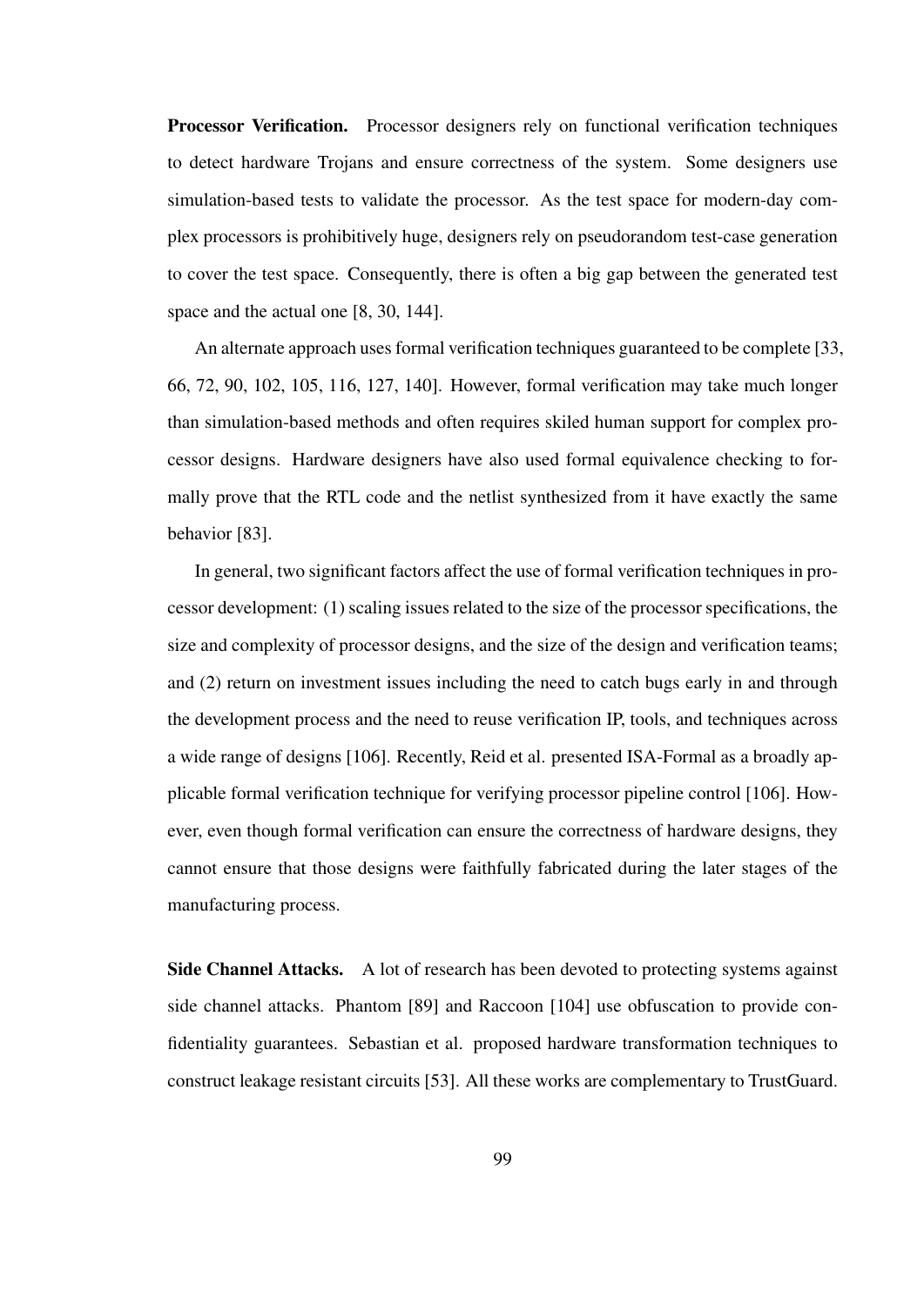Used in conjunction with TrustGuard, they could be used to strengthen the overall trustworthiness of the system, in particular to counter techniques that might bypass the physical gap bridged by the Sentry.

Memory Integrity Assurance. The XOM architecture [87] uses an encryption key to preserve privacy. For stores, the stored data is appended with a hash of itself, and for loads, XOM can verify that the fetched data were indeed stored by the program previously. Similar to our MAC-based memory integrity, XOM's integrity mechanism is vulnerable to replay attacks by which the memory returns stale data previously stored at the same address during the same execution. To solve this issue, Gassend et al. utilize a hash tree structure to verify the integrity of large memory and also optimize the number of hash reads [56]. To further reduce runtime overhead, Suh et al. propose a new encryption mechanism that can hide the encryption latency by decoupling computations for decryption from off-chip data accesses and keep a log to enable a separate integrity check operation when necessary [118, 44]. While many of these ideas are similar to SMACs, they are all based on the assumption that the processor can be trusted. TrustGuard ensures memory integrity even when the processor itself is untrusted.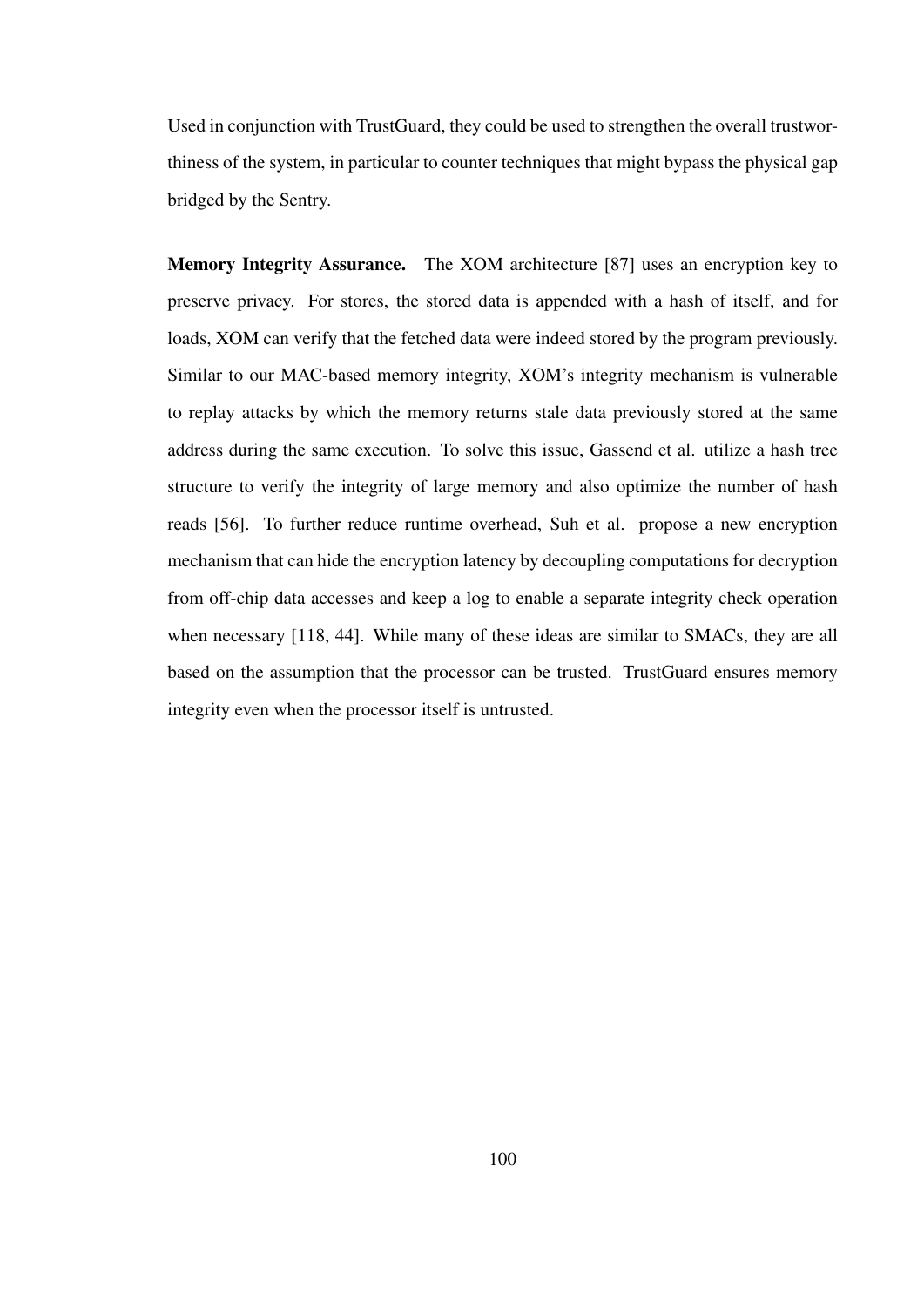### Chapter 9

# Conclusion and Future Directions

This dissertation has proposed the Containment Architecture with Verified Output (CAVO) model to enable the containment of malicious effects of untrusted hardware. It proposed and evaluated the TrustGuard architecture to show the feasibility of the CAVO model.

### 9.1 Conclusion

Current hardware verification tools are not mature enough to secure complex hardware components through the entire process of manufacturing. To address the problem of establishing trust in the system in the presence of untrusted hardware components, this dissertation proposed the concept of a *Containment Architecture with Verified Output* (*CAVO*). CAVO is based on the insight that the effects of malicious behavior by untrusted hardware can be *contained* as long as malicious components are not allowed to communicate externally. Containment is achieved by requiring that all communication from the system originate from a small, separately manufactured component, called the Sentry. The Sentry acts as a gatekeeper whose sole purpose is to be the foundation of security for the rest of the system and is simple enough to be reliably secured and verified.

This dissertation demonstrated the feasibility of CAVO with the presentation and evaluation of the first prototype design, named *TrustGuard*, along with the security guarantees it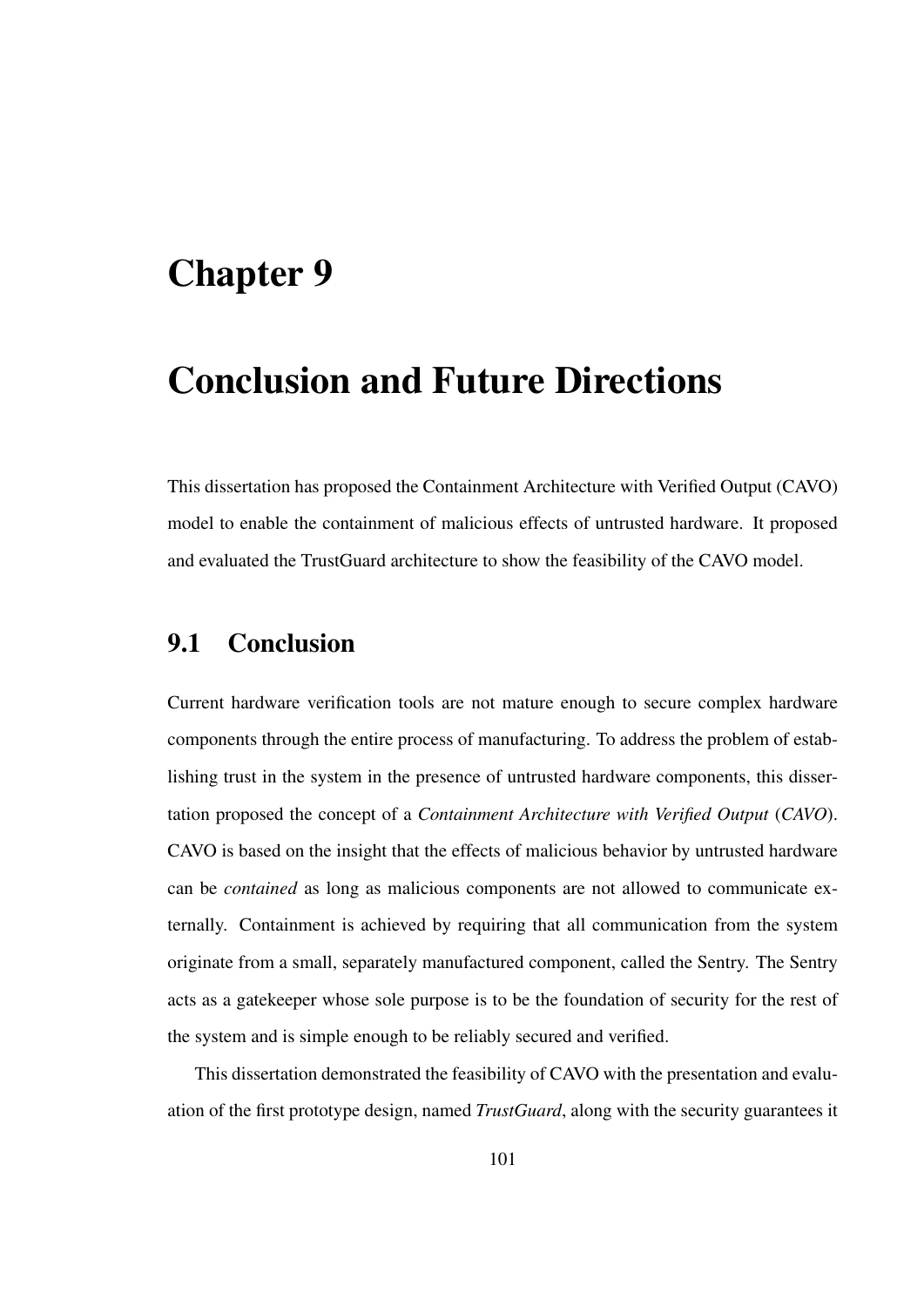provides. In TrustGuard, the untrusted processor and other system components must send execution information to the Sentry in order to be able to communicate externally. The Sentry can use this execution information to check that any attempted communication results from the correct execution of signed software. Using the execution information also allows the Sentry to minimize the performance impact to the system.

Simulations on 11 SPEC CPU benchmarks demonstrated that the TrustGuard Sentry can provide containment guarantees for the system, while causing a geomean decline of 8.50% (and an arithmetic mean decline of 12%) in the untrusted processor's IPC, when the Sentry operates at half the clock frequency of the processor. Containment by Trust-Guard also requires the addition of one new chip (the Sentry) to the system and a geomean energy overhead of 28.7%. The average performance of TrustGuard is comparable to the performance decline reported by various hardware security proposals such as AEGIS (average 11% slowdown for secure processing), Raksha (average 37% for dynamic information flow tracking), FlexCore (average 8% for runtime monitoring), and traditional Merkle tree implementations for memory integrity (average 13% IPC decline). Moreover, these techniques implicitly trust the complex processor to function correctly, while TrustGuard can provide additional security by containing malicious behavior by the processor itself.

The use of the Sentry for containment allows the separation of the manufacturers supply chain into two different paths—one that emphasizes performance and another that emphasizes security and trust. The performance-centric supply chain builds complex, difficultto-verify components such as the processor using the state-of-the-art semiconductor and microarchitectural technology. The security-centric supply chain builds the Sentry in domestic, closely-controlled, trusted fabrication plants. This separation provides an attractive middle path between the two extremes of either building security-conscious components that may discard the latest microarchitectural advances or ignoring security requirements in the pursuit of better performance and efficiency.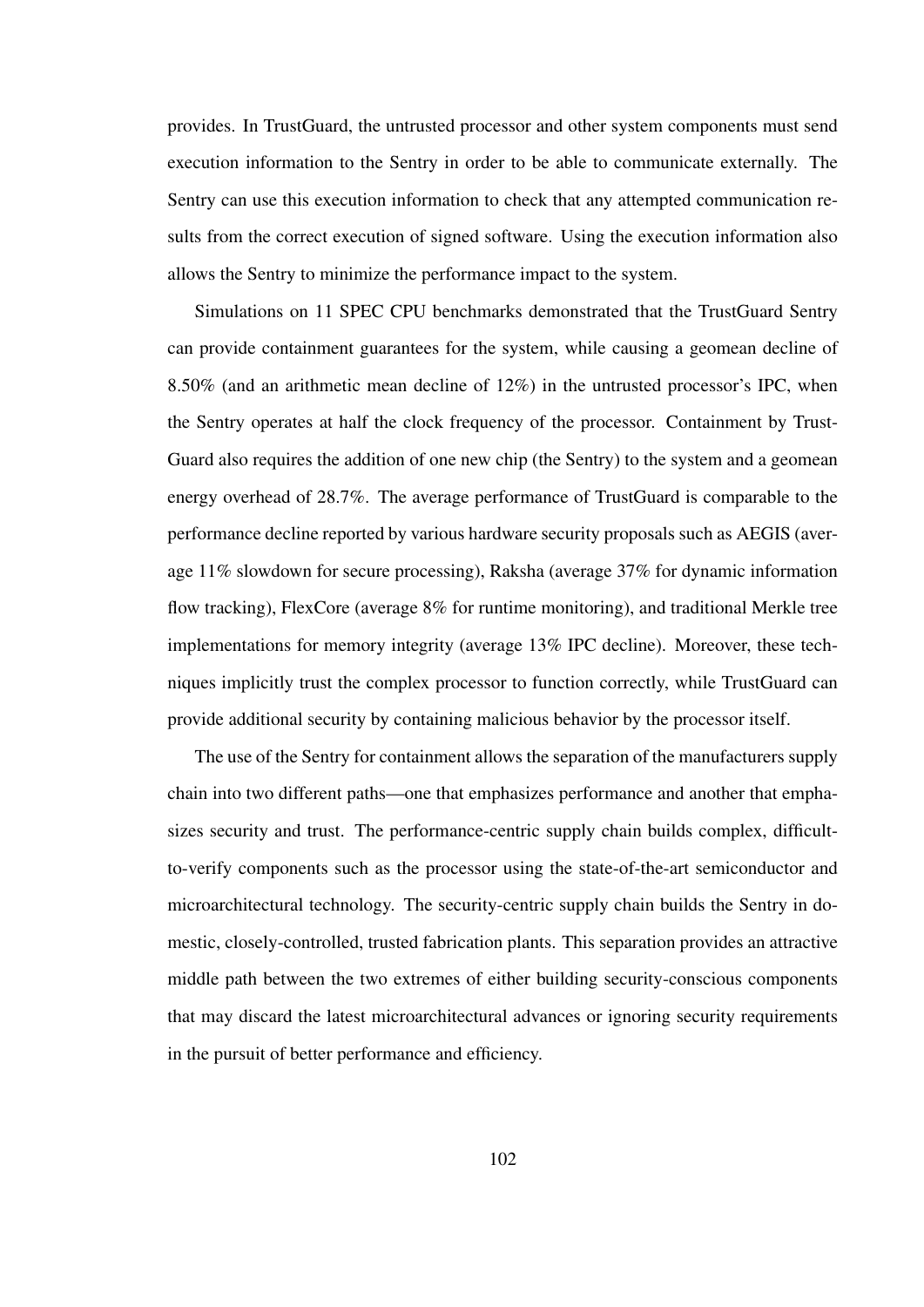### 9.2 Future Research Directions

We propose some avenues for future research into the CAVO model, based on relaxing some of the requirements of the TrustGuard design.

Software Trust Model. TrustGuard assures that communications from the system originate only from signed software executing correctly. However, signing is not a guarantee of the software actually being secure. The generic concept of CAVO may enable supporting stronger guarantees about the security of the software. For example, the system could require all software to carry a proof of correctness, which could be efficiently verified at runtime with the cooperation of the Sentry.

Formal Verification of the Sentry. As stated in Chapter 7, the Sentry in TrustGuard is simpler than the untrusted processor, which makes it more amenable to formal verification by existing tools and techniques. Formally proving the correctness of the Sentry and the security guarantees offered by TrustGuard can be an avenue for future research.

Addressing Architectural Restrictions of TrustGuard. TrustGuard provides containment guarantees for a system with a single-core out-of-order processor. However, extending TrustGuard to today's multicore processor-based systems is essential to make a case for its widespread adoption. Extending the TrustGuard design to multicore processors would involve answering research questions such as: (1) increasing the throughput of the Sentry in the face of the higher bandwidth requirements for communication between the multicore processor and the Sentry ; and (2) handling the nondeterminism introduced by parallel execution contexts in a multicore processor.

Furthermore, TrustGuard requires the design of the Sentry to be coupled with the design of the untrusted processor (for example, using the same ISA, requiring minor processor modifications, etc.) The applicability and effectiveness of TrustGuard can be improved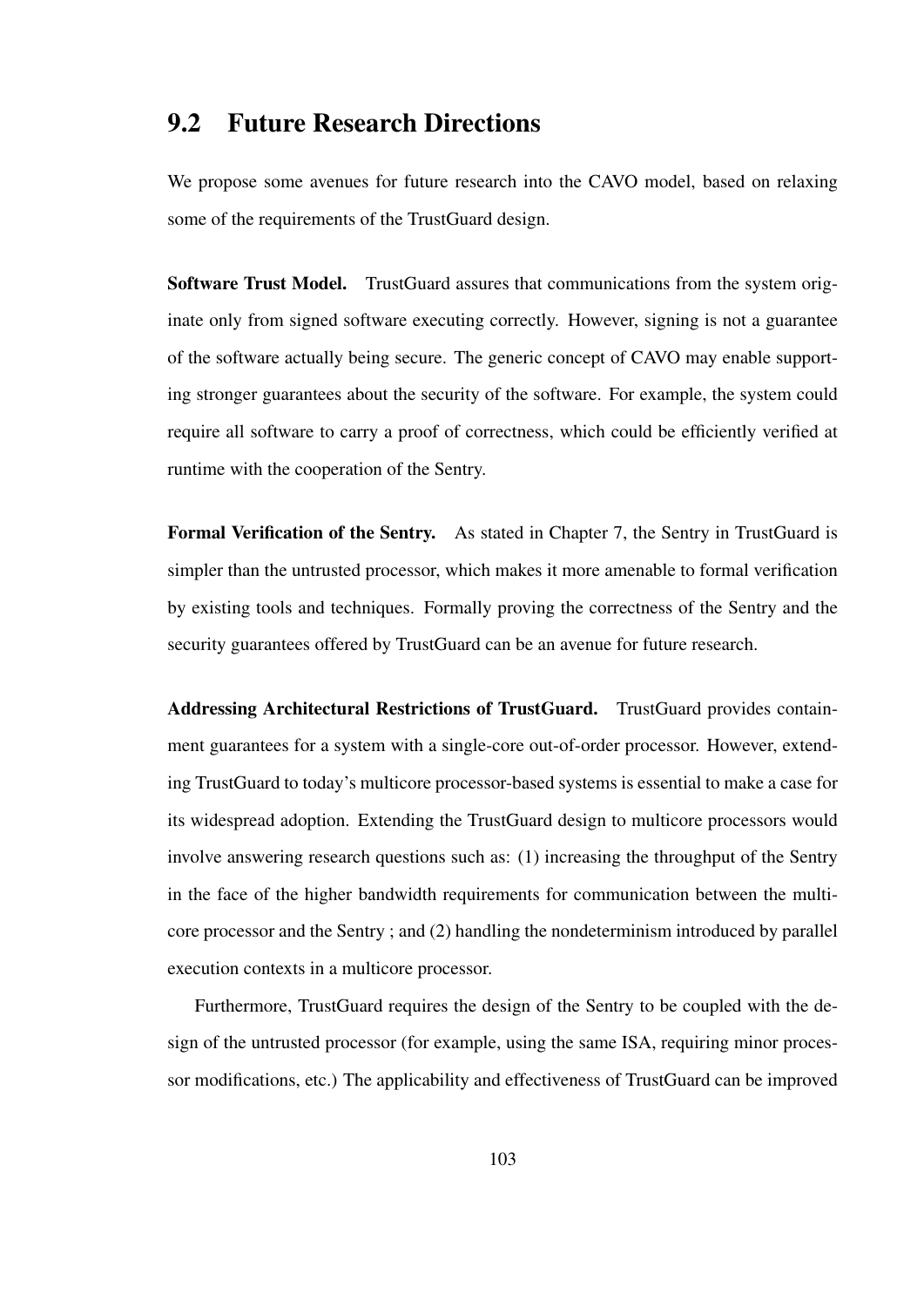by relaxing these requirements. To enable this, future research could focus on the question of whether the functionality provided by the modified processor could be efficiently performed by logic implemented in software.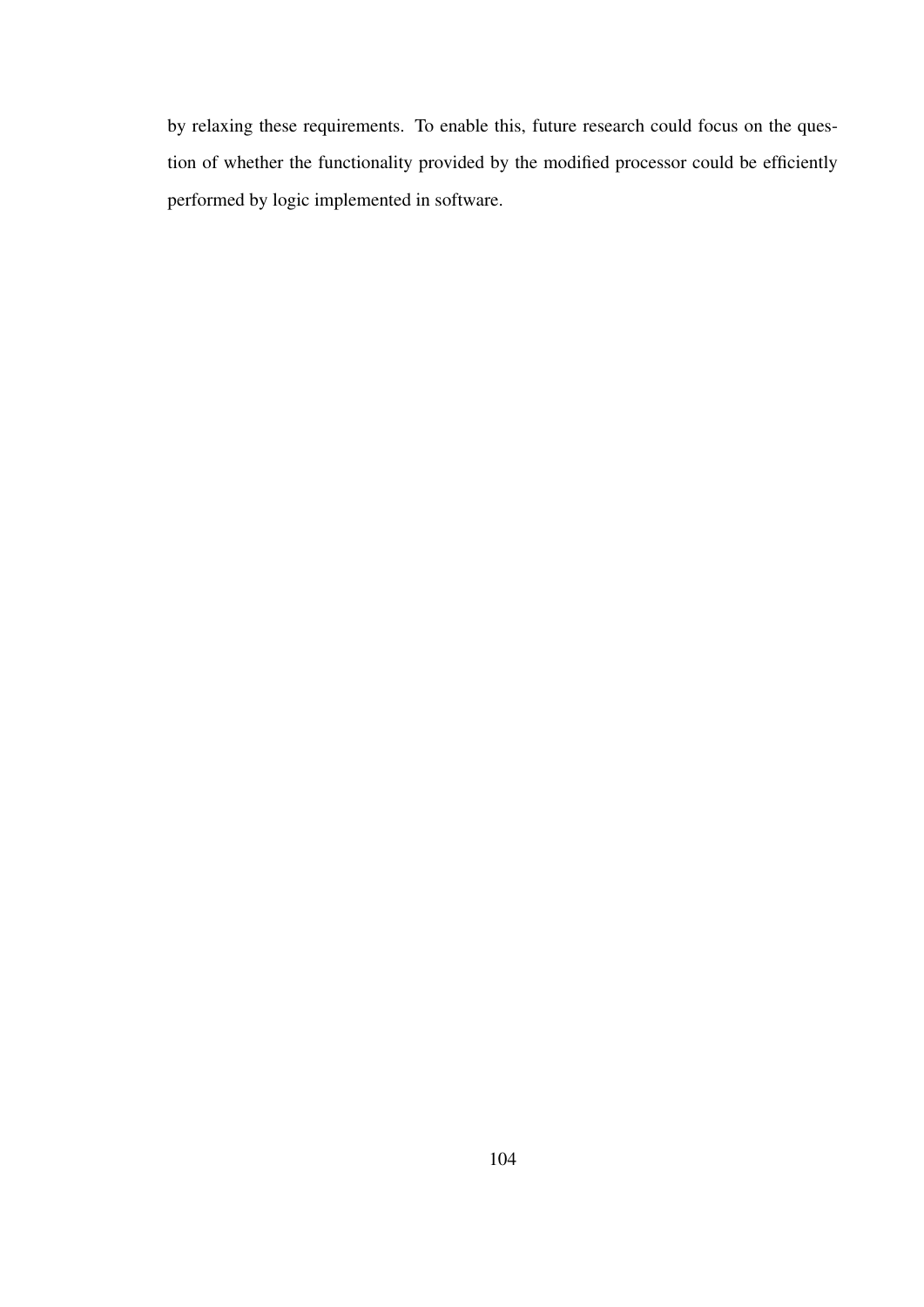# Bibliography

[1] SPEC CPU2006 benchmarks – gem5.

Website:http://www.gem5.org/SPEC\_CPU2006\_benchmarks.

- [2] Synopsys DesignWare IP for PCI Express (PCIe) solution. Website:http: //www.synopsys.com/IP/InterfaceIP/PCIExpress/Pages/ default.aspx.
- [3] Floating point. Website:https://www.arm.com/products/ processors/technologies/vector-floating-point.php, November 2016.
- [4] iOS Security: iOS 9.3 or later (White Paper). May 2016. Website:https://www.apple.com/business/docs/iOS\_ Security Guide.pdf.
- [5] Spencer Ackerman and Sam Thielman. US Intelligence Chief: We Might Use the Internet of Things to Spy on You. https://www.theguardian.com/technology/2016/feb/09/internet-of-things-smarthome-devices-government-surveillance-james-clapper, February 2016.
- [6] Advanced RISC Machines. VFP9-S Floating-Point Coprocessor Technical Reference Manual. Version r0p2. Technical report, Advanced RISC Machines, 2010.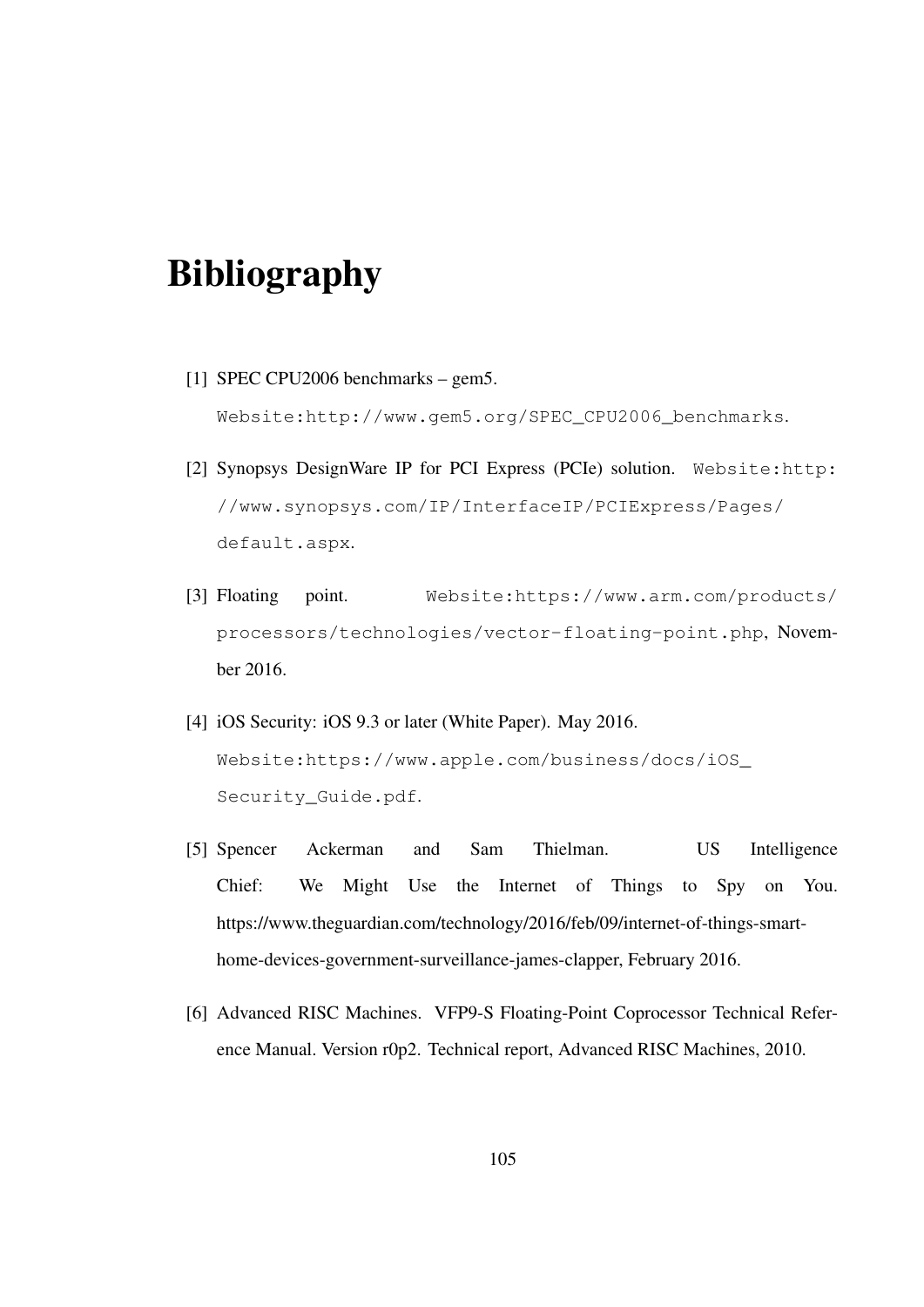- [7] Dakshi Agrawal, Selcuk Baktir, Deniz Karakoyunlu, Pankaj Rohatgi, and Berk Sunar. Trojan Detection Using IC Fingerprinting. In *Proceedings of the 2007 IEEE Symposium on Security and Privacy*, SP '07, pages 296–310, Washington, DC, USA, 2007. IEEE Computer Society.
- [8] Aharon Aharon, Dave Goodman, Moshe Levinger, Yossi Lichtenstein, Yossi Malka, Charlotte Metzger, Moshe Molcho, and Gil Shurek. Test Program Generation for Functional Verification of PowerPC Processors in IBM. In *Proceedings of the 32nd Design Automation Conference*, pages 279–285, 1995.
- [9] Jasmin Ajanovic. PCI Express\* (PCIe\*) 3.0 Accelerator Features, 2008.
- [10] Jasmin Ajanovic. PCI Express 3.0 Overview. In *Proceedings of Hot Chips: A Symposium on High Performance Chips*, August 2009.
- [11] R. Anderson, M. Bond, J. Clulow, and S. Skorobogatov. Cryptographic Processors-A Survey. *Proceedings of the IEEE*, 94(2):357–369, Feb 2006.
- [12] Andrew W. Appel. Verified Software Toolchain. In *Proceedings of the 20th European Conference on Programming Languages and Systems: Part of the Joint European Conferences on Theory and Practice of Software*, ESOP'11/ETAPS'11, pages 1–17, Berlin, Heidelberg, 2011. Springer-Verlag.
- [13] Andrew W. Appel. Verification of a Cryptographic Primitive: SHA-256. *ACM Trans. Program. Lang. Syst.*, 37(2):7:1–7:31, April 2015.
- [14] Desire Athow. Intel's Haswell Processors Hit by TSX Bug. http://www. techradar.com/news/computing-components/processors/ intel-s-haswell-processors-hit-by-tsx-bug-1261578, August 2014.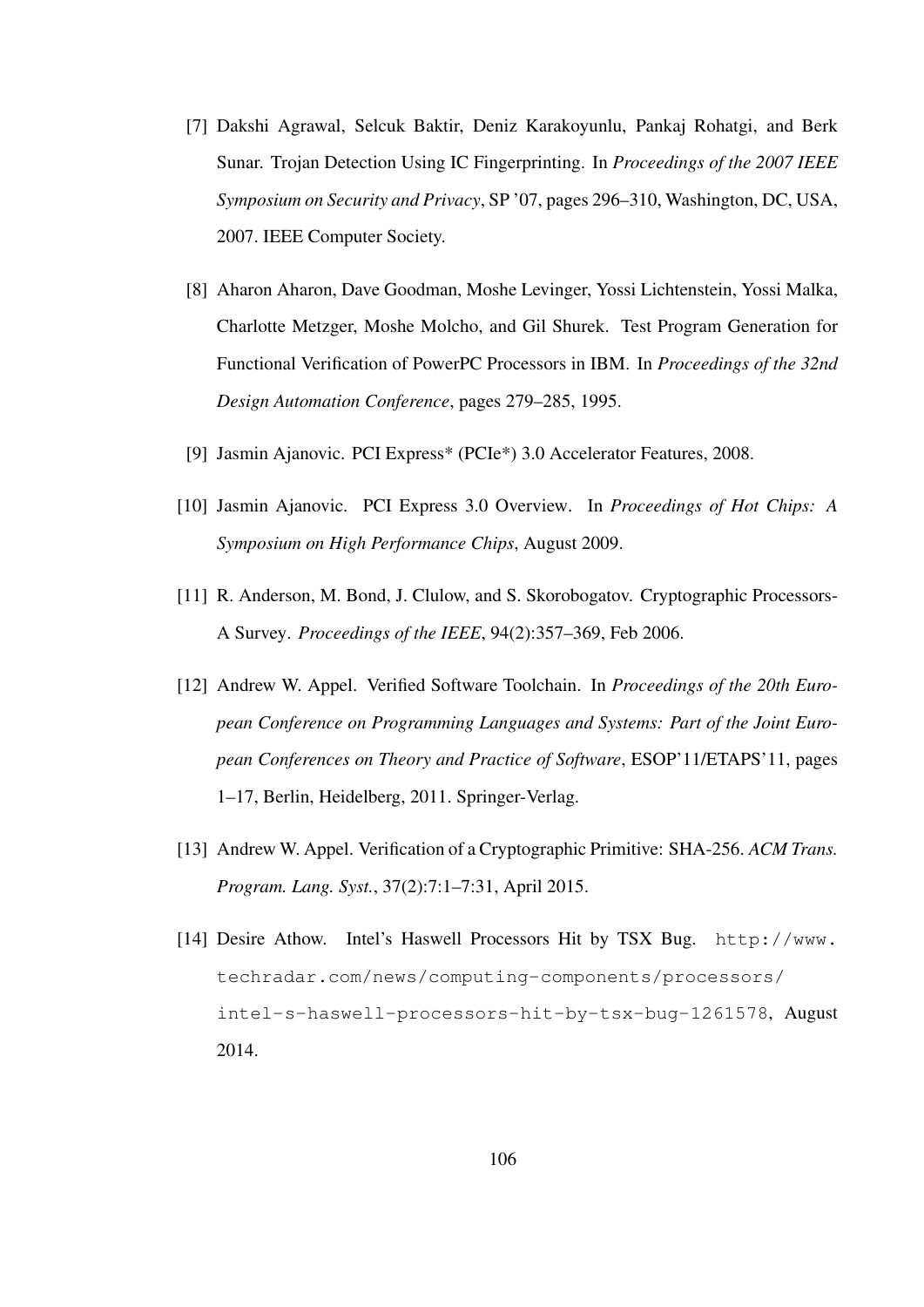- [15] Desire Athow. Pentium FDIV: The Processor Bug that Shook the World. http:// www.techradar.com/news/computing-components/processors/ pentium-fdiv-the-processor-bug-that-shook-the-world-1270773, October 2014.
- [16] Todd Austin and Valeria Bertacco. Deployment of Better than Worst-Case Design: Solutions and Needs. In *Proceedings of IEEE International Conference on Computer Design*, pages 550–555. IEEE, 2005.
- [17] Todd Austin, Valeria Bertacco, David Blaauw, and Trevor Mudge. Opportunities and Challenges for Better than Worst-Case Design. In *Proceedings of the 2005 Asia and South Pacific Design Automation Conference*, pages 2–7. ACM, 2005.
- [18] Todd M. Austin. DIVA: A Reliable Substrate for Deep Submicron Microarchitecture Design. In *Proceedings of the 32nd Annual ACM/IEEE International Symposium on Microarchitecture*, MICRO 32, pages 196–207, Washington, DC, USA, 1999. IEEE Computer Society.
- [19] Todd M Austin. DIVA: A Dynamic Approach to Microprocessor Verification. *Journal of Instruction-Level Parallelism*, 2:1–6, 2000.
- [20] Todd M Austin. Designing Robust Microarchitectures. In *Proceedings of 41st Design Automation Conference*, pages 78–78. IEEE, 2004.
- [21] A. Avizienis. The methodology of N-version programming. Chapter 2 of Software Fault Tolerance, M. R. Lyu (ed.), Wiley, 23-46, 1995., 1995.
- [22] Mainak Banga and Michael S. Hsiao. A Region Based Approach for the Identification of Hardware Trojans. In *Proceedings of the 2008 IEEE International Workshop on Hardware-Oriented Security and Trust*, HST '08, pages 40–47, Washington, DC, USA, 2008. IEEE Computer Society.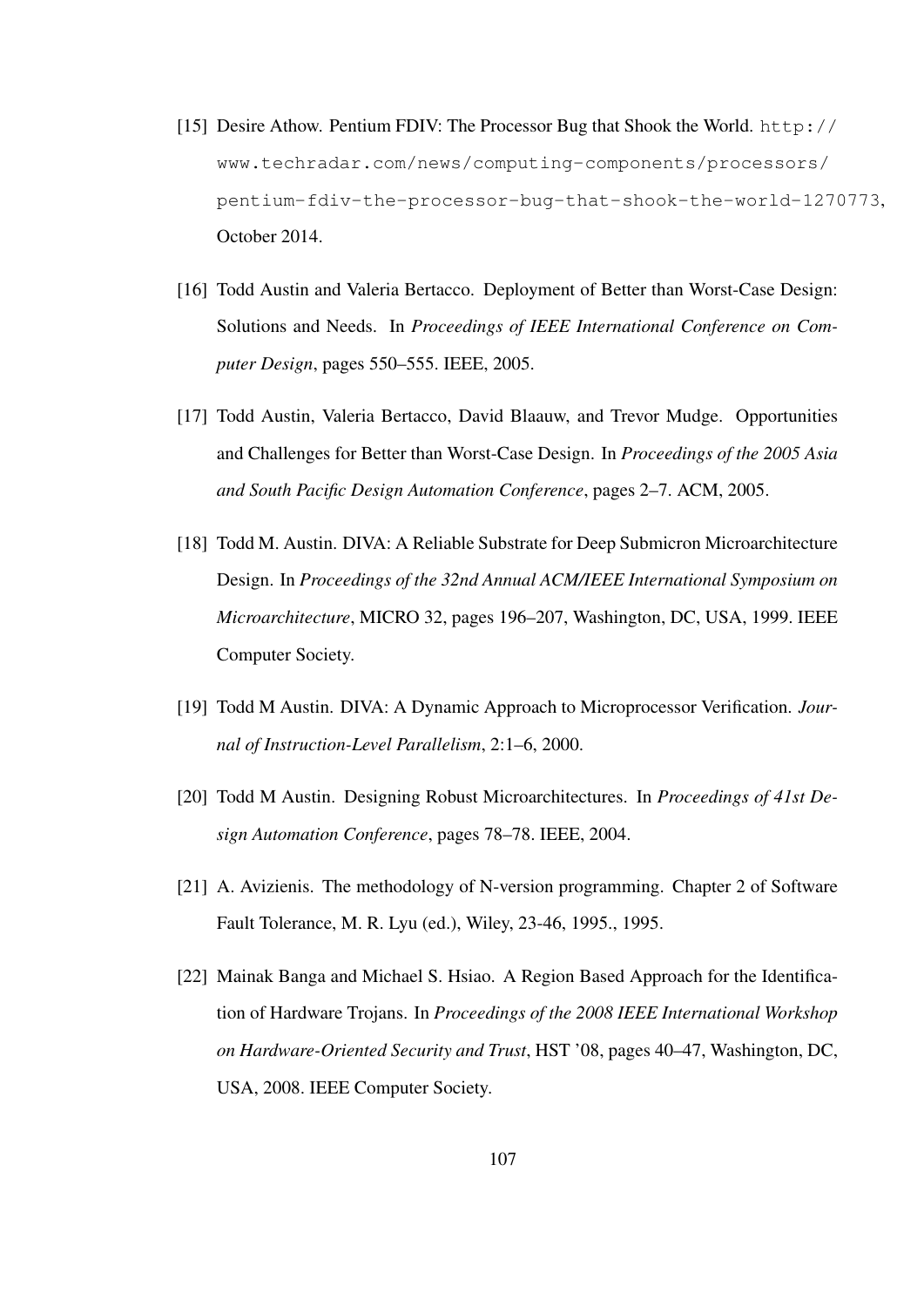- [23] Mark Beaumont, Bradley Hopkins, and Tristan Newby. SAFER PATH: Security Architecture Using Fragmented Execution and Replication for Protection Against Trojaned Hardware. In *Proceedings of the Conference on Design, Automation and Test in Europe*, DATE '12, pages 1000–1005, San Jose, CA, USA, 2012. EDA Consortium.
- [24] Eli Ben-Sasson, Alessandro Chiesa, Eran Tromer, and Madars Virza. Succinct Noninteractive Zero Knowledge for a Von Neumann Architecture. In *Proceedings of the 23rd USENIX Conference on Security Symposium*, SEC'14, pages 781–796, Berkeley, CA, USA, 2014. USENIX Association.
- [25] Janick Bergeron. *Writing Testbenches: Functional Verification of HDL Models, Second Edition*. Kluwer Academic Publishers, Norwell, MA, USA, 2003.
- [26] S. Bhunia, M. S. Hsiao, M. Banga, and S. Narasimhan. Hardware Trojan Attacks: Threat Analysis and Countermeasures. *Proceedings of the IEEE*, 102(8):1229–1247, Aug 2014.
- [27] Eli Biham, Yaniv Carmeli, and Adi Shamir. Bug attacks. In David Wagner, editor, *Advances in Cryptology–CRYPTO 2008*, volume 5157 of *Lecture Notes in Computer Science*, pages 221–240. Springer Berlin Heidelberg, 2008.
- [28] Nathan Binkert, Bradford Beckmann, Gabriel Black, Steven K. Reinhardt, Ali Saidi, Arkaprava Basu, Joel Hestness, Derek R. Hower, Tushar Krishna, Somayeh Sardashti, Rathijit Sen, Korey Sewell, Muhammad Shoaib, Nilay Vaish, Mark D. Hill, and David A. Wood. The gem5 Simulator. *SIGARCH Comput. Archit. News*, 39(2), August 2011.
- [29] Gedare Bloom, Bhagirath Narahari, Rahul Simha, and Joseph Zambreno. Providing Secure Execution Environments with a Last Line of Defense Against Trojan Circuit Attacks. *Comput. Secur.*, 28(7):660–669, October 2009.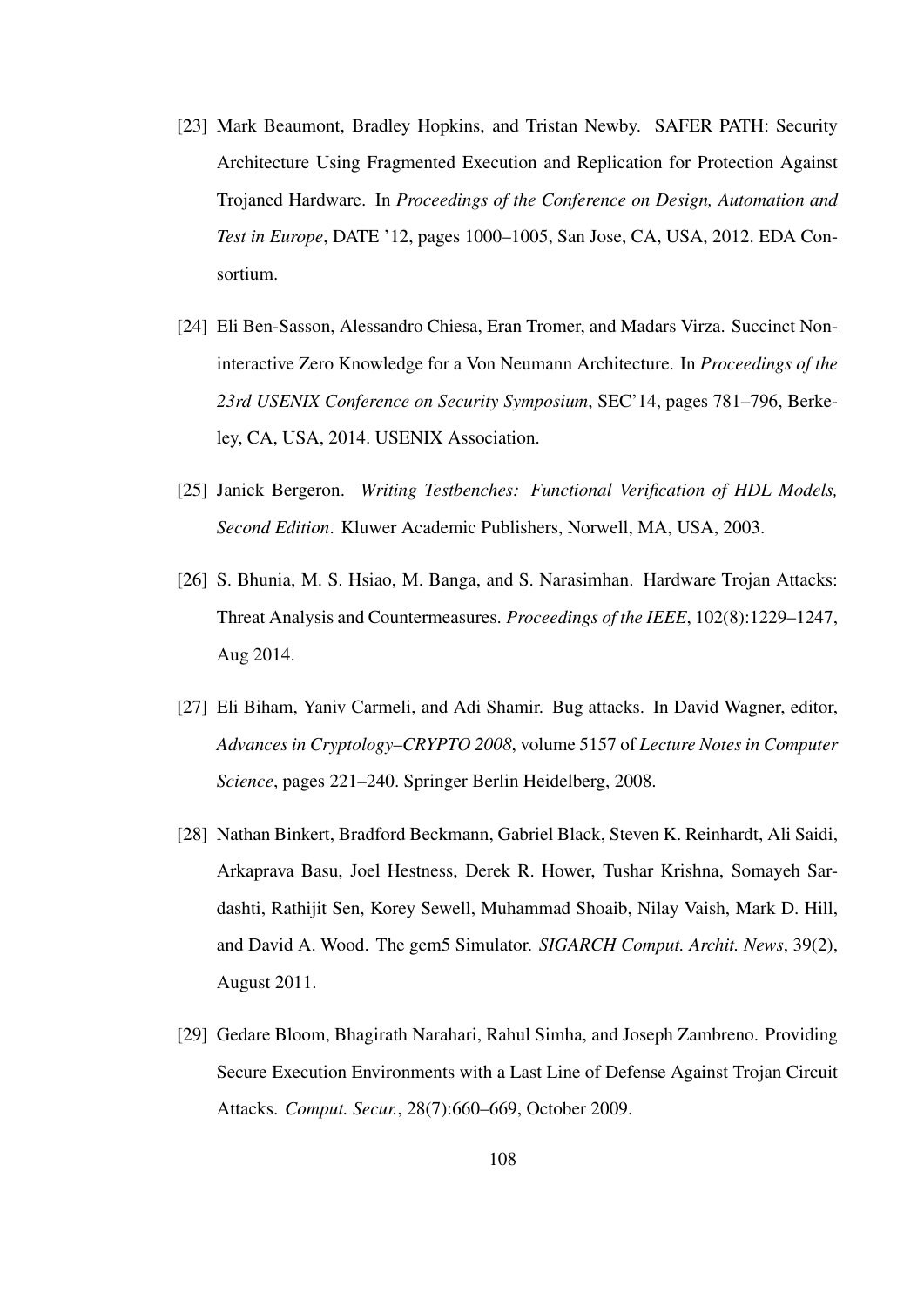- [30] P. Bose, T.M. Conte, and T.M. Austin. Challenges in processor modeling and validation [Guest Editors' introduction]. *Micro, IEEE*, 19(3):9–14, May 1999.
- [31] Benjamin Braun, Ariel J. Feldman, Zuocheng Ren, Srinath Setty, Andrew J. Blumberg, and Michael Walfish. Verifying Computations with State. In *Proceedings of the Twenty-Fourth ACM Symposium on Operating Systems Principles*, SOSP '13, pages 341–357, New York, NY, USA, 2013. ACM.
- [32] Jonathan Brossard. Hardware Backdooring is Practical. In *Blackhat*, 2012.
- [33] J. R. Burch and D. L. Dill. Automatic Verification of Pipelined Microprocessors Control. In *Proceedings of the Sixth International Conference on Computer-Aided Verification (CAV)*, volume 818, pages 68–80, Stanford, California, United States, 1994. Springer-Verlag.
- [34] Michael Bushnell and Vishwani D Agrawal. *Essentials of Electronic Testing for Digital, Memory and Mixed-Signal VLSI Circuits*, volume 17. Springer Science & Business Media, 2000.
- [35] Rajat Subhra Chakraborty and Swarup Bhunia. HARPOON: An Obfuscationbased SoC Design Methodology for Hardware Protection. *IEEE Transactions on Computer-Aided Design of Integrated Circuits and Systems*, 28(10):1493–1502, 2009.
- [36] Rajat Subhra Chakraborty, Somnath Paul, and Swarup Bhunia. On-demand Transparency for Improving Hardware Trojan Detectability. In *Proceedings of the 2008 IEEE International Workshop on Hardware-Oriented Security and Trust*, HST '08, pages 48–50, Washington, DC, USA, 2008. IEEE Computer Society.
- [37] David Champagne and Ruby B. Lee. Scalable Architectural Support for Trusted Software. In *Proceedings of the Sixteenth International Symposium on High-Performance Computer Architecture (HPCA)*, pages 1–12, January 2010.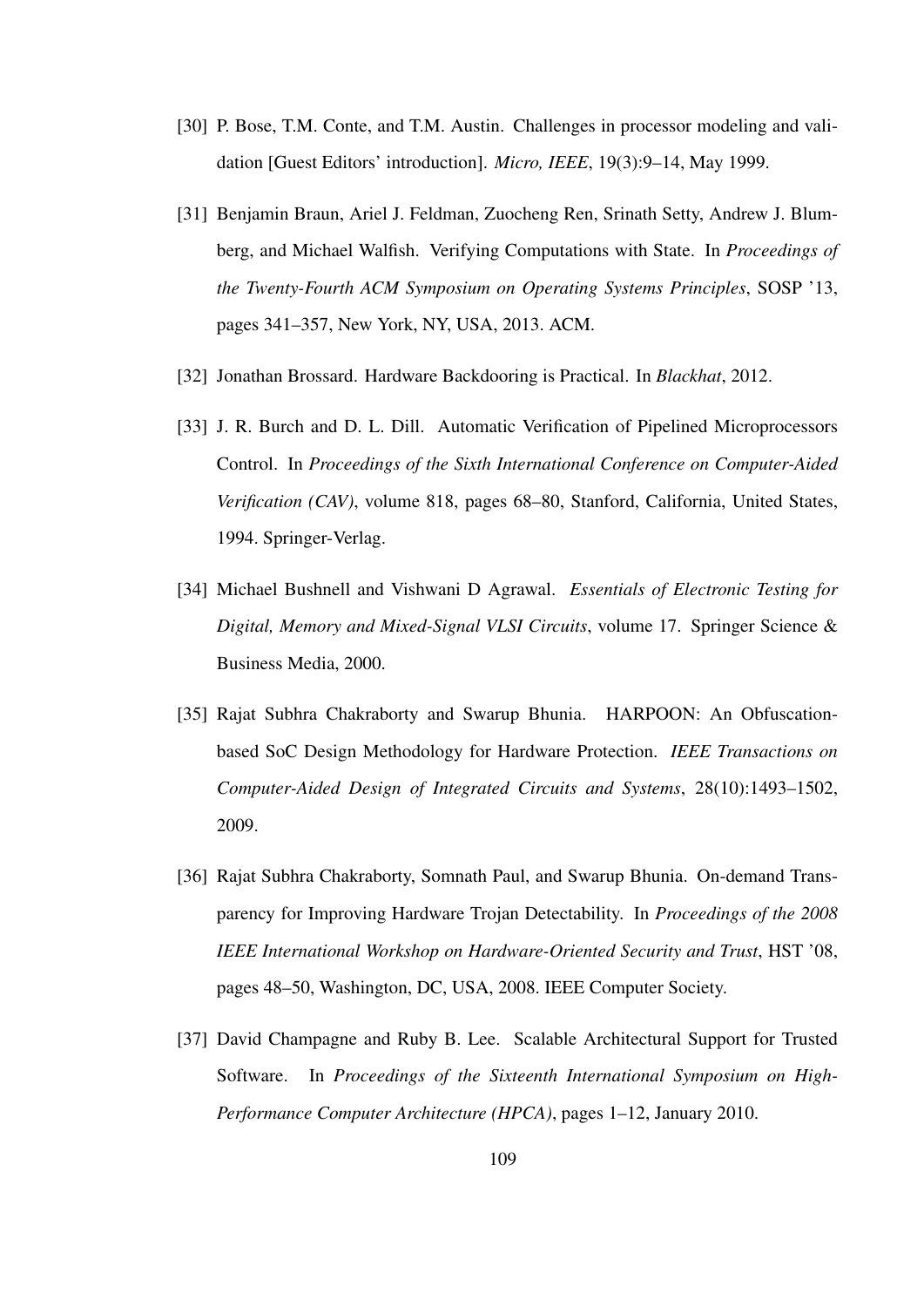- [38] Saugata Chatterjee, Chris Weaver, and Todd Austin. Efficient Checker Processor Design. In *Proceedings of the 33rd Annual ACM/IEEE International Symposium on Microarchitecture*, pages 87–97. ACM, 2000.
- [39] Shimin Chen, Babak Falsafi, Phillip B. Gibbons, Michael Kozuch, Todd C. Mowry, Radu Teodorescu, Anastassia Ailamaki, Limor Fix, Gregory R. Ganger, Bin Lin, and Steven W. Schlosser. Log-based Architectures for General-purpose Monitoring of Deployed Code. In *Proceedings of the 1st Workshop on Architectural and System Support for Improving Software Dependability*, ASID '06, pages 63–65, New York, NY, USA, 2006. ACM.
- [40] Shimin Chen, Phillip B. Gibbons, Michael Kozuch, and Todd C. Mowry. Log-based Architectures: Using Multicore to Help Software Behave Correctly. *SIGOPS Oper. Syst. Rev.*, 45(1):84–91, February 2011.
- [41] Shimin Chen, Michael Kozuch, Theodoros Strigkos, Babak Falsafi, Phillip B. Gibbons, Todd C. Mowry, Vijaya Ramachandran, Olatunji Ruwase, Michael Ryan, and Evangelos Vlachos. Flexible Hardware Acceleration for Instruction-Grain Program Monitoring. In *Proceedings of the 35th Annual International Symposium on Computer Architecture*, ISCA '08, pages 377–388, Washington, DC, USA, 2008. IEEE Computer Society.
- [42] Siddhartha Chhabra, Yan Solihin, Reshma Lal, and Matthew Hoekstra. Transactions on Computational Science VII. chapter An Analysis of Secure Processor Architectures. Springer-Verlag, 2010.
- [43] Cisco. IoT Threat Environment White Paper. Technical report, 2015.
- [44] Dwaine Clarke, Srinivas Devadas, Marten van Dijk, Blaise Gassend, and G. Edward Suh. Incremental Multiset Hash Functions and Their Application to Memory In-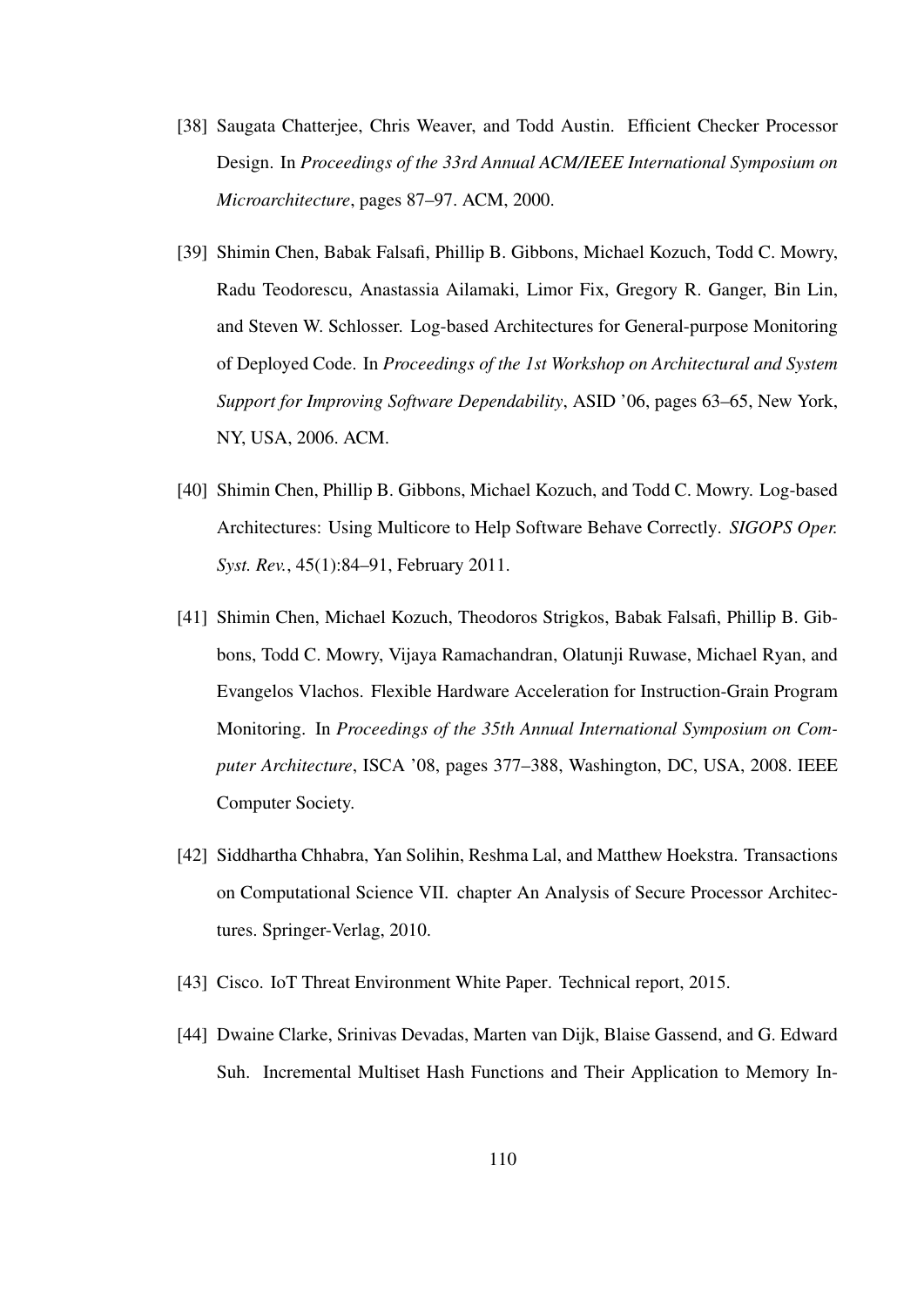tegrity Checking. In *Advances in Cryptology–CRYPTO 2003 Proceedings, volume 2894 of Lecture Notes in Computer Science*, pages 188–207. Springer-Verlag, 2003.

- [45] Stephen Cobb. Cybersecurity and Manufacturers: What the Costly Chrysler Jeep Hack Reveals. http://www.welivesecurity.com/2015/07/29/cybersecuritymanufacturing-chrysler-jeep-hack/, July 2015.
- [46] Lucian Constantin. Armies of Hacked IoT Devices Launch Unprecedented DDoS Attacks. http://www.computerworld.com/article/3124345/security/armiesof-hacked-iot-devices-launch-unprecedented-ddos-attacks.html, September 2016.
- [47] Michael J Covington and Rush Carskadden. Threat Implications of the Internet of Things. In *Cyber Conflict (CyCon), 2013 5th International Conference on*, pages 1–12. IEEE, 2013.
- [48] Michael Dalton, Hari Kannan, and Christos Kozyrakis. Raksha: A Flexible Information Flow Architecture for Software Security. In *Proceedings of the 34th Annual International Symposium on Computer Architecture*, ISCA '07, pages 482–493, New York, NY, USA, 2007. ACM.
- [49] Sajal K. Das, Krishna Kant, and Nan Zhang. *Handbook on Securing Cyber-Physical Critical Infrastructure*. Morgan Kaufmann Publishers Inc., San Francisco, CA, USA, 1st edition, 2012.
- [50] Daniel Y. Deng, Daniel Lo, Greg Malysa, Skyler Schneider, and G. Edward Suh. Flexible and Efficient Instruction-Grained Run-Time Monitoring Using On-Chip Reconfigurable Fabric. In *Proceedings of the 2010 43rd Annual IEEE/ACM International Symposium on Microarchitecture*, MICRO '43, pages 137–148, Washington, DC, USA, 2010. IEEE Computer Society.
- [51] Milenko Drinic and Darko Kirovski. A Hardware-Software Platform for Intrusion Prevention. In *Proceedings of the 37th Annual IEEE/ACM International Symposium*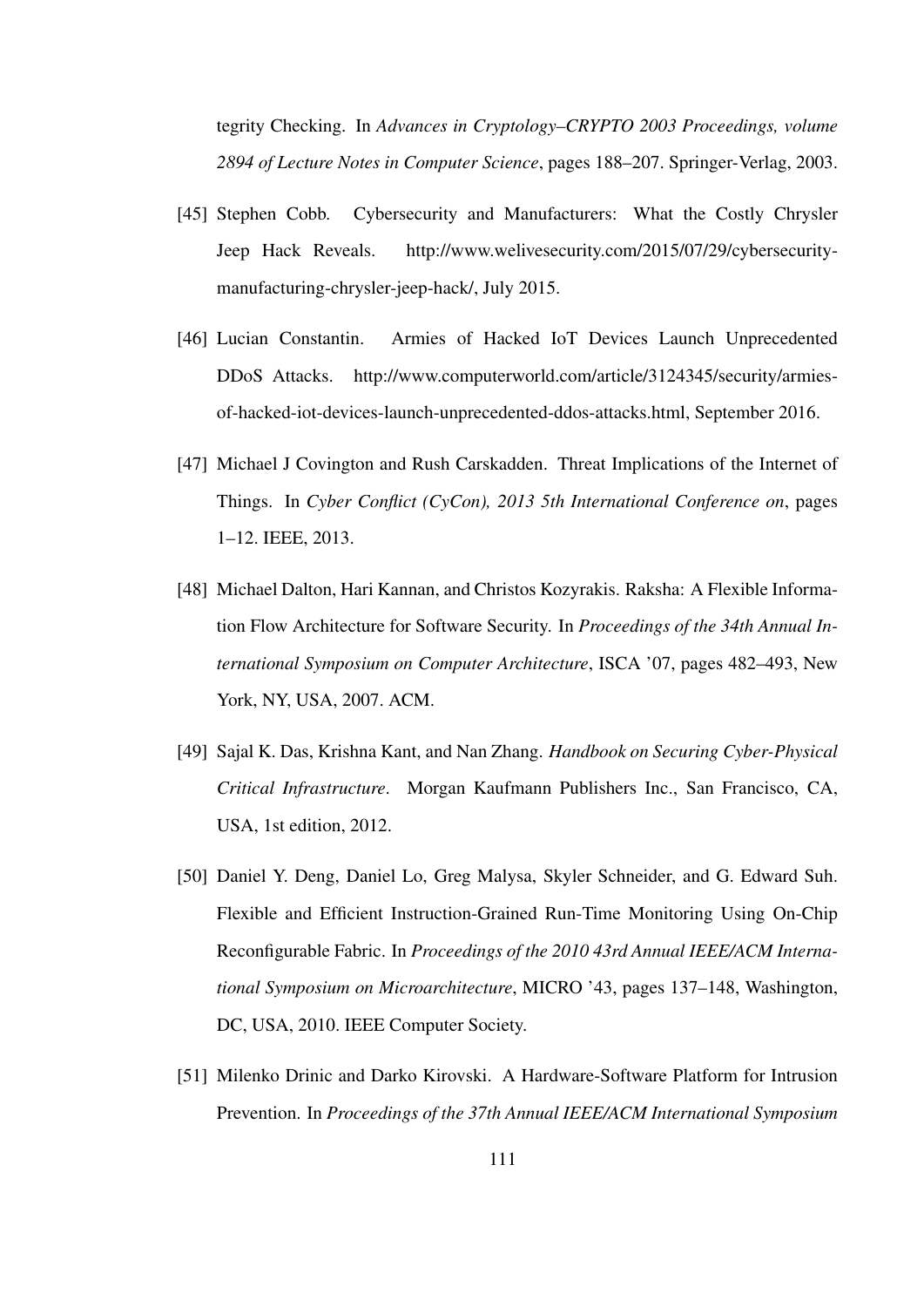*on Microarchitecture*, MICRO 37, pages 233–242, Washington, DC, USA, 2004. IEEE Computer Society.

- [52] J. G. Dyer, M. Lindemann, R. Perez, R. Sailer, L. van Doorn, and S. W. Smith. Building the IBM 4758 Secure Coprocessor,. *Computer*, 34(10):57–66, Oct 2001.
- [53] Sebastian Faust, Tal Rabin, Leonid Reyzin, Eran Tromer, and Vinod Vaikuntanathan. Protecting Circuits from Leakage: the Computationally-Bounded and Noisy Cases. In *Advances in Cryptology - EUROCRYPT 2010, 29th Annual International Conference on the Theory and Applications of Cryptographic Techniques, French Riviera, May 30 - June 3, 2010. Proceedings*, pages 135–156, 2010.
- [54] E. Fernandes, J. Jung, and A. Prakash. Security Analysis of Emerging Smart Home Applications. In *2016 IEEE Symposium on Security and Privacy (SP)*, pages 636– 654, May 2016.
- [55] Stefan Frei, Bernhard Tellenbach, and Bernhard Plattner. 0-day Patch Exposing Vendors (in)Security Performance. In *Blackhat Europe*, 2008.
- [56] Blaise Gassend, G. Edward Suh, Dwaine Clarke, Marten van Dijk, and Srinivas Devadas. Caches and Hash Trees for Efficient Memory Integrity Verification. In *Proceedings of the 9th International Symposium on High-Performance Computer Architecture*, HPCA '03, pages 295–, Washington, DC, USA, 2003. IEEE Computer Society.
- [57] Mohamed Gomaa, Chad Scarbrough, T. N. Vijaykumar, and Irith Pomeranz. Transient-Fault Recovery for Chip Multiprocessors. In *Proceedings of the 30th Annual International Symposium on Computer Architecture*, pages 98–109. ACM Press, 2003.
- [58] Antonio Gonzalez, Fernando Latorre, and Grigorios Magklis. *Processor Microarchitecture: An Implementation Perspective*. Morgan & Claypool Publishers, 2010.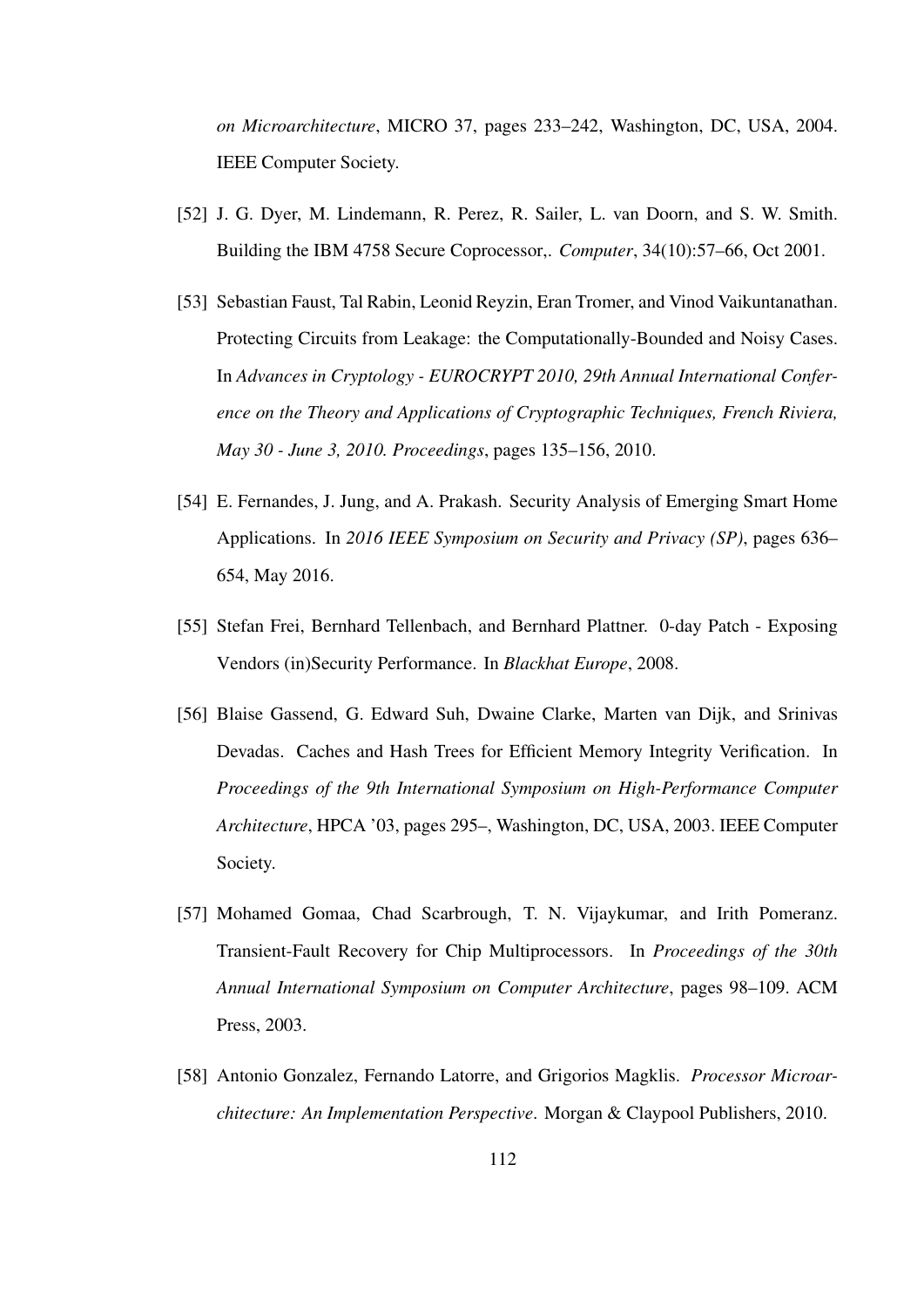- [59] Mikhail Gorobets, Oleksandr Bazhaniuk, Alex Matrosov, Andrew Furtak, and Yuriy Bulygin. Attacking Hypervisors via Firmware and Hardware. In *Blackhat*, 2015.
- [60] Andy Greenberg. Hackers Remotely Kill a Jeep on the Highway. https://www.wired.com/2015/07/hackers-remotely-kill-jeep-highway/, July 2015.
- [61] John L. Hennessy and David A. Patterson. *Computer Architecture, Fifth Edition: A Quantitative Approach*. Morgan Kaufmann Publishers Inc., San Francisco, CA, USA, 5th edition, 2011.
- [62] Ingoo Heo, Daehee Jang, Hyungon Moon, Hansu Cho, Seungwook Lee, Brent Byunghoon Kang, and Yunheung Paek. Efficient Kernel Integrity Monitor Design for Commodity Mobile Application Processors. *Journal of Semiconductor Technology and Science*, 15(1):48–59, 2015.
- [63] Matthew Hicks, Murph Finnicum, Samuel T. King, Milo M. K. Martin, and Jonathan M. Smith. Overcoming an Untrusted Computing Base: Detecting and Removing Malicious Hardware Automatically. In *Proceedings of the 2010 IEEE Symposium on Security and Privacy*, SP '10, pages 159–172, Washington, DC, USA, 2010. IEEE Computer Society.
- [64] A. J. Hu. Formal Hardware Verification with BDDs: An Introduction. In *Communications, Computers and Signal Processing, 1997. 10 Years PACRIM 1987-1997 - Networking the Pacific Rim. 1997 IEEE Pacific Rim Conference on*, volume 2, pages 677–682 vol.2, Aug 1997.
- [65] Ted Huffmire, Timothy Levin, Michael Bilzor, Cynthia E. Irvine, Jonathan Valamehr, Mohit Tiwari, Timothy Sherwood, and Ryan Kastner. Hardware Trust Implications of 3-D Integration. In *Proceedings of the 5th Workshop on Embedded Systems Security*, WESS '10, pages 1:1–1:10, New York, NY, USA, 2010. ACM.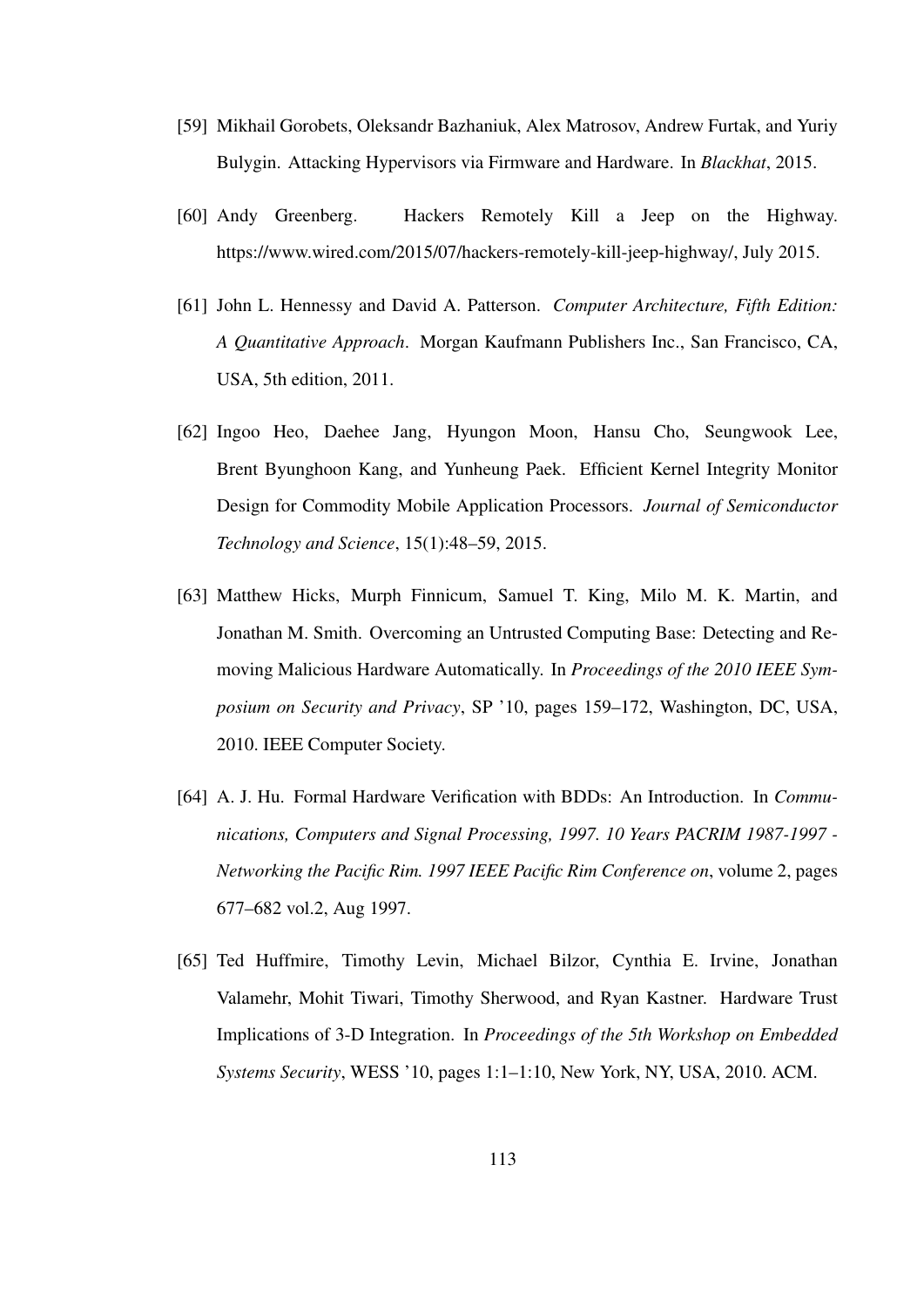- [66] Warren A. Hunt, Jr. Microprocessor Design Verification. *J. Autom. Reason.*, 5(4):429–460, November 1989.
- [67] Frank Imeson, Ariq Emtenan, Siddharth Garg, and Mahesh Tripunitara. Securing Computer Hardware Using 3D Integrated Circuit (IC) Technology and Split Manufacturing for Obfuscation. In *22nd USENIX Security Symposium (USENIX Security 13)*, pages 495–510, Washington, D.C., 2013. USENIX.
- [68] Yier Jin and Yiorgos Makris. Hardware Trojan Detection Using Path Delay Fingerprint. In *Proceedings of the 2008 IEEE International Workshop on Hardware-Oriented Security and Trust*, HST '08, pages 51–57, Washington, DC, USA, 2008. IEEE Computer Society.
- [69] Moritz Jodeit. Hacking Video Conferencing Systems. In *Blackhat Europe*, 2013.
- [70] R. Kaivola and N. Narasimhan. Formal Verification of the Pentium $\mathbb{R}$ 4 Floating-Point Multiplier. In *Proceedings of the Conference on Design, Automation and Test in Europe*, DATE '02, pages 20–, Washington, DC, USA, 2002. IEEE Computer Society.
- [71] Henrique Kawakami, Roberto Gallo, Ricardo Dahab, and Erick Nascimento. Hardware Security Evaluation Using Assurance Case Models. In *Proceedings of the 2015 10th International Conference on Availability, Reliability and Security*, ARES '15, pages 193–198, Washington, DC, USA, 2015. IEEE Computer Society.
- [72] Christoph Kern and Mark R. Greenstreet. Formal Verification in Hardware Design: A Survey. *ACM Trans. Des. Autom. Electron. Syst.*, 4(2):123–193, April 1999.
- [73] H. Khattri, N. K. V. Mangipudi, and S. Mandujano. HSDL: A Security Development Lifecycle for Hardware Technologies. In *2012 IEEE International Symposium on Hardware-Oriented Security and Trust*, pages 116–121, June 2012.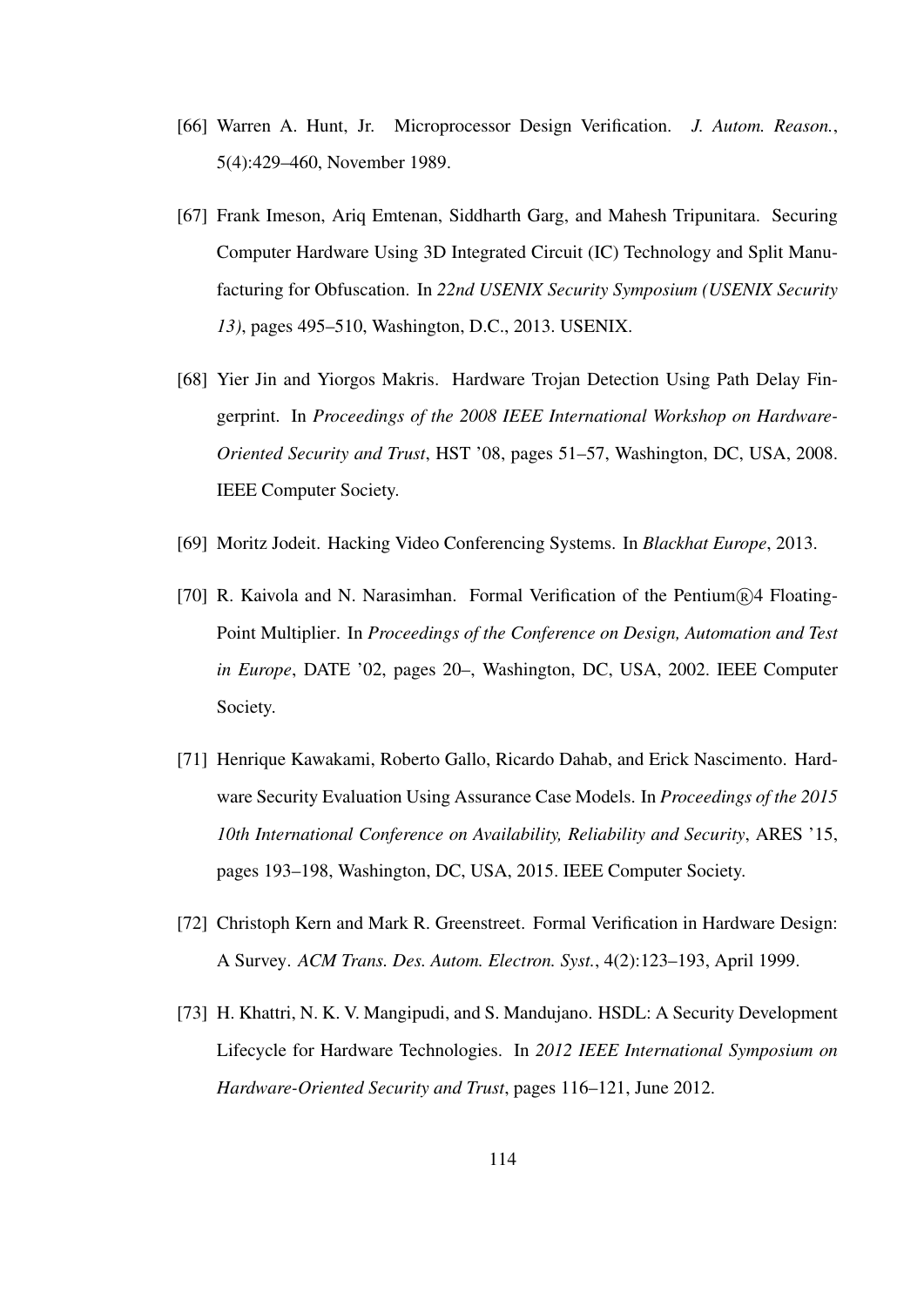- [74] Yoongu Kim, Ross Daly, Jeremie Kim, Chris Fallin, Ji Hye Lee, Donghyuk Lee, Chris Wilkerson, Konrad Lai, and Onur Mutlu. Flipping Bits in Memory Without Accessing Them: An Experimental Study of DRAM Disturbance Errors. In *Proceedings of the 41st Annual International Symposium on Computer Architecuture*, ISCA '14, pages 361–372, Piscataway, NJ, USA, 2014. IEEE Press.
- [75] Samuel T. King, Joseph Tucek, Anthony Cozzie, Chris Grier, Weihang Jiang, and Yuanyuan Zhou. Designing and Implementing Malicious Hardware. In *Proceedings of the 1st USENIX Workshop on Large-Scale Exploits and Emergent Threats*, LEET'08, pages 5:1–5:8, Berkeley, CA, USA, 2008. USENIX Association.
- [76] Darko Kirovski, Milenko Drinic, and Miodrag Potkonjak. Enabling Trusted Soft- ´ ware Integrity. In *Proceedings of the 10th International Conference on Architectural Support for Programming Languages and Operating Systems*, ASPLOS X, pages 108–120, New York, NY, USA, 2002. ACM.
- [77] Gerwin Klein, Kevin Elphinstone, Gernot Heiser, June Andronick, David Cock, Philip Derrin, Dhammika Elkaduwe, Kai Engelhardt, Rafal Kolanski, Michael Norrish, Thomas Sewell, Harvey Tuch, and Simon Winwood. seL4: Formal Verification of an OS Kernel. In *Proceedings of the ACM SIGOPS 22nd Symposium on Operating Systems Principles*, SOSP '09, pages 207–220, New York, NY, USA, 2009. ACM.
- [78] Farinaz Koushanfar and Azalia Mirhoseini. A Unified Framework for Multimodal Submodular Integrated Circuits Trojan Detection. *IEEE Transactions on Information Forensics and Security*, 6(1):162–174, 2011.
- [79] Thomas Kropf. *Introduction to Formal Hardware Verification: Methods and Tools for Designing Correct Circuits and Systems*. Springer-Verlag New York, Inc., Secaucus, NJ, USA, 1st edition, 1999.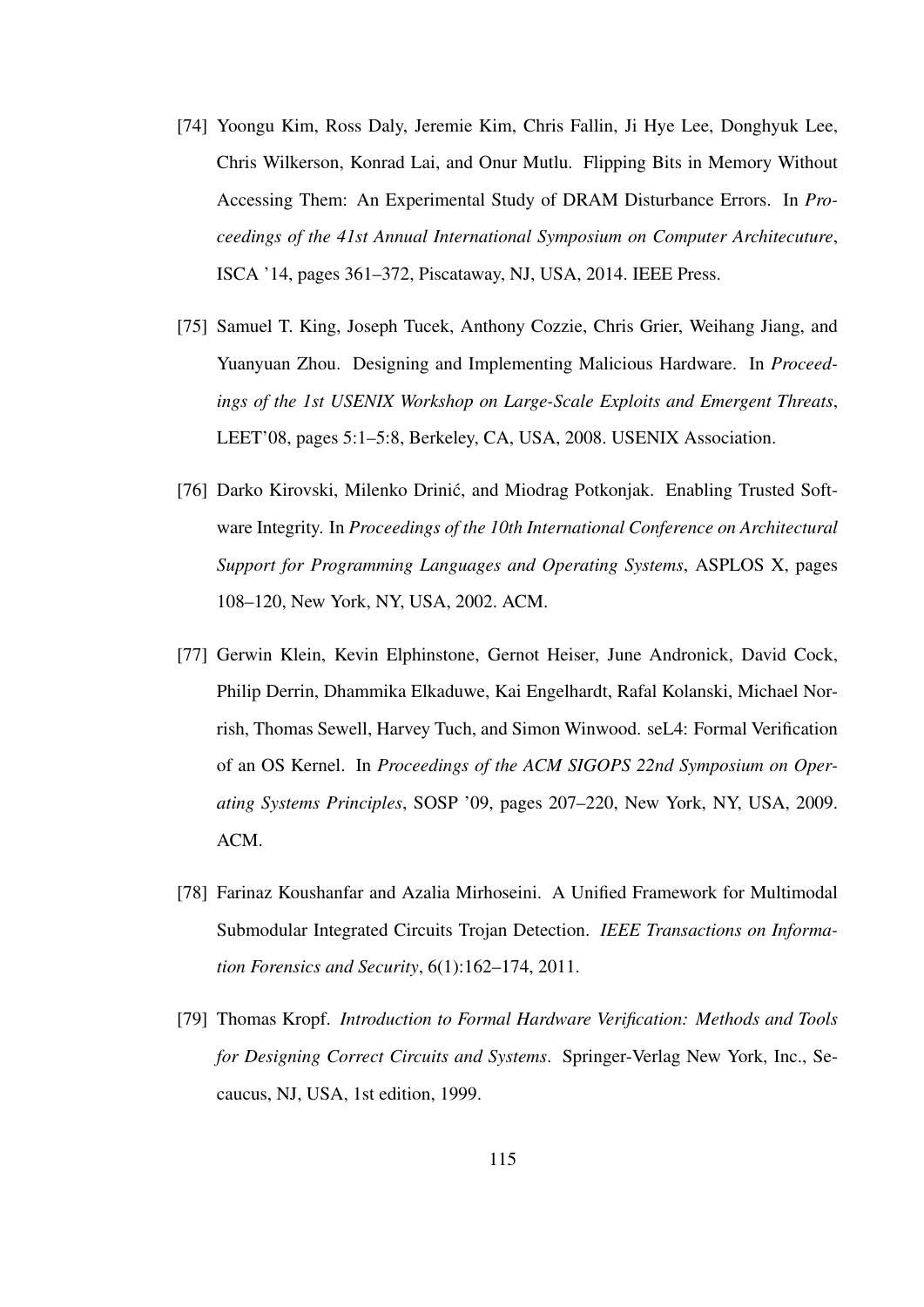- [80] Taek-Jun Kwon, J. Sondeen, and J. Draper. Design Trade-Offs in Floating-Point Unit Implementation for Embedded and Processing-in-Memory Systems. In *2005 IEEE International Symposium on Circuits and Systems*, pages 3331–3334 Vol. 4, May 2005.
- [81] Shuvendu K. Lahiri and Randal E. Bryant. Deductive Verification of Advanced Out-of-Order Microprocessors. In Warren A. Hunt and Fabio Somenzi, editors, *Computer Aided Verification: 15th International Conference, CAV 2003, Boulder, CO, USA, July 8-12, 2003. Proceedings*, pages 341–354, Berlin, Heidelberg, 2003. Springer Berlin Heidelberg.
- [82] William K. Lam. *Hardware Design Verification: Simulation and Formal Method-Based Approaches (Prentice Hall Modern Semiconductor Design Series)*. Prentice Hall PTR, Upper Saddle River, NJ, USA, 2005.
- [83] Luciano Lavagno, Grant Martin, and Louis Scheffer. *Electronic Design Automation for Integrated Circuits Handbook - 2 Volume Set*. CRC Press, Inc., Boca Raton, FL, USA, 2006.
- [84] Xavier Leroy. Formal Verification of a Realistic Compiler. *Commun. ACM*, 52(7):107–115, July 2009.
- [85] Sheng Li, Jung Ho Ahn, Richard D. Strong, Jay B. Brockman, Dean M. Tullsen, and Norman P. Jouppi. McPAT: An Integrated Power, Area, and Timing Modeling Framework for Multicore and Manycore Architectures. In *Proceedings of the 42nd Annual IEEE/ACM International Symposium on Microarchitecture*, MICRO 42, pages 469–480, New York, NY, USA, 2009. ACM.
- [86] David Lie, John Mitchell, Chandramohan A. Thekkath, and Mark Horowitz. Specifying and verifying hardware for tamper-resistant software. In *Proceedings of the*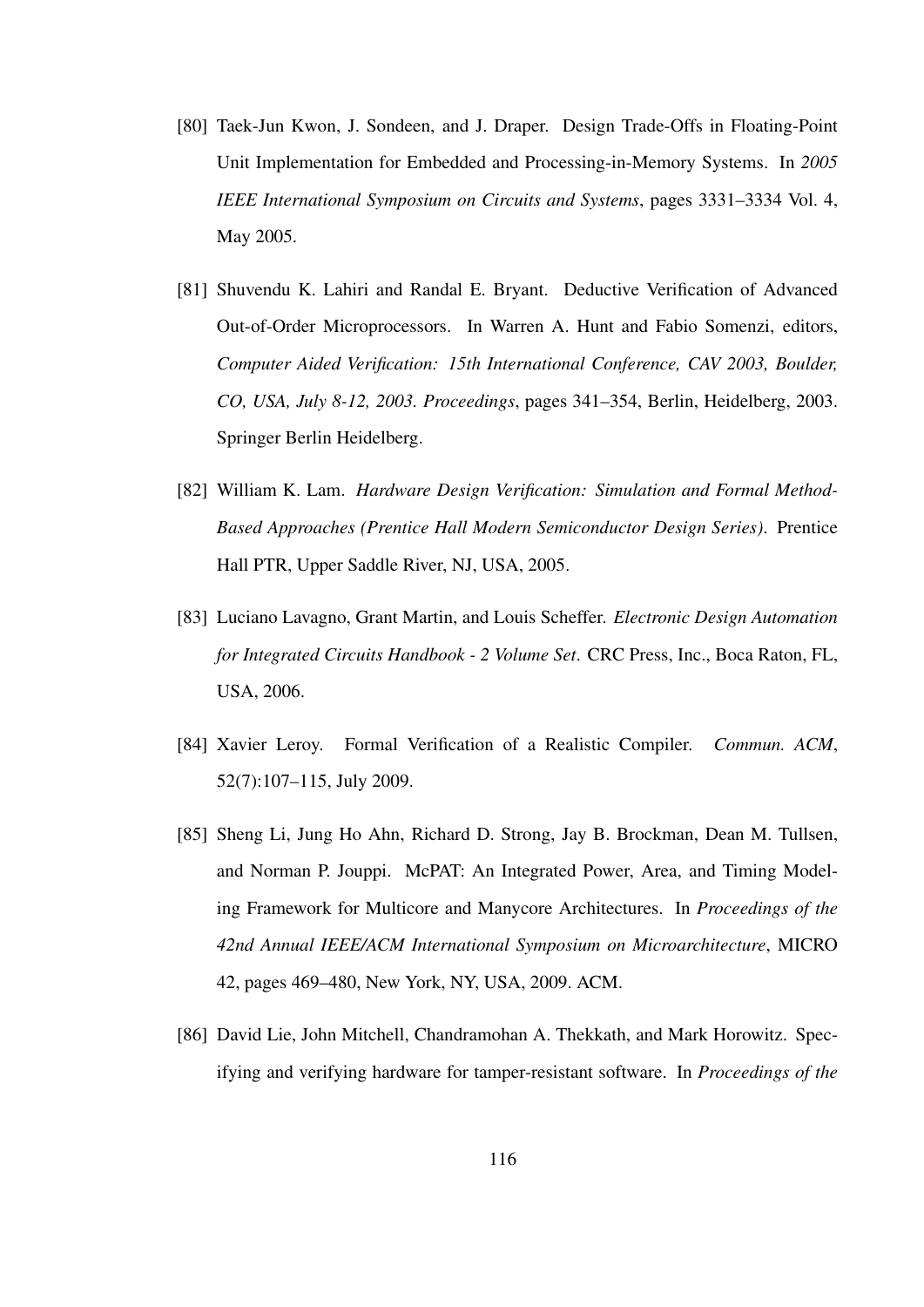*2003 IEEE Symposium on Security and Privacy*, SP '03, pages 166–, Washington, DC, USA, 2003. IEEE Computer Society.

- [87] David Lie, Chandramohan A. Thekkath, Mark Mitchell, Patrick Lincoln, Dan Boneh, John C. Mitchell, and Mark Horowitz. Architectural support for copy and tamper resistant software. In *Architectural Support for Programming Languages and Operating Systems*, pages 168–177, 2000.
- [88] E. Love, Y. Jin, and Y. Makris. Proof-Carrying Hardware Intellectual Property: A Pathway to Trusted Module Acquisition. *IEEE Transactions on Information Forensics and Security*, 7(1):25–40, Feb 2012.
- [89] Martin Maas, Eric Love, Emil Stefanov, Mohit Tiwari, Elaine Shi, Krste Asanovic, John Kubiatowicz, and Dawn Song. PHANTOM: Practical Oblivious Computation in A Secure Processor. In *2013 ACM SIGSAC Conference on Computer and Communications Security, CCS'13, Berlin, Germany, November 4-8, 2013*, pages 311–324, 2013.
- [90] Panagiotis Manolios and Sudarshan K. Srinivasan. Automatic Verification of Safety and Liveness for XScale-Like Processor Models Using srinivasanWEB Refinements. In *Proceedings of the Conference on Design, Automation and Test in Europe - Volume 1*, DATE '04, pages 10168–, Washington, DC, USA, 2004. IEEE Computer Society.
- [91] D. McIntyre, F. Wolff, C. Papachristou, S. Bhunia, and D. Weyer. Dynamic Evaluation of Hardware Trust. In *Proceedings of the 2009 IEEE International Workshop on Hardware-Oriented Security and Trust*, HST '09, pages 108–111, Washington, DC, USA, 2009. IEEE Computer Society.
- [92] Maher Mneimneh, Fadi Aloul, Chris Weaver, Saugata Chatterjee, Karem Sakallah, and Todd Austin. Scalable Hybrid Verification of Complex Microprocessors. In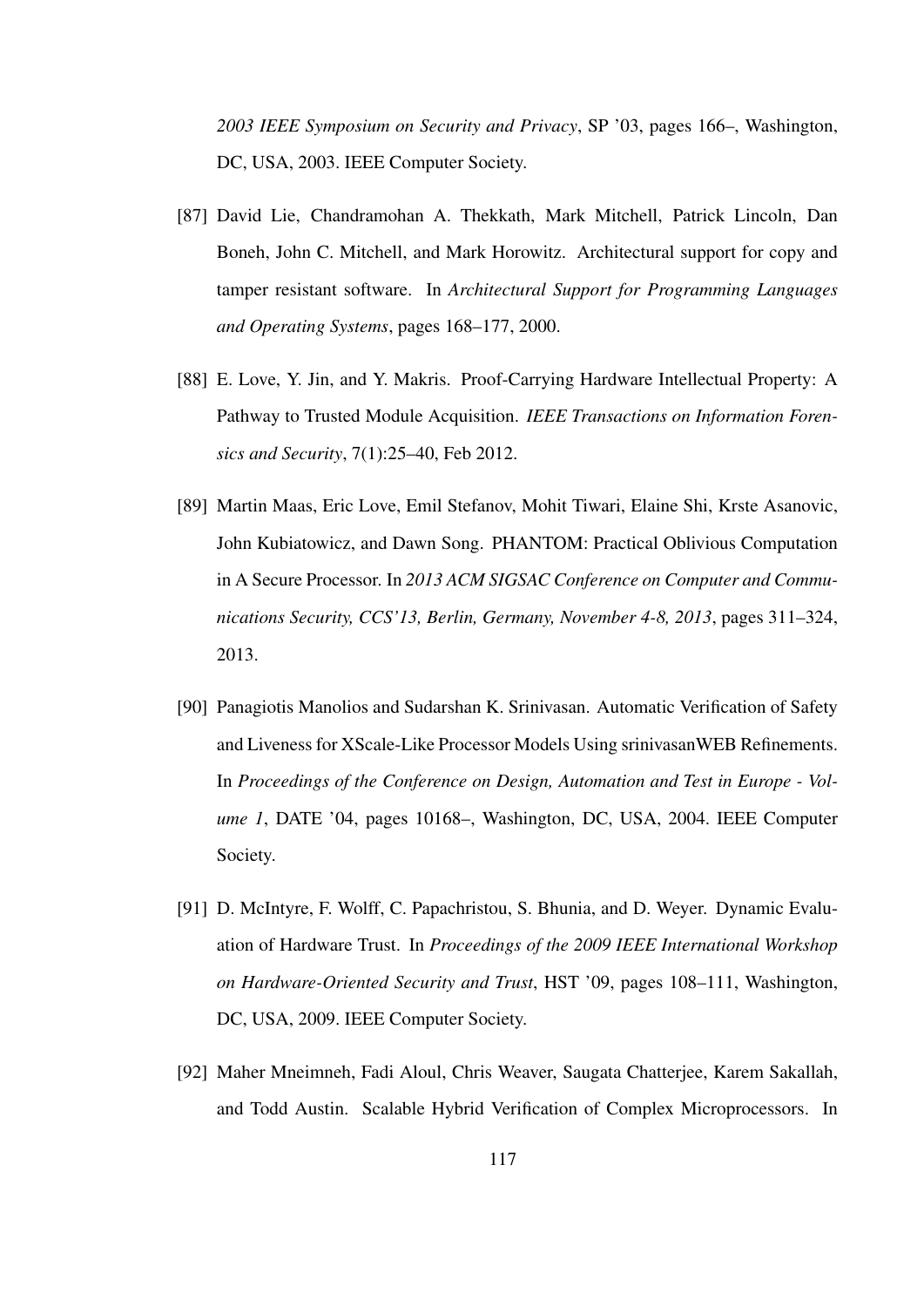*Proceedings of the 38th Annual Design Automation Conference*, DAC '01, pages 41–46, New York, NY, USA, 2001. ACM.

- [93] Hyungon Moon, Hojoon Lee, Jihoon Lee, Kihwan Kim, Yunheung Paek, and Brent ByungHoon Kang. Vigilare: Toward Snoop-Based Kernel Integrity Monitor. In *ACM Conference on Computer and Communications Security, CCS'12, Raleigh, NC, USA, October 16-18, 2012*, pages 28–37, 2012.
- [94] Shubhendu S. Mukherjee, Michael Kontz, and Steven K. Reinhardt. Detailed Design and Evaluation of Redundant Multithreading Alternatives. In *Proceedings of the 29th Annual International Symposium on Computer Architecture*, ISCA '02, pages 99–110, Washington, DC, USA, 2002. IEEE Computer Society.
- [95] Santosh Nagarakatte, Jianzhou Zhao, Milo M.K. Martin, and Steve Zdancewic. Soft-Bound: highly compatible and complete spatial memory safety for C. In *Proceedings of the 2009 ACM SIGPLAN Conference on Programming Language Design and Implementation*, 2009.
- [96] George C. Necula. Proof-Carrying Code. In *Proceedings of the 24th ACM SIGPLAN-SIGACT Symposium on Principles of Programming Languages*, POPL '97, pages 106–119, New York, NY, USA, 1997. ACM.
- [97] H.M. O'Brien. The Internet Of Things: Liability Risks For Tech Cos. http://www.law360.com/articles/680256/the-internet-of-things-liability-risksfor-tech-cos.
- [98] Nahmsuk Oh, Philip P. Shirvani, and Edward J. McCluskey. Error Detection by Duplicated Instructions in Super-Scalar Processors. In *IEEE Transactions on Reliability*, volume 51, pages 63–75, March 2002.
- [99] Bryan Parno, Jon Howell, Craig Gentry, and Mariana Raykova. Pinocchio: Nearly Practical Verifiable Computation. In *Proceedings of the 2013 IEEE Symposium on*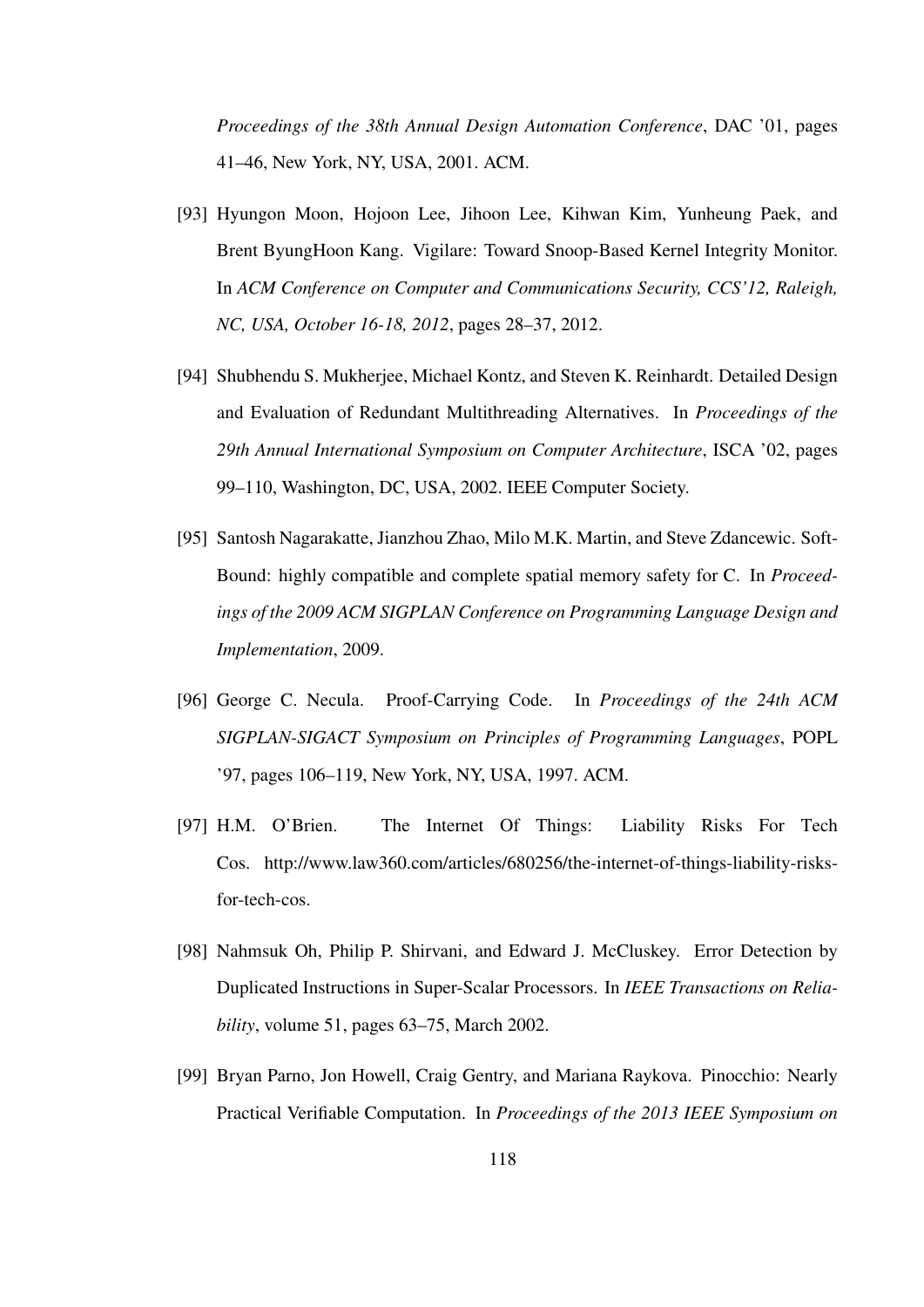*Security and Privacy*, SP '13, pages 238–252, Washington, DC, USA, 2013. IEEE Computer Society.

- [100] Diego Perez-Botero, Jakub Szefer, and Ruby B. Lee. Characterizing Hypervisor Vulnerabilities in Cloud Computing Servers. In *Proceedings of the 2013 International Workshop on Security in Cloud Computing*, 2013.
- [101] Graeme Proudler, Liqun Chen, and Chris Dalton. *Trusted Computing Platforms - TPM2.0 in Context*. Springer, 2014.
- [102] S.P. Rajan, N. Shankar, and M.K. Srivas. Industrial Strength Formal Verification Techniques for Hardware Designs. In *VLSI Design, 1997. Proceedings., Tenth International Conference on*, pages 208–212, Jan 1997.
- [103] Ralph C. Merkle. Protocols for Public Key Cryptosystems. In *IEEE Symposium on Security and Privacy*, pages 122–122, April 1980.
- [104] Ashay Rane, Calvin Lin, and Mohit Tiwari. Raccoon: Closing Digital Side-Channels through Obfuscated Execution. In *24th USENIX Security Symposium, USENIX Security 15, Washington, D.C., USA, August 12-14, 2015.*, pages 431–446, 2015.
- [105] M. Rangarajan, P. Alexander, and N.B. Abu-Ghazaleh. Using Automatable Proof Obligations for Component-Based Design Checking. In *Engineering of Computer-Based Systems, 1999. Proceedings. ECBS '99. IEEE Conference and Workshop on*, pages 304–310, Mar 1999.
- [106] Alastair Reid, Rick Chen, Anastasios Deligiannis, David Gilday, David Hoyes, Will Keen, Ashan Pathirane, Owen Shepherd, Peter Vrabel, and Ali Zaidi. End-to-End Verification of Processors with ISA-Formal. In Swarat Chaudhuri and Azadeh Farzan, editors, *Computer Aided Verification: 28th International Conference, CAV*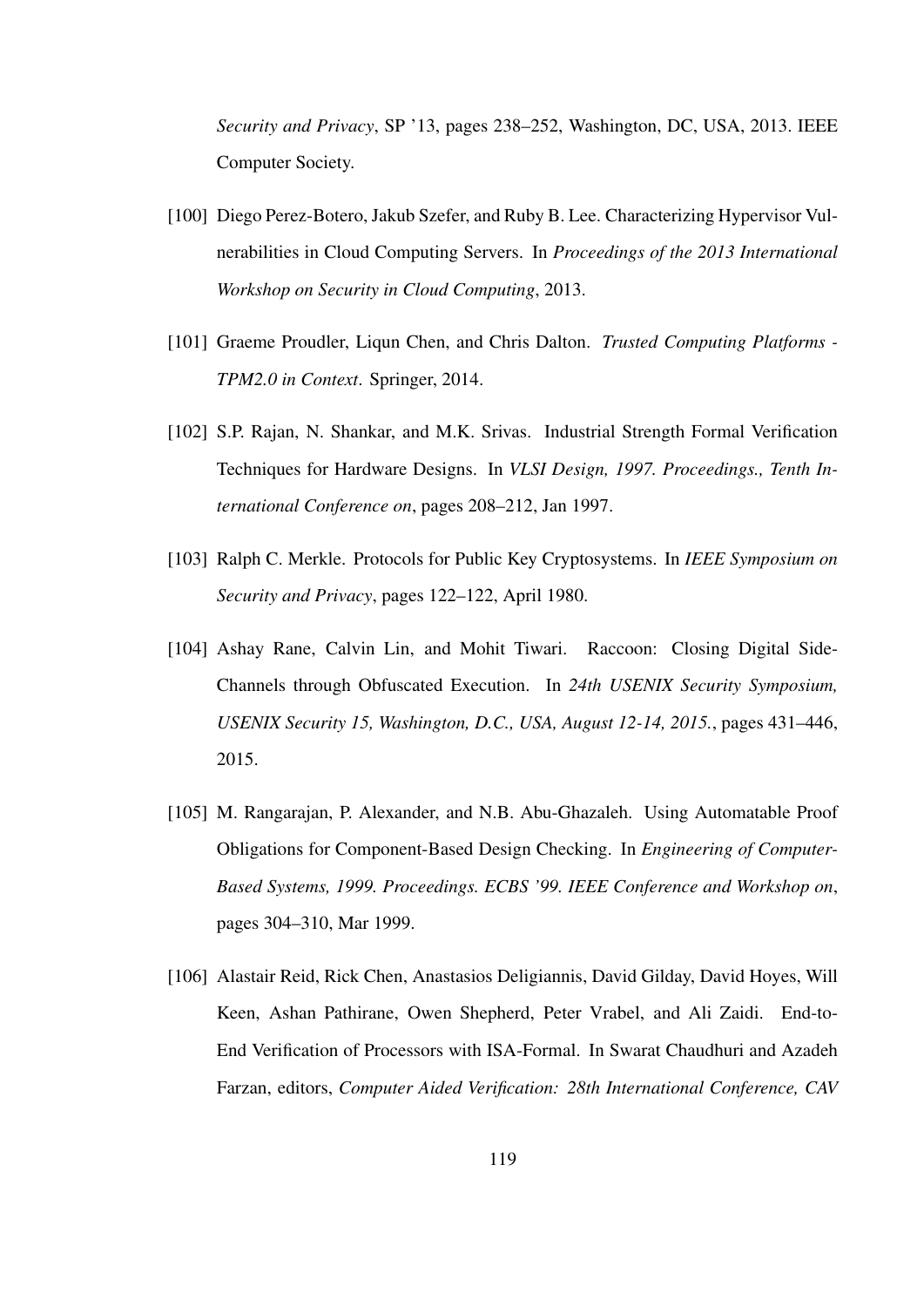*2016, Toronto, ON, Canada, July 17-23, 2016, Proceedings, Part II*, pages 42–58, Cham, 2016. Springer International Publishing.

- [107] Steven K. Reinhardt and Shubhendu S. Mukherjee. Transient Fault Detection via Simultaneous Multithreading. In *Proceedings of the 27th Annual International Symposium on Computer Architecture*, pages 25–36. ACM Press, 2000.
- [108] George A. Reis, Jonathan Chang, Neil Vachharajani, Ram Rangan, and David I. August. SWIFT: Software Implemented Fault Tolerance. In *Proceedings of the 3rd International Symposium on Code Generation and Optimization*, March 2005.
- [109] Brian Rogers, Siddhartha Chhabra, Milos Prvulovic, and Yan Solihin. Using Address Independent Seed Encryption and Bonsai Merkle Trees to Make Secure Processors OS- and Performance-Friendly. In *Proceedings of the 40th Annual IEEE/ACM International Symposium on Microarchitecture*, MICRO 40, pages 183– 196, Washington, DC, USA, 2007. IEEE Computer Society.
- [110] Brian Rogers, Milos Prvulovic, and Yan Solihin. Efficient data protection for distributed shared memory multiprocessors. In *Proceedings of the 15th International Conference on Parallel Architectures and Compilation Techniques*, PACT '06, pages 84–94, New York, NY, USA, 2006. ACM.
- [111] Eric Rotenberg. AR-SMT: A Microarchitectural Approach to Fault Tolerance in Microprocessors. In *Proceedings of the Twenty-Ninth Annual International Symposium on Fault-Tolerant Computing*, page 84. IEEE Computer Society, 1999.
- [112] Jarrod A Roy, Farinaz Koushanfar, and Igor L Markov. EPIC: Ending Piracy of Integrated Circuits. In *Proceedings of the conference on Design, automation and test in Europe*, pages 1069–1074. ACM, 2008.
- [113] Alex Shye, Tipp Moseley, Vijay Janapa Reddi, Joseph Blomstedt, and Daniel A. Connors. Using Process-Level Redundancy to Exploit Multiple Cores for Transient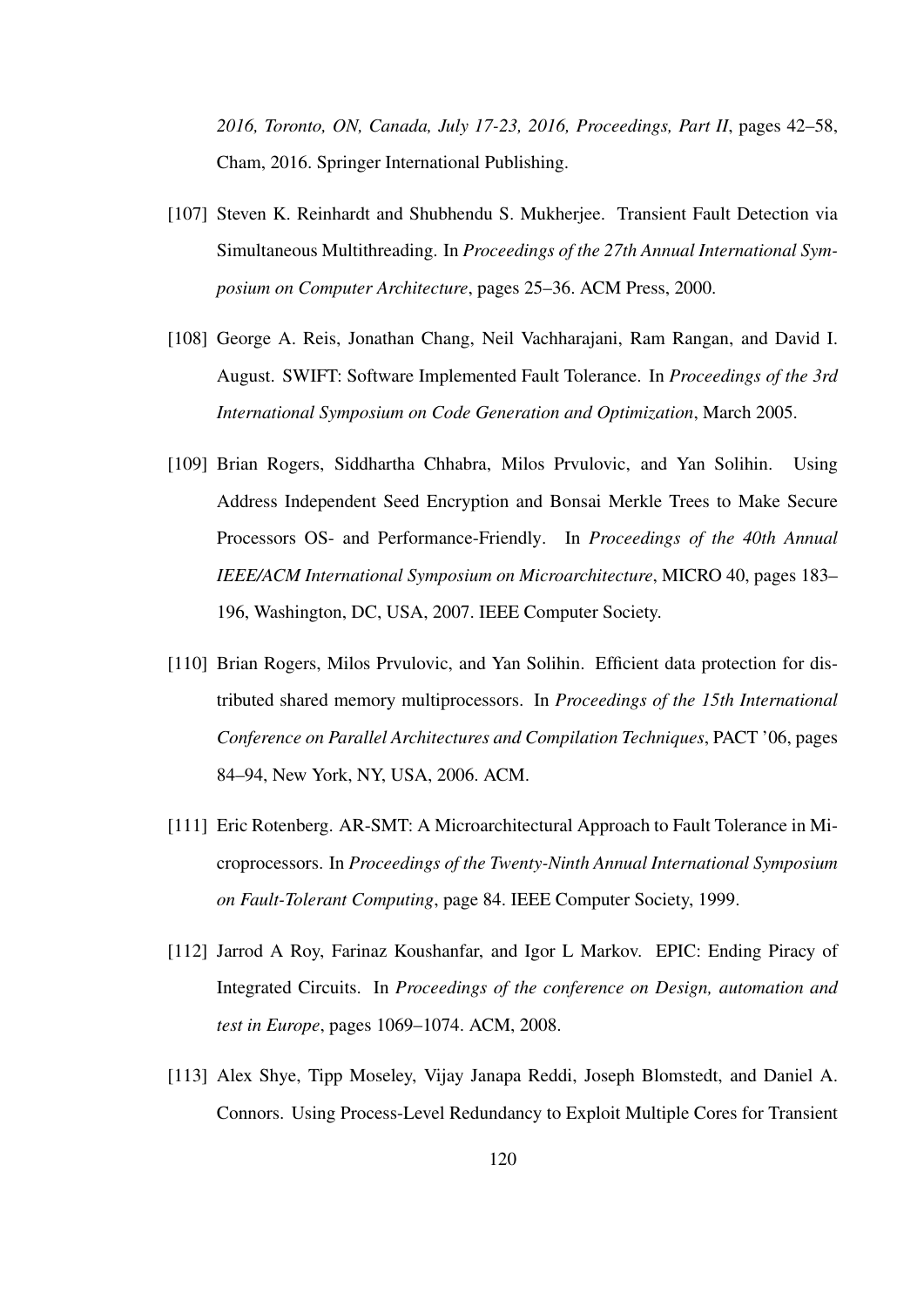Fault Tolerance. *International Conference on Dependable Systems and Networks*, 0:297–306, 2007.

- [114] Timothy J. Slegel, Robert M. Averill III, Mark A. Check, Bruce C. Giamei, Barry W. Krumm, Christopher A. Krygowski, Wen H. Li, John S. Liptay, John D. Mac-Dougall, Thomas J. McPherson, Jennifer A. Navarro, Eric M. Schwarz, Kevin Shum, and Charles F. Webb. IBM's S/390 G5 Microprocessor design. In *IEEE Micro*, volume 19, pages 12–23, March 1999.
- [115] S. K. Srinivasan. Automatic Refinement Checking of Pipelines with Out-of-Order Execution. *IEEE Transactions on Computers*, 59(8):1138–1144, Aug 2010.
- [116] Sudarshan K. Srinivasan and Miroslav N. Velev. Formal Verification of an Intel XScale Processor Model with Scoreboarding, Specialized Execution Pipelines, and Impress Data-Memory Exceptions. In *Proceedings of the First ACM and IEEE International Conference on Formal Methods and Models for Co-Design*, MEMOCODE '03, pages 65–, Washington, DC, USA, 2003. IEEE Computer Society.
- [117] Cynthia Sturton, Matthew Hicks, David Wagner, and Samuel T. King. Defeating UCI: Building Stealthy and Malicious Hardware. In *Proceedings of the 2011 IEEE Symposium on Security and Privacy*, SP '11, pages 64–77, Washington, DC, USA, 2011. IEEE Computer Society.
- [118] G. Edward Suh, Dwaine Clarke, Blaise Gassend, Marten van Dijk, and Srinivas Devadas. Efficient Memory Integrity Verification and Encryption for Secure Processors. In *Proceedings of the 36th Annual IEEE/ACM International Symposium on Microarchitecture*, MICRO 36, pages 339–, Washington, DC, USA, 2003. IEEE Computer Society.
- [119] G. Edward Suh, Dwaine Clarke, Blaise Gassend, Marten van Dijk, and Srinivas Devadas. AEGIS: Architecture for Tamper-evident and Tamper-resistant Processing.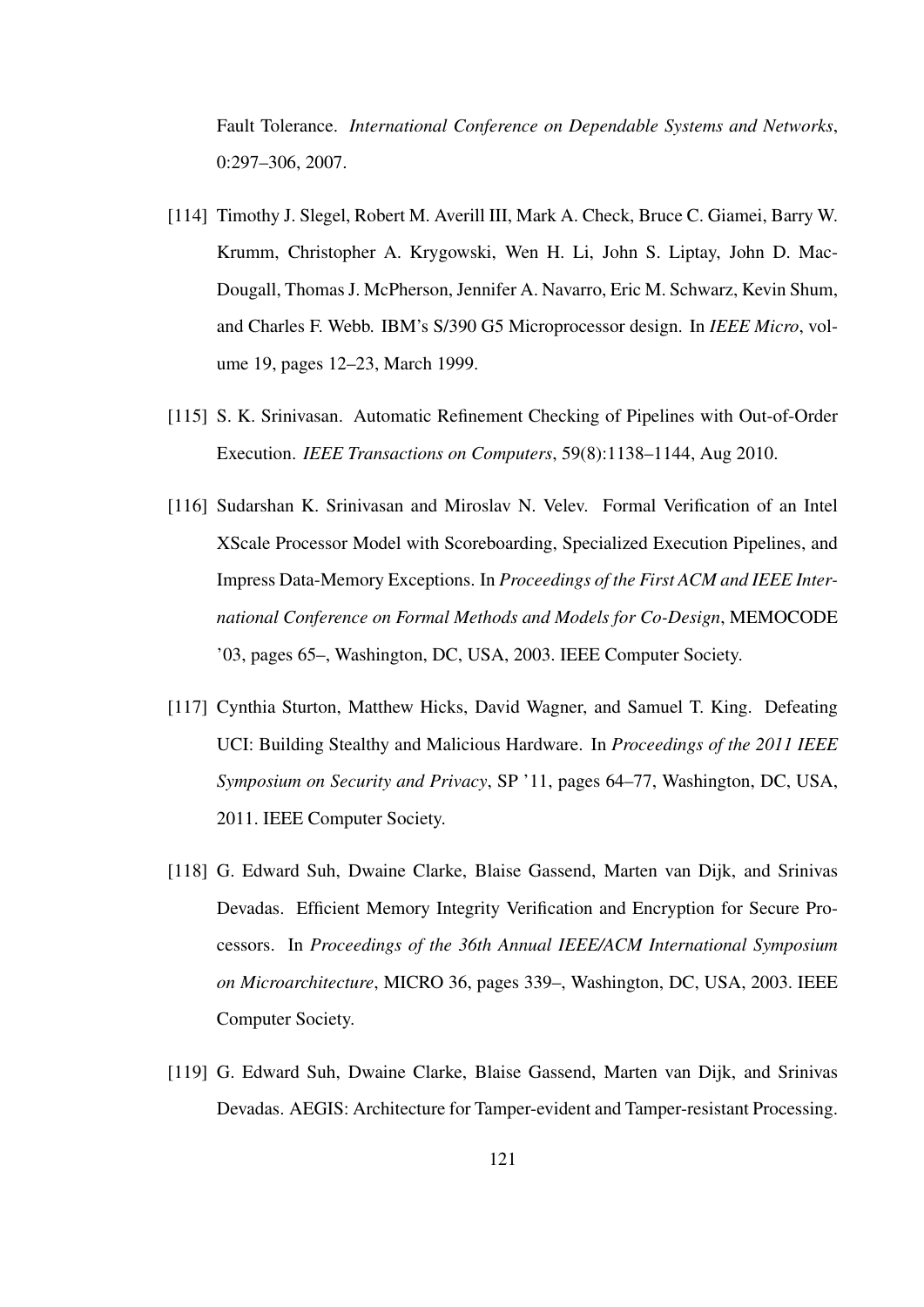In *Proceedings of the 17th Annual International Conference on Supercomputing*, ICS '03, pages 160–171, New York, NY, USA, 2003. ACM.

- [120] G. Edward Suh, Charles W. O'Donnell, and Srinivas Devadas. AEGIS: A Single-Chip Secure Processor. *IEEE Des. Test*, 24(6):570–580, November 2007.
- [121] Karthik Sundaramoorthy, Zach Purser, and Eric Rotenburg. Slipstream Processors: Improving Both Performance and Fault Tolerance. In *Proceedings of the Ninth International Conference on Architectural Support for Programming Languages and Operating Systems*, pages 257–268. ACM Press, 2000.
- [122] Helion Technology. Full Datasheet–Fast Hash Core Family for ASIC. http://www.heliontech.com/downloads/fast\_hash\_asic\_ datasheet.pdf.
- [123] M Tehranipoor and F Koushanfar. A Survey of Hardware Trojan Taxonomy and Detection. *Design Test of Computers, IEEE*, 27(1):10–25, Jan 2010.
- [124] Justin Thaler, Mike Roberts, Michael Mitzenmacher, and Hanspeter Pfister. Verifiable Computation with Massively Parallel Interactive Proofs. In *4th USENIX Workshop on Hot Topics in Cloud Computing, HotCloud'12, Boston, MA, USA, June 12-13, 2012*, 2012.
- [125] Martin Thuresson, Lawrence Spracklen, and Per Stenstrom. Memory-Link Compression Schemes: A Value Locality Perspective. *IEEE Trans. Comput.*, 57(7), 2008.
- [126] Jonathan Valamehr, Mohit Tiwari, Timothy Sherwood, Ryan Kastner, Ted Huffmire, Cynthia E. Irvine, and Timothy E. Levin. Hardware Assistance for Trustworthy Systems through 3-D Integration. In *Twenty-Sixth Annual Computer Security Applications Conference, ACSAC 2010, Austin, Texas, USA, 6-10 December 2010*, pages 199–210, 2010.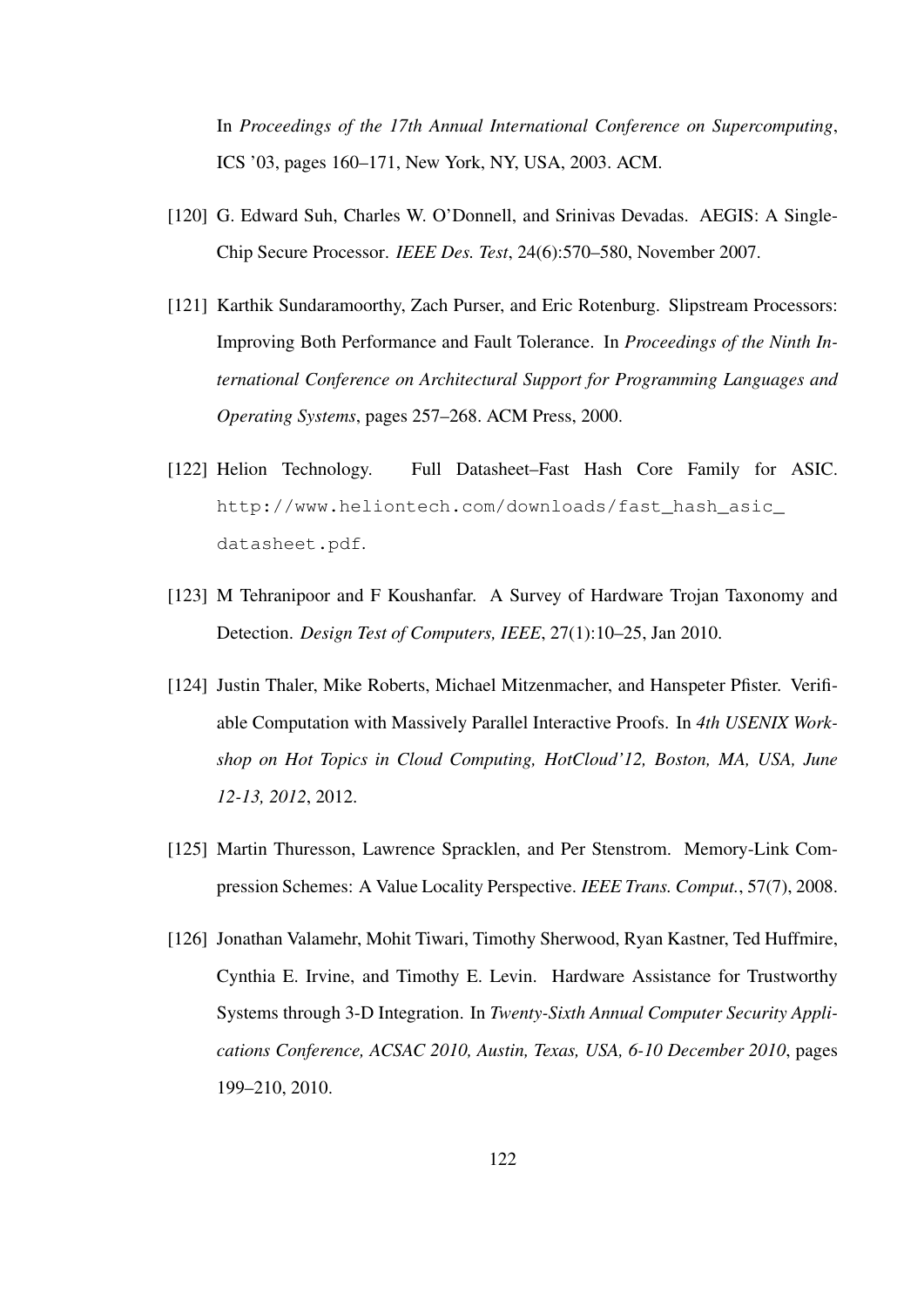- [127] Muralidaran Vijayaraghavan, Adam Chlipala, Arvind, and Nirav Dave. Modular Deductive Verification of Multiprocessor Hardware Designs. In *Computer Aided Verification - 27th International Conference, CAV*.
- [128] Victor Vu, Srinath Setty, Andrew J Blumberg, and Michael Walfish. A Hybrid Architecture for Interactive Verifiable Computation. In *IEEE Symposium on Security and Privacy (SP)*, pages 223–237. IEEE, 2013.
- [129] Riad S. Wahby, Max Howald, Siddharth Garg, abhi shelat, and Michael Walfish. Verifiable ASICs. In *IEEE Symposium on Security and Privacy (Oakland) 2016*, 2016.
- [130] Riad S. Wahby, Srinath T. V. Setty, Zuocheng Ren, Andrew J. Blumberg, and Michael Walfish. Efficient RAM and Control Flow in Verifiable Outsourced Computation. In *22nd Annual Network and Distributed System Security Symposium (NDSS)*, 2015.
- [131] Adam Waksman and Simha Sethumadhavan. Tamper Evident Microprocessors. In *Proceedings of the 2010 IEEE Symposium on Security and Privacy*, SP '10, pages 173–188, Washington, DC, USA, 2010. IEEE Computer Society.
- [132] Adam Waksman and Simha Sethumadhavan. Silencing Hardware Backdoors. In *Proceedings of the 2011 IEEE Symposium on Security and Privacy*, SP '11, pages 49–63, Washington, DC, USA, 2011. IEEE Computer Society.
- [133] Adam Waksman, Matthew Suozzo, and Simha Sethumadhavan. FANCI: Identification of Stealthy Malicious Logic Using Boolean Functional Analysis. In *Proceedings of the 2013 ACM SIGSAC Conference on Computer and Communications Security*, CCS '13, pages 697–708, New York, NY, USA, 2013. ACM.
- [134] Cheng Wang, Ho-Seop Kim, Youfeng Wu, and Victor Ying. Compiler-Managed Software-based Redundant Multi-Threading for Transient Fault Detection. In *Pro-*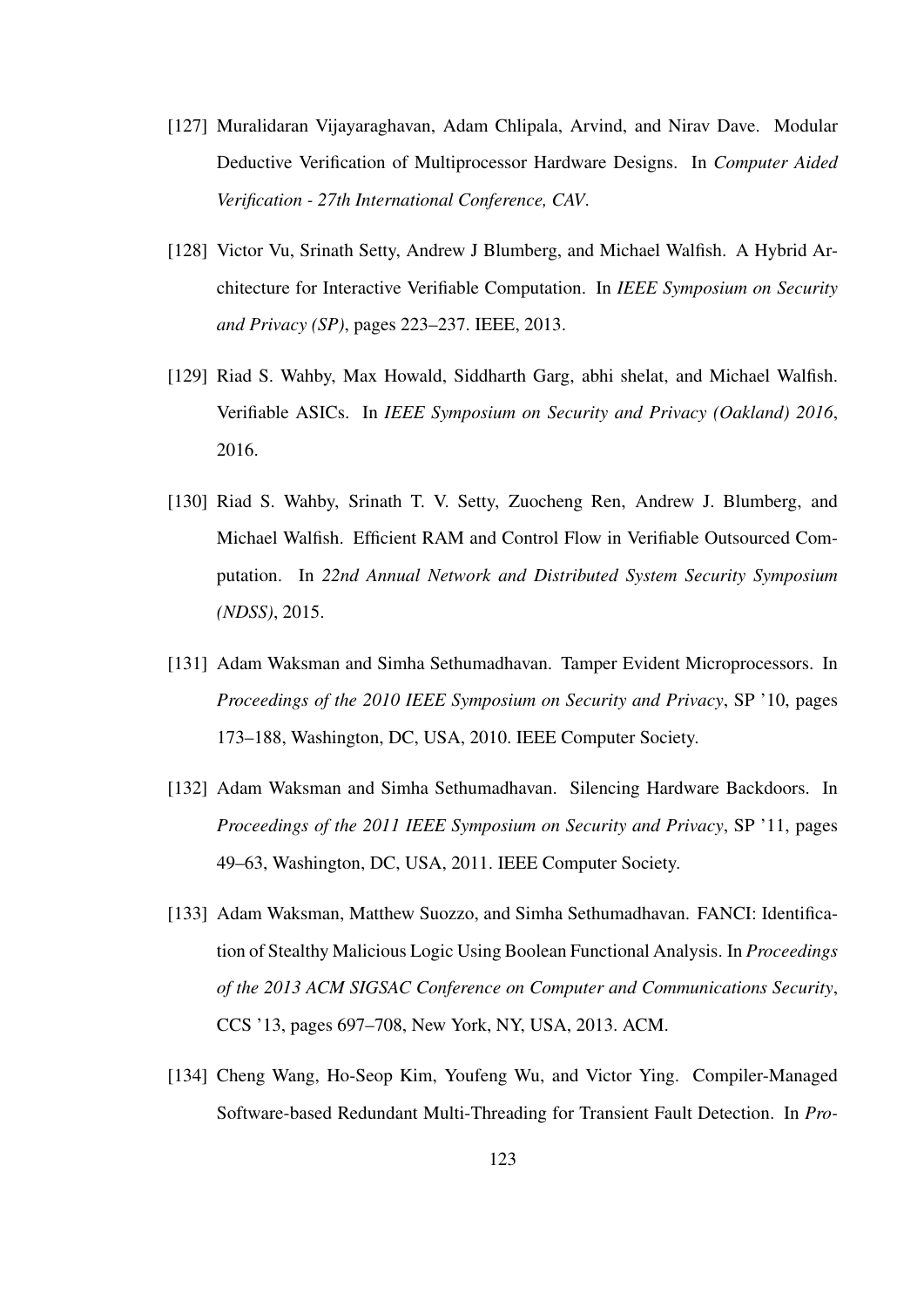*ceedings of the International Symposium on Code Generation and Optimization*, pages 244–258, Washington, DC, USA, 2007. IEEE Computer Society.

- [135] Mao-Yin Wang, Chih-Pin Su, Chih-Tsun Huang, and Cheng-Wen Wu. An HMAC Processor with Integrated SHA-1 and MD5 Algorithms. In *Proceedings of the 2004 Asia and South Pacific Design Automation Conference*, ASP-DAC '04, pages 456– 458, Piscataway, NJ, USA, 2004. IEEE Press.
- [136] Nicholas J Wang and Sanjay J Patel. ReStore: Symptom-based soft error detection in microprocessors. *IEEE Transactions on Dependable and Secure Computing*, 3(3):188–201, 2006.
- [137] Xiaoxiao Wang, Mohammad Tehranipoor, and Jim Plusquellic. Detecting Malicious Inclusions in Secure Hardware: Challenges and Solutions. In *Proceedings of the 2008 IEEE International Workshop on Hardware-Oriented Security and Trust*, HST '08, pages 15–19, Washington, DC, USA, 2008. IEEE Computer Society.
- [138] Chris Weaver and Todd M. Austin. A Fault Tolerant Approach to Microprocessor Design. In *Proceedings of the 2001 International Conference on Dependable Systems and Networks (Formerly: FTCS)*, DSN '01, pages 411–420, Washington, DC, USA, 2001. IEEE Computer Society.
- [139] Sheng Wei, Saro Meguerdichian, and Miodrag Potkonjak. Malicious Circuitry Detection Using Thermal Conditioning. *IEEE Transactions on Information Forensics and Security*, 6(3):1136–1145, 2011.
- [140] P.J. Windley. Formal Modeling and Verification of Microprocessors. *Computers, IEEE Transactions on*, 44(1):54–72, Jan 1995.
- [141] Rafal Wojtczuk. Poacher Turned Gatekeeper: Lessons Learned from Eight Years of Breaking Hypervisors. In *Blackhat*, 2014.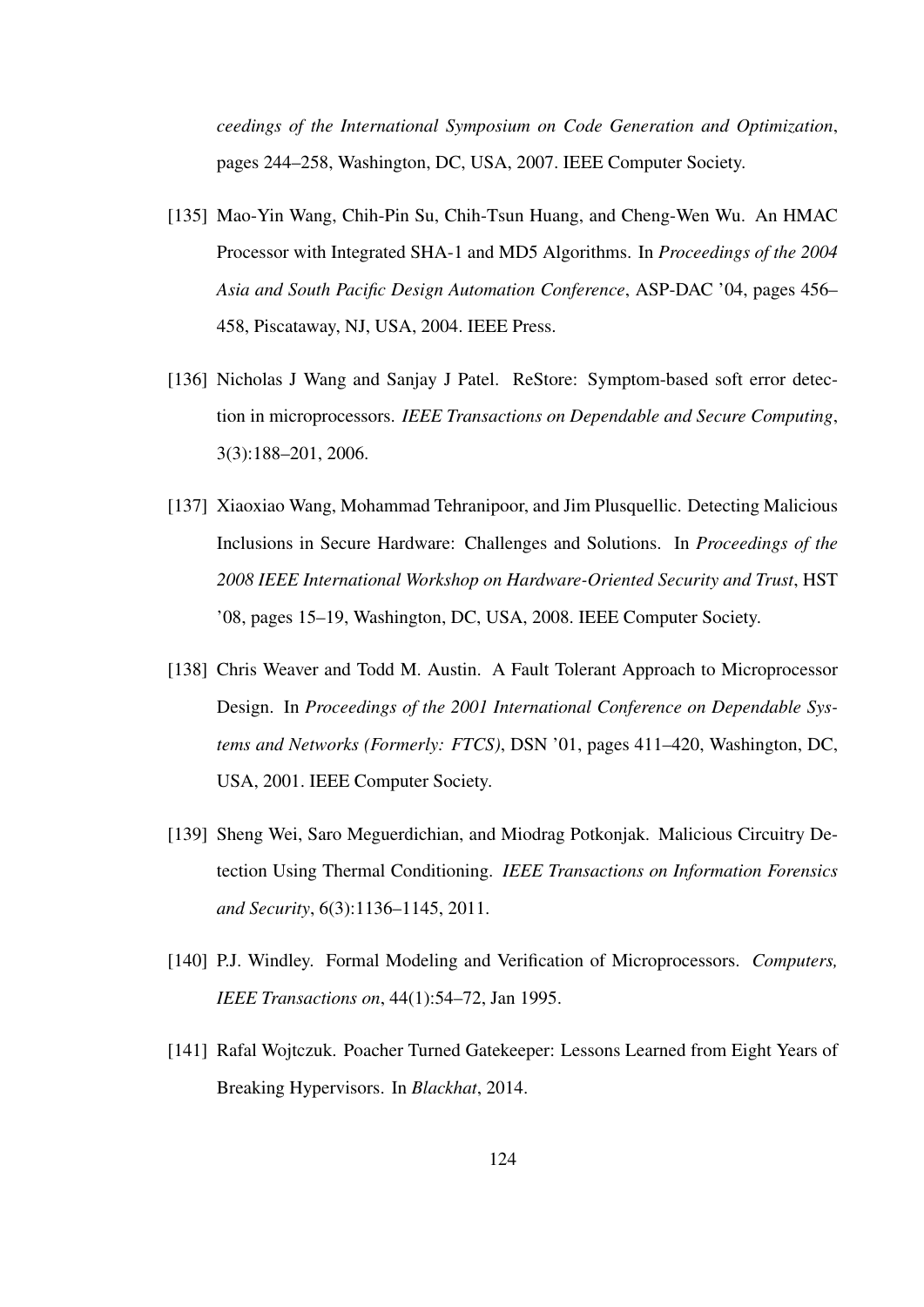- [142] Francis Wolff, Chris Papachristou, Swarup Bhunia, and Rajat S. Chakraborty. Towards Trojan-free Trusted ICs: Problem Analysis and Detection Scheme. In *Proceedings of the Conference on Design, Automation and Test in Europe*, DATE '08, pages 1362–1365, New York, NY, USA, 2008. ACM.
- [143] Chenyu Yan, Daniel Englender, Milos Prvulovic, Brian Rogers, and Yan Solihin. Improving Cost, Performance, and Security of Memory Encryption and Authentication. In *Proceedings of the 33rd Annual International Symposium on Computer Architecture*, ISCA '06, pages 179–190, Washington, DC, USA, 2006. IEEE Computer Society.
- [144] Yingbiao Yao, Jianwu Zhang, Bin Wang, and Qingdong Yao. A Pseudo-Random Program Generator for Processor Functional Verification. In *International Symposium on Integrated Circuits, 2007*, pages 441–444, Sept 2007.
- [145] Kim Zetter. A Cyberattack Has Caused Confirmed Physical Damage for the Second Time Ever. https://www.wired.com/2015/01/german-steel-mill-hack-destruction/, August 2015.
- [146] Zetter, Kim. NSA laughs at PCs, prefers hacking routers and switches. http: //www.wired.com/2013/09/nsa-router-hacking/, September 2013.
- [147] J. Zhang and Q. Xu. On Hardware Trojan Design and Implementation at Register-Transfer Level. In *2013 IEEE International Symposium on Hardware-Oriented Security and Trust (HOST)*, pages 107–112, June 2013.
- [148] Jie Zhang, Feng Yuan, Lingxiao Wei, Zelong Sun, and Qiang Xu. VeriTrust: Verification for Hardware Trust. In *Proceedings of the 50th Annual Design Automation Conference*, DAC '13, pages 61:1–61:8, New York, NY, USA, 2013. ACM.
- [149] Yun Zhang, Soumyadeep Ghosh, Jialu Huang, Jae W. Lee, Scott A. Mahlke, and David I. August. Runtime Asynchronous Fault Tolerance via Speculation. In *Pro-*